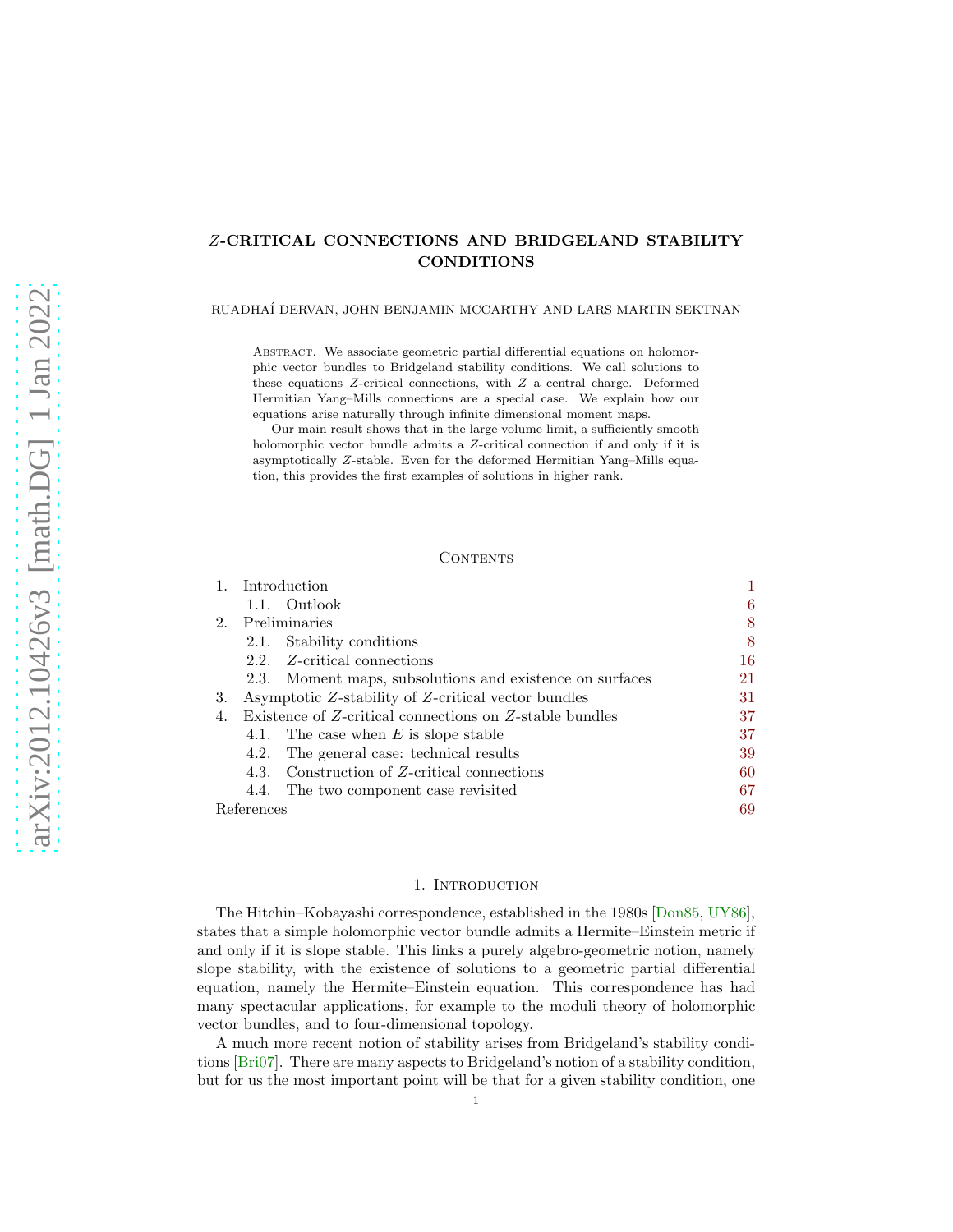<span id="page-1-0"></span>can still ask for a vector bundle to be stable. Bridgeland stability conditions have themselves had many spectacular applications in algebraic geometry, and these applications have emphasised that there is typically no canonical choice of stability condition [\[Bay18\]](#page-68-3). Indeed, many of these applications arise from the very fact that one can vary the stability condition.

Motivated by the Hitchin–Kobayashi correspondence, it is natural to ask whether or not there is a differential-geometric counterpart of Bridgeland stability conditions. This is the question we answer in the present work. To a given stability condition, we associate a geometric partial differential equation in such a way that existence of solutions to these equations on a given holomorphic vector bundle should be equivalent to stability of the bundle. In fact, our recipe requires fewer hypotheses than the full set required in Bridgeland's definition of a stability condition, and so our work is completely unreliant on the difficult problem of actually constructing Bridgeland stability conditions.

We briefly describe the recipe, more precise details are provided in [Section 2.](#page-7-0) A primary input into a Bridgeland stability condition is a central charge; this is a function which assigns to each coherent sheaf a complex number. The central charges that we consider are polynomial central charges, which were introduced in the work of Bayer [\[Bay09\]](#page-68-4). These take the form

$$
Z_{\Omega,k}(E) := \int_X \sum_{d=0}^n \rho_d k^d [\omega]^d \cdot \text{ch}(E) \cdot U,
$$

with  $[\omega]$  a Kähler class on the *n*-dimensional compact Kähler manifold X, ch(E) the total Chern character of the sheaf E, U a unipotent operator,  $\rho_d$  a sequence of non-zero complex numbers with  $\text{Im}(\rho_n) > 0$ , and k a positive integer. Assuming E is a holomorphic vector bundle, taking Chern–Weil representatives of the bundle  $E$ defined using a Hermitian metric, an arbitrary representative  $\hat{U}$  of U and a Kähler metric  $\omega \in [\omega]$ , one obtains a complex  $(n, n)$ -form  $Z_{\Omega, k}(E)$  representing  $Z_{\Omega, k}(E)$ . The equation we associate takes the form

$$
\operatorname{Im}\left(e^{-i\varphi(E)}\tilde{Z}_{\Omega,k}(E)\right) = 0,
$$

which can be viewed as a fully non-linear partial differential equation on the space of Hermitian metrics on  $E$  (or equivalently, on the space of integrable connections compatible with a fixed Hermitian metric). The topological constant  $\varphi$  is defined so that the integral of the equation vanishes, a necessary condition for the existence of a solution. We call a connection solving our equation a  $Z$ -critical connection, emphasising the role played by the choice of central charge; we then call the equation the Z-critical equation.

Before turning to our main results, which justify our recipe, we mention that there is one central charge for which there is a well-studied associated partial differential equation. This is the central charge

$$
Z(E) = -\int_X e^{-i[\omega]} \operatorname{ch}(E),
$$

to which is associated the deformed Hermitian Yang–Mills equation

$$
\text{Im}\left(e^{-i\varphi(E)}\left(\omega\otimes \text{Id}_E - \frac{F_A}{2\pi}\right)^n\right) = 0,
$$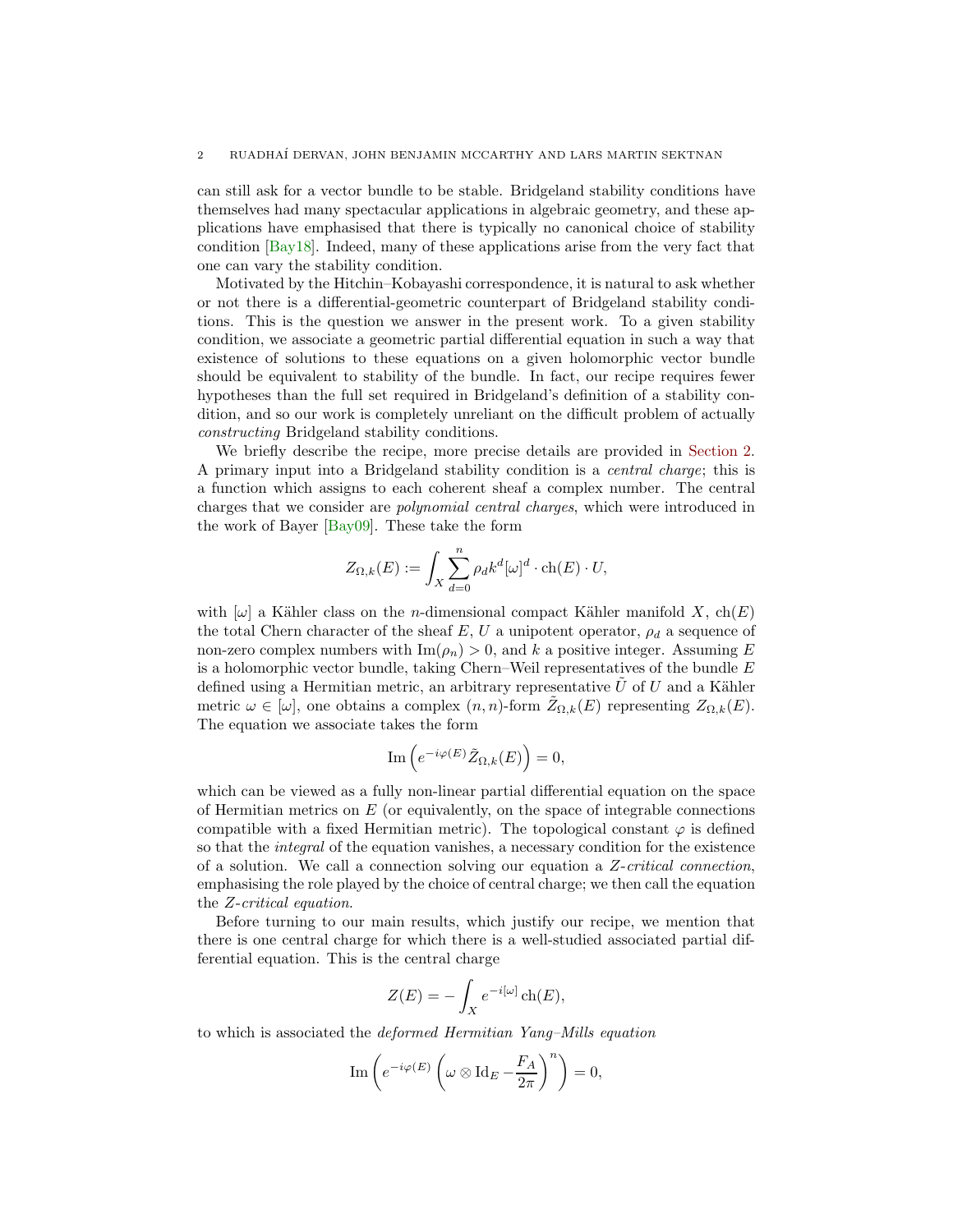<span id="page-2-1"></span>where  $F_A$  is the curvature of the connection A. This equation was originally derived in the physics literature for the case of line bundles or Abelian gauge group [\[LYZ00,](#page-69-1) [MnMMS00\]](#page-69-2), where it is related to problems in Type IIB string theory. Mathematically, the equation arises through SYZ mirror symmetry as the dual to the special Lagrangian equation on a Calabi–Yau manifold. In higher rank, the equation given above was suggested by Collins–Yau [\[CY18,](#page-68-5) §8.1]. There are by now many important results known about deformed Hermitian Yang–Mills connections on holomorphic line bundles which have largely motivated our work, beginning with the foundational results of Jacob–Yau  $JY17$ , and including for example a moment map interpretation of the equation due to Collins–Yau [\[CY18,](#page-68-5) §2], a complete analytic solution of the existence problem, due to Collins–Jacob–Yau [\[CJY20\]](#page-68-6), and a complete algebro-geometric solution, due to Chen [\[Che19,](#page-68-7) [Che20\]](#page-68-8). All of these results concern the equation on holomorphic line bundles, and until the present work nothing has been known in higher rank.

We now turn to our main results. Note that a polynomial central charge  $Z_{\Omega,k}(E)$ generates a sequence of central charges by varying  $k$ . Our first main result concerns the *large volume limit*, when  $k \gg 0$  is taken to be large. This is the most important regime in string theory; the equations are not expected to be physically relevant away from this limit. This is also the regime considered by Bayer in his work on polynomial stability conditions [\[Bay09\]](#page-68-4).

# Theorem 1.1. A simple, sufficiently smooth holomorphic vector bundle admits a  $Z_k$ -critical connection for all  $k \gg 0$  if and only if it is asymptotically Z-stable.

This solves the existence problem for sufficiently smooth bundles in the large volume regime, and provides a direct analogue of the Hitchin–Kobayashi correspondence for Z-critical connections and Bridgeland stability conditions. We briefly explain the terminology, and refer to [Section 4](#page-36-0) for fully precise definitions and statements. The notion of asymptotic Z-stability is a variant of Bridgeland and Bayer's stability conditions, which means that for each holomorphic subbundle  $F \subset E$  we have for all  $k \gg 0$  strict inequality

<span id="page-2-0"></span>
$$
\arg Z_{\Omega,k}(F) < \arg Z_{\Omega,k}(E),\tag{1.1}
$$

where arg denotes the argument of a complex number; this is distinct from the notions used by Bridgeland and Bayer. U The fact that we consider only subbundles rather than arbitrary subsheaves is justified by our assumption that, following the terminology of Leung (introduced in the context of Gieseker stability [\[Leu97\]](#page-69-4)),  $E$  is sufficiently smooth. As we show, asymptotic Z-stability with respect to subsheaves implies slope semistability, and sufficient smoothness means that the slope polystable degeneration of the slope semistable vector bundle is itself a holomorphic vector bundle (rather than a reflexive sheaf, in general); this assumption is crucial to the analysis. When the vector bundle is actually slope stable rather than slope semistable, the obstructions we encounter in the proof of [Theorem 4.1](#page-36-2) vanish, producing the following:

**Corollary 1.2.** For any polynomial central charge  $Z_{\Omega,k}$ , a slope stable vector bundle E admits  $Z_k$ -critical connections for all  $k \gg 0$ .

We emphasise that these results are new even in the case of deformed Hermitian Yang–Mills connections. In particular, this gives the first construction of deformed Hermitian Yang–Mills connections on a vector bundle of rank at least two. It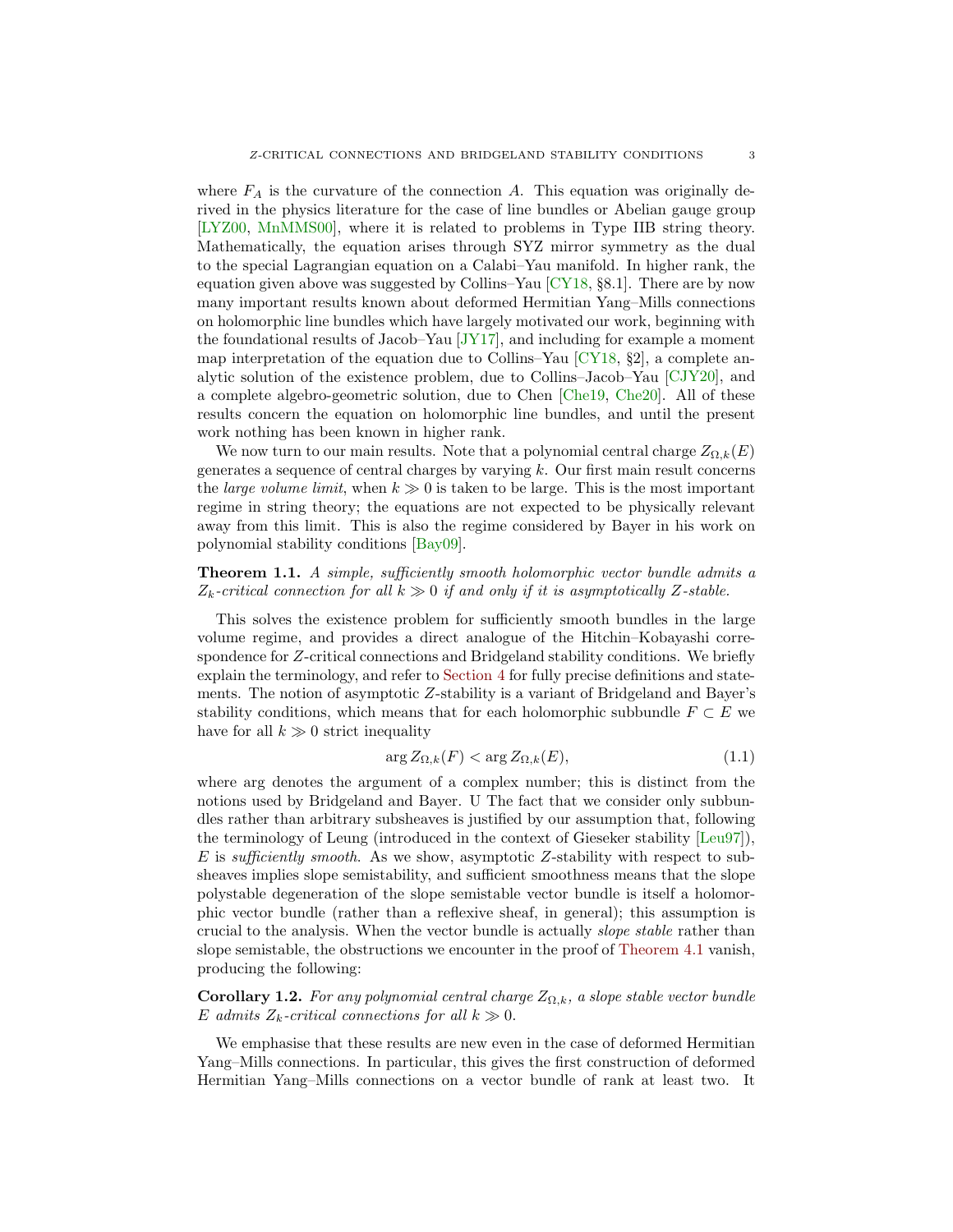<span id="page-3-1"></span>is worth remarking that there has been no derivation of the deformed Hermitian Yang–Mills equation on a holomorphic vector bundle of rank at least two, either in the physical literature or the mathematical literature, and our results thus give strong mathematical justification that the higher rank deformed Hermitian Yang– Mills equation suggested by Collins–Yau is indeed the appropriate equation. In general, the criteria of [Theorem 4.1](#page-36-2) can be explicitly checked in concrete examples, and we will later use it to give examples of slope semistable bundles which do (and do not) admit Z-critical connections for especially interesting choices of central charge Z.

Having provided algebro-geometric motivation for our notion of a Z-critical connection through the link with Bridgeland stability conditions, we turn to the differential-geometric motivation, which arises from the theory of moment maps.

<span id="page-3-0"></span>**Theorem 1.3.** Fix a Hermitian vector bundle  $(E, h)$ . Consider the action of the group G of unitary gauge transformations on the space  $\mathcal{A}(h)$  of h-unitary connections inducing integrable complex structures on E. Then for each polynomial central charge  $Z_{\Omega}$ , there exists a form  $\eta_{Z_{\Omega}}$  on  $\mathcal{A}(h)$  such that the map

$$
D: A \to \mathrm{Im}\left(e^{-i\varphi(E)}\tilde{Z}_{\Omega}(E)(A)\right)
$$

is a moment map for the G-action. Moreover,  $\eta_{Z_{\Omega}}$  is a Kähler metric on the locus of  $A(h)$  consisting of subsolutions.

This extends a result of Collins–Yau, who gave a moment map interpretation for the deformed Hermitian Yang–Mills equation on line bundles [\[CY18,](#page-68-5) §2]. A general approach to moment map problems for holomorphic vector bundles was suggested by Thomas  $[HKK^+03, p. 737]$ , and our strategy begins in a similar direction. From the moment map setup, one obtains several formal consequences, such as a topological moduli space of solutions; this moduli space suggests differentialgeometric approach to studying moduli of Bridgeland stable objects.

A very important aspect of the above is the subsolution hypothesis, which ensures  $\eta_{Z_{\Omega}}$  is a Kähler metric (in general, the moment map condition is meant in a formal sense). In the theory of deformed Hermitian Yang–Mills connections on holomorphic line bundles, a central role is played by Collins–Jacob–Yau's notion of a subsolution [\[CJY20,](#page-68-6) §3, §8], which is a condition requiring positivity of an associated  $(n-1, n-1)$ -form, closely analogous to notions of Song–Weinkove [\[SW08\]](#page-69-6), Székelyhidi  $[Sz\acute{e}18]$  and Guan  $[Gua14]$  for other partial differential equations. We introduce a notion of subsolution for the Z-critical equation even in higher rank; we expect that, at least in a suitable phase range of values of  $arg Z_{\Omega}(E)$ , the existence of a solution to the Z-critical equation implies the existence of a subsolution. We demonstrate two other important situations in which notions of a subsolution arises; one is through the question of ellipticity of the Z-critical equation (which cannot hold in complete generality), while the other is through the following existence result for Z-critical connections on holomorphic line bundles over complex surfaces:

**Theorem 1.4.** Suppose  $L \to X$  is a holomorphic line bundle, and suppose  $Z_{\Omega}(L)$ satisfies the volume form hypothesis. Then the following are equivalent:

- $(i)$  L admits a Z-critical connection;
- (ii) L admits a subsolution;
- (iii) for all curves  $C \subset X$  we have  $\arg Z_{\Omega,C}(L) > \arg Z_{\Omega,X}(L)$ .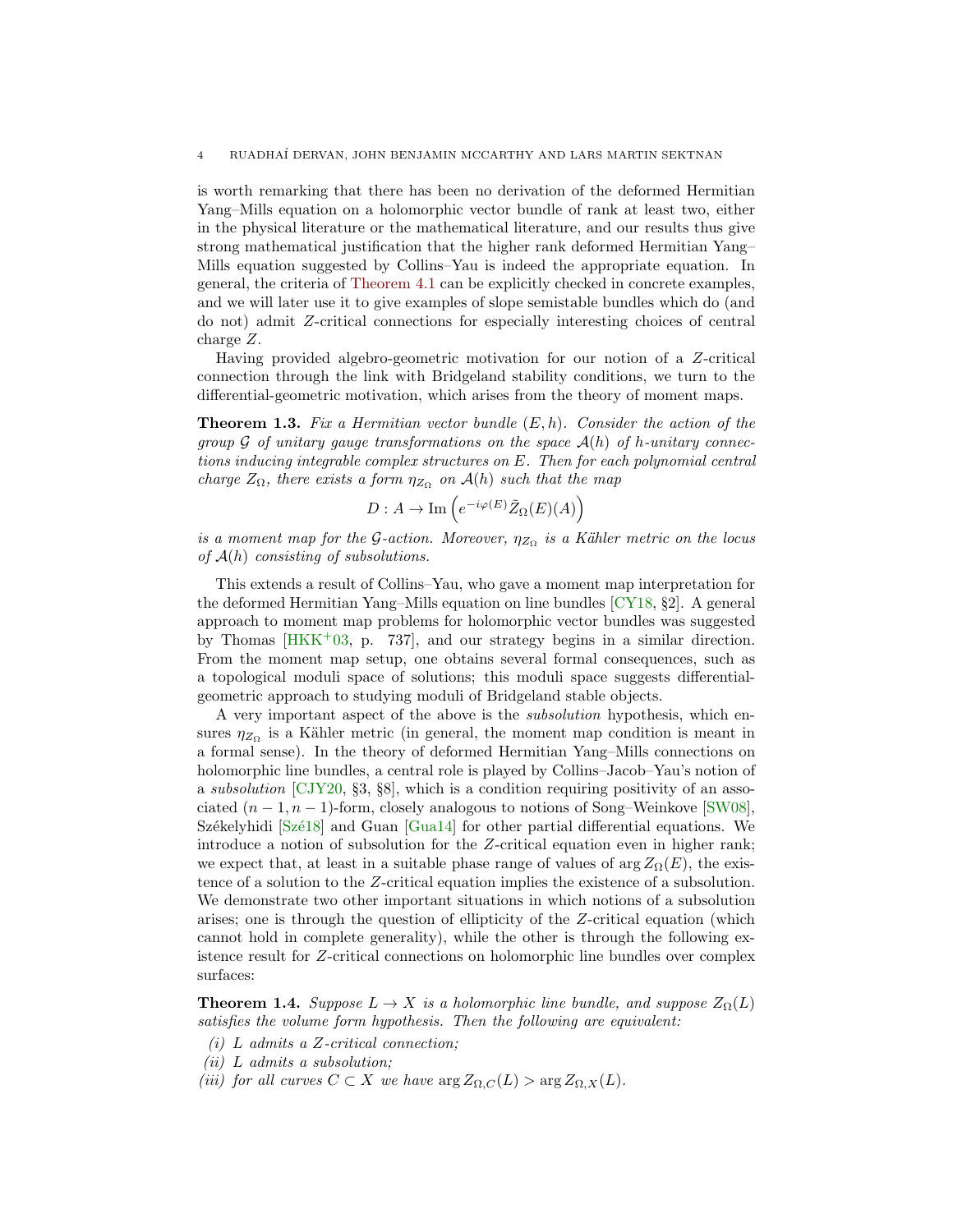<span id="page-4-0"></span>The volume form hypothesis, as well as the remaining terminology, is explained in [Section 2.3.](#page-20-0) This result generalises work of Jacob–Yau on deformed Hermitian Yang–Mills connections [\[JY17,](#page-69-3) Theorem 1.2], and provides explicit examples of Z-critical connections away from the large-volume limit, in terms of an algebrogeometric notion of stability involving subvarieties rather than subbundles. The proof reduces to a complex Monge–Amp`ere equation, for which the existence of solutions is fully understood through Yau's solution of the Calabi conjecture [\[Yau78\]](#page-70-0). We are optimistic that many of the techniques which were later developed in the study of the deformed Hermitian Yang–Mills equation on line bundles may be adapted to our equations, though certainly many new ideas are needed as several new analytic issues arise. In higher rank, away from the large volume limit it seems highly nontrivial to understand the existence of Z-critical connections, due to the fact that the Z-critical equation is non-linear in the curvature of the connection A.

The proof of [Theorem 4.1](#page-36-2) relies on the Hitchin–Kobayashi correspondence, which produces a Hermite–Einstein metric on the polystable degeneration  $\text{Gr}(E)$  of E [\[Don85,](#page-68-1) [UY86\]](#page-69-0). While one cannot expect to perturb this Hermite–Einstein metric on  $\text{Gr}(E)$  to a  $Z_k$ -critical connection on E in general, we show that the obstruction to this can precisely be understood in terms of asymptotic Z-stability. The strategy is similar to previous work of the third author and Tipler [\[ST20\]](#page-69-8), though in that situation the details are quite different, as there the *equation* is fixed, but the manifold is changing; this leads to substantial differences in the technique. The basic idea is to construct approximate solutions to the Z-critical equation by induction, with the difficulty arising due to the fact that to leading order the linearised operator (which is the Laplacian on the graded object) is not invertible. In the case the graded object has two components, this leads to a one-dimensional kernel, and a careful choice of the rate at which we degenerate the complex structure from  $E$ to  $Gr(E)$  compensates for the lack of invertibility of the linearised operator; this succeeds precisely because the number of degrees of freedom introduced matches the dimension of the kernel in this case. This strategy, in the case the graded object has two components, goes back to very novel work of Leung which we discuss below [\[Leu97\]](#page-69-4).

The general case, where the graded object has arbitrarily many components, is significantly more involved as genuinely new difficulties arise; this leads us to rely on a careful inductive procedure. This is both because the dimension of the kernel of the Laplacian on the central fibre can be strictly larger than the number of components in the graded object (namely when components of the graded object are isomorphic), and because the point at which one obtains strict stability in inequality [\(1.1\)](#page-2-0) can vary depending on the subbundle considered (called the "discrepancy order" in our work). To pass from the approximate solutions to genuine solutions requires an application of a quantitative version of the inverse function theorem which is, again, particularly delicate when the graded object has several components.

The important and influential work of Leung just mentioned proves an analogous result to [Theorem 4.1](#page-36-2) for Gieseker stable vector bundles (which are hence slope semistable) and his almost Hermite–Einstein metrics [\[Leu97\]](#page-69-4). Leung's work appears to contain gaps, however, especially when the graded object has several components; this case is only briefly sketched by Leung. The expansion employed by Leung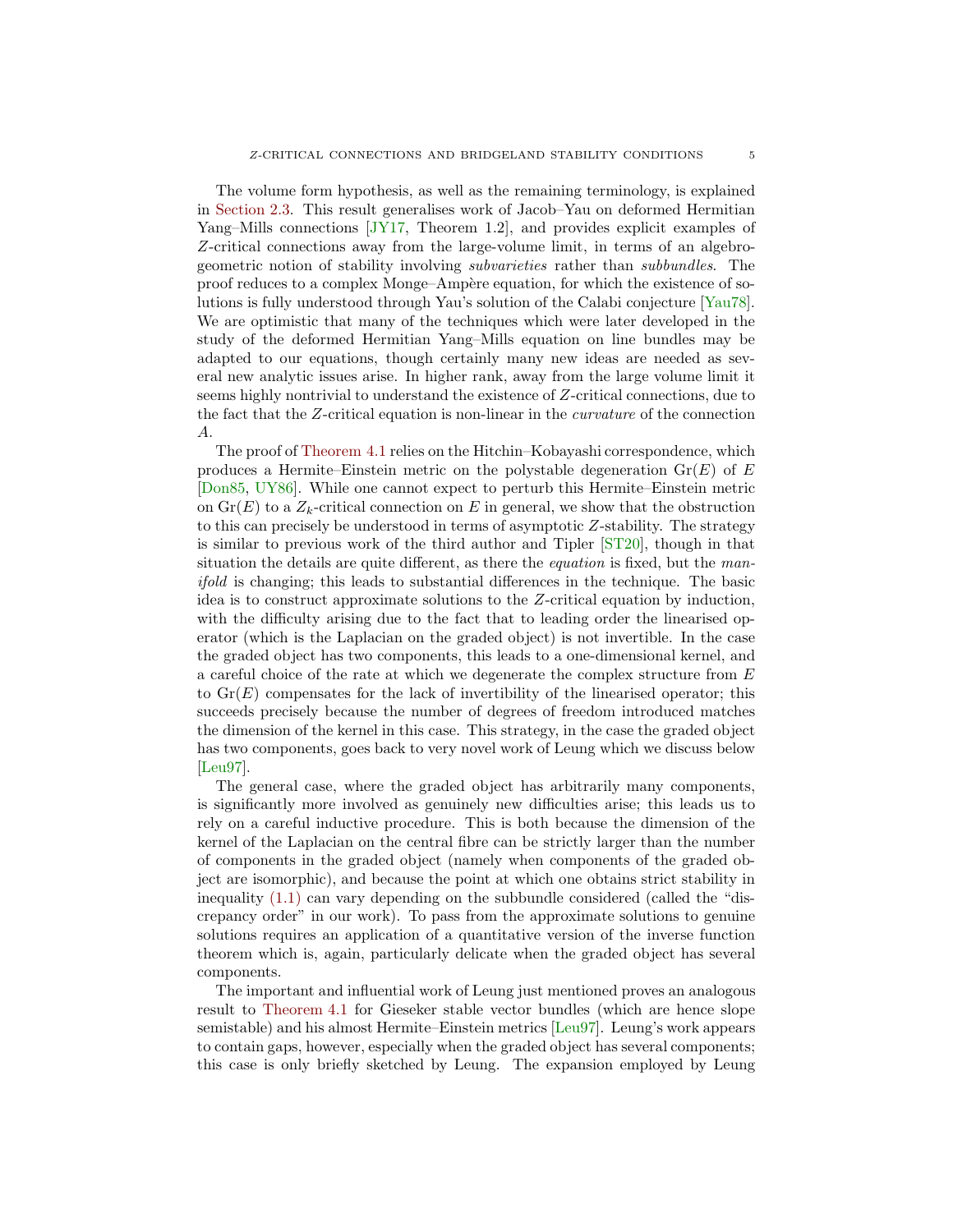<span id="page-5-2"></span>[\[Leu97,](#page-69-4) page 537] seems to have a term missing; the analogous term in our strategy requires care to manage. No details are given on the application of the implicit function theorem, and the difficulties caused by having isomorphic components in the graded object are not discussed, nor is the situation when the case when the components of the graded object have varying discrepancy order. Thus we are lead to use a different approach to Leung, which both technically and conceptually is closer in spirit to the work of the third author and Tipler [\[ST20\]](#page-69-8).

We remark that we do use Leung's ideas to show that the symplectic form used in Theorem [1.3](#page-3-0) is actually closed [\[Leu98\]](#page-69-9), and also to show that the existence of Z-critical connections implies asymptotic Z-stability with respect to subbundles; our proof of the the latter is modelled on Leung's proof that the existence of almost Hermite–Einstein metrics implies Gieseker stability [\[Leu97,](#page-69-4) §3]. In any case, one should expect that the techniques going into the study of Gieseker stability and almost Hermite–Einstein metrics are necessarily different to those used to study Z-critical connections. This is because Gieseker stability is a genuine notion of stability arising from finite-dimensional geometric invariant theory, and typically does not induce a Bridgeland stability condition, meaning almost Hermite–Einstein metrics do not fit into our framework.

As well as the central charge  $Z(E) = -\int_X e^{-i[\omega]} \operatorname{ch}(E)$ , which corresponds to the deformed Hermitian Yang–Mills equation, string theorists are also interested in the central charge

$$
Z_{\text{Total}}(E) = -\int_X e^{-i[\omega]} e^{-\beta} \operatorname{ch}(E) \cdot \sqrt{\operatorname{Td}(X)},
$$

which is thought of as the charge of a D-brane in Type IIB string theory. This was the form in which the precursor to Bridgeland stability was first introduced by Douglas [\[DFR05\]](#page-68-10), then known as Π-stability (see for example [\[AD02,](#page-68-11) §2.3] and the references therein for more discussion of the relations to string theory). Through our recipe this central charge corresponds to the equation

<span id="page-5-1"></span>
$$
\operatorname{Im}(e^{-i\varphi(E)}\tilde{Z}_{\text{Total}}(E)) = 0. \tag{1.2}
$$

This equation is equivalent to one which has previously been considered by the physicists Enger-Lütken  $[EL04]$  (as we learned near the completion of our work), who studied the case of a Calabi–Yau threefold and who proved much of [Theorem 4.1](#page-36-2) on Calabi–Yau threefolds for  $Z_{\text{Total},k}$  and [\(1.2\)](#page-5-1) assuming the B-field  $\beta$  vanishes; we note that their work is modelled on Leung's, and hence the same comments as above apply.

<span id="page-5-0"></span>1.1. Outlook. As mentioned above, Leung–Yau–Zaslow's mathematical derivation of the deformed Hermitian Yang–Mills equation on a line bundle arises through SYZ mirror symmetry [\[LYZ00\]](#page-69-1). In SYZ mirror symmetry, Calabi–Yau manifolds are expected to come in mirror pairs, in which the symplectic and complex geometry are interchanged [\[SYZ96\]](#page-69-10). The deformed Hermitian Yang–Mills equation was then shown by Leung–Yau–Zaslow to be the mirror equation to the *special La*grangian equation, which is a non-linear partial differential equation on the space of Lagrangian submanifolds of the Calabi–Yau manifold. The central conjecture, primarily due to Thomas and Thomas–Yau [\[Tho01,](#page-69-11) [TY02\]](#page-69-12), and as it relates to Bridgeland stability by Joyce [\[Joy14\]](#page-69-13), then states that there is a Bridgeland stability condition on the Fukaya category  $\mathcal{D}^b\mathcal{F}(X,\omega)$  of a Calabi–Yau manifold  $(X,\omega)$ such that stability corresponds to the existence of a special Lagrangian in the given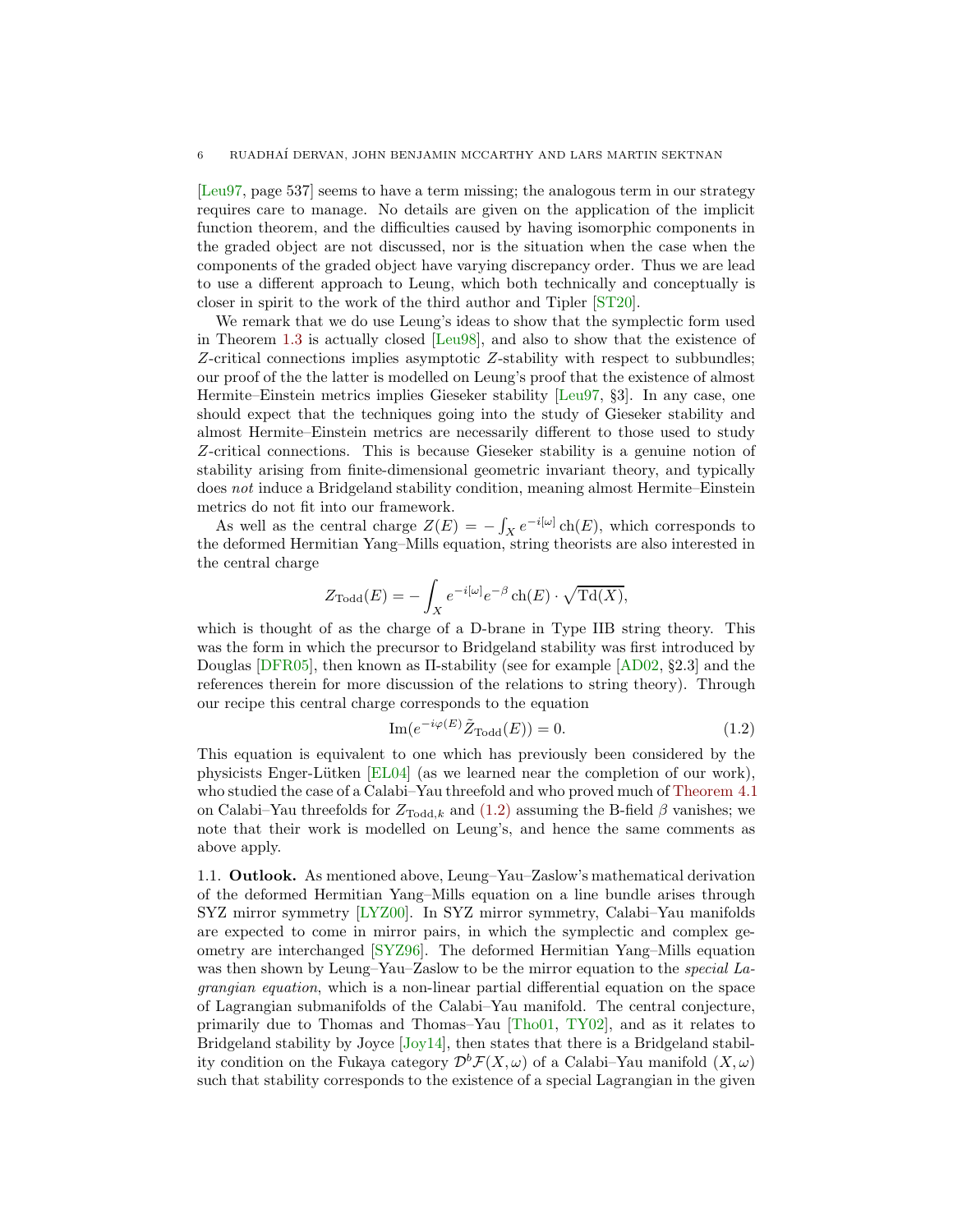<span id="page-6-1"></span>isotopy class of Lagrangians. The following is the "mirror" conjecture to our main results, and suggests that there should be variants of the special Lagrangian condition for which the Thomas–Yau conjecture holds.

<span id="page-6-0"></span>Conjecture 1.5. There is a class of stability conditions on the Fukaya category such that for each stability condition in this class, there is an associated partial differential equation on the space of Lagrangians such that stability of an isotopy class of Lagrangians is equivalent to the existence of a Lagrangian in the isotopy class solving the equation, in such a way that the special Lagrangian equation is a special case.

The class of stability conditions should be mirror to the polynomial stability conditions we consider for holomorphic vector bundles. The conjecture is left deliberately vague; as explained by Joyce, there are many subtleties to this conjecture even in the case of special Lagrangians [\[Joy14\]](#page-69-13). For example, it is reasonable to think that such a correspondence only holds near the large complex structure limit, which is mirror to the large volume limit we have considered for Z-critical connections. Furthermore, the stability condition near this limit should initially be viewed only as a limiting case of a Bridgeland-type stability condition, just as our asymptotic Z-stability is a simplified limiting version of Bayer's polynomial Bridgeland stability conditions. There is still much work to formalise the link between Bridgeland stability and the stability conditions that have previously appeared in relation to special Lagrangians and dHYM connections, and subsequently our Z-critical connections.

We make two slightly more precise remarks. Firstly, the most straightforward way to vary a stability condition on  $\mathcal{D}^b \text{Coh}(X)$ , the derived category of coherent sheaves, is through the addition of a B-field, which requires complexifying the Kähler metric. On the symplectic side, the role of Kähler metrics and complex structures and interchanged, meaning that the analogus variant of the special Lagrangian condition would likely land in the realm of Hitchin's generalised geometry [\[Hit03\]](#page-69-14). Secondly, Smith explains that one expects to see the Teichmüller space of compatible complex structures of the underlying symplectic manifold to appear as a distinguished subspace of the the space of stability conditions on the Fukaya category of the Calabi–Yau, and each stability condition arising in this manner would correspond to the special Lagrangian condition with respect to that choice of complex structure [\[Smi18,](#page-69-15) §3.1]. It is thus natural to expect that the slice of stability conditions we conjecturally describe in [Conjecture 1.5](#page-6-0) should be, in some sense, transversal to this slice inside the stability manifold.

Returning to the realm of complex geometry, we speculate about the existence of Z-critical connections away from the large volume regime. As demonstrated by our main results, in higher rank one should consider not only subsheaves but also subvarieties.

**Conjecture 1.6.** E admits a Z-critical connection if and only if for all coherent sheaves F supported on a subvariety  $V \subset X$  with  $F \subset E|_{V}$  and with quotient  $Q = (E|_V)/F$  one has

$$
\arg Z_{\Omega,V}(Q) > \arg Z_{\Omega,X}(E).
$$

As in our previous conjecture, the hypotheses are unlikely to be completely correct, and the conjecture is meant primarily to serve as a guide for future work.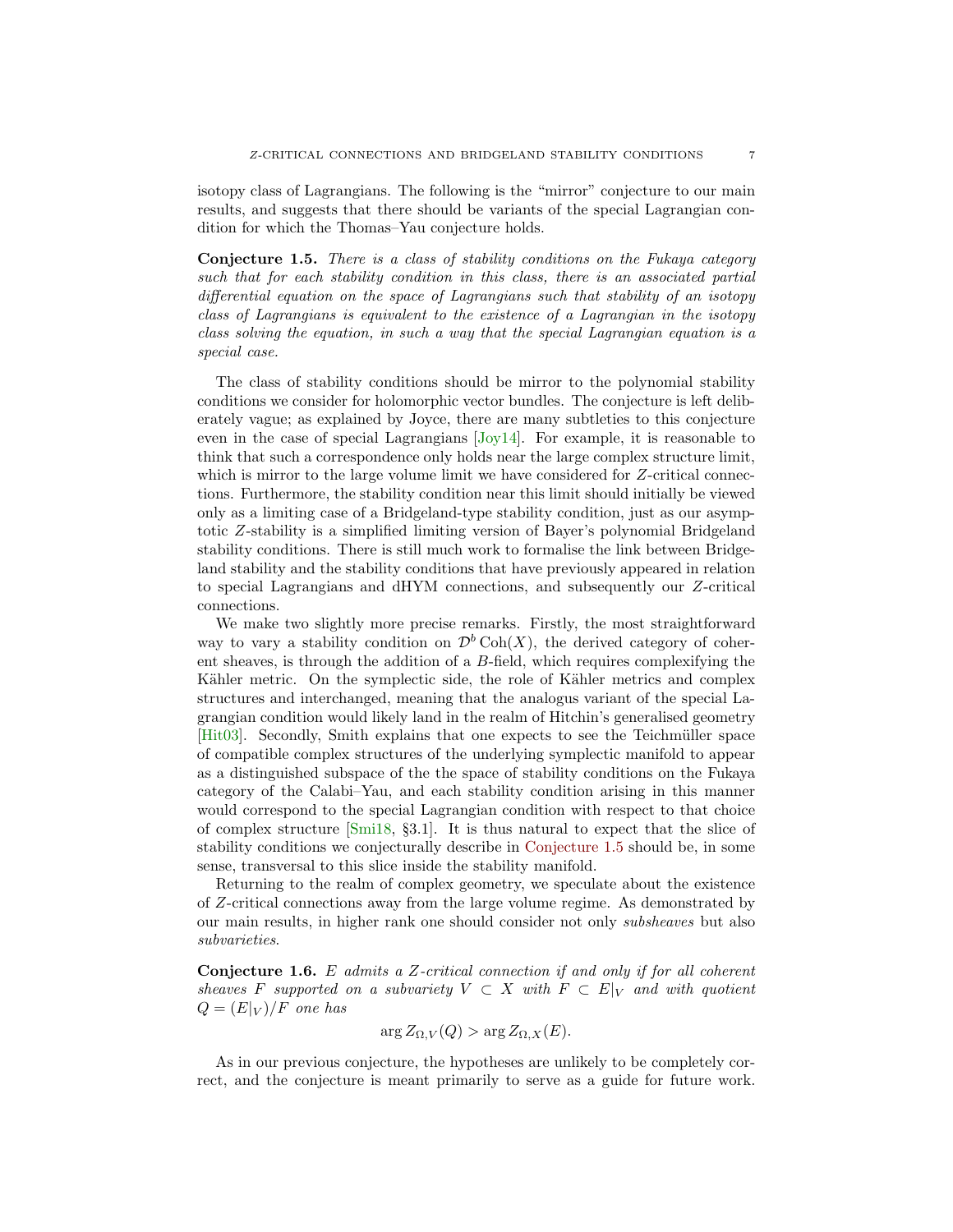<span id="page-7-3"></span>For example, it is almost certain that one needs to assume an analogue of the supercritical phase condition for the conjecture to hold, and more structure on the central charge and representative form  $\tilde{U} \in U$  is likely to be needed in general. Away from an analogue of the supercritical phase, we expect that there is an analogue of the above conjecture which requires stability with respect to subobjects on  $\mathcal{D}^b$  Coh(X) and which links more closely with Bridgeland stability. There is reason to be optimistic, coming from Chen's proof of a uniform version of the above for deformed Hermitian Yang–Mills connections on line bundles [\[Che19,](#page-68-7) [Che20\]](#page-68-8), as well as our results [Theorem 4.1,](#page-36-2) concerning the large volume limit of this Conjecture, and [Theorem 2.45,](#page-28-0) concerning this Conjecture for line bundles over complex surfaces.

Acknowledgements: The second author thanks Richard Thomas for drawing their attention to the deformed Hermitian Yang–Mills equations, and their PhD supervisor Simon Donaldson for many interesting and useful comments. The authors also thank Jacopo Stoppa for interesting discussions. In addition we thank Benjamin Ackermann and Ryosuke Takahashi for pointing out an error in our previous notion of subsolution in higher rank. RD was funded by a Royal Society University Research Fellowship. JBM was funded by the EPSRC and the London School of Geometry and Number Theory. LMS's postdoctoral position is supported by Villum Fonden, grant 0019098.

# 2. Preliminaries

<span id="page-7-1"></span><span id="page-7-0"></span>2.1. Stability conditions. Let  $E$  be a vector bundle over a smooth projective variety  $X$ , or more generally a compact Kähler manifold. We begin by defining the notion of stability for E relevant to our problem. Our notion is a slightly simpler variant of Bridgeland, Douglas and Bayer's stability conditions [\[Bri07,](#page-68-2) [Dou02,](#page-68-13) [Bay09\]](#page-68-4). As in their work, the crucial input is a *central charge*.

**Definition 2.1.** A *central charge* is a group homomorphism

$$
Z: K(X) \to \mathbb{C}
$$

which sends a coherent sheaf to the upper-half plane  $\mathbb{H} \subset \mathbb{C}$ . Here  $K(X)$  denotes the Grothendieck group of coherent sheaves on X.

Thus  $Z$  associates a complex number to each coherent sheaf on  $X$ , and is *additive* in short exact sequences. That Z has image in the upper-half plane means that one can meaningfully compare the arguments of  $Z(F)$  and  $Z(F')$  for any coherent sheaves  $F, F'$  on  $X$ .

**Definition 2.2.** For each coherent sheaf  $F$  on  $X$ , we define the *phase* 

$$
\varphi(F) = \arg Z(F)
$$

to be the argument of the complex number  $Z(F)$ . We say that a coherent sheaf E is Z-stable if for all coherent subsheaves  $F \subset E$  we have

$$
\varphi(F) < \varphi(E).
$$

<span id="page-7-2"></span>Semistability and instability can be defined analogously:  $E$  is  $Z$ -semistable if  $\varphi(F) \leq \varphi(E)$  for all  $F \subset E$ , and Z-unstable if it is not Z-semistable. The notion of  $Z$ -polystability, which will be irrelevant to our work, means that  $E$  is a direct sum of coherent sheaves of the same argument.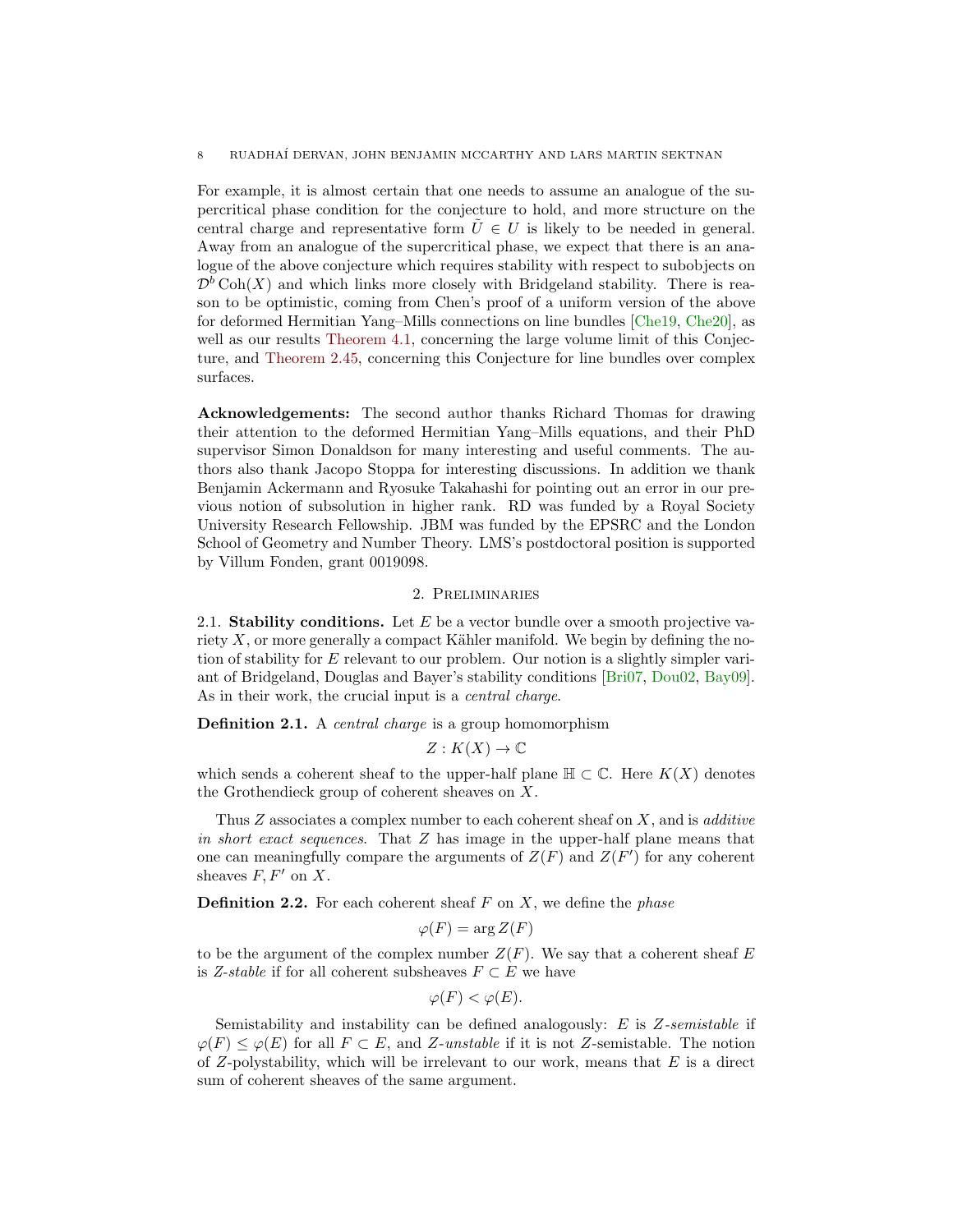<span id="page-8-0"></span>**Remark 2.3.** We shall always tacitly assume that  $Z(E) \neq 0$ , and hence  $\varphi(E)$  is well-defined, in order to make sense of this definition; this a non-trivial topological constraint on  $E$  and  $Z$  which due to [Corollary 2.11](#page-11-0) will always be satisfied in the situations of primary interest in the present work.

We will restrict ourselves to a subclass of central charges, which were introduced by Bayer  $\left|\text{Bay09}, \text{ Theorem 3.2.2}\right|$ ; see also related work of Toda  $\left|\text{Total09}\right|$ . These require the input of a *stability vector*, defined as follows.

**Definition 2.4.** A *stability vector*  $\rho$  is a sequence  $(\rho_0, \rho_1, \ldots, \rho_n) \in (\mathbb{C}^*)^{n+1}$  of non-zero complex numbers such that  $\text{Im}(\rho_n) > 0$  and

$$
\operatorname{Im}\left(\frac{\rho_d}{\rho_{d+1}}\right) > 0
$$

for all  $0 \leq d \leq n-1$ , where  $n = \dim X$ .

The condition that  $\text{Im}(\rho_n) > 0$  is essentially a normalisation condition, one can otherwise rotate the entire stability vector to ensure this holds. Bayer then defines his class of central charges using a stability vector, together with appropriate topological data.

**Definition 2.5.** Let  $\Omega = ([\omega], \rho, U)$  be the data given by

- (i) a Kähler class  $[\omega] \in H^{1,1}(X,\mathbb{R})$  (for example, the first Chern class of an ample line bundle),
- (ii) a stability vector  $\rho = (\rho_0, \ldots, \rho_n),$
- (iii) and a unipotent operator  $U \in H^*(X,\mathbb{R})$  (that is,  $U = 1 + N$  where  $N \in$  $H^{>0}(X,\mathbb{R})$ ).

Define  $Z_{\Omega,k}: K(X) \to \mathbb{C}[k]$  by

$$
Z_{\Omega,k}(E) := \int_X \sum_{d=0}^n \rho_d k^d [\omega]^d \cdot \text{ch}(E) \cdot U.
$$

We call a central charge  $Z_{\Omega,k}$  of this form a *polynomial central charge*. We denote

$$
\varphi_k(E) = \arg Z_{\Omega,k}(E)
$$

the associated argument, which we call the phase.

The most important consequence of this definition for us is that for any fixed  $\Omega$ , one obtains a polynomial family of central charges, which we view as a sequence depending on  $k \in \mathbb{Z}_{\geq 0}$ . Slightly abusing notation, we usually fix  $\Omega$  and denote by  $Z_k$  the induced central charge. Strictly speaking, for each k, the function  $Z_k$ :  $K(X) \to \mathbb{C}$  may not be a central charge, as it may not send coherent sheaves to the upper half plane  $\mathbb{H} \subset \mathbb{C}$ . By definition of a stability vector, what is certainly true and all that will be important for us is that for each coherent sheaf  $F$  on  $X$ , we have Im  $Z_k(F) > 0$  for  $k \gg 0$ ; this is a consequence of our assumption Im( $\rho_n$ ) > 0. Rather than  $Z_k$ -stability itself, the notion most relevant to us is the following.

**Definition 2.6.** We say that a coherent sheaf E is asymptotically Z-stable if for all coherent subsheaves  $F \subset E$  we have

$$
\varphi_k(F) < \varphi_k(E)
$$

for all  $k \gg 0$ .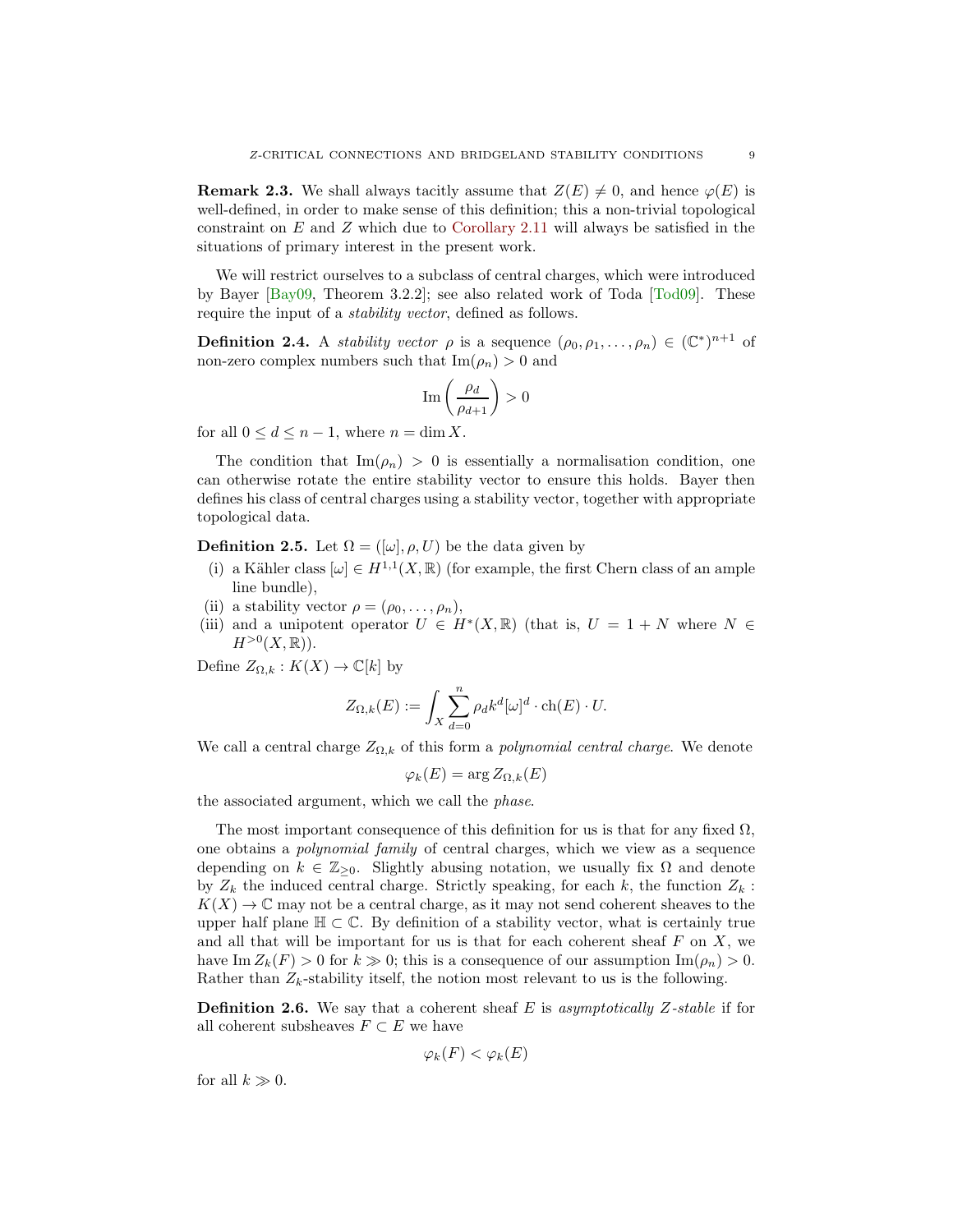<span id="page-9-2"></span><span id="page-9-1"></span>One can again define analogous notions of asymptotic Z-semistability, asymptotic Z-instability and asymptotic Z-polystability. From now on, we fix a polynomial central charge Z.

Remark 2.7. The notion of stability we are using here is not a standard one appearing in either the Bridgeland stability or physics literature, thus we make the following remarks.

- (i) The principal difference between our definition and Bridgeland's is that his stability conditions are defined on the bounded derived category of coherent sheaves, hence involve more complicated subcomplexes of E. He also requires several other conditions, such as his support property, that are irrelevant to our work. We thus emphasise that while it is in general extremely challenging to produce Bridgeland stability conditions, it is straightforward to generate polynomial central charges.
- (ii) Our notion of asymptotic Z-stability involves inequalities induced from polynomials rather than numbers; this is in part motivated by Bayer's work  $\lbrack \text{Bay09} \rbrack$ , and as he demonstrates is useful in studing stability in the "large volume limit" of  $k \gg 0$ . Bayer considers polynomial stability conditions which are a more involved variant of the above closer to Bridgeland's work [\[Bay09,](#page-68-4) §2]. His work also involves a perversity function [\[Bay09,](#page-68-4) Definition 3.1.1], which enables him to instead assume a minor variant of our assumption that  $\text{Im}(\rho_n) > 0$ and which is important in constructing stability conditions on t-structures defined by perverse sheaves; these play no role in our work.
- (iii) Polynomial central charges are not the most general for which our results apply. For example, all that will be important to us is that  $\text{Im}(\rho_n)$  and  $\text{Im}(\rho_n/\rho_{n-1})$  are strictly positive, rather than the further conditions on the stability vector. Bayer uses these properties in many ways; one is in his proof that the space of polynomial stability conditions forms a complex manifold [\[Bay09,](#page-68-4) §8]. We mirror almost all of Bayer's conditions to link with his work. The only restriction we make that Bayer does not is that we assume our unipotent operator  $U$  is *real* rather than *complex*; this seems more natural in our arguments, and includes the cases of primary interest in string theory. As we note in [Remark 2.10,](#page-10-0) this can also be relaxed somewhat.

<span id="page-9-0"></span>As mentioned above, it is straightforward to produce the polynomial central charges relevant to our work. We give two examples.

**Example 2.8.** Fix a class  $\beta \in H^{1,1}(X,\mathbb{R})$  on the compact Kähler manifold  $(X,[\omega])$ . Then setting

$$
\rho_d = -\frac{(-i)^d}{d!}, \qquad U = e^{-\beta}
$$

induces the polynomial central charge

$$
Z_k(E) = -\int_X e^{-ik[\omega]} e^{-\beta} \operatorname{ch}(E).
$$

In this context  $\beta$  is usually called the *B*-field. If one instead takes the operator

$$
U = e^{-\beta} \cdot \sqrt{\mathrm{Td}(X)},
$$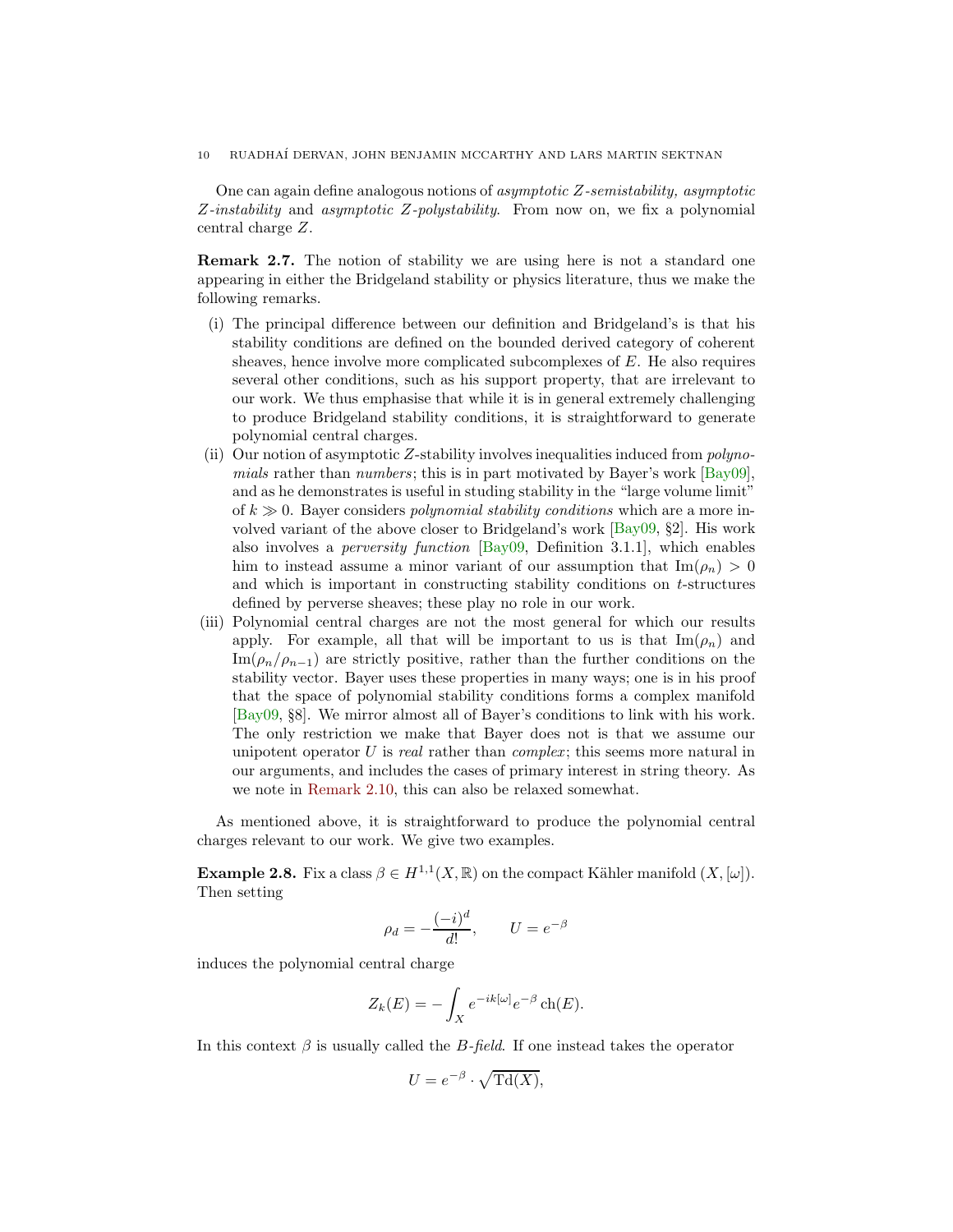where  $\sqrt{\text{Td}(X)}$  denotes the square root of the Todd class, defined for example through the natural power series, one obtains the polynomial central charge

$$
Z_{\text{Todd},k}(E) = -\int_X e^{-ik[\omega]}e^{-\beta} \operatorname{ch}(E) \cdot \sqrt{\operatorname{Td}(X)}.
$$

These are the two central charges which are most important in string theory.

Recall that a coherent sheaf F on a compact Kähler manifold  $(X,[\omega])$  has an associated slope

$$
\mu(F) = \frac{[\omega]^{n-1} . c_1(F)}{\operatorname{rk} F},
$$

and a coherent sheaf  $F$  is called *slope semistable* (respectively *slope stable*) if

 $\mu(F) \leq \mu(E)$  (respectively  $\mu(F) < \mu(E)$ )

<span id="page-10-2"></span>for all coherent subsheaves  $F \subset E$ .

**Lemma 2.9.** If a coherent sheaf  $E$  is asymptotically Z-stable, then it is slope semistable.

*Proof.* Asymptotic Z-stability for  $k \geq 0$  states that

$$
\varphi_k(F) = \arg Z_k(F) < \varphi_k(E) = \arg Z_k(E)
$$

for all coherent subsheaves  $F \subset E$ . This is equivalent to asking

<span id="page-10-1"></span>
$$
\operatorname{Im}\left(\frac{Z_k(F)}{Z_k(E)}\right) < 0.\tag{2.1}
$$

Consider the expansion

$$
Z_k(E) = \rho_n k^n [\omega]^n \operatorname{rk}(E) + \rho_{n-1} k^{n-1} [\omega]^{n-1} (c_1(E) + \operatorname{rk}(E) U_2) + O(k^{n-2})
$$

where  $U_2$  denotes the degree two component of the class  $U \in H^*(X, \mathbb{R})$ . For simplicity let us write

<span id="page-10-3"></span>
$$
\deg_U(E) := [\omega]^{n-1} \cdot (c_1(E) + \text{rk}(E)U_2). \tag{2.2}
$$

Then dividing we see

$$
\frac{Z_k(F)}{Z_k(E)} = \frac{\text{rk}(F)}{\text{rk}(E)} + k^{-1} \frac{\rho_{n-1}}{\rho_n} \left( \frac{\deg_U F \text{rk} E - \deg_U E \text{rk} F}{([\omega]^n \text{rk} E)^2} \right) + O(k^{-2}).
$$

Since  $\rho$  is a stability vector we have

$$
\operatorname{Im}\left(\frac{\rho_{n-1}}{\rho_n}\right) > 0.
$$

As Equation [\(2.1\)](#page-10-1) holds for all  $k$ , the leading order term of its expansion in  $k$  is non-negative. Thus by taking imaginary parts, this inequality produces

$$
\deg_U F \operatorname{rk} E - \deg_U E \operatorname{rk} F \le 0
$$

which is equivalent to asking

$$
\frac{\deg_U F}{\operatorname{rk} F} \le \frac{\deg_U E}{\operatorname{rk} E}.
$$

<span id="page-10-0"></span>Since  $\deg_U(E) = \deg E + \text{rk } E[\omega]^{n-1}$ . U<sub>2</sub>, this can be further simplified to the usual slope inequality

$$
\frac{\deg F}{\operatorname{rk} F} \le \frac{\deg E}{\operatorname{rk} E}.
$$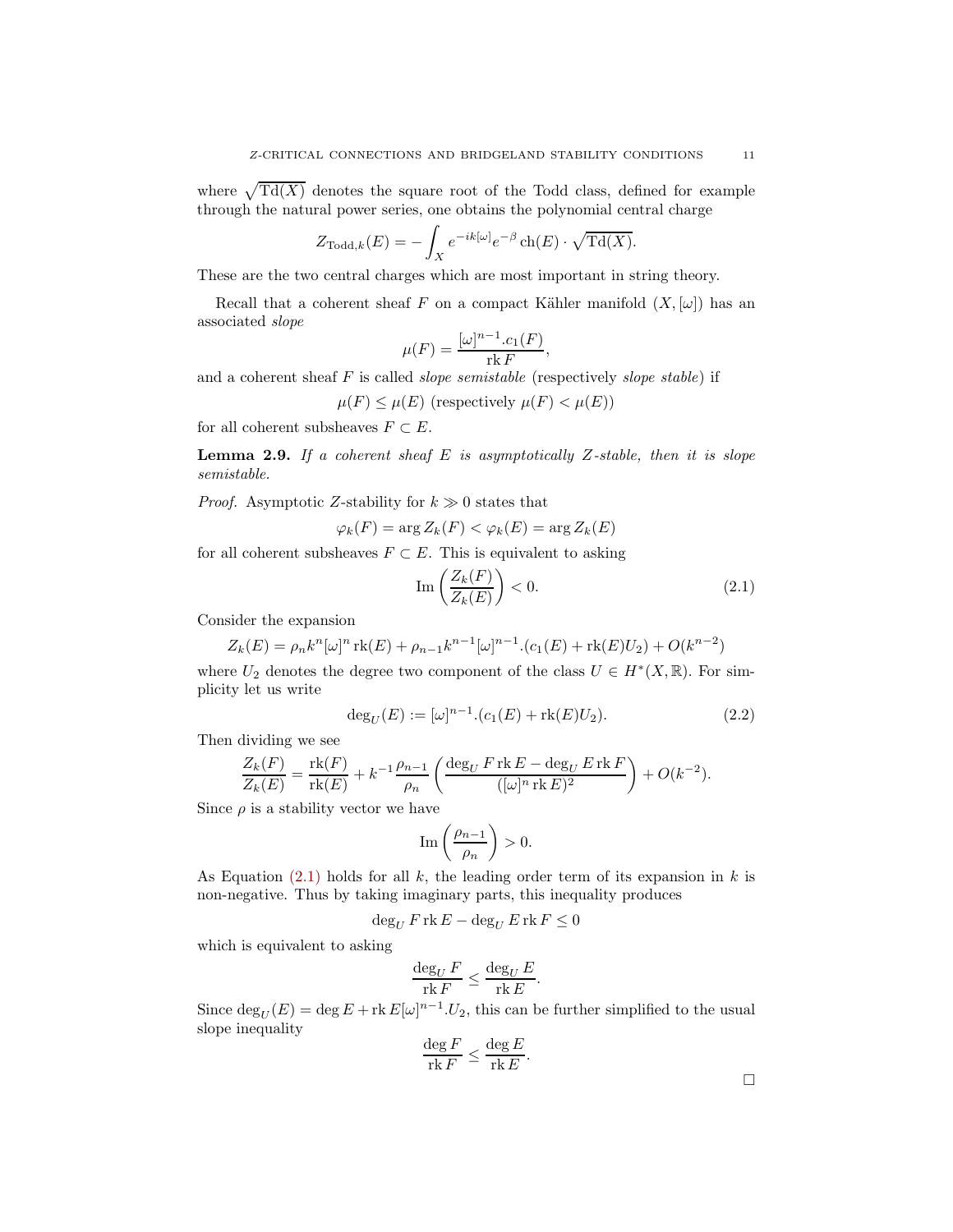<span id="page-11-3"></span>**Remark 2.10.** The condition that  $U$  (or rather its degree two component) is a real operator is used in the proof above; in general, for U complex, one needs to impose a further topological hypothesis on the imaginary part of its degree two component, which seems slightly unnatural.

<span id="page-11-0"></span>The following justifies [Remark 2.3.](#page-7-2)

**Corollary 2.11.** For an arbitrary coherent sheaf  $E$  and polynomial central charge  $Z_k$ , the value  $Z_k(E) \neq 0$  does not vanish for  $k \gg 0$ .

Recall that a slope semistable coherent sheaf  $E$  admits a Jordan–Hölder filtration [\[HL10,](#page-69-17) Proposition 1.5.2], namely a filtration by coherent subsheaves

$$
0\subset E_1\subset\ldots\subset E_l\subset E,
$$

such that each  $E_j/E_{j-1}$  is slope stable and

$$
\mu(E_1)=\ldots=\mu(E_l)=\mu(E).
$$

We denote

$$
\operatorname{Gr}(E) = \bigoplus_{j=1}^{l} E_j/E_{j-1},
$$

called the associated graded object, which is slope polystable in the sense that it is a direct sum of stable coherent sheaves of the same slope. The associated graded object of a slope semistable coherent sheaf is unique up to re-ordering, although the Jordan–Hölder filtration itself is not unique in general.

<span id="page-11-2"></span>**Corollary 2.12.** Let Z be a polynomial central charge. An asymptotically Z-stable  $coherent\ sheaf\ admits\ a\ Jordan-Hölder\ filtration.$ 

The following smoothness property introduced by Leung will be central in our analytic arguments.

Definition 2.13. [\[Leu97,](#page-69-4) page 520] We say that a slope semistable holomorphic vector bundle E is sufficiently smooth if the associated graded object  $\text{Gr}(E)$  is itself a holomorphic vector bundle.

Remark 2.14. We will primarily be interested in sufficiently smooth vector bundles in the present work. As we are considering asymptotic Z-stability, it will then be most natural to consider stability with respect to subbundles, rather than arbitrary coherent subsheaves. For clarity we will often then say that  $E$  is asymptotically Z-stable with respect to subbundles.

<span id="page-11-1"></span>The following so-called "see-saw" property explaining the properties of the arguments in short exact sequences will be used at several points.

Lemma 2.15. For any short exact sequence of coherent sheaves

 $0 \longrightarrow F \longrightarrow E \longrightarrow G \longrightarrow 0$ 

one has equivalences for  $k \gg 0$ 

 $\varphi_k(F) \leq \varphi_k(E) \Longleftrightarrow \varphi_k(E) \geq \varphi_k(G)$ 

and

$$
\varphi_k(F) \ge \varphi_k(E) \Longleftrightarrow \varphi_k(E) \le \varphi_k(G)
$$

where equality holds on one side if and only if equality holds on the other.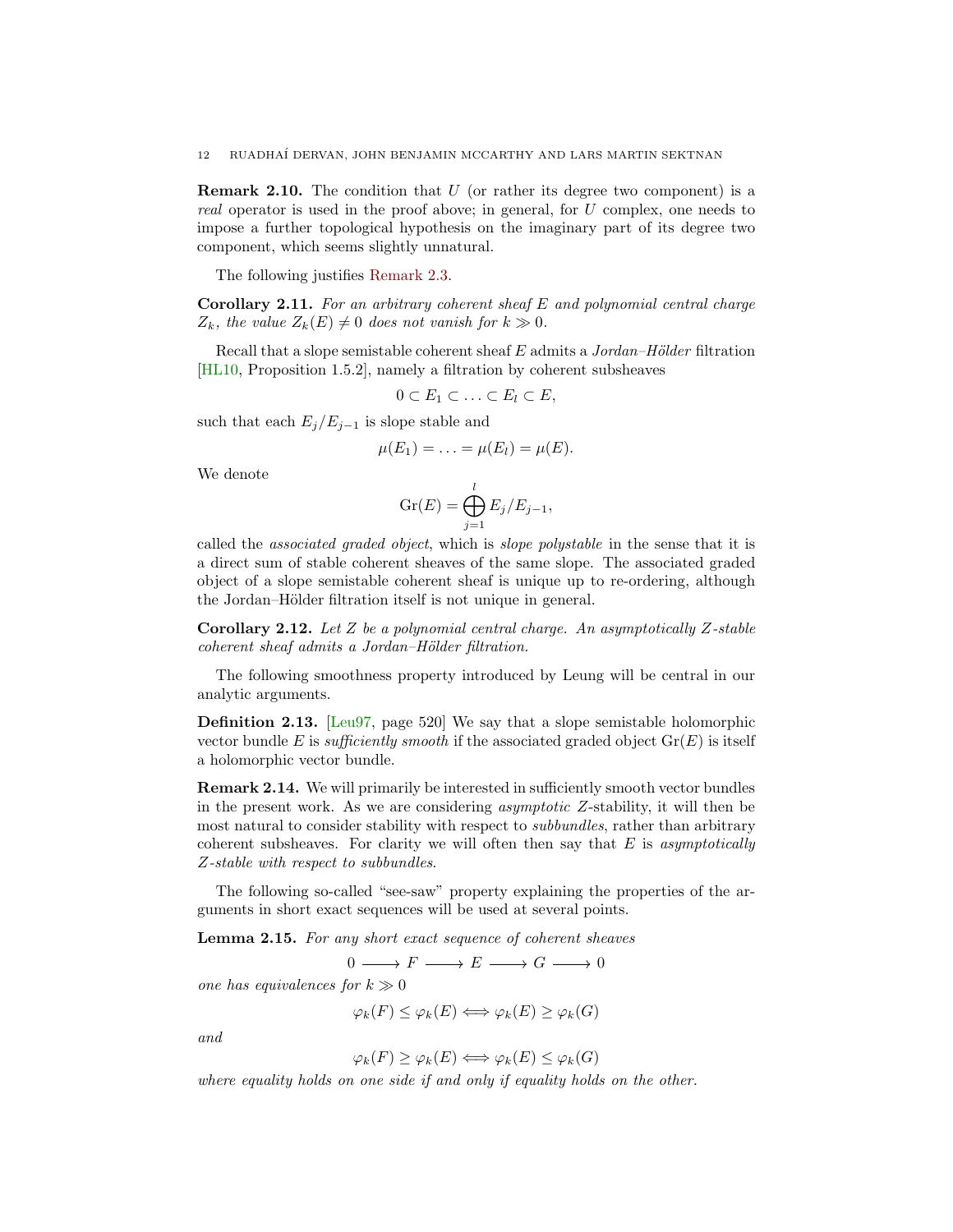<span id="page-12-0"></span>Proof. This is essentially the standard see-saw property for Bridgeland stability, and in our situation follows from the facts that the central charge  $Z$  is additive in short exact sequences, being a group homomorphism from the K-group of  $X$  to  $\mathbb{C}$ , and that the central charge has image in the upper-half plane  $\mathbb{H} \subset \mathbb{C}$  for  $k \geq 0$ .  $\Box$ 

Using this we can establish simplicity of asymptotically Z-stable sheaves.

Lemma 2.16. An asymptotically Z-stable coherent sheaf is simple.

Proof. This only uses the see-saw property, and therefore follows from a similar argument as for slope stable sheaves [\[HL10,](#page-69-17) Corollary 1.2.8]. Explicitly, let  $u : E \rightarrow$ E be a non-zero endomorphism. Thus by asymptotic Z-stability, since ker  $u \subset E$ we must have

$$
\varphi_k(\ker u) < \varphi_k(E)
$$

for all  $k \gg 0$ . However, the see-saw property of [Lemma 2.15](#page-11-1) produces the inequality

$$
\varphi_k(E) < \varphi_k(E/\ker u) = \varphi_k(\operatorname{im} u)
$$

for all  $k \gg 0$ , contradicting asymptotic Z-stability with respect to the subsheaf im  $u \subset E$ . Thus u is an isomorphism.

It is then a standard fact that  $H^0(X, \text{End } E) = \mathbb{C}$ . Indeed, let  $x \in X$  be any point and  $\lambda \in \mathbb{C}^*$  any eigenvalue of the invertible map  $u_x : E_x \to E_x$ , and denote by

$$
\tilde{u} = u - \lambda \operatorname{Id}_E
$$

the induced endomorphism. Then  $\tilde{u}$  cannot be an isomorphism, as it has non-trivial kernel at x. Thus  $\tilde{u} = 0$ , implying that  $u = \lambda \operatorname{Id}_E$  for some  $\lambda \in \mathbb{C}^*$ . — П

Remark 2.17. One could go further in developing the purely algebro-geometric theory of asymptotic  $Z$ -stability, for example by constructing Jordan–Hölder and Harder-Narasihman filtrations. Analogous results are proven by Bayer and Toda in somewhat different situations [\[Bay09,](#page-68-4) [Tod09\]](#page-69-16). Such results play no role in our main results, which link instead with complex differential geometry, so we leave this to future work.

2.1.1. An example. The inequalities used in the definition of asymptotic  $Z$ -stability can be calculated explicitly in concrete examples, with the interesting case, by [Lemma 2.9,](#page-10-2) being that of a slope semistable vector bundle  $E$  which is not slope polystable. Assuming the bundle  $E$  has Jordan–Hölder filtration induced by a subbundle  $F$ , it will follow from our main result [Theorem 4.1](#page-36-2) that  $E$  is asymptotically Z-stable if and only if  $\varphi_k(F) < \varphi_k(E)$  for all  $k \gg 0$ . As we now demonstrate, this means that the resulting criterion can actually be understood in practice. We describe the conclusions concerning Z-critical connections, even though the precise definition of such connections is postponed to [Section 2.2.](#page-15-0)

**Example 2.18.** We consider a simple rank three bundle on  $\mathbb{P}^2$  considered by Maruyama in the context of Gieseker stability, and we follow its presentation in [\[OSS11,](#page-69-18) p.96]. Thus let F be a slope stable vector bundle of rank 2 on  $\mathbb{P}^2$  with  $c_1(F) = 0$  and  $H^1(\mathbb{P}^2, F) \neq 0$ . Given  $\tau \in H^1(\mathbb{P}^2, F) \setminus \{0\}$ , define an extension

$$
0 \to F \to E \to \mathcal{O}_{\mathbb{P}^2} \to 0
$$

using  $\tau$ . The Chern characters of E are then given by

$$
c_1(E) = 0 \t c_2(E) = c_2(F).
$$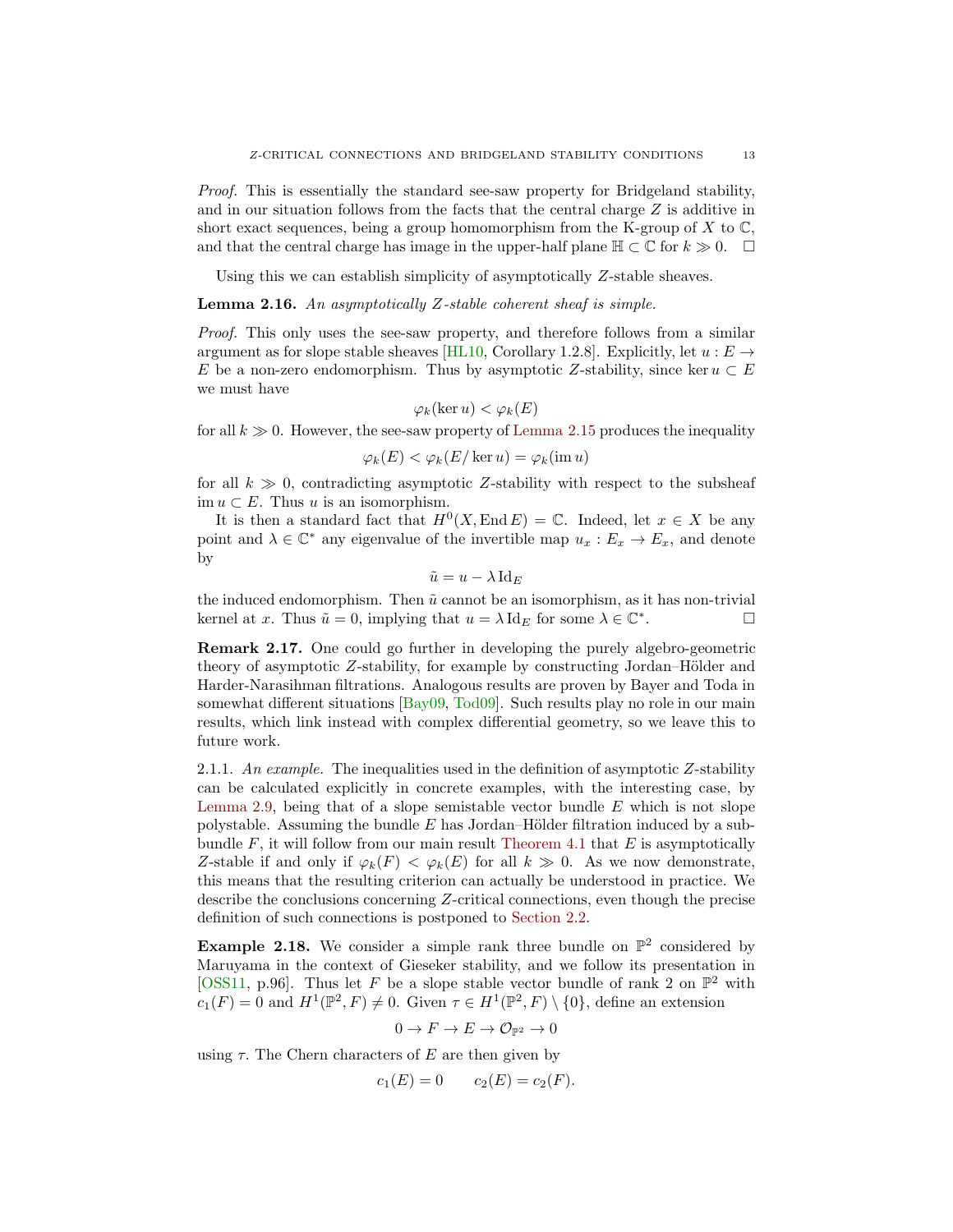Note by the Bogomolov inequality that  $c_2(F) \geq 0$ , since F is a slope stable bundle with vanishing first Chern class. The bundle  $E$  is then not slope stable, since  $\mu(F) = \mu(E)$  and hence destabilises E, but E is in fact Gieseker stable. It follows that  $E$  is simple and slope semistable, with

$$
0\subset F\subset E
$$

giving a Jordan–Hölder filtration of  $E$ , meaning  $E$  has associated graded object

$$
\mathrm{Gr}(E)=F\oplus \mathcal{O}_{\mathbb{P}^2}.
$$

We will consider central charges of two forms, as described in [Example 2.8.](#page-9-0) First, consider the dHYM central charge with B-field, given by

$$
Z_{\text{dHYM}}(E) = -\int_{\mathbb{P}^2} e^{-ik[\omega]} \operatorname{ch}(E) e^{-B},
$$

for some B-field  $B \in H^2(\mathbb{P}^2, \mathbb{R})$ . Then since  $c_1(E) = 0$ , we have  $ch(E) = \text{rk}(E)$  $c_2(E)$ . Let us denote

$$
\sigma := \int_{\mathbb{P}^2} c_2(E) = \int_{\mathbb{P}^2} c_2(F) > 0.
$$

Denoting  $h = c_1(\mathcal{O}(1)) = [\omega]$ , one can compute

$$
Z_{\text{dHYM}}(E) = \sigma + \frac{\text{rk}(E)}{2}k^2 - ik\,\text{rk}(E)B.h - \frac{\text{rk}\,E}{2}B^2,
$$

and so the imaginary part of  $Z(F)/Z(E)$  is a positive constant multiple of

$$
(\sigma + \frac{\text{rk}(E)}{2}(k^2 - B^2)) \cdot (-k \text{rk}(F)B.h) - (\sigma + \frac{\text{rk}(E)}{2}(k^2 - B^2)) \cdot (-k \text{rk}(E)B.h)
$$
  
=  $k \sigma B.h(\text{rk}(E) - \text{rk}(F)).$ 

When  $\sigma > 0$  is positive, since  $\text{rk}(E) - \text{rk}(F) > 0$ , we have  $\varphi_k(F) < \varphi_k(E)$ whenever the B-field is chosen such that  $B.h < 0$ . Thus with an appropriately chosen B-field, E admits deformed Hermitian Yang-Mills connections for all  $k \gg 0$ ; note that this requires the B-field to be non-trivial. In the remaining case  $B.h \geq 0$ or  $\sigma = 0$ , which includes the case of trivial B-field, we have  $\varphi_k(F) \geq \varphi_k(E)$ , which implies E is not asymptotically  $Z_{\text{dHYM}}$ -stable, and therefore by [Theorem 4.1](#page-36-2) E cannot admit deformed Hermitian Yang–Mills connections for  $k \geqslant 0$ . Note that we have only used the fact that  $c_2(E) = c_2(F)$  in this calculation. Considering the same question for the dual  $E^*$ , we have that  $c_2(E) = c_2(E^*)$ , but the subbundle  $F \subset E$  induces a quotient  $E^* \to F^*$ , and so the opposite conclusion will hold for  $E^*$ . That is,  $E^*$  fails to be asymptotically  $Z_{\text{dHYM}}$ -stable whenever  $\sigma B.h \leq 0$  and is stable otherwise.

Next, we consider the other central charge of relevance to string theory

$$
Z_{\text{Todd}}(E) = -\int_{\mathbb{P}^2} e^{-ik[\omega]} \operatorname{ch}(E) \sqrt{\operatorname{Td}(\mathbb{P}^2)} e^{-B};
$$

that is, where the unipotent operator  $U = \sqrt{Td(\mathbb{P}^2)}e^{-B}$  contains both the B-field and the square root of the Todd class. The Todd class of  $\mathbb{P}^2$  is given by

$$
Td(\mathbb{P}^2) = 1 + \frac{3}{2}h + h^2,
$$

and so

$$
\sqrt{\mathrm{Td}(\mathbb{P}^2)}=1+\frac{3}{4}h+\frac{7}{32}h^2.
$$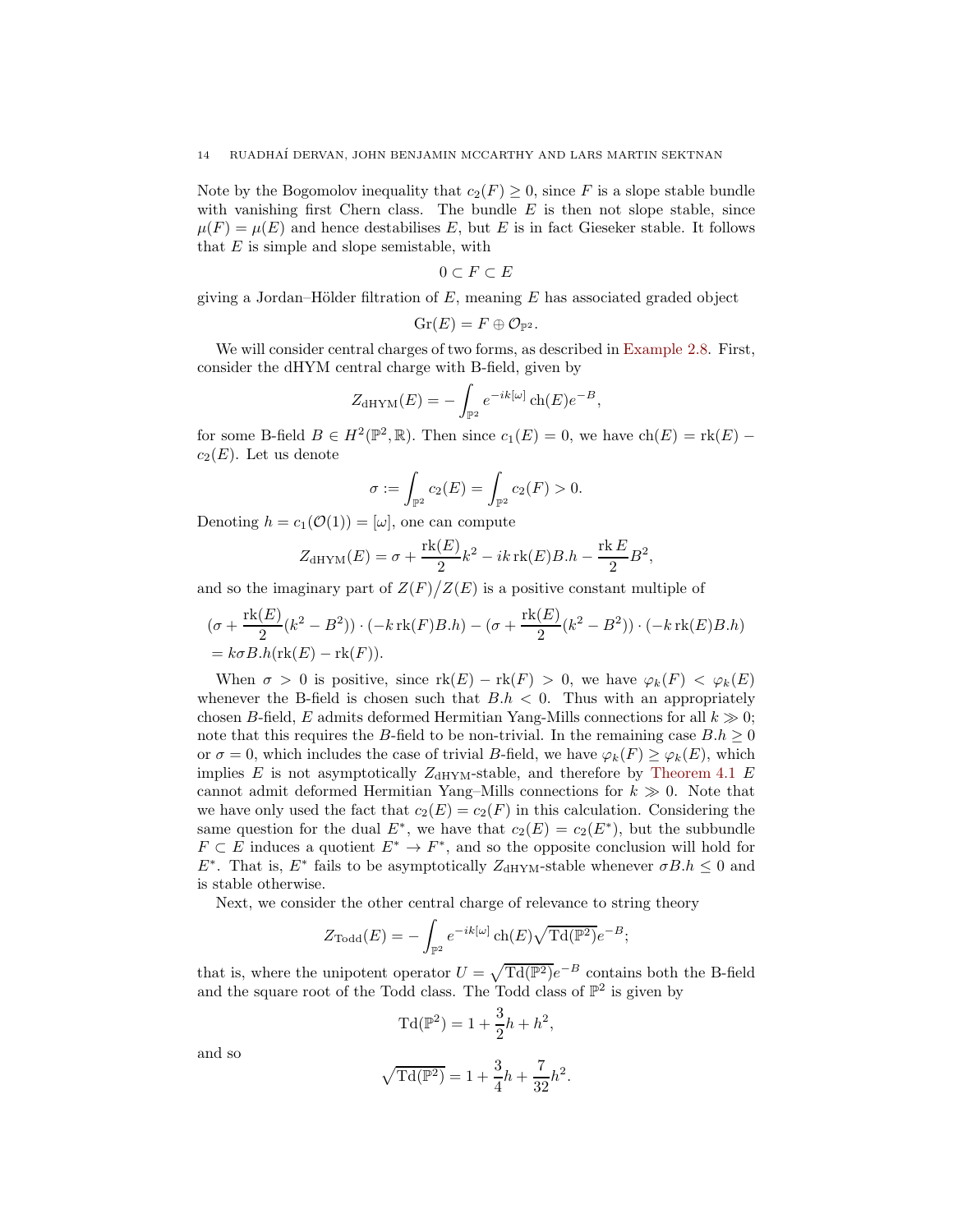By the same computations above we obtain that the imaginary part of  $\frac{Z_{\text{Total}}(F)}{Z_{\text{Total}}(F)}$  $\frac{\text{Z}\text{Total}(F)}{\text{Z}\text{Total}(E)}$  is a positive constant multiple of

$$
\frac{3k}{4}\sigma(\text{rk }E - \text{rk }F)\left(B.h - \frac{3}{4}\right).
$$

Thus  $\varphi_k(F) < \varphi_k(E)$  holds whenever  $B.h < \frac{3}{4}$ , producing  $Z_{\text{Todd}}$ -critical connections, and in the case  $B.h \geq \frac{3}{4}$  asymptotic  $Z_{\text{Todd}}$ -stability is be violated and such connections cannot exist. As before, the opposite conclusions will hold when taking  $E^*$  instead of E.

As mentioned above, as a consequence of [Theorem 4.1](#page-36-2) it suffices to check asymptotic Z-stability only with respect to F. Since  $c_2(E) \geq 0$  always holds by the slope stability of  $F$ , we can summarise our findings as follows:

- (i) If  $c_2(E) > 0$  then E is asymptotically  $Z_{\text{dHYM}}$ -stable whenever we have chosen a B-field with  $B.h < 0$ , and asymptotically  $Z_{\text{dHYM}}$ -unstable if  $B.h \geq 0$ . Therefore E admits a deformed Hermitian Yang–Mills metric with B-field for  $B.h < 0$ , but does not admit deformed Hermitian Yang–Mills connections when  $B.h \geq 0$  in the large volume regime. In particular E does not admit a deformed Hermitian Yang–Mills connection with vanishing B-field.
- (ii) The opposite conclusions as above hold when E is replaced by  $E^*$ . That is,  $E^*$  admits deformed Hermitian Yang–Mills connections whenever the B-field is chosen such that  $B.h > 0$ , and does not admit deformed Hermitian Yang– Mills connections when  $B.h \leq 0$ . In particular neither E or  $E^*$  admit dHYM metrics with vanishing B-field.
- (iii) If  $c_2(E) > 0$  then E is asymptotically  $Z_{\text{Todd}}$ -stable whenever  $B.h < \frac{3}{4}$ , and is unstable otherwise. Therefore  $E$  admits a  $Z_{\text{Todd}}$ -critical connetions whenever  $B.h < \frac{3}{4}$ . In particular this includes the case with vanishing B-field.
- (iv) The opposite conclusion as above holds for  $E^*$ . That is,  $E^*$  admits a  $Z_{\text{Todd}}$ critical metric whenever  $B.h > \frac{3}{4}$ . In particular this does not include the case with vanishing B-field, in contrast to E.
- (v) If  $c_2(E) = 0$  then E is asymptotically Z-semistable with respect to either central charge.

Remark 2.19. The example above demonstrates a simple example of a wallcrossing phenomenon for Z-stability and the existence of Z-critical connections. In particular as the stability conditions  $Z_{\text{dHYM}}$  and  $Z_{\text{Todd}}$  are varied by replacing B with tB and letting  $t \in \mathbb{R}$  vary, we see a jump from stability to instability across critical thresholds  $(t = 0 \text{ and } t = \frac{3}{4} \text{ respectively}).$ 

One can observe similar wall-crossing phenomena if we choose to vary the stability vector for our stability conditions instead. Let us work just with  $Z_{\text{dHYM}}$ . If we change our stability vector to  $\rho = (\rho_0, \rho_1, -1)$  to obtain a new stability condition Z, having normalised  $\rho_2 = -1$  for convenience, then regardless of the B-field chosen we obtain Z-stablity whenever  $\text{Im } \rho_0 < 0$ , and also when  $\text{Im } \rho_0 = 0$  and  $B.h < 0$ . Instability follows whenever  $\text{Im } \rho_0 > 0$  or  $\text{Im } \rho_0 = 0$  and  $B.h \geq 0$ . Similar conclusions will follow for  $Z_{\text{Total}}$ , and one can also replace E by  $E^*$  and flip the inequality  $B.h < 0$  to  $B.h > 0$ .

In particular, it follows from [Theorem 4.1](#page-36-2) that we find non-trivial examples of Z-critical connections in higher rank even for central charges that are different from those that have previously appeared in the deformed Hermitian Yang–Mills literature.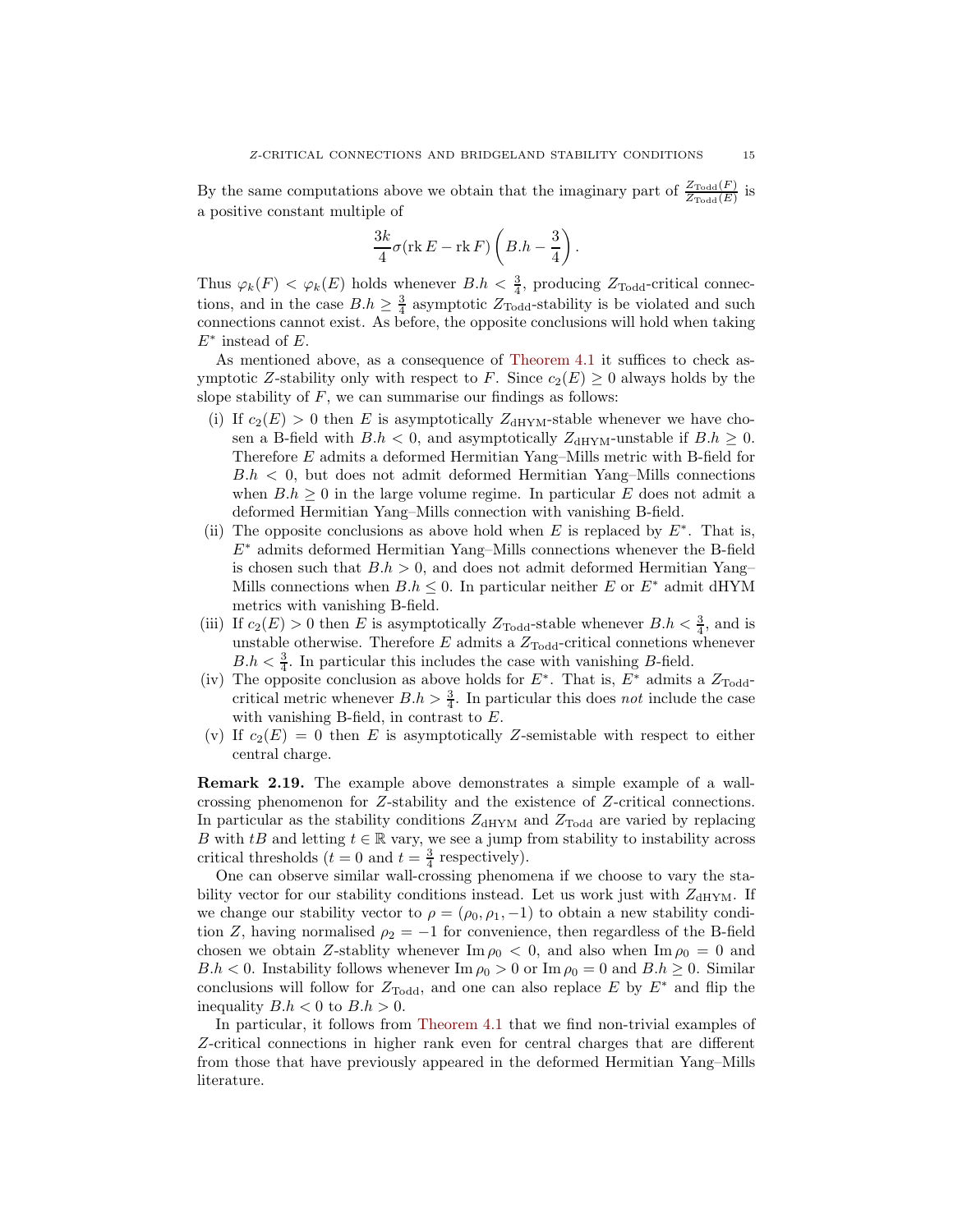<span id="page-15-0"></span>2.2. Z-critical connections. We now turn to complex differential geometry, by introducing a geometric partial differential equation, involving various curvature quantities related to connections on holomorphic vector bundles, to each polynomial central charge.

Thus let  $(X, \omega)$  be a compact Kähler manifold, and let  $E \to X$  be a holomorphic vector bundle. We fix a Hermitian metric  $h$  on  $E$  with Chern connection  $A$ . Denoting by  $c(E)$  the total Chern class of E, we denote by  $\tilde{c}_i(E)$  the differential forms given by the Chern–Weil representatives of  $c_i(E)$  with respect to A.

Fix now a polynomial central charge  $Z_{\Omega,k}$  induced by  $\Omega = ([\omega], \rho, U)$ , a Kähler metric  $\omega \in [\omega]$  and let

$$
\tilde{U} \in \Omega^*(X, \mathbb{R})
$$

be a differential form representing a unipotent class  $U \in H^*(X, \mathbb{R})$  in cohomology. We denote  $Z_{\Omega,k}(E)$  the endomorphism-valued  $(n, n)$ -form on X defined by

$$
\tilde{Z}_{\Omega,k}(E) = \sum_{d=0}^{n} \rho_d k^d \omega^d \wedge c\tilde{h}(E) \wedge \tilde{U};
$$

this sum contains forms of degree other than  $(n, n)$  in general, but we select only the  $(n, n)$ -component. When  $k = 1$ , we omit the subscript k and hence adopt the notation  $Z_{\Omega}, Z_{\Omega}$  for the resulting central charge and differential form. As in [Remark 2.3,](#page-7-2) we will always assume  $Z(E) \neq 0$ .

**Definition 2.20.** We say that  $A$  is a  $Z$ -critical connection if

$$
\mathrm{Im}\left(e^{-i\varphi(E)}\tilde{Z}_{\Omega}(E)\right) = 0.
$$

Here  $\varphi(E) = \arg Z_{\Omega}(E)$  is the argument of  $Z_{\Omega}(E) \in \mathbb{C}$ . With varying k we say that A is a  $Z_k$ -critical connection.

Remark 2.21. The real and imaginary parts here are taken with respect to the Hermitian metric  $h$ , or rather the induced metric on End E. Via the Hermitian metric, one can define the adjoint of any section of  $\text{End }E$ , giving a decomposition of any such section into a self adjoint and an anti-self adjoint part. The real part is then by definition the self adjoint component, while the imaginary part is the antiself adjoint component. These are more commonly called the Hermitian and skew-Hermitian components, but to preserve the notation typically used in the study of deformed Hermitian Yang–Mills connections on holomorphic line bundles, we use the terminology of real and imaginary components. The Chern curvature  $F_h$  is an imaginary endomorphism with respect to h, meaning  $\frac{i}{2\pi}F_h$  is a real endomorphism.

<span id="page-15-1"></span>We next check that  $\varphi_k = \arg Z_{\Omega,k}(E)$  is the appropriate topological constant to make sense of our equations.

**Lemma 2.22.** The constants  $\varphi_k$  satisfy

$$
\int_X \mathrm{Im}\left(e^{-i\varphi_k(E)}\tilde{Z}_{\Omega,k}(E)\right) = 0.
$$

Proof. Notice first of all from Chern–Weil theory that

$$
Z_{\Omega,k}(E) = \int_X \operatorname{tr} \tilde{Z}_{\Omega,k}(E).
$$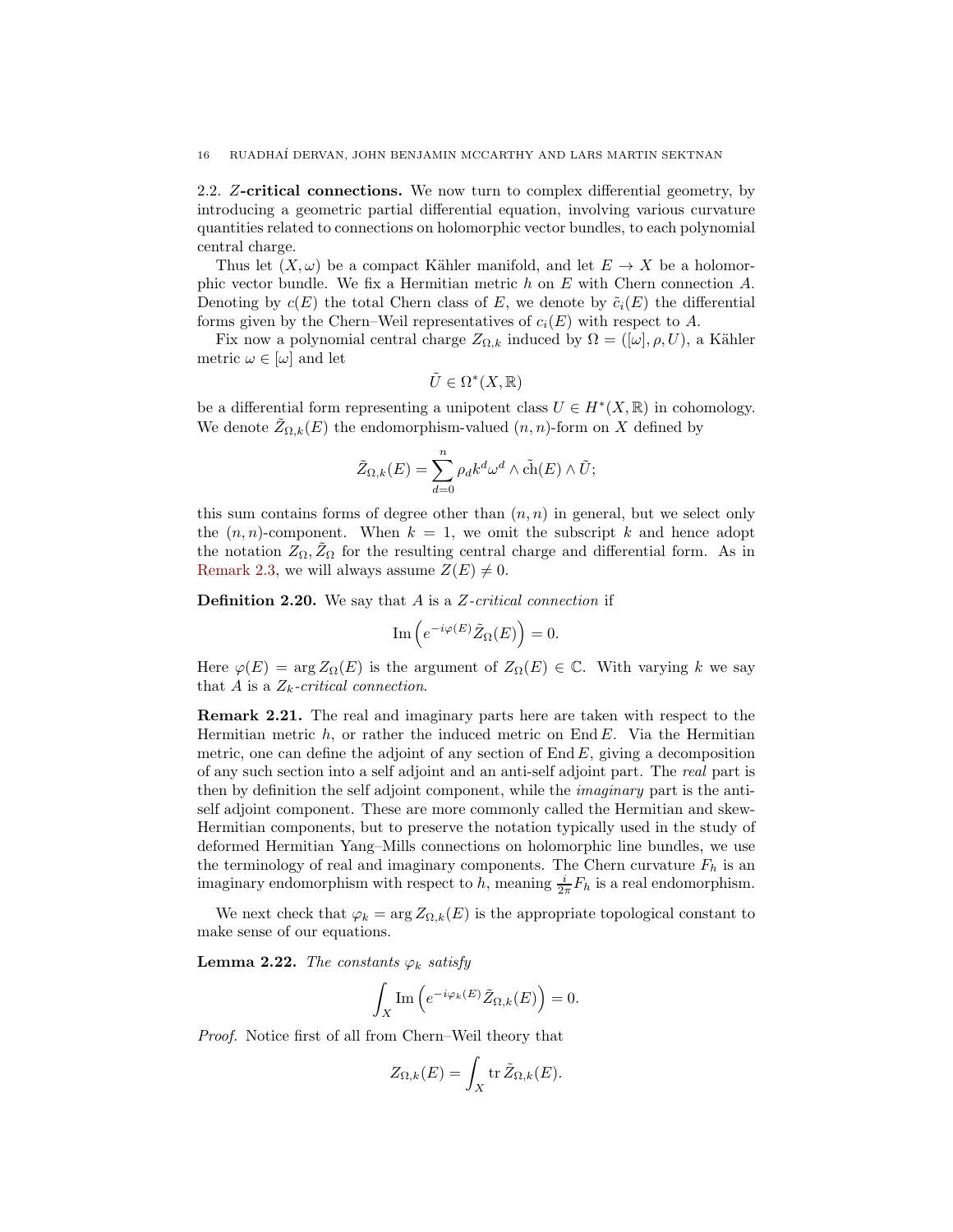<span id="page-16-0"></span>Then since  $\varphi_k(E) = \arg Z_{\Omega,k}(E)$ , we must have

$$
e^{-i\varphi_k(E)} = \frac{r_k(E)}{Z_{\Omega,k}(E)},
$$

where  $r_k(E) \in \mathbb{R}$ . Thus

$$
\int_X \text{Im}\left(e^{-i\varphi_k(E)}\tilde{Z}_{\Omega,k}(E)\right) = \text{Im}\left(\frac{r_k(E)}{Z_{\Omega,k}(E)}Z_{\Omega,k}(E)\right) = 0,
$$
 as required.

Example 2.23. Consider the polynomial central charge of [Example 2.8](#page-9-0) with trivial B-field, given by

$$
Z_k(E) = -\int_X e^{-ik[\omega]} \operatorname{ch}(E).
$$

We compute

$$
-e^{-i\omega}\tilde{\text{ch}}(E) = -\sum_{j=0}^{n} (-i)^{j} \frac{\omega^{j}}{j!} \wedge \tilde{\text{ch}}_{n-j}(E)
$$
  

$$
= -\sum_{j=0}^{n} (-i)^{j} \frac{\omega^{j}}{j!(n-j)!} \wedge \left(\frac{i}{2\pi} F_{A}\right)^{n-j}
$$
  

$$
= -\frac{1}{i^{n}n!} \sum_{j=0}^{n} {n \choose j} \omega^{j} \wedge i^{n-j} \left(\frac{i}{2\pi} F_{A}\right)^{n-j}
$$
  

$$
= \frac{(-1)^{n+1}i^{n}}{n!} \left(\omega \otimes \text{Id}_{E} - \frac{F_{A}}{2\pi}\right)^{n}.
$$

The phase is given by

$$
e^{-i\varphi(E)} = \frac{r(E)}{Z(E)}
$$
  
=  $r(E) \left( \frac{(-1)^{n+1}i^n}{n!} \int_X tr \left( \omega \otimes \text{Id}_E - \frac{F_A}{2\pi} \right)^n \right)^{-1}.$ 

If we define

$$
\hat{z} = \int_X \left( \omega \otimes \text{Id}_E - \frac{F_A}{2\pi} \right)^n
$$

and  $\hat{z} = \hat{r}e^{i\hat{\varphi}},$  then since  $r/\hat{r} = \frac{1}{n!}$  it follows that

Im
$$
(e^{-i\varphi}\tilde{Z}_{\Omega,k}(E)) = \frac{1}{n!}
$$
Im $\left(e^{-i\varphi}\left(\omega \otimes \text{Id}_E - \frac{F_A}{2\pi}\right)^n\right)$ .

This is the deformed Hermitian Yang–Mills equation for vector bundles, first proposed in higher rank by Collins–Yau  $[CY18, §8.1]$ . When E is a line bundle we recover the regular deformed Hermitian Yang–Mills equation which is well-studied in the literature. One can make a similar computation with non-trivial B-field.

Example 2.24. Considering the polynomial central charge of primary relevance to string theory

$$
Z_{\text{Todd},k}(E) = -\int_X e^{-ik\omega} e^{-\beta} \operatorname{ch}(E) \cdot \sqrt{\operatorname{Td}(X)},
$$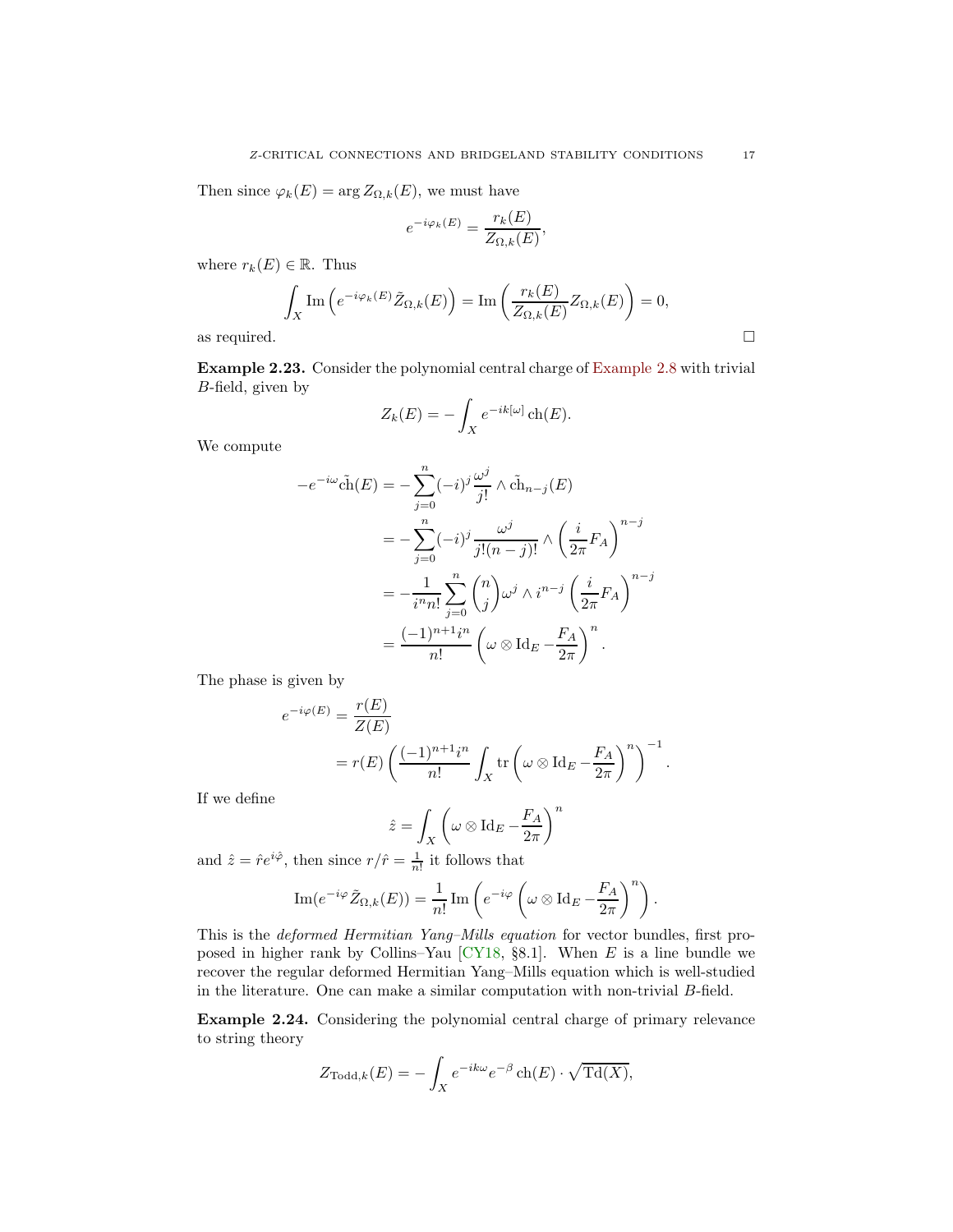<span id="page-17-2"></span>one obtains a differential equation

$$
\text{Im}\left(e^{-i\varphi_k(E)}e^{-ik\omega}e^{-\tilde{\beta}}\widetilde{\text{ch}(E)}\cdot\widetilde{\sqrt{\text{Td}(X)}}\right)=0,
$$

with  $\tilde{\beta} \in \beta$  the B-field. This is the equation introduced by the physicists Enger-Lütken [\[EL04\]](#page-68-12). It is most natural to use the Chern-Weil representatives of  $\sqrt{\text{Td}(X)}$ induced by viewing the Kähler metric  $\omega$  as a Hermitian metric on the holomorphic tangent bundle of  $X$ , though other choices can be made.

<span id="page-17-1"></span>**Example 2.25.** Suppose the vector bundle under consideration  $L$  is a line bundle, meaning  $\tilde{Z}_{\Omega}(L)$  is an  $(n, n)$ -form. Then writing

$$
\tilde{Z}_{\Omega}(L) = \text{Re}\,\tilde{Z}_{\Omega}(L) + \text{Im}\,\tilde{Z}_{\Omega}(L),
$$

the Z-critical equation asks

$$
\operatorname{Im}\left(e^{-i\varphi(L)}(\tilde{Z}_{\Omega}(L)\right) = \operatorname{Im}\left(e^{-i\varphi(L)}\exp\left(i\arctan\left(\frac{\operatorname{Im}\tilde{Z}_{\Omega}(L)}{\operatorname{Re}\tilde{Z}_{\Omega}(L)}\right)\right)\right) = 0.
$$

One sees that this is equivalent to the condition

$$
\arctan\left(\frac{\operatorname{Im}\tilde{Z}_{\Omega}(L)}{\operatorname{Re}\tilde{Z}_{\Omega}(L)}\right) = \varphi(L) \text{ modulo } 2\pi k.
$$

This is analogous to how the deformed Hermitian Yang–Mills equation is often presented on line bundles, using the special form of Im  $Z_{\Omega}(L)$  and Re  $Z_{\Omega}(L)$  in that case [\[JY17,](#page-69-3) §2]. It is interesting to ask to what extent such a formulation is possible in higher rank, particularly as this perspective has been crucial in the understanding of the deformed Hermitian Yang–Mills equation. We will discuss this representation and the case of line bundles in more detail in [Section 2.3.](#page-20-0)

Of particular interest in the present work is the large volume limit, when we consider  $k \gg 0$  to be large (making the volume of X with respect to  $k\omega$  large). We show that the leading order condition for Z-critical connection is the weak Hermite– *Einstein* condition, where we recall that a connection  $\vec{A}$  is a weak Hermite–Einstein metric if

$$
\Lambda_{\omega} F_A = i f \operatorname{Id}_E,
$$

<span id="page-17-0"></span>with  $f \in C^{\infty}(X,\mathbb{R})$  a function which integrates to the appropriate topological constant.

**Lemma 2.26.** In the large volume regime  $k \gg 0$ , the leading order condition for A to be a Z-critical connection for a polynomial Bridgeland stability condition is given by the weak Hermite–Einstein equation. More precisely, there is an expansion in k of the form

Im 
$$
(e^{-i\varphi_k(E)} \tilde{Z}_{\Omega,k}(E)) =
$$
  
\n
$$
ck^{2n-1} \left( [\omega]^n \text{rk}(E) \omega^{n-1} \wedge \left( \frac{i}{2\pi} F_A + \tilde{U}_2 \text{Id}_E \right) - \deg_U(E) \omega^n \otimes \text{Id}_E \right) + O(k^{2n-3}),
$$

where  $c \in \mathbb{R}_{>0}$  is a positive constant depending on  $\rho$ ,  $\tilde{U}_2$  is the degree two part of the differential form  $\hat{U}$ , and  $\deg_{U}(E)$  is the degree defined as Equation [\(2.2\)](#page-10-3).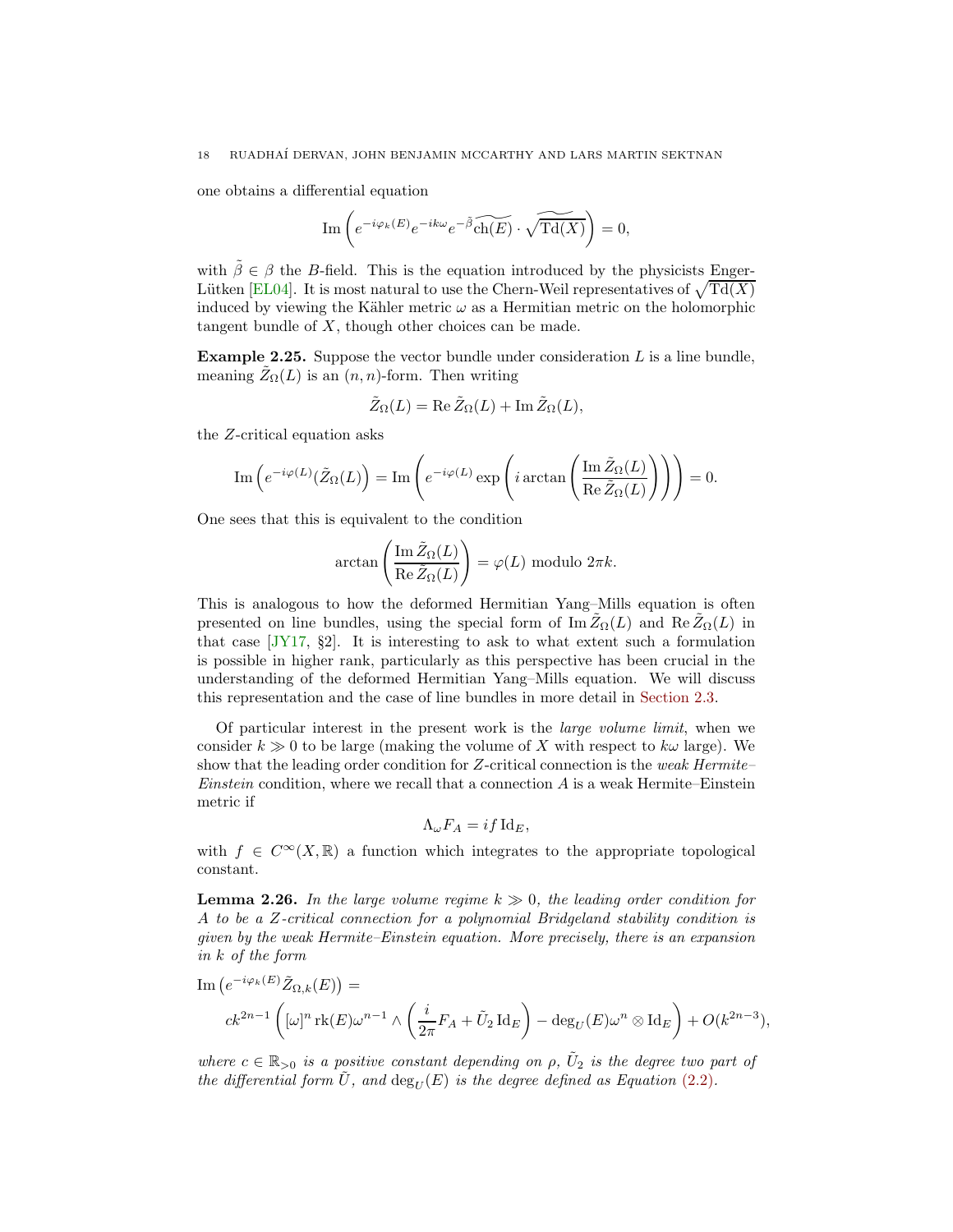To leading order, this is equivalent to

$$
\Lambda_{\omega} F_A + 2\pi i \left( \frac{\deg_U(E)}{(n-1)! [\omega]^n \operatorname{rk}(E)} - \Lambda_{\omega} \tilde{U}_2 \right) \operatorname{Id}_E,
$$

which is the weak Hermite–Einstein condition with function

$$
f = -2\pi \left( \frac{\deg_U(E)}{(n-1)![\omega]^n \operatorname{rk}(E)} - \Lambda_\omega \tilde{U}_2 \right).
$$

Proof. This follows from computing the leading order terms directly. Writing  $Z_k(E) = r_k(\cos\varphi_k + i\sin\varphi_k)$ , one computes

 $r_k \cos \varphi_k = \text{Re}\,\rho_n k^n [\omega]^n \text{rk}\, E + \text{Re}\,\rho_{n-1} k^{n-1} [\omega]^{n-1} . (c_1(E) + \text{rk}(E)U_2) + O(k^{n-2}),$  $r_k \sin \varphi_k = \text{Im } \rho_n k^n [\omega]^n \text{ rk } E + \text{Im } \rho_{n-1} k^{n-1} [\omega]^{n-1} . (c_1(E) + \text{rk}(E)U_2) + O(k^{n-2}).$ We also have

$$
\operatorname{Re}\tilde{Z}_k(E) = \operatorname{Re}\rho_n k^n \omega^n \otimes \operatorname{Id}_E + \operatorname{Re}\rho_{n-1} k^{n-1} \omega^{n-1} \wedge \left(\frac{i}{2\pi} F_A + \tilde{U}_2 \operatorname{Id}_E\right) O(k^{n-2}),
$$
  

$$
\operatorname{Im}\tilde{Z}_k(E) = \operatorname{Im}\rho_n k^n \omega^n \otimes \operatorname{Id}_E + \operatorname{Im}\rho_{n-1} k^{n-1} \omega^{n-1} \wedge \left(\frac{i}{2\pi} F_A + \tilde{U}_2 \operatorname{Id}_E\right) O(k^{n-2}).
$$

The condition for A to be  $Z_k$ -critical is thus

$$
r_k \cos \varphi_k \operatorname{Im} \tilde{Z}_k(E) - r_k \sin \varphi_k \operatorname{Re} \tilde{Z}_k(E) = 0
$$

Computing the induced expansion in  $k$  gives

Im 
$$
(e^{-i\varphi_k(E)} \tilde{Z}_{\Omega,k}(E))
$$
  
\n
$$
= k^{2n-1} \left( (\text{Re } \rho_n[\omega]^n \text{rk } E) \left( \text{Im } \rho_{n-1} \omega^{n-1} \wedge \left( \frac{i}{2\pi} F_A + \tilde{U}_2 \text{Id}_E \right) \right) + (\text{Re } \rho_{n-1} \text{deg}_U(E)) (\text{Im } \rho_n \omega^n \otimes \text{Id}_E)
$$
\n
$$
- (\text{Im } \rho_n[\omega]^n \text{rk } E) \text{Re } \rho_{n-1} k^{n-1} \omega^{n-1} \wedge \left( \frac{i}{2\pi} F_A + \tilde{U}_2 \text{Id}_E \right)
$$
\n
$$
- (\text{Im } \rho_{n-1} \text{deg}_U(E)) (\text{Re } \rho_n \omega^n \otimes \text{Id}_E) + O(k^{2n-3}).
$$

We simplify by dividing by the factor

$$
c = \operatorname{Re}\rho_n \operatorname{Im}\rho_{n-1} - \operatorname{Im}\rho_n \operatorname{Re}\rho_{n-1},
$$

which is non-zero, and in fact positive, by the stability vector assumption that  $\text{Im}(\rho_{n-1}/\rho_n) > 0$ . Thus the  $k^{2n-1}$ -coefficient becomes

$$
[\omega]^n \operatorname{rk}(E) \omega^{n-1} \wedge \left(\frac{i}{2\pi} F_A + \tilde{U}_2 \operatorname{Id}_E\right) - \deg_U(E) \omega^n \otimes \operatorname{Id}_E,
$$
 as desired.

**Remark 2.27.** We use in the above that  $U \in H^{>0}(X,\mathbb{R})$  (or rather its degree two component) is a real operator. One could relax this assumption, and perform the same computation, which would then require a rather unnatural topological assumption to ensure the constant c produced is non-zero. As mentioned in [Remark 2.7](#page-9-1) (iv), in all cases of interest to string theory,  $U$  is real.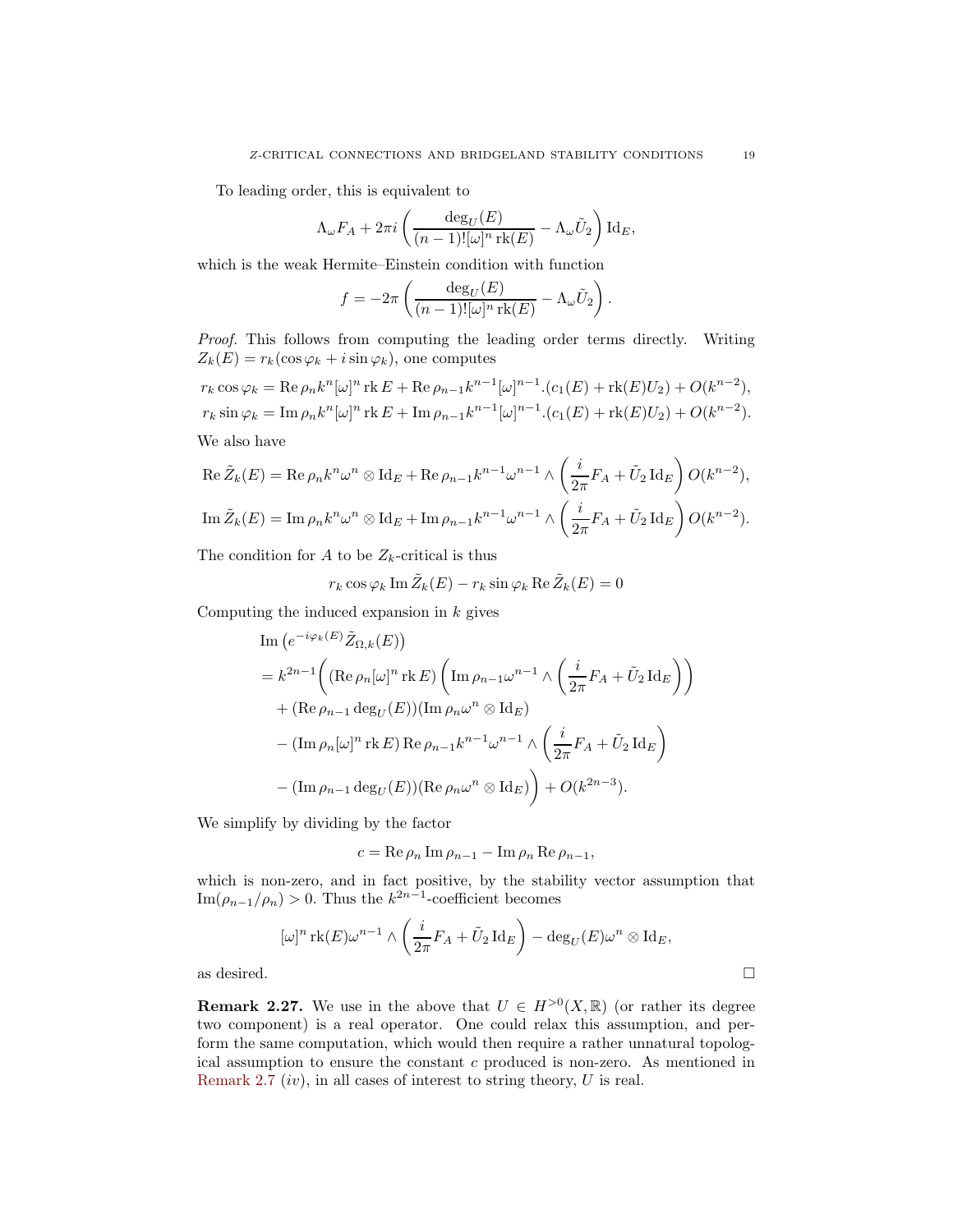<span id="page-19-2"></span>While we are primarily interested in the large volume limit in the present work, the condition for a connection to be Z-critical is of interest for all  $k$ . Nevertheless, even for the deformed Hermitian Yang–Mills equation on a line bundle, one must impose a positivity condition on the connections considered. The following is the natural positivity condition in the study of Z-critical connections, and was suggested in the case of the deformed Hermitian Yang–Mills connections in higher rank by Collins–Yau [\[CY18,](#page-68-5) §8.1].

**Definition 2.28.** We define the space  $\mathcal{H}_Z$  of Z-calibrated connections to be

$$
\mathcal{H}_Z := \left\{ A \mid \text{Re}\left(\text{tr}\left(e^{-i\varphi(E)}\tilde{Z}_{\Omega}(E)\right)\right) > 0\right\},\
$$

with positivity meant in the sense of volume forms.

The reason that this does not enter our work is the following.

**Lemma 2.29.** Fix a polynomial central charge  $Z$ , and a holomorphic vector bundle E with connection A. Then A is  $Z_k$ -calibrated for all  $k \gg 0$ .

Proof. This follows by a similar argument as [Lemma 2.26,](#page-17-0) which produces

$$
\operatorname{Re}\left(\operatorname{tr}\left(e^{-i\varphi(E)}\tilde{Z}_{\Omega}(E)\right)\right) = k^{2n} \left(\operatorname{rk} E[\omega]^n((\operatorname{Re}\rho_n)^2 + (\operatorname{Im}\rho_n)^2)\right)\omega^n + O(k^{2n-2}),
$$

implying positivity for  $k \gg 0$  since  $\rho_n \neq 0$  by definition of the stability vector.  $\Box$ 

We now turn to the linearisation of the Z-critical connection equation. Denote by  $\mathcal{G}^{\mathbb{C}} = \Gamma(X, GL(E, \mathbb{C}))$  the complex gauge group. The gauge transformations we will be interested in will be the Hermitian endomorphisms, and hence will take the form

<span id="page-19-1"></span>
$$
g \in \mathcal{G}^{\mathbb{C}} \cap \operatorname{End}_h(E).
$$

Recall that any such  $g$  acts on the space of connections by

$$
g \cdot d_A = g^* \circ \partial_A \circ g^{*-1} + g^{-1} \circ \overline{\partial}_A \circ g,\tag{2.3}
$$

$$
= g \circ \partial_A \circ g^{-1} + g^{-1} \circ \overline{\partial}_A \circ g, \tag{2.4}
$$

where we have used that  $g^* = g$ , since g is Hermitian.

It will be useful to denote the equation of interest

$$
D_k(A) = \text{Im}\left(e^{-i\varphi_k(E)}\tilde{Z}_{\Omega,k}(E)\right),\,
$$

where the dependence on A is through the differential form  $Z_{\Omega,k}(E)$ . We will similarly write  $P_k$  for the linearisation of  $D_k$  at a connection A, where A is the associated Chern connection to h.

<span id="page-19-0"></span>**Lemma 2.30.** For  $k \gg 0$ , the Z-critical connection equation is elliptic. Moreover, the linearisation admits an expansion

$$
P_k = ck^{2n-1} \operatorname{rk}(E)[\omega]^n \Delta_{A^{\operatorname{End} E}} + O(k^{2n-3}),
$$

where  $c \neq 0$  is the real constant produced by [Lemma 2.26](#page-17-0) and  $\Delta_{A^{End\ E}}$  is the Laplacian on End E defined via by the connection  $A^{\text{End }E}$  induced by A.

*Proof.* We first compute the asymptotics of the linearised operator  $P_k$ . Considering a path of gauge transformations

$$
g_t = g \exp(tf),
$$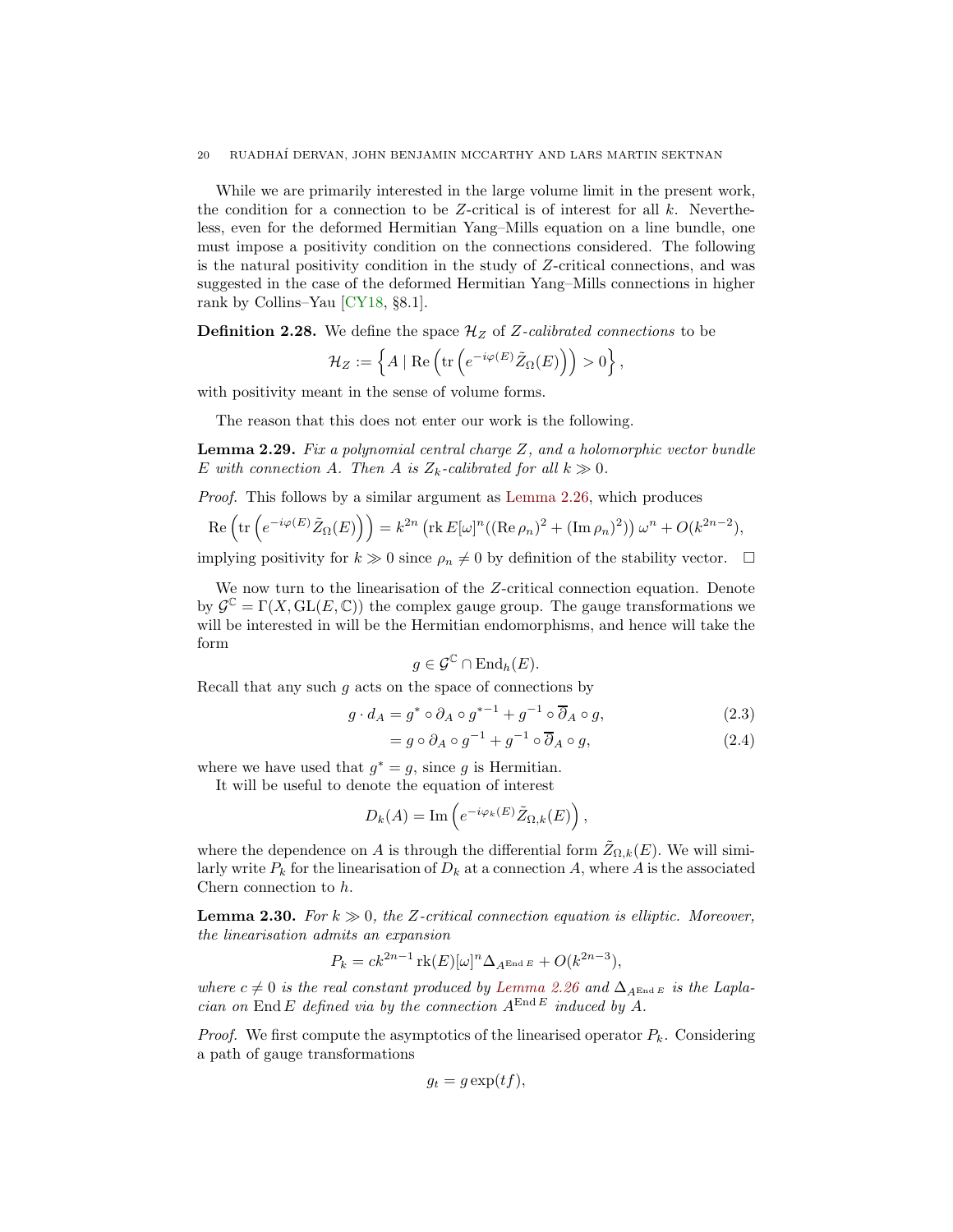<span id="page-20-1"></span>where f is skew-Hermitian, a standard calculation produces

$$
\frac{d}{dt}_{t=0}F_{g_t\cdot A}=(\partial_{A^{\text{End }E}}\overline{\partial}_{A^{\text{End }E}}-\overline{\partial}_{A^{\text{End }E}}\partial_{A^{\text{End }E}})f.
$$

Thus the linearisation of the operator

$$
f \to n\omega^{n-1} \wedge F_{g_t.A}
$$

is given by

$$
f \to i \Lambda_{\omega} (\partial_{A^{\text{End } E}} \overline{\partial}_{A^{\text{End } E}} - \overline{\partial}_{A^{\text{End } E}} \partial_{A^{\text{End } E}}) f \omega^n = (\Delta_{A^{\text{End } E}} f) \omega^n.
$$

By [Lemma 2.26,](#page-17-0) the order  $k^{2n-1}$  component of the operator is given by the weak Hermite–Einstein operator. Thus one term of the order  $k^{2n-1}$  component of the linearisation takes the form  $c \operatorname{rk}(E)[\omega]^n \Delta_{A^{\text{End }E}}$ . However, the term

$$
c\left( [\omega]^n \operatorname{rk}(E) \omega^{n-1} \wedge \left( \tilde{U}_2 \operatorname{Id}_E \right) - \deg_U(E) \omega^n \otimes \operatorname{Id}_E \right)
$$

is independent of  $g \in \mathcal{G}^{\mathbb{C}} \cap \text{End}_{h}(E)$ , hence does not affect the linearisation.

Ellipticity is an open condition in the space of linear operators, hence ellipticity of  $P_k$  follows from ellipticity of the Laplacian  $\Delta_{A^{\text{End }E}}$ .

The following will also be important in our later considerations.

**Lemma 2.31.** Fix a gauge transformation  $g \in \mathcal{G}^{\mathbb{C}} \cap \text{End}_{h}(E)$ . The trace of each term of the expansion of  $D_k(q.A)$  in k integrates to zero over X.

*Proof.* Chern–Weil theory implies that differential form  $\tilde{Z}_{\Omega,k}(E)$  induced by  $g.A$ has trace-integral independent of gauge transformation  $g$ , and hence  $g$  plays no role in the statement. Thus to obtain the result, one recalls from [Lemma 2.22](#page-15-1) that

$$
\int_X \mathrm{Im}\left(e^{-i\varphi_k(E)}\tilde{Z}_{\Omega,k}(E)\right) = 0,
$$

<span id="page-20-0"></span>and expands this equality in powers of k.  $\square$ 

2.3. Moment maps, subsolutions and existence on surfaces. While our primary motivation for the notion of a Z-critical connection is Bridgeland stability, the equation also arises through a natural infinite-dimensional moment map, as we now describe. This is motivated by the Collins–Yau moment map picture for the deformed Hermitian Yang–Mills equation on a line bundle [\[CY18,](#page-68-5) §2]. The manifold on which we construct the moment map is the space of integrable unitary connections on a Hermitian vector bundle. To construct a moment map, one then first needs to construct a Kähler metric on this space. As in the work of Collins–Yau, the natural pairing is degenerate in general, and to obtain that this is non-degenerate leads us to the notion of a subsolution.

We now discuss subsolutions, which will allow us to discuss not only moment maps, but also ellipticity conditions away from the large volume limit, as well as a complete understanding of the existence of Z-critical connections on line bundles over complex surfaces. The subsolution condition is related to a formal linearisation of the equation; that this sort of linearisation is related to moment map problems on holomorphic vector bundles has also been suggested by Thomas in another framework (who we thank for pointing this out to us)  $[HKK^+03, p. 737]$ .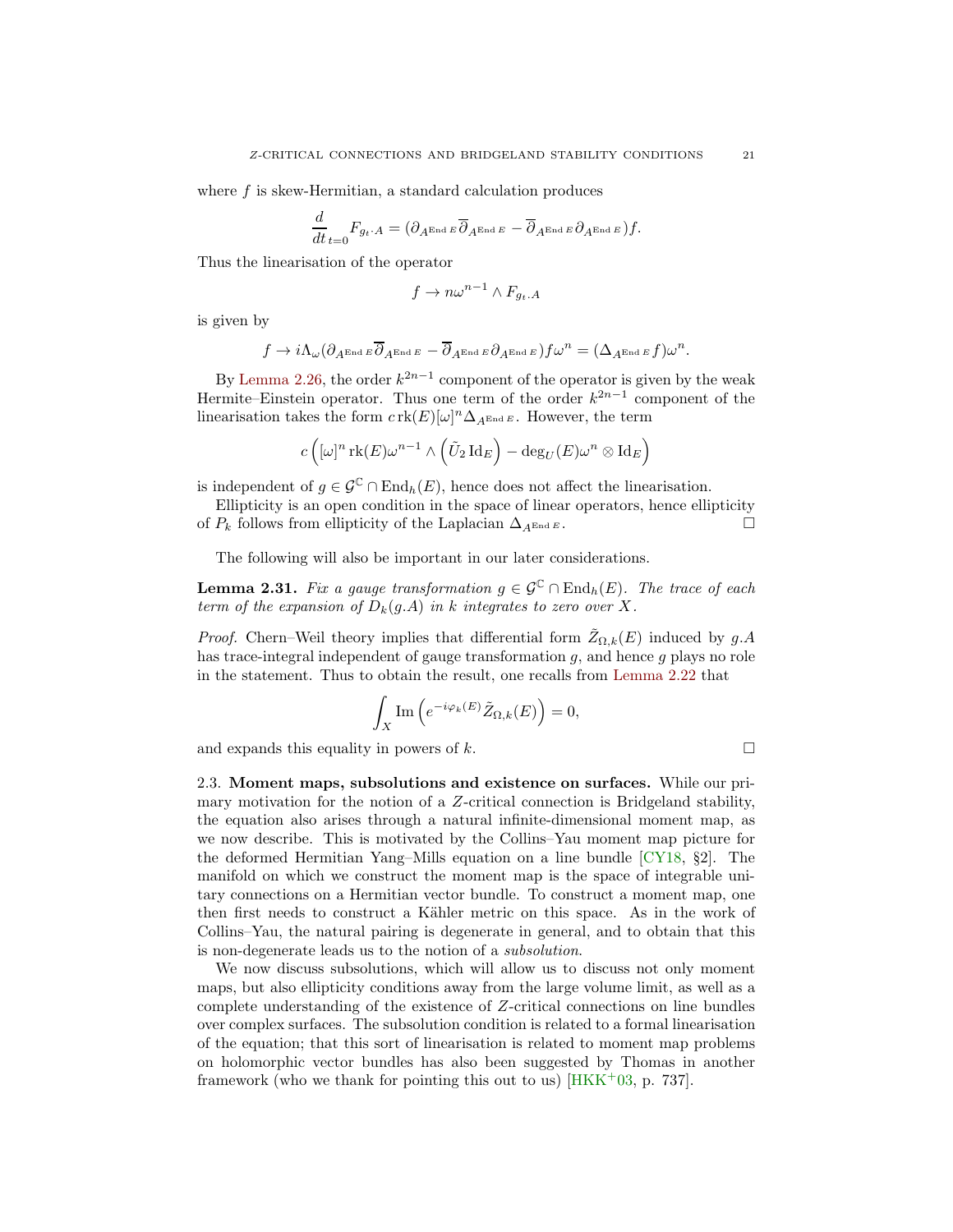<span id="page-21-1"></span>2.3.1. Subsolutions. We return to a Hermitian holomorphic vector bundle  $(E, h)$ with Chern connection A. Consider the endomorphism-valued form  $\tilde{Z}_{\Omega}(E)$ , for  $\Omega$ the data of a polynomial stability condition. Then one obtains a map

$$
D: h \mapsto \mathrm{Im}(e^{-i\varphi(E)}\tilde{Z}_{\Omega}(E)(h)).
$$

Varying the Hermitian metric

$$
h \mapsto \exp(tV) \cdot h
$$

for a Hermitian endomorphism  $V$ , the curvature transforms

$$
F(\exp(tV) \cdot h) = F(h) + (\overline{\partial}\partial_h - \partial_h \overline{\partial})Vt + O(t^2).
$$

The linearisation of D takes the form

$$
V \mapsto \mathrm{Im}(e^{-i\varphi(E)}\alpha(h,(\overline{\partial}\partial_h - \partial_h \overline{\partial})V))
$$

where  $\alpha(h,(\overline{\partial}\partial_h - \partial_h\overline{\partial})V)$  is an End(E)-valued  $(n, n)$ -form. Concretely,  $\alpha(h, \beta)$  is defined by replacing any term of the form

$$
\omega^{n-j-k} \wedge \tilde{U}_k \wedge F(h)^j
$$

in  $\tilde{Z}(E, h)$  by

$$
\omega^{n-j-k} \wedge \tilde{U}^k \wedge \sum_{\ell=1}^j \left( F(h)^{\ell-1} \wedge \beta \wedge F(h)^{j-\ell} \right)
$$

for  $\beta$  a skew-Hermitian End(E)-valued 2-form.

**Remark 2.32.** The above description of  $\alpha$  is simply the formal matrix derivative of  $D(\exp(tV) \cdot h)$  with respect to t. In the case where E is a line bundle so that the curvature terms commute, the linearisation is simply the formal derivative of  $D(h)$  with respect to  $F(h)$ , wedged with  $(\overline{\partial}\partial_h - \partial_h \overline{\partial})V$ .

<span id="page-21-0"></span>Using the above expressions for  $\alpha$  we can define a subsolution..

Definition 2.33. We say that h satisfies the subsolution condition for the Z-critical equation if for all nowhere-vanishing  $u \in \Omega^{0,1}(X, \text{End } E)$ , the  $(n, n)$ -form

$$
\mathrm{tr}\left[\mathrm{Im}(e^{-i\varphi(E)}\alpha(h,-)),u,u^*\right]_{\mathrm{sym}}
$$

is nowhere-vanishing.

The symmetrisation operator above acts over endomorphism-valued forms as

$$
[B_1,\ldots,B_m]_{sym}=\sum_{\sigma\in S_m}B_{\sigma(1)}\cdots B_{\sigma(m)}
$$

and in the above expression each instance of  $F(h)$  appearing in a product is treated as a separate endomorphism-valued form.

The importance of the subsolution condition is apparent in the following.

**Lemma 2.34.** Suppose h is a subsolution. Then the  $Z$ -critical equation is elliptic at h.

Proof. A non-linear differential operator is elliptic, by definition, when its linearisation is a linear elliptic differential operator. Our linearisation is a differential operator  $P : \Gamma(\text{End } E) \to \Gamma(\text{End } E)$  of the form

$$
V \mapsto \frac{\operatorname{Im} (e^{-i\varphi(E)} \alpha(h, (\overline{\partial} \partial_h - \partial_h \overline{\partial}) V))}{\omega^n}.
$$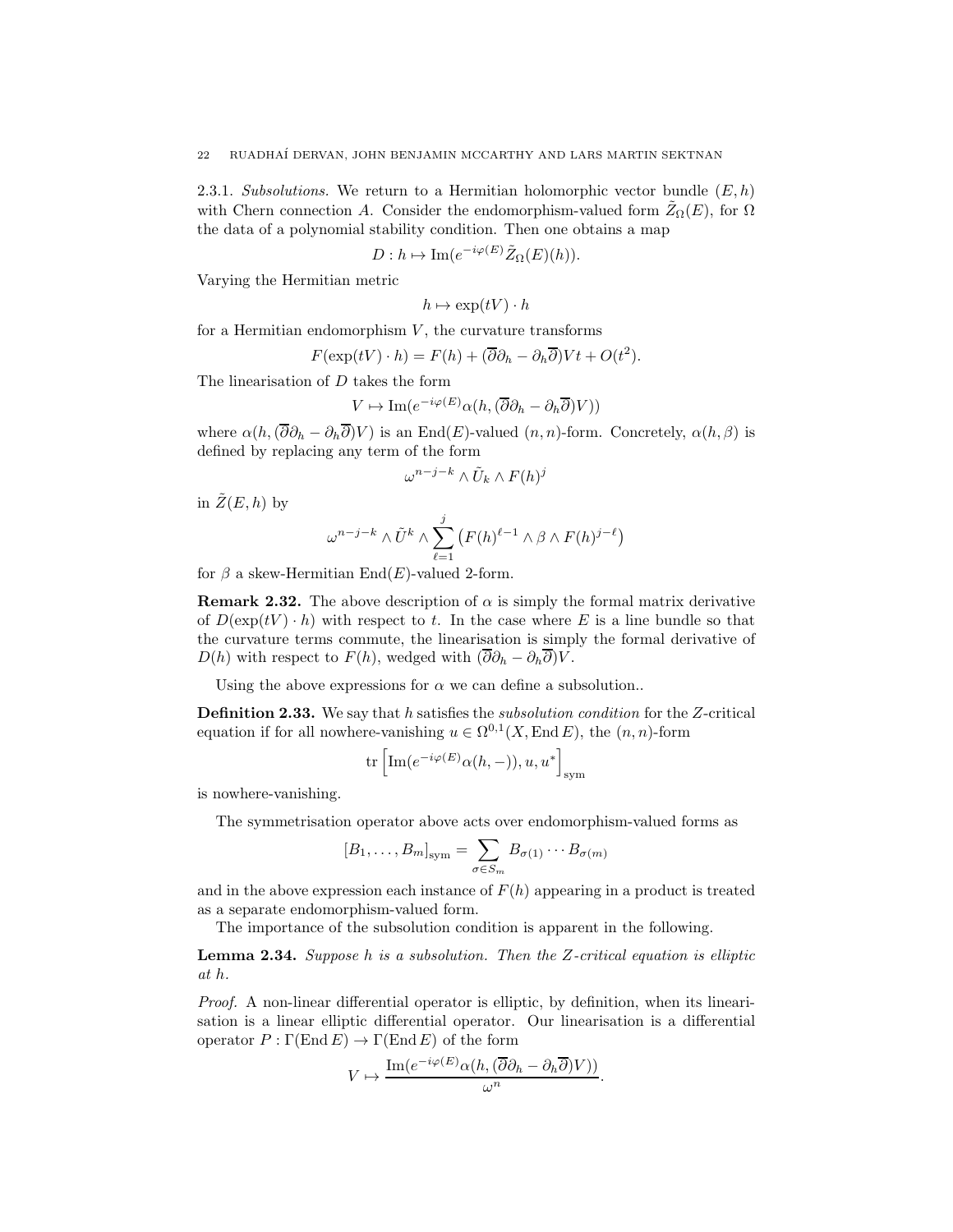<span id="page-22-2"></span>We may ignore any dependence of  $\partial$  and  $\overline{\partial}_h$  on the Chern connection A, because the dependence on the connection form A appears only at first order and below in  $\overline{\partial}\partial$  (meaning these terms are irrelevant in demonstrating ellipticity).

To compute the symbol, notice that we if we have a test differential form  $\eta =$  $a_i dx^i + b_j dy^j$  then we have

$$
\sigma\left(\frac{\partial}{\partial z^i}\right) = \frac{1}{2}(a_i - ib_i), \quad \sigma\left(\frac{\partial}{\partial \bar{z}^j}\right) = \frac{1}{2}(a_j + ib_j)
$$

so if we define  $\xi := \xi_i d\overline{z}^i = (a_i + ib_i)d\overline{z}^i \in T^*_{p;0,1}X$  then in the operator

$$
V \mapsto \overline{\partial} \partial V = \sum_{j,k} \frac{\partial}{\partial \bar{z}^k} \frac{\partial}{\partial z^j} (V) d\bar{z}^k \wedge dz^j
$$

we compute the symbol by replacing

$$
\frac{\partial}{\partial \bar{z}^k} \mapsto \xi_k, \quad \frac{\partial}{\partial z^j} \mapsto \bar{\xi}_j,
$$

and similarly for  $\partial \overline{\partial}$ . Thus the principal symbol  $\sigma_{\varepsilon}(D)$  : End  $E \to \text{End } E$  becomes

$$
\sigma_{\xi}(P)(V) = \frac{\operatorname{Im}(e^{-i\varphi(E)}\alpha(h, 2\xi \wedge \overline{\xi} \otimes V))}{\omega^n}.
$$

Ellipticity holds when  $\sigma_{\xi}(P)$  is invertible for any  $\xi \neq 0$ . Suppose for a contradiction then that the equation is *not* elliptic. Then there exists a  $\xi$  such that  $\sigma_{\mathcal{E}}(P) : \Gamma(\text{End}(E) \to \text{End}(E))$  is not invertible. Thus, there exists a non-zero endomorphism V such that  $\sigma_{\xi}(P)(V) = 0$ . In particular,

$$
\operatorname{tr}(\sigma_{\xi}(P)(V)V) = 0.
$$

Now the subsolution condition asserts

$$
\mathrm{tr}\left[\mathrm{Im}(e^{-i\varphi(E)}\alpha(h,-)),u,u^*\right]_{\mathrm{sym}}
$$

is non-vanishing. If we choose  $u = \xi \otimes V$ , then up to a constant factor this expression is equal to

<span id="page-22-0"></span>
$$
tr(\sigma_{\xi}(P)(V)V) \tag{2.5}
$$

since using the tracial property we may position the  $V$  at the end in any symmetrised position. Thus we conclude that if  $h$  is a subsolution then the Z-critical equation must be elliptic at  $h$ .

Remark 2.35. Our original proof of this statement contained an error pointed out to us by B. Ackermann and R. Takahashi. The final step of the corrected proof given here, namely the step of equation [\(2.5\),](#page-22-0) is modelled on Takahashi's work (which came after the original version of our paper), where he proves that an analogue of the subsolution condition for the higher rank  $J$ -equation implies ellipticity  $[Tak21,$ Lemma 3.5]. We thank both B. Ackermann and R. Takahashi for their advice on this point.

<span id="page-22-1"></span>Note that the equation is not elliptic in general, as can be seen, for example, by scaling the unipotent operator  $U$ . Near the large volume limit, however, the following lemma shows that h is automatically a subsolution with respect to  $Z_k$  for  $k \gg 0$ , and so the equation is elliptic for such k. This gives another proof of the ellipticity claim of [Lemma 2.30,](#page-19-0) although the two proofs use essentially the same facts.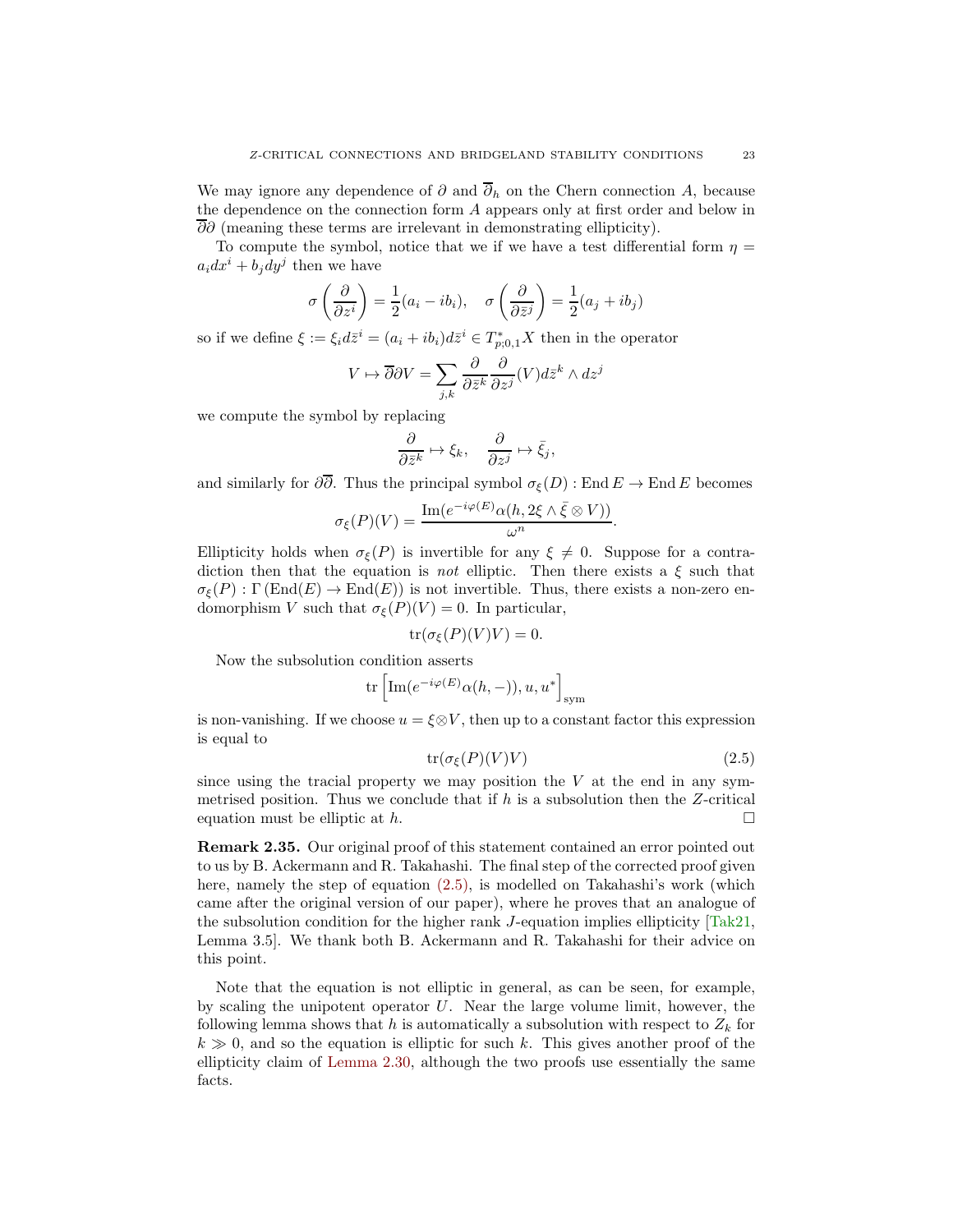<span id="page-23-1"></span>**Lemma 2.36.** Any h is a subsolution of the  $Z_k$ -critical equation for  $k \gg 0$ .

Proof. Analogously to [Lemma 2.30,](#page-19-0) one checks that

Im
$$
(e^{-i\varphi(E_k)}\alpha_k(h,-)) = k^{2n-1}c[\omega]^n\omega^{n-1} \otimes \text{Id}_E + O(k^{2n-3})
$$

for  $c \neq 0$ , which implies the result.

When the rank is one, ellipticity precisely captures the subsolution condition.

**Lemma 2.37.** If  $rk(E) = 1$ , then the Z-critical equation is elliptic at h if and only if h is a subsolution.

Proof. In this case, the trace is just the identity operator. The ellipticity condition is therefore that for all  $\xi$ ,

$$
\mathrm{Im}(e^{-i\varphi(E)}\alpha(h,\xi\wedge\bar{\xi}\otimes f))
$$

is nowhere-vanishing if  $f$  is, while the subsolution condition is that

$$
\mathrm{Im}(e^{-i\varphi}\alpha(h,u\wedge u^*))
$$

is nowhere-vanishing for all nowhere-vanishing  $u \in \Omega^{0,1}(X)$ . Without loss of generality, we can assume that f is a positive function, and then we can take  $u = \sqrt{f} \xi$  to see that the subsolution condition implies the ellipticity condition, as before. For the converse, we can take  $f = 1$  and  $\xi = u$ , since  $\xi$  and u are both nowhere-vanishing sections of  $\Omega^{0,1}$  in the rank one case.

We now make some comments on the origin of the subsolution condition.

Remark 2.38. In order to explain the origin of the subsolution condition [Definition 2.33,](#page-21-0) we note this is the first example for vector bundle equations of a type of condition which has already appeared in the literature for the study of generalised complex Monge–Amp`ere equations such as the J-equation and the deformed Hermitian Yang–Mills equation [\[SW08,](#page-69-6) [CJY20\]](#page-68-6). For the J-equation

$$
c\alpha^n = \alpha^{n-1} \wedge \omega,
$$

on a Kähler manifold  $(X, \omega)$  with  $\omega$  a fixed Kähler metric,  $\alpha$  the unknown Kähler metric and  $c$  the appropriate topological constant, the natural subsolution condition is given by

$$
cn\alpha^{n-1} - (n-1)\alpha^{n-2} \wedge \omega > 0
$$

in the sense of  $(n-1, n-1)$ -forms [\[SW08\]](#page-69-6). The positivity of  $(n-1, n-1)$ -forms simply asserts that

$$
i\bar{\xi} \wedge \xi \wedge (cn\alpha^{n-1} - (n-1)\alpha^{n-2} \wedge \omega) > 0
$$

<span id="page-23-0"></span>as a top degree form, for all nowhere-vanishing  $\xi \in \Omega^{0,1}(X)$ . Song-Weinkove show that the existence of a subsolution for the J-equation is equivalent to the solvability of the equation. Collins–Jacob–Yau similarly construct a subsolution condition for the deformed Hermitian Yang–Mills equation by requiring positivity of an  $(n 1, n - 1$ )-form [\[CJY20,](#page-68-6) Prop. 8.1]; they again show that existence of a solution is equivalent to the existence of a subsolution  $\left[CIY20,$  Theorem 1.2. Our subsolution condition can thus be seen as the natural generalisation of these conditions to higher rank and more general equations.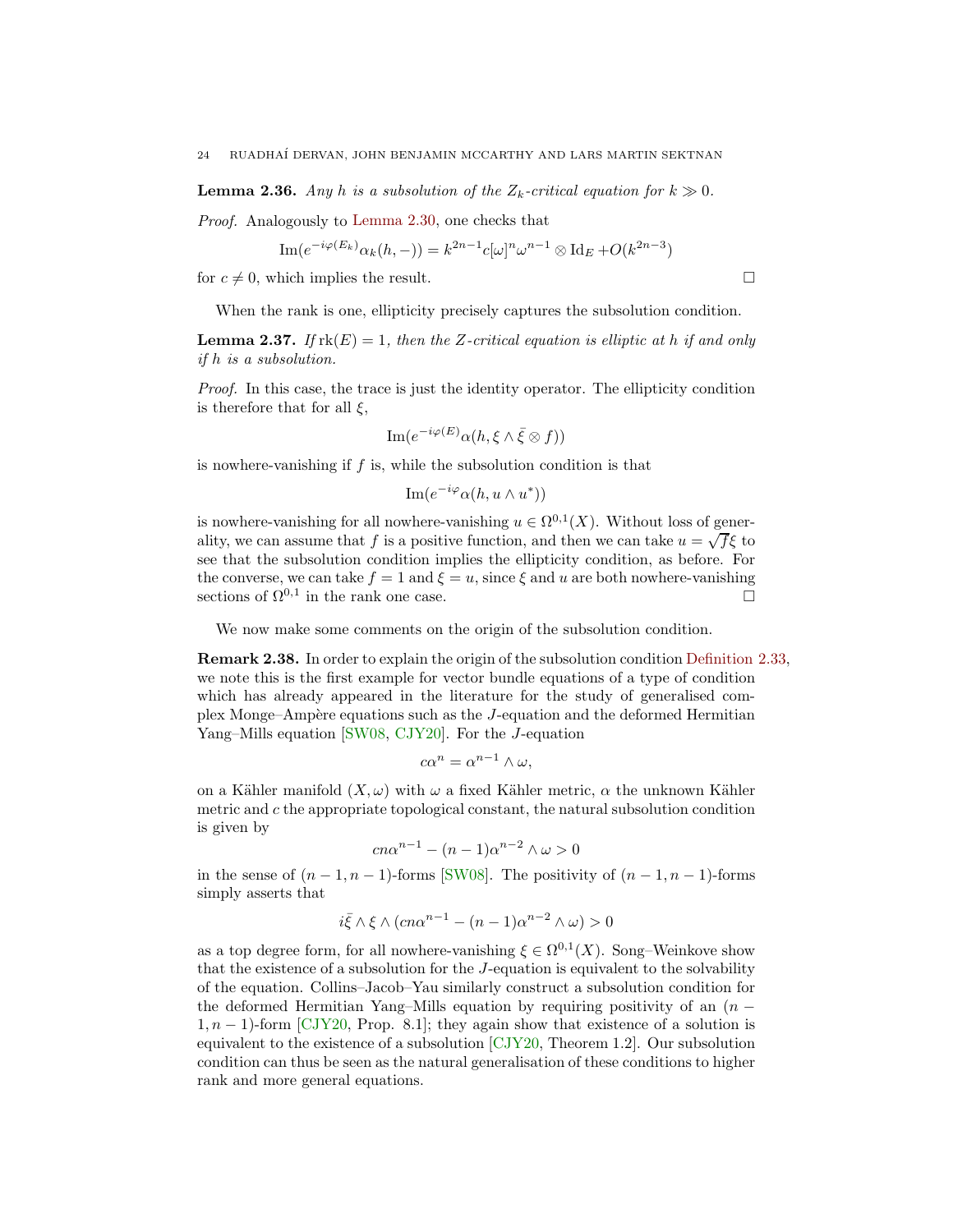<span id="page-24-1"></span>Remark 2.39. To further explain the terminology subsolution, recall from [Example 2.25](#page-17-1) that when  $E = L$  is a line bundle and  $\alpha$ , the curvature of the metric, is the unknown, the equation can be rewritten

<span id="page-24-0"></span>
$$
\arctan\left(\frac{\operatorname{Im}\tilde{Z}_{\Omega}(E)}{\operatorname{Re}\tilde{Z}_{\Omega}(E)}\right) = \varphi(L) \text{ modulo } 2\pi k. \tag{2.6}
$$

Choosing coordinates pointwise such that

$$
\omega = \sum_{j=1}^n idz_j \wedge d\overline{z}_j, \qquad \alpha = \sum_{j=1}^n i\lambda_j dz_j \wedge d\overline{z}_j,
$$

with  $\lambda_j \in \mathbb{R}$  the collection of eigenvalues, the equation is thus of the form

$$
\arctan(G(\lambda_1,\ldots\lambda_n))=\varphi(L) \text{ modulo } 2\pi k,
$$

for some function  $G$ . This is then an equation which is closely analogous to Székelyhidi's important general notion of a subsolution for non-linear equations of eigenvalues of the unknown form  $\alpha$  [Szé18]; see also Guan [\[Gua14\]](#page-68-9). We emphasise, however, that the function  $arctan(G(\lambda_1, \ldots \lambda_n))$  does not satisfy Székelyhidi's hypotheses: this is true even for the deformed Hermitian Yang–Mills equation, which fails his concavity hypothesis. The situation is even more drastic for arbitrary polynomial central charges, which may also fail to be symmetric in the eigenvalues  $\lambda_1, \ldots, \lambda_n$ . We hope, however, that many of Székelyhidi's techniques can be applied to the Z-critical equation, as is true for the deformed Hermitian Yang–Mills equation [\[CJY20\]](#page-68-6).

Clearly, by [Lemma 2.36,](#page-22-1) it cannot be true in higher rank that the existence of a subsolution for the Z-critical equation is equivalent to the existence of a solution, as there are algebraic obstructions to the existence of a Z-critical connection in the large volume limit which are not necessarily satisfied for every vector bundle, as we shall see in [Section 3.](#page-30-0) We expect that, in certain phase ranges, the subsolution condition is however a consequence of the existence of a solution; even in Székelyhidi's situation, it seems there is no general recipe to show that the existence of a solution implies the existence of a subsolution  $[Sz\acute{e}18]$ .

From experience with the deformed Hermitian Yang–Mills equation [\[CJY20,](#page-68-6) §8], one expects that non-trivial subsolution conditions lead to obstructions to existence related to subvarieties (and perhaps more generally, saturated subsheaves supported on subvarieties). We will see something analogous in results to come when we study the Z-critical equation on holomorphic line bundles over complex surfaces. That the subsolution conditions are automatic when  $k \gg 0$  gives some conceptual explanation as to why only subbundles arise as obstructions to the existence of Z-critical connections in our main result.

**Remark 2.40.** When  $E = L$  is a holomorphic line bundle, Equation [\(2.6\)](#page-24-0) demonstrates that one can equivalently reformulate the Z-critical operator as a partial differential operator on the space of Hermitian metrics taking the form

$$
h \to \arctan\left(\frac{\operatorname{Im} \tilde{Z}_{\Omega}(E)}{\operatorname{Re} \tilde{Z}_{\Omega}(E)}\right) - \varphi(L) - 2\pi k.
$$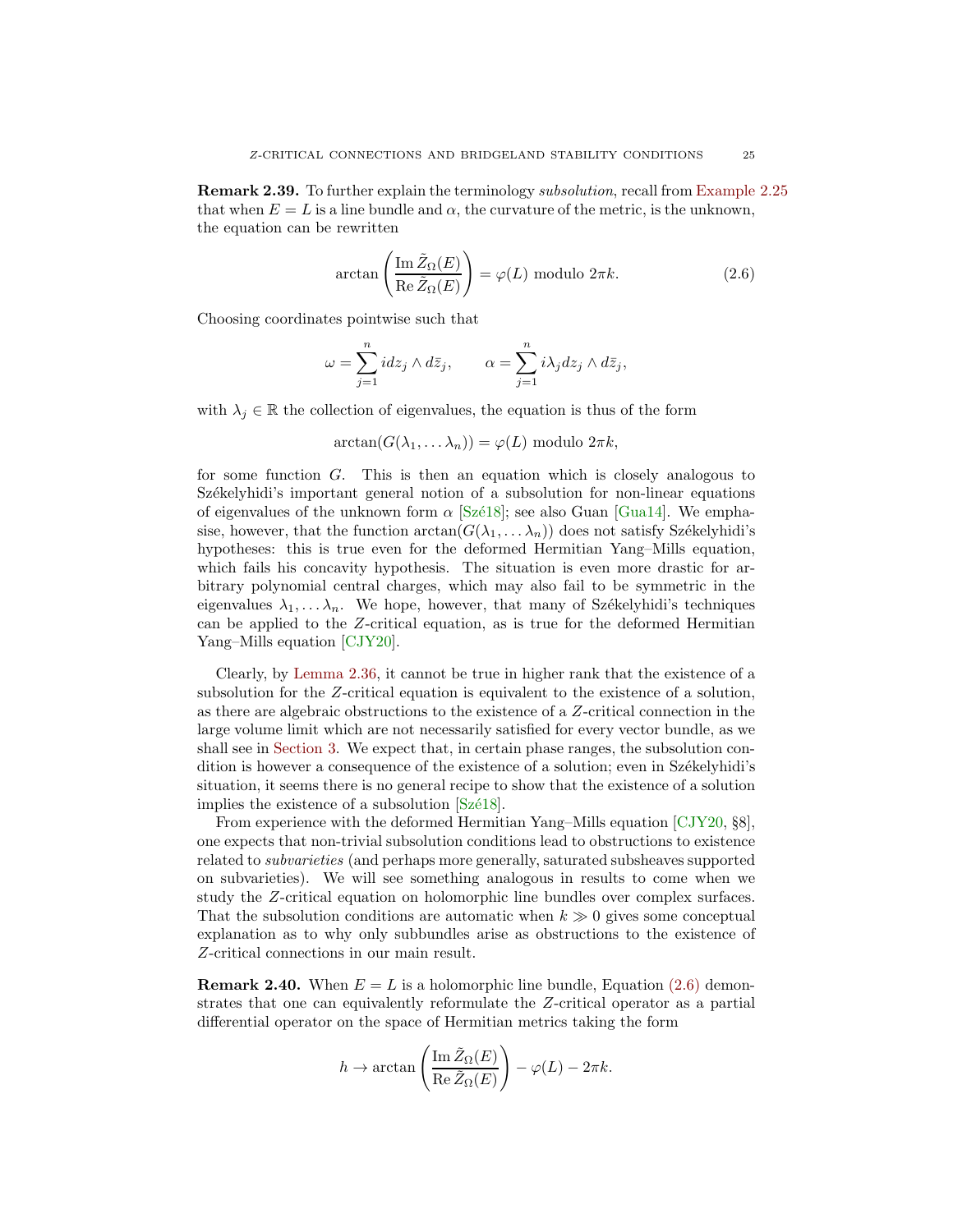<span id="page-25-1"></span>In the setting of the deformed Hermitian Yang–Mills equation, using the special form of  $\bar{Z}_{\Omega}(E)$  in that situation, Jacob–Yau show that this partial differential equation is always elliptic, without any subsolution hypothesis [\[JY17,](#page-69-3) §2]. Thus this reformulation has several practical advantages over the original formulation.

2.3.2. Moment maps. We now produce the moment map. Consider  $\mathcal{A}(h)$ , the space of h-unitary connections inducing an integrable complex structure on  $E \to X$ . The group of unitary gauge transformations  $\mathcal G$  acts on  $\mathcal A(h)$  in the standard way: if  $g = \exp(\psi)$  is a gauge transformation for some skew-Hermitian endomorphism  $\psi \in \text{End}(E)$ , the action is given by

$$
g \cdot (A^{1,0} + A^{0,1}) = (A^{1,0} + (\bar{\partial}_A \psi)^*) + (A^{0,1} - \bar{\partial}_A \psi),
$$

or

$$
g \cdot A^{1,0} = A^{1,0} + \partial_A \psi^*, \quad g \cdot A^{0,1} = A^{0,1} - \overline{\partial}_A \psi.
$$

We can identify the tangent space  $T_A\mathcal{A}$  with a subspace of  $\Omega^{0,1}(\text{End }E)$  given by those one-forms which induce an integrable almost-complex structure. Namely,  $a \in T_A \mathcal{A}$  if  $(\overline{\partial}_E + a)^2 = 0$ . The associated *h*-unitary connection is defined by  $\nabla_A + a - a^*$ , where the adjoint is taken with respect to h. Here we could equivalently work with the space of skew-Hermitian endomorphisms  $\hat{a} = \hat{a}^{1,0} + \hat{a}^{0,1} \in \Omega^1(\text{End } E)$ satisfying  $(\hat{a}^{0,1})^* = -\hat{a}^{1,0}$  and on occasion we change convention when convenient.

Define a Hermitian pairing on  $T_A\mathcal{A}(h) = \Omega^{0,1}(\text{End } E)$  depending on Z by

$$
\langle a, b \rangle_A = - \int_X \text{tr}\left[ \text{Im}(e^{-i\varphi(E)} \alpha(A, -)), a, b^* \right]_{\text{sym}}.
$$

We note that this Hermitian pairing on  $\mathcal{A}(h)$  is non-degenerate if and only if A is a subsolution of Z in the sense of [Definition 2.33.](#page-21-0)

With respect to the complex structure  $a \mapsto ia$  for  $a \in \Omega^{0,1}(\text{End } E)$  we can take the  $(1, 1)$ -form  $\Omega$  by

$$
\Omega_A(a,b) = \operatorname{Im}\langle a,b \rangle_A.
$$

To express  $\Omega$  explicitly we change convention to skew-Hermitian endomorphisms  $\hat{a}, \hat{b}$  where we see

<span id="page-25-0"></span>
$$
\Omega_A(\hat{a}, \hat{b}) = i \int_X \left[ \text{Im}(e^{-i\varphi(E)} \alpha(A, -)), \hat{a}, \hat{b} \right]_{\text{sym}}.
$$
\n(2.7)

Precisely because h is a subsolution of the Z-critical equation, we see that the above is a Hermitian *inner product*, and therefore this  $(1, 1)$ -form is non-degenerate.

**Proposition 2.41.** The Z-dependent form  $\Omega$  is closed and G-invariant, and is consequently a symplectic form on the locus of  $A(h)$  consisting of subsolutions.

In general, without the subsolution condition, the form is still closed and  $\mathcal{G}$ invariant. We note that the subsolution condition is open in  $\mathcal{A}(h)$ .

Proof. The G-invariance of the symplectic form is obvious due to the presence of the trace. To verify the closedness, we employ the convention of skew-Hermitian endomorphisms  $\hat{a} \in \Omega^1(\text{End } E)$ , where we suppress the circumflexes in the following. Take constant vector fields  $a, b, c \in \Gamma(T\mathcal{A}(h))$  on  $\mathcal{A}(h)$  which do not depend on the connection  $A$  (essentially, we will verify closedness on the larger affine space in which  $A(h)$  lies). It is enough to show that

$$
(d\Omega)_A(a,b,c) = 0.
$$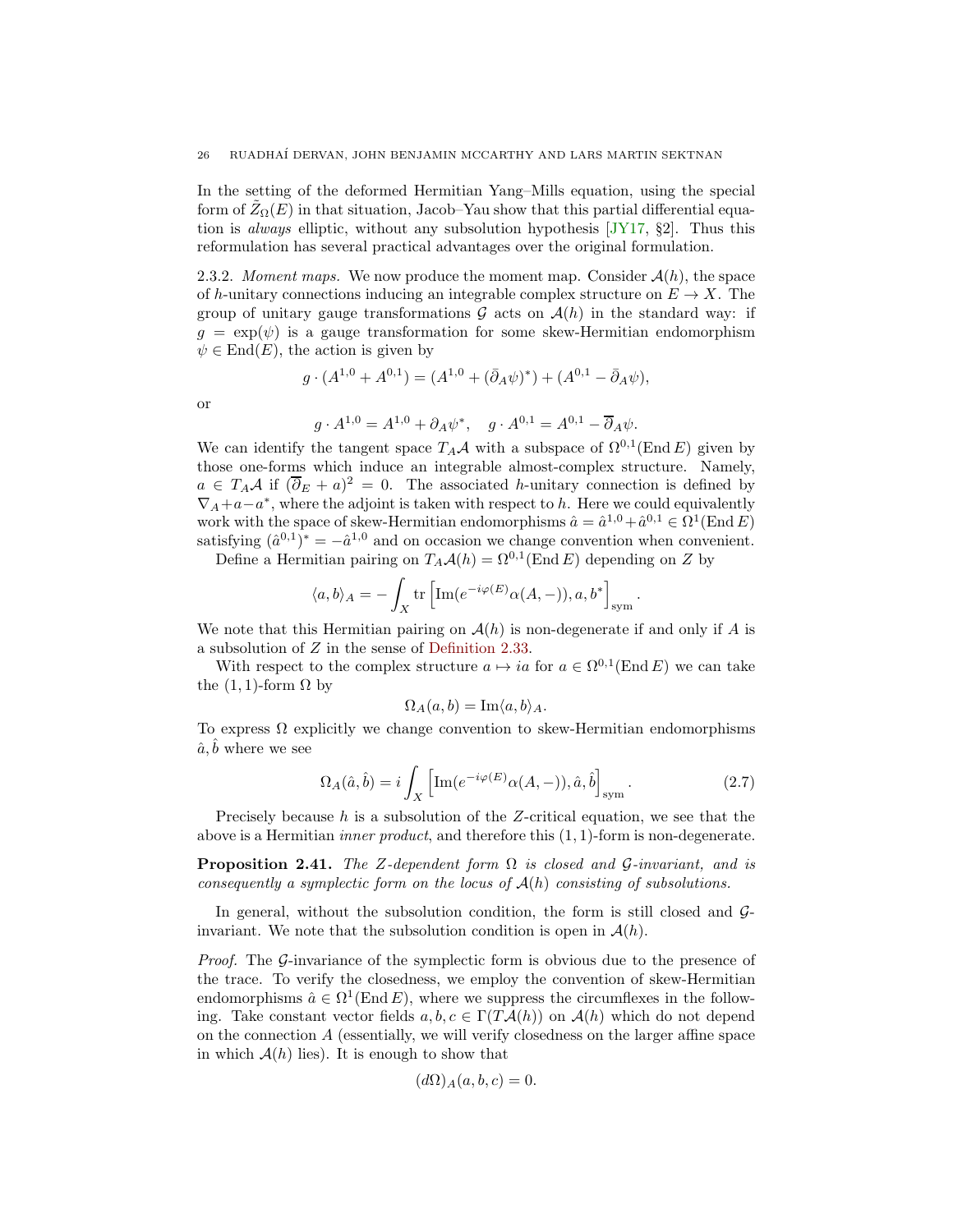<span id="page-26-0"></span>Since the vector fields are constant with respect to  $A \in \mathcal{A}(h)$ , the Lie brackets all vanish; that is,

$$
[a, b] = [a, c] = [b, c] = 0.
$$

Thus we must verify

$$
(d\Omega)_A(a,b,c) = d(\Omega_A(b,c))(a) - d(\Omega_A(a,c))(b) + d(\Omega_A(a,b))(c) = 0.
$$

An arbitrary term of  $d(\Omega(b, c))(a)$  is of the form

$$
\int_X \operatorname{tr} \left[ \omega^{n-j-k} \wedge \tilde{U}_k \wedge F_A^{j-2} \wedge d_A(a) \wedge b \wedge c \right]_{\text{sym}}.
$$

We see that by summing over the cyclic permutations of  $\{a, b, c\}$  we obtain

$$
d\Omega(a, b, c) = \int_X \text{tr} \, dA \left[ \text{Im}(e^{-i\varphi(E)} \alpha'(A, -)), a, b, c \right]_{\text{sym}}
$$

where  $\alpha'$  denotes the formal derivative of  $\alpha$  with respect to  $F_A$ . Now since tr  $d_A =$ d tr, Stokes' theorem implies closedness of  $\Omega$ .

Remark 2.42. This result is new even in the case of deformed Hermitian Yang– Mills connections when the rank is at least two. The idea is based in part on work of Leung [\[Leu98,](#page-69-9) Corollary 1], who proved something analogous for symplectic forms associated to his almost Hermite–Einstein connections.

As is customary, we formally identify the dual of the space Lie  $\mathcal{G} \cong \text{End}(E)$ of skew-Hermitian endomorphisms with  $\Omega^{2n}(\text{End}(E))$  through the non-degenerate pairing

$$
(\psi, \varphi) \mapsto -\int_X \operatorname{tr} \psi \varphi.
$$

We recall [Theorem 1.3,](#page-3-0) which we are now ready to prove.

Theorem 2.43. The map

$$
D:A\to \mathrm{Im}\left(e^{-i\varphi(E)}\tilde{Z}_\Omega(E)(A)\right)
$$

is a moment map for the G-action on  $(A(h), \Omega)$ .

Proof. Having establishing the formalism above, the proof is a reasonably direct analogue of Leung's work on the moment map interpretation for Gieseker stability [\[Leu98,](#page-69-9) §3], or the Collins–Yau moment map interpretation of the deformed Hermitian Yang–Mills equation on line bundles [\[CY18,](#page-68-5) §2]. Here we return to the convention that  $a, b \in \Omega^{0,1}(\text{End } E)$ . Let  $\psi$  be a skew-Hermitian endomorphism generating a vector field  $-\overline{\partial}_A \psi$  on  $\mathcal{A}(h)$ . For any  $b \in \Omega^{0,1}(\text{End } E)$ , we have

$$
\langle -\overline{\partial}_A \psi, b \rangle_A = -\int_X \text{tr}\left[ \text{Im}(e^{-i\varphi(E)}\alpha(A, -)), -\overline{\partial}_A \psi, b^* \right]_{\text{sym}}
$$
  

$$
= -\int_X \text{tr}\left[ \text{Im}(e^{-i\varphi(E)}\alpha(A, -)), \psi, \overline{\partial}_A b^* \right]_{\text{sym}}
$$

Taking the imaginary part, or using [\(2.7\),](#page-25-0) this gives

$$
\Omega_A(-\overline{\partial}_A\psi, b) = i \int_X \text{tr}\left[\text{Im}(e^{-i\varphi(E)}\alpha(A, -)), \psi, \overline{\partial}_A b^* - \partial_A b\right]_{\text{sym}}
$$
  
=  $i \int_X \text{tr}\left(\left[\text{Im}(e^{-i\varphi(E)}\alpha(A, -)), \overline{\partial}_A b^* - \partial_A b\right]_{\text{sym}} \psi\right).$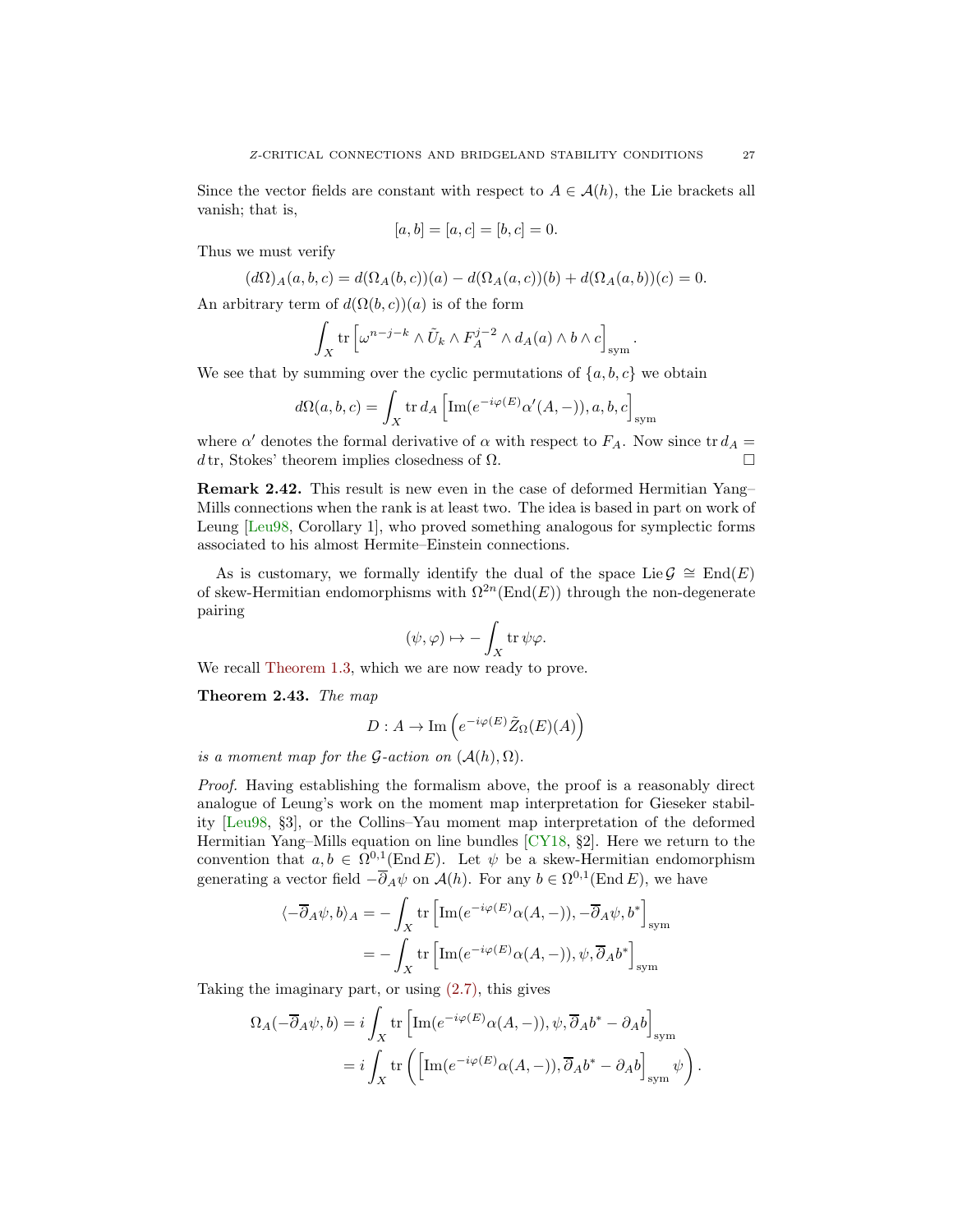Now on the right-hand side we have obtained the expression for

$$
d(\operatorname{Im}(e^{-i\varphi(E)}\tilde{Z}(A)))(b)
$$

written with the convention that  $b \in \Omega^{0,1}(\text{End } E)$ . Namely we note that under a small change  $A^{0,1} \mapsto A^{0,1} + tb$  the curvature linearises as

$$
\frac{d}{dt}_{t=0}F(A+t(b-b^*)) = -(\overline{\partial}_A b^* - \partial_A b)
$$

which is purely imaginary. Thus if we deform the Chern curvature  $F(A)$  to  $F(A +$  $t(b - b^*)$ ) and write  $\tilde{Z}_{\Omega}(E)(t)$  for the form with respect to this deformed curvature, we have

$$
\frac{d}{dt}_{t=0} \operatorname{Im} (e^{-i\varphi(E)} \tilde{Z}_{\Omega}(E)(t))
$$
\n
$$
= \left[ \operatorname{Im} (e^{-i\varphi(E)} \alpha(A, -)), -(\overline{\partial}_A b^* - \partial_A b) \right]_{\text{sym}}
$$

.

Since this holds for any b, it follows that

$$
\Omega_A(-\overline{\partial}_A\psi,\cdot) = -d(D,-\overline{\partial}_A\psi),
$$

where the pairing on the right is the trace pairing mentioned above. This is precisely the moment map equation.

Remark 2.44. The moment map condition is still formally satisfied without the subsolution condition, which is only used to ensure  $\Omega$  is non-degenerate.

2.3.3. *Existence on surfaces*. The third and final way in which we wish to demonstrate the naturality of the subsolution condition is through the following existence result for Z-critical connections on line bundles over complex surfaces.

Let  $L$  be a holomorphic line bundle over a complex surface  $X$ , and denote by  $\alpha$  the curvature of a Hermitian metric on L; this then matches the usual notation in the study of the deformed Hermitian Yang–Mills equation. Without loss of generality, we may assume  $\rho_0 = 2$  and hence the Chern–Weil representative of the central charge takes the form

$$
\tilde{Z}_{\Omega}(L) = \rho_2 \omega^2 + \rho_1 \omega \wedge (\alpha + \tilde{U}_{1,1}) + 2\tilde{U}_{2,2} + 2\alpha \wedge \tilde{U}_{1,1} + \alpha^2.
$$

The subsolution condition asks

$$
\operatorname{Re}(e^{-i\varphi}\eta) > 0
$$

as a 2-form on the complex surface (or  $\lt 0$ ), where in the subsolution condition we have changed notation to  $\eta$  to avoid any confusion with the form  $\alpha$ . Let us recall from [Section 2.3.1](#page-21-1) that  $\eta$  is defined as follows. Let A be the Chern connection with respect to h, and deform  $h \mapsto e^{tf}h$ . Then the representative  $\alpha \in c_1(L)$  defined by  $\alpha = \frac{i}{2\pi} F_A$  changes by

$$
\alpha \mapsto \alpha - \frac{i}{2\pi} t\partial \overline{\partial} f.
$$

With respect to this deformation we differentiate the Z-critical equation at  $t = 0$ , to obtain the linearisation

$$
f \mapsto \text{Re}(e^{-i\varphi}\eta) \wedge 2i\partial \overline{\partial} f.
$$

In this notation one may check

$$
\eta = \frac{i}{4\pi} (\rho_1 \omega + 2(\tilde{U}_{1,1} + \alpha)).
$$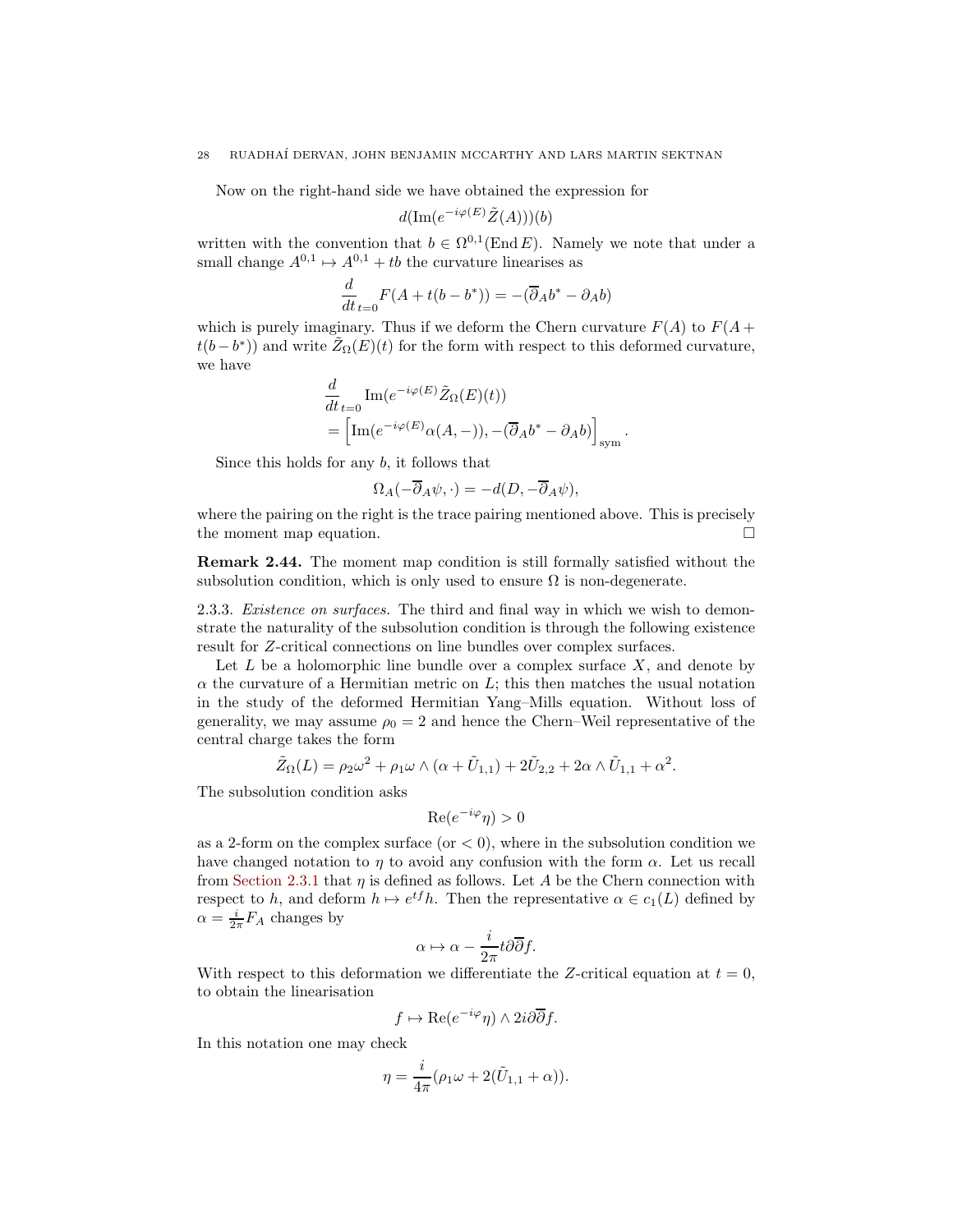We will ignore the factor of  $4\pi$ , as it is immaterial for all calculations. The salient point is that, due to the presence of the factor  $i$ , the subsolution condition is equivalent to

$$
\operatorname{Im}(e^{-i\varphi}\tilde{Z}'_{\Omega}(L)) > 0,
$$

(or  $<$  0) where the  $\tilde{Z}'_{\Omega}(L)$  is the "derivative of  $Z_{\Omega}$  in  $\alpha$ "; explicitly

<span id="page-28-2"></span>
$$
\tilde{Z}'_{\Omega}(L) = \rho_1 \omega + 2\tilde{U}_{1,1} + 2\alpha.
$$
\n(2.8)

Here positivity means that there is a representative  $\alpha \in c_1(L)$  for which the resulting (1, 1)-form  $\text{Im}(e^{-i\varphi}\tilde{Z}'_{\Omega}(E))$  is Kähler (or negative-definite). It will also be useful to denote the Z-critical operator

<span id="page-28-1"></span>
$$
\operatorname{Im}(e^{-i\varphi}\tilde{Z}_{\Omega}(L)) = \alpha^2 + \alpha \wedge \beta + \gamma,\tag{2.9}
$$

where for convenience we have normalised so the coefficient of  $\alpha^2$  is one.

In order to phrase the stability hypothesis below, for  $C \subset X$  a curve set

<span id="page-28-3"></span>
$$
Z_{\Omega,C}(L) = (\rho_1 \omega + 2\alpha + 2\tilde{U}_{1,1})[C] \tag{2.10}
$$

and define  $\varphi_{\Omega,C} = \arg(Z_{\Omega,C}(L))$ . For clarity we also then denote  $\varphi_{\Omega,X} = \arg(Z_{\Omega}(L))$ . We will then say that  $\tilde{Z}_{\Omega}$  satisfies the *volume form hypothesis* if the real (2, 2)-form

$$
\frac{1}{4}\beta^2 - \gamma > 0
$$

is a volume form.

<span id="page-28-0"></span>We now characterise the existence of Z-critical connections on holomorphic line bundles over complex surfaces.

**Theorem 2.45.** Suppose  $L \to X$  is a holomorphic line bundle, and suppose  $Z_{\Omega}(L)$ satisfies the volume form hypothesis. Then the following are equivalent:

- (i) L admits a Z-critical connection;
- (ii) L admits a subsolution;
- (iii) for all curves  $C \subset X$  we have  $\arg Z_{\Omega,C}(L) > \arg Z_{\Omega,X}(L)$ .

Proof. We use the elementary fact that one can write a polynomial of degree two

$$
p(x) = x^{2} + bx + c = \left(\frac{1}{2}p'(x)\right)^{2} + c - \frac{1}{4}b^{2}.
$$

Note that Equation [\(2.9\)](#page-28-1) can be rewritten

$$
\left(\alpha + \frac{1}{2}\beta\right)^2 + \gamma - \frac{1}{4}\beta^2 = 0,
$$

which therefore implies

$$
\alpha + \frac{1}{2}\beta = \operatorname{Im}(e^{-i\varphi}\tilde{Z}'_{\Omega}(E)).
$$

Thus in this notation the subsolution condition asks that there is an  $\alpha' \in c_1(L)$ such that

$$
\alpha + \frac{1}{2}\beta > 0,
$$

in the sense that this closed  $(1, 1)$ -form is Kähler. Equivalently, the subsolution condition asks that  $\text{Im}(e^{-i\varphi}Z'_{\Omega}(E))$  is a Kähler class.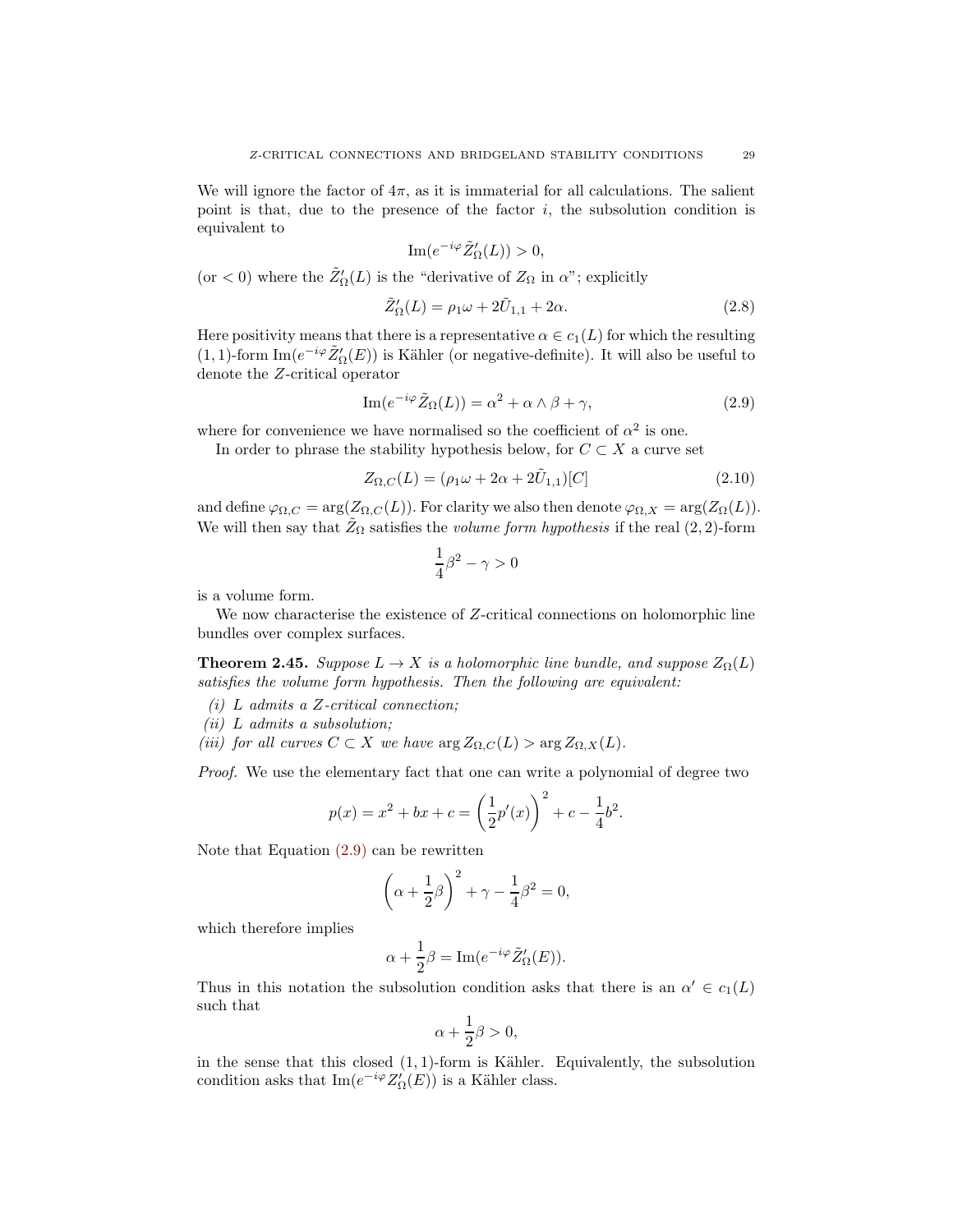<span id="page-29-0"></span>By Yau's solution of the Calabi conjecture [\[Yau78\]](#page-70-0), since by assumption  $\frac{1}{4}\beta^2$  –  $\gamma > 0$  is a volume form, the equivalent equation

$$
\left(\alpha + \frac{1}{2}\beta\right)^2 = \frac{1}{4}\beta^2 - \gamma
$$

admits a solution if and only if the class  $[\alpha + (1/2)\beta]$  is a Kähler class, which by the previous paragraph is our subsolution condition. Thus  $(i)$  is equivalent to  $(ii)$ .

What remains to be shown is that the inequality  $\varphi_{\Omega,C} < \varphi_{\Omega,X}$  for all curves  $C \subset X$  is equivalent to Im( $e^{-i\varphi}Z'_{\Omega}(E)$ ) being a Kähler class. To show this, first of all note that the inequality

$$
\arg(Z_{\Omega,C}(L)) = \varphi_{\Omega,C} < \varphi_{\Omega,X} = \arg(Z_{\Omega,X}(L))
$$

is equivalent to

$$
\operatorname{Im}\left(\frac{Z_{\Omega,C}}{Z_{\Omega,X}(L)}\right) = \operatorname{Im}(e^{-i\varphi}Z_{\Omega,C}) > 0.
$$

By Demailly–Păun's generalisation of the Nakai-Moishezon criterion to Kähler classes [\[DP04\]](#page-68-14), for  $\text{Im}(e^{-i\varphi}Z_{\Omega}(E))$  to be a Kähler class it is equivalent to ask for positivity of the integral

$$
\int_C \operatorname{Im} (e^{-i\varphi} Z'_\Omega(E))|_C > 0
$$

for all curves  $C \subset X$ . Equations [\(2.8\)](#page-28-2) and [\(2.10\)](#page-28-3) imply

$$
\tilde{Z}'_{\Omega}|_{C} \in Z_{\Omega,C},
$$

hence showing that  $(ii)$  is equivalent to  $(iii)$ .

This result is due to Jacob–Yau when the polynomial central charge Z induces the deformed Hermitian-Yang Mills equation [\[JY17,](#page-69-3) Theorem 1.2]. As in their case, the main point is to rephrase the equation as a complex Monge-Ampère equation, with the deep analysis then coming from the Calabi–Yau and Demailly–Păun Theorems [\[Yau78,](#page-70-0) [DP04\]](#page-68-14). This technique seems to go back to Chen's use of the Calabi–Yau Theorem  $[Che00, §4.2]$  and Lejmi-Székelyhidi's use of the Demailly–Păun Theorem as a "stability condition" [\[LS15,](#page-69-20) Proposition 14]; both of these related to the Jequation. Note that, much as in [Remark 2.39,](#page-23-0) new analytic questions arise in the study of Z-critical connections which were not present in the case of deformed Hermitian Yang–Mills connections; in this case, this is the volume form hypothesis  $(1/4)\beta^2 - \gamma > 0$ . This is trivial in the deformed Hermitian Yang–Mills case, as there one checks

$$
\frac{1}{4}\beta^2 - \gamma = (1 + (\cot \varphi)^2)\omega^2,
$$

which is always a volume form. It would be interesting to understand positivity of this form geometrically in general.

2.3.4. Self-adjointness. We end with a self-adjointness property of the linearisation, unrelated to subsolutions, which will be important in the analysis to come. Define the operator

$$
\mathcal{L}: V \to \frac{\operatorname{Im}(e^{-i\varphi(E)}\alpha(h,(\overline{\partial}\partial_h - \partial_h\overline{\partial})V))}{\omega^n}
$$

which as before can be viewed as the linearisation of the Z-critical equation.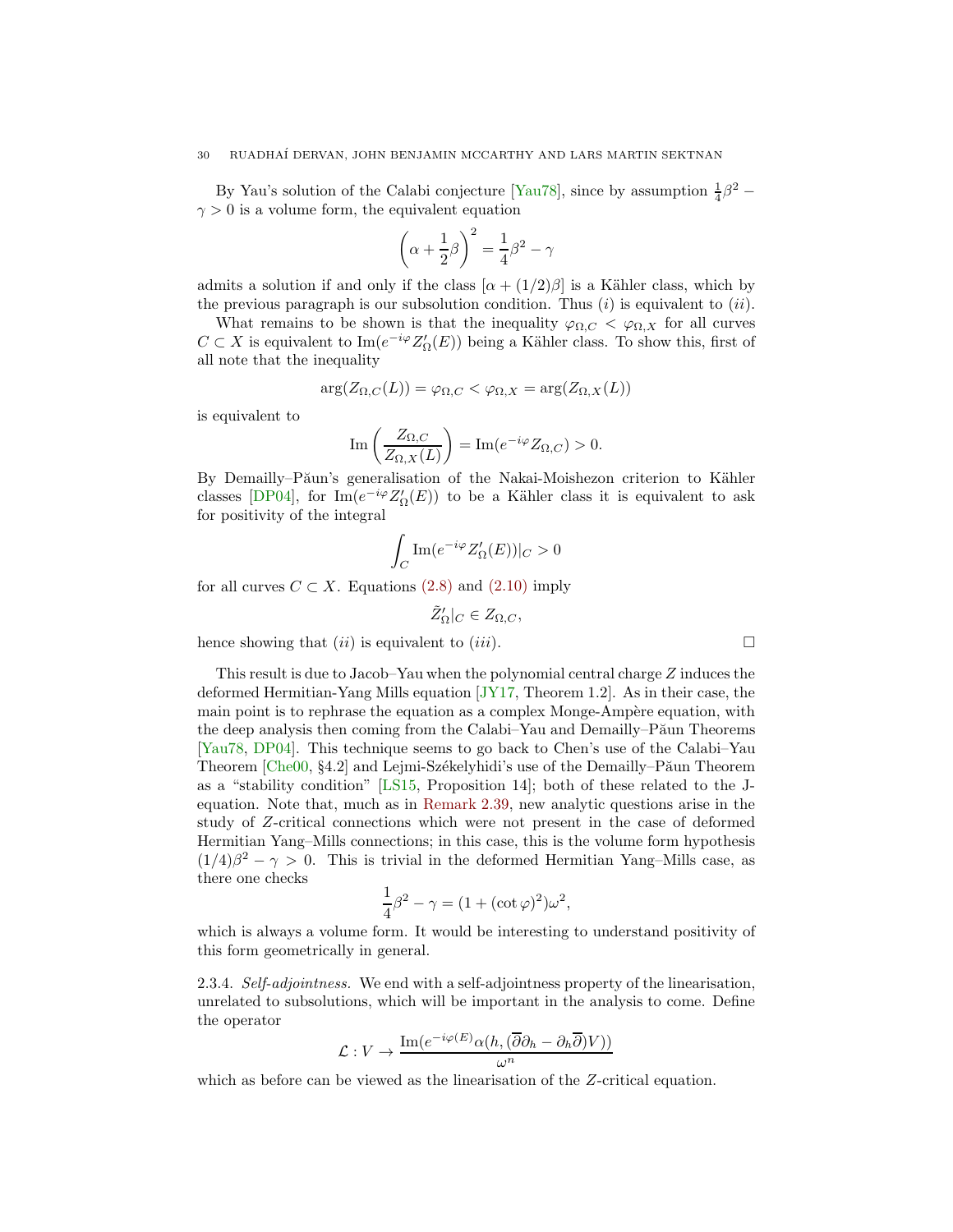**Lemma 2.46.** Let  $U, V$  be Hermitian endomorphisms. Then

$$
\int_X \langle \mathcal{L}(U), V \rangle \omega^n = \int_X \langle U, \mathcal{L}(V) \rangle \omega^n.
$$

Proof. Consider the operator

$$
U \to \frac{\tilde{Z}_{\Omega}(E)(\exp(tU) \cdot h)}{\omega^n}.
$$

Then the linearisation of this operator takes the form

$$
V \to \frac{\alpha(h, (\overline{\partial}\partial_h - \partial_h \overline{\partial})V)}{\omega^n}.
$$

Self-adjointness will then follow from

<span id="page-30-1"></span>
$$
\int_{X} (U, \alpha(h, (\overline{\partial} \partial_h - \partial_h \overline{\partial}) V)) = \int_{X} (V, \alpha(h, (\overline{\partial} \partial_h - \partial_h \overline{\partial}) U))), \tag{2.11}
$$

where the inner-product is taken on the  $End E$ -part.

Since  $\alpha(h,\beta)$  is a sum of terms of the form

$$
\omega^{n-j-k} \wedge \tilde{U}^k \wedge \sum_{\ell=1}^j \left( F(h)^{\ell-1} \wedge \beta \wedge F(h)^{j-\ell} \right),
$$

which wedges  $\beta$  with forms that all are closed and A is the Chern connection, we have that

$$
0 = \int_X \bar{\partial}(U, \alpha(h, \partial_A V))
$$
  
= 
$$
\int_X (\overline{\partial}_A U, \alpha(h, \partial_A V)) + \int_X (U, \alpha(h, \overline{\partial}_A \partial_A V)).
$$

Similarly

$$
\int_X (\partial_A U, \alpha(h, \bar{\partial}_A V)) = - \int_X (U, \alpha(h, \partial_A \bar{\partial}_A V)).
$$

<span id="page-30-0"></span>Repeating this procedure again produces the desired Equation  $(2.11)$ .

# 3. Asymptotic Z-stability of Z-critical vector bundles

This section proves one direction of our main theorem: the existence of Z-critical connections on a sufficiently smooth holomorphic vector bundle E over a compact Kähler manifold  $(X, k\omega)$  for all  $k \gg 0$  implies asymptotic Z-stability. We follow a general strategy for gauge-theoretic equations, and use the basic principle that curvature decreases in subbundles and increases in quotients.

It will be convenient to rephrase the Z-critical equation in terms of the parameter  $\epsilon = 1/k$  in the following. We then recall that our definition of asymptotic Z-stability asks that for all holomorphic subbundles  $S \subset E$ , for  $0 < \epsilon \ll 1$  we have strict inequality

$$
\varphi_{\epsilon}(S) < \varphi_{\epsilon}(E).
$$

Our restriction to subbundles rather than subsheaves is natural given our hypothesis that  $E$  is sufficiently smooth, and will arise naturally in the analysis to follow.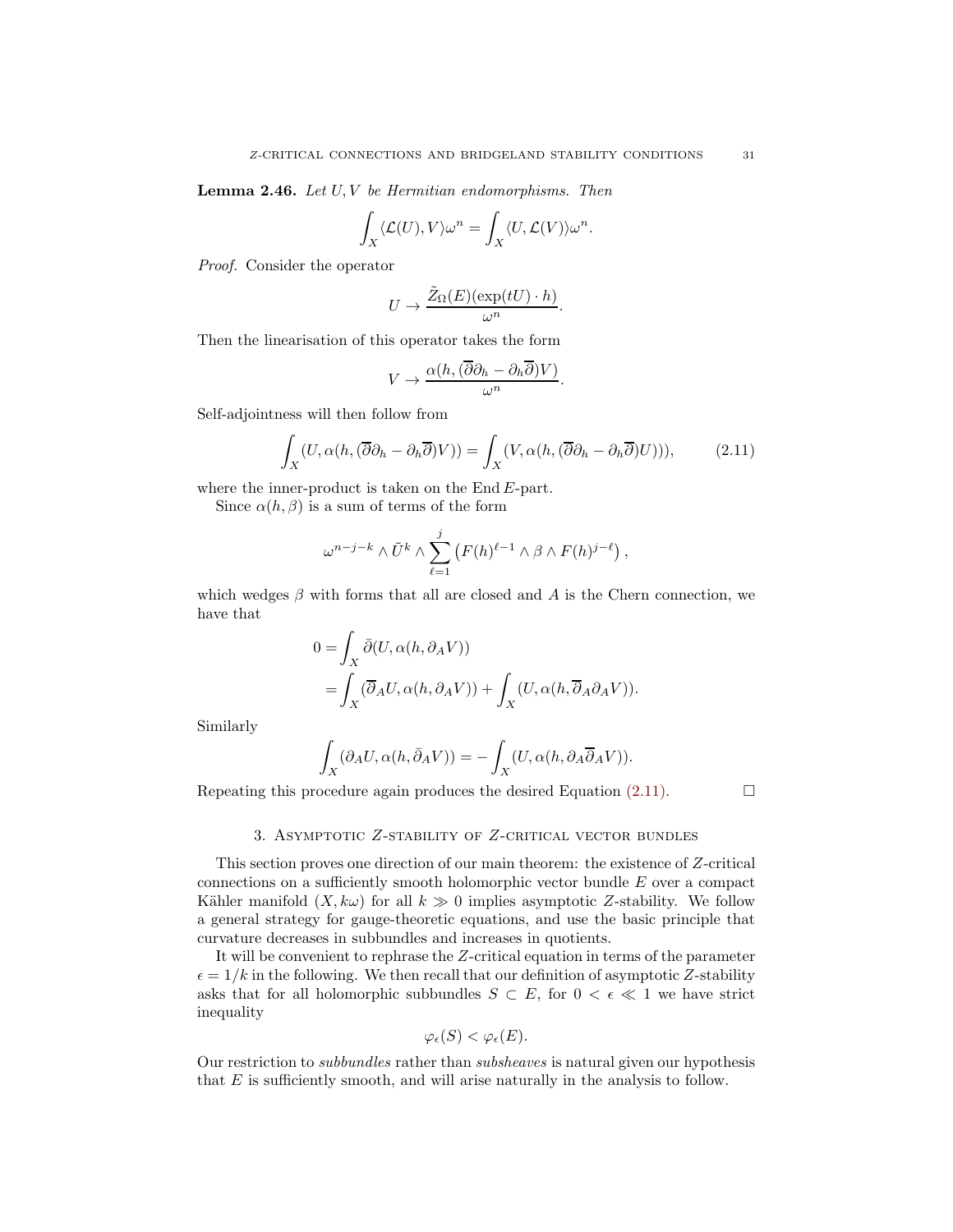In our new notation, using  $\epsilon$  rather than k, our central charge takes a slightly different form. Namely, define

$$
ch^{\epsilon}(E) = \sum_{j=0}^{n} \epsilon^{j} ch_{j}(E), \quad U^{\epsilon} = \sum_{j=0}^{n} \epsilon^{j} U_{j}
$$

where we recall  $U_j$  refers to the degree 2j component of U. The central charge associated to the input  $(\omega, \rho, U)$  may then be written in terms of  $\epsilon$  as

$$
Z_{\epsilon}(E) = \int_{X} \sum_{d=0}^{n} \rho_{n-d} \omega^{n-d} \cdot \text{ch}^{\epsilon}(E) \cdot U^{\epsilon},
$$

and noting that we have

$$
\frac{1}{\epsilon^n}Z_{\epsilon}(E) = Z_k(E).
$$

The Z-critical equation is simply produced as before, and we see a solution to the  $Z_k$ -critical equation is equivalent to a solution to the  $Z_{\epsilon}$ -critical equation at  $\epsilon = 1/k$ .

**Remark 3.1.** In [Section 4](#page-36-0) we will make the different substitution  $\varepsilon^2 = 1/k$ , which will avoid the introduction of fractional powers in that argument, but is not necessary here. To emphasise the differences in parameters, we use the notation  $\varepsilon = \epsilon^2$ .

It will be more convenient to use Hermitian metrics rather than connections; the two formalisms are equivalent, so this makes no substantial difference. In addition to assuming that the vector bundle E admits  $Z_{\epsilon}$ -critical metrics  $h_{\epsilon}$  for all  $0 < \epsilon \ll 1$ , we will assume that these metrics  $h_{\epsilon}$  are uniformly bounded as tensors in the  $C^2$ norm. This is again justified by our assumption that  $E$  is sufficiently smooth: in [Section 4,](#page-36-0) where we prove the reverse direction that asymptotic  $Z$ -stability implies the existence of  $Z_{\epsilon}$ -critical connections for all  $0 < \epsilon \ll 1$ , the metric  $h_{\epsilon}$  will be constructed as perturbations of the Hermite–Einstein metric on the bundle  $Gr(E)$ , and hence in this situation boundedness in  $C^{\infty}$  even holds. The reason we employ the  $C^2$ -norm is the following.

<span id="page-31-0"></span>**Lemma 3.2.** Suppose  $h_{\epsilon}$  is a family of Hermitian metrics on a holomorphic vector bundle E with uniformly bounded  $C^2$ -norm, and suppose  $S \subset E$  is a holomorphic subbundle. Then the second fundamental forms  $\gamma_{\epsilon}$  and the curvature forms  $F_{\epsilon}$  are uniformly bounded in  $C^1$  and  $C^0$  respectively.

Proof. This is an immediate consequence of the definitions. Recall that locally, the Chern connection of  $h_{\epsilon}$  is given as

$$
A_{\epsilon} = \partial h_{\epsilon} \cdot h_{\epsilon}^{-1},
$$

while the curvature is given as

$$
F_{\epsilon} = dA_{\epsilon} + A_{\epsilon} \wedge A_{\epsilon}.
$$

Thus the Chern connections  $A_{\epsilon}$  are uniformly bounded in  $C^{1}$  due to the uniform  $C^2$ -bound on  $h_{\varepsilon}$ , and the curvature forms  $F_{\varepsilon}$  are uniformly bounded in  $C^0$ .

The holomorphic subbundle  $S \subset E$  induces a short exact sequence

 $0 \longrightarrow S \longrightarrow E \longrightarrow Q \longrightarrow 0.$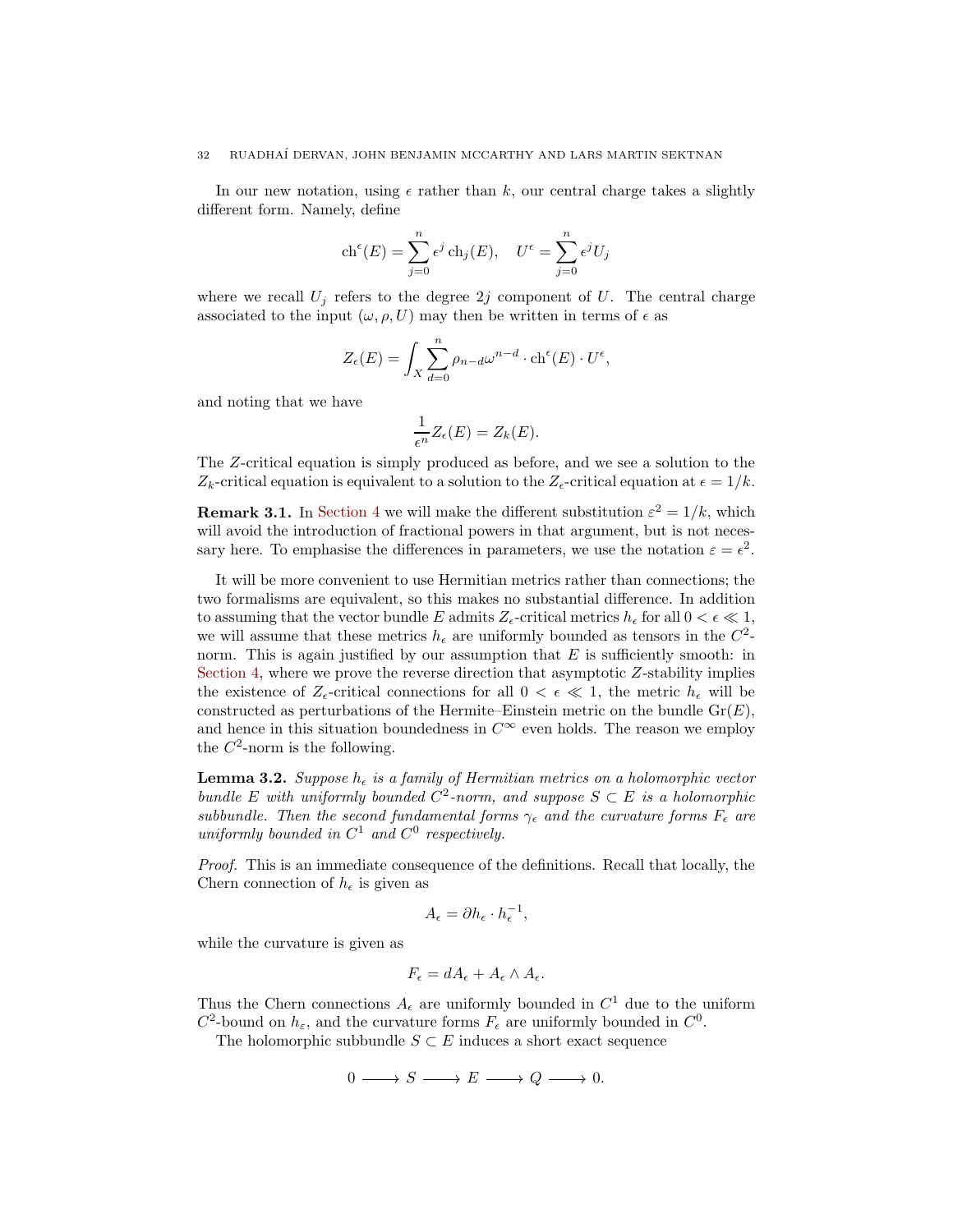<span id="page-32-2"></span>The Hermitian metrics  $h_{\epsilon}$  define an  $\epsilon$ -dependent orthogonal splitting of E into a direct sum of complex vector bundles

$$
E \cong S \oplus Q,
$$

where  $Q = E/S$ . Via this orthogonal splitting one writes the connections  $A_{\epsilon}$  as

$$
A_{\epsilon} = \begin{pmatrix} A_{F,\epsilon} & \gamma_{\epsilon} \\ -\gamma_{\epsilon}^* & A_{Q,\epsilon} \end{pmatrix}.
$$

Here

$$
\gamma_{\epsilon} \in \Omega^{0,1}(X, \text{Hom}(Q, S))
$$

is, by definition, the second fundamental form of the subbundle  $F$  of  $E$  [\[GH94,](#page-68-16) page 78. Thus the uniform  $C^2$ -bound on  $h_{\epsilon}$  induces a uniform  $C^1$ -bound on the second fundamental forms  $\gamma_{\epsilon}$ .

We are now ready to prove the main result of the Section, which uses some techniques of Leung in the study of almost Hermite–Einstein metrics and Gieseker stability [\[Leu97,](#page-69-4) Proposition 3.1].

<span id="page-32-1"></span>**Theorem 3.3.** Suppose  $E$  is irreducible and sufficiently smooth, and for every  $0 < \epsilon \ll 1$ , E admits a solution  $h_{\epsilon}$  to the Z-critical equation such that the metrics  $h_{\epsilon}$  are uniformly bounded in  $C^2$ . Then E is asymptotically Z-stable with respect to holomorphic subbundles.

*Proof.* We follow the notation introduced in [Lemma 3.2.](#page-31-0) The  $\epsilon$ -dependent orthogonal splittings  $E \cong S \oplus Q$  defined through the Hermitian metrics  $h_{\epsilon}$  induce block matrix decompositions

$$
A = \begin{pmatrix} A_{S,\epsilon} & \gamma_{\epsilon} \\ -\gamma_{\epsilon}^* & A_{Q,\epsilon} \end{pmatrix}, \qquad F_{\epsilon} = \begin{pmatrix} F_{S,\epsilon} - \gamma_{\epsilon} \wedge \gamma_{\epsilon}^* & d_{A_{\epsilon}} \gamma_{\epsilon} \\ -d_{A_{\epsilon}} \gamma_{\epsilon}^* & F_{Q,\epsilon} - \gamma_{\epsilon}^* \wedge \gamma_{\epsilon} \end{pmatrix},
$$

where as above  $\gamma_{\epsilon}$  is the second fundamental form of  $F \subset E$  and  $F_{\epsilon}$  is the curvature of  $h_{\epsilon}$ . We fix a reference Hermitian metric with which to measure the norms of the various tensors of interest; by our assumption of uniform boundedness, any of the  $h_{\epsilon}$  will suffice. Since we have assumed that E is irreducible, the second fundamental form is non-trivial, thus

$$
\|\gamma_{\epsilon}\|>0.
$$

By the uniform boundedness obtained in [Lemma 3.2](#page-31-0) we have

<span id="page-32-0"></span>
$$
\lim_{\epsilon \to 0} \epsilon \|F_{\epsilon}\|_{C^1} = 0, \quad \lim_{\epsilon \to 0} \epsilon \|\gamma_{\epsilon}\|_{C^0} = 0.
$$
\n(3.1)

In order to show  $E$  is asymptotically Z-stable with respect to  $S$ , we must show that

$$
\varphi_{\epsilon}(S) < \varphi_{\epsilon}(E)
$$

for all  $0 < \epsilon \ll 1$ , where  $\varphi_{\epsilon}(E) = \arg Z_{\epsilon}(E)$ . This is equivalent to the inequality

$$
\mathrm{Im}\left(\frac{Z_{\epsilon}(S)}{Z_{\epsilon}(E)}\right)<0,
$$

which in turn is equivalent to the inequality

$$
\operatorname{Im}\left(e^{-i\epsilon(E)}Z_{\epsilon}(S)\right) < 0.
$$

Now since  $h_{\epsilon}$  solves the  $Z_{\epsilon}$ -critical equation, we have

$$
\mathrm{Im}(e^{-i\varphi_{\epsilon}(E)}\tilde{Z}_{\epsilon}(h_{\epsilon}))=0
$$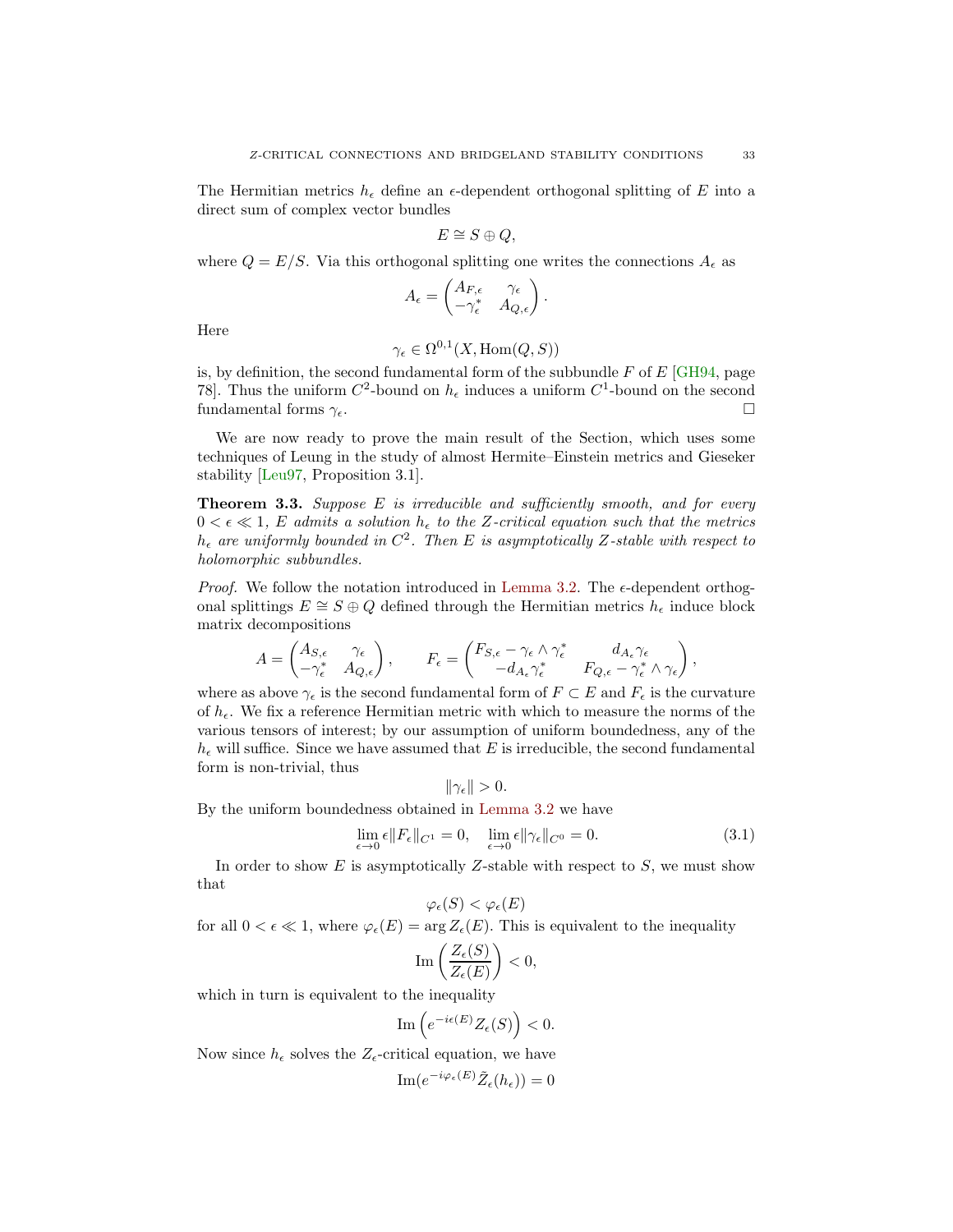and so

<span id="page-33-0"></span>
$$
\operatorname{Im}(e^{-i\varphi_{\epsilon}(E)}\operatorname{tr}_{S}(\tilde{Z}_{\epsilon}(h_{\epsilon})))=0.
$$
\n(3.2)

Here  $\tilde{Z}_{\epsilon}(h_{\epsilon})$  is an End(E)-valued  $(n, n)$ -form, which restricts to an End(S)-valued  $(n, n)$ -form via the splitting  $E \cong S \oplus Q$ , and  $\text{tr}_S(\tilde{Z}_{\epsilon}(h_{\epsilon}))$  is the induced  $(n, n)$ -form on X obtained by taking trace.

We will argue that for sufficiently small  $\epsilon$ , there is a positive  $\epsilon$ -dependent constant  $C_{\epsilon}$  such that

<span id="page-33-1"></span>
$$
\int_X \operatorname{Im}(e^{-i\varphi_\epsilon(E)} \operatorname{tr}_S(\tilde{Z}_\epsilon(h_\epsilon))) = \operatorname{Im}(e^{-i\varphi_\epsilon(E)} Z_\epsilon(S)) + C_\epsilon \|\gamma_\epsilon\|^2, \tag{3.3}
$$

which will imply the result since the left hand side vanishes by [\(3.2\).](#page-33-0) Note that the leading order term in the  $Z_{\epsilon}$ -critical equation occurs at order  $\epsilon$ , so the constant  $C_{\epsilon}$  will have lowest order  $\epsilon$ . We begin by considering the order  $\epsilon = \epsilon^1$  term. By [Lemma 2.26,](#page-17-0) to leading order the  $Z_{\epsilon}$ -critical equation is given by the weak Hermite– Einstein equation. That is, there is a positive constant  $c > 0$  such that the leading order term of the  $\epsilon$ -expansion of the  $Z_{\epsilon}$ -critical equation is given by

$$
c\left( [\omega]^n \operatorname{rk}(E) \omega^{n-1} \wedge \left( \frac{i}{2\pi} F_{A_\epsilon} + \tilde{U}_2 \operatorname{Id}_E \right) - \deg_U(E) \omega^n \otimes \operatorname{Id}_E \right).
$$

Thus we see the leading order  $\epsilon^1$ -term of  $\text{Im}(e^{-i\varphi_\epsilon(E)} \text{tr}_S(\tilde{Z}_{\epsilon}(h_{\epsilon})))$  is given by

$$
c\left([\omega]^n \operatorname{rk}(E) \cdot \left([\omega]^{n-1} \cdot (\operatorname{ch}_1(S) + \operatorname{rk}(S)U_2) - [\omega]^{n-1} \cdot \frac{i}{2\pi} \operatorname{tr}(\gamma_{\epsilon} \wedge \gamma_{\epsilon}^*)\right) \right.
$$
  

$$
- \deg_U(E) \operatorname{rk}(S)[\omega]^n
$$
  

$$
= \operatorname{Im} (e^{-i\varphi_{\epsilon}(E)} Z_{\epsilon}(S))^1 - c \frac{i}{2\pi} (\operatorname{rk} E)[\omega]^n \cdot [\omega]^{n-1} \cdot [\operatorname{tr}(\gamma_{\epsilon} \wedge \gamma_{\epsilon}^*)]
$$
  

$$
= \operatorname{Im} (e^{-i\varphi_{\epsilon}(E)} Z_{\epsilon}(S))^1 + C_1 \|\gamma_{\epsilon}\|^2.
$$

Here we have used the fact that, for some positive constant  $C_1$ 

$$
c\omega^{n-1} \wedge \text{tr}(\gamma_{\epsilon} \wedge \gamma_{\epsilon}^{*}) = -2\pi i C_{1}|\gamma_{\epsilon}|^{2}\omega^{n},
$$

and have written  $\text{Im}(e^{-i\varphi_{\epsilon}(E)}Z_{\epsilon}(S))^1$  to denote the  $\epsilon^1$  term in the expansion. This is precisely the desired Equation [\(3.3\)](#page-33-1) to leading order  $\epsilon$ , where we observe that,  $C_{\epsilon} = \epsilon C_1 + O(\epsilon^2)$ . What we have crucially used here is that  $c > 0$ , which from [Lemma 2.26](#page-17-0) follows from our assumption that  $\text{Im}(\rho_{n-1}/\rho_n) > 0$ , the crucial stability vector assumption on our central charge Z. Curiously, at higher order in  $\epsilon$  the lower order inequalities Im( $\rho_{i-1}/\rho_i$ ) > 0 do not come into the argument, again reinforcing the observation that we only require this leading inequality in our work.

We will now argue that at each higher order  $\epsilon^j$ , we obtain a similar expansion. Each of the terms appearing in the Z-critical equation at order  $\epsilon^j$  involve differential forms of the form

<span id="page-33-2"></span>
$$
C\epsilon^j \omega^{n-j} \wedge F^p_{A_\epsilon} \wedge \tilde{U}_{j-p} \tag{3.4}
$$

for p possibly between 0 and j and C some  $\epsilon$ -independent constant.

First let us note that if  $p = 0$ , then this term is independent of the subbundle S and is unaffected by our taking the  $\text{tr}_S$  in [\(3.2\),](#page-33-0) and so after integrating is absorbed by  $\text{Im}(e^{-i\varphi_{\epsilon}(E)}Z_{\epsilon}(S))^j$  on the right-hand side of [\(3.3\),](#page-33-1) such terms being the same whether we take  $Z_{\epsilon}(S)$  or  $Z_{\epsilon}(E)$  in this expression.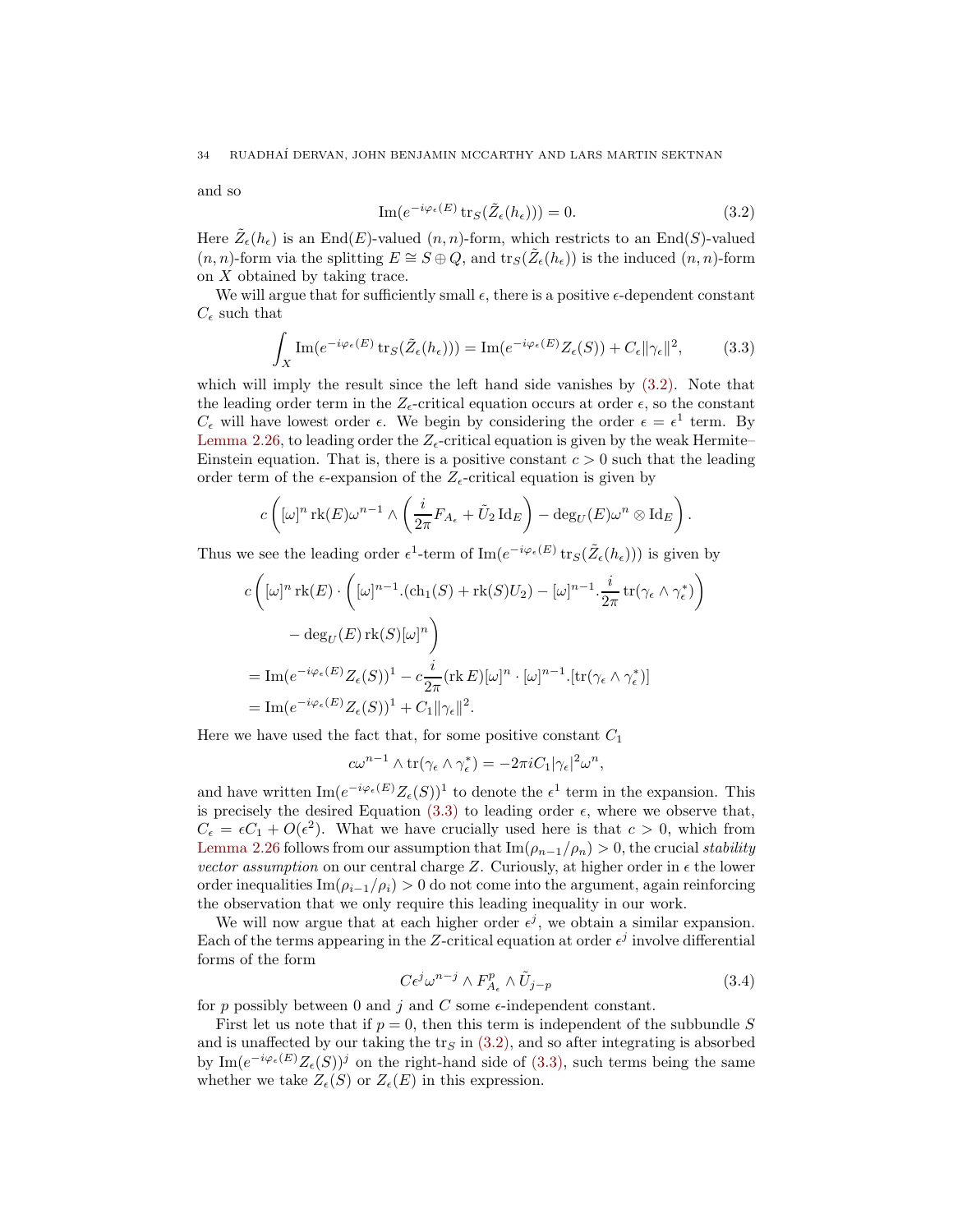Now if  $p > 0$ , we need to understand the block matrix decomposition of a product of curvature terms

$$
\frac{F_{A_{\epsilon}} \wedge \cdots \wedge F_{A_{\epsilon}}}{p \text{ times}}
$$
\n
$$
= \begin{pmatrix} F_{S,\epsilon} - \gamma_{\epsilon} \wedge \gamma_{\epsilon}^{*} & d_{A} \gamma_{\epsilon} \\ -d_{A} \gamma_{\epsilon}^{*} & F_{Q,\epsilon} - \gamma_{\epsilon}^{*} \wedge \gamma_{\epsilon} \end{pmatrix} \underbrace{\wedge \cdots \wedge}_{p \text{ times}} \begin{pmatrix} F_{S,\epsilon} - \gamma_{\epsilon} \wedge \gamma_{\epsilon}^{*} & d_{A} \gamma_{\epsilon} \\ -d_{A} \gamma_{\epsilon}^{*} & F_{Q,\epsilon} - \gamma_{\epsilon}^{*} \wedge \gamma_{\epsilon} \end{pmatrix}.
$$

We will be interested in the tr<sub>S</sub> of the terms that appear in the top left block of this matrix decomposition. This will in general involve a term of the form

$$
F_{S_{\epsilon}} \underbrace{\wedge \cdots \wedge}_{p \text{ times}} F_{S,\epsilon},
$$

which after taking  $\text{tr}_S$  and wedging with the differential forms as in [\(3.4\)](#page-33-2) and integrating, gives the required factor for  $\text{Im}(e^{-i\varphi_{\epsilon}}Z_{\epsilon}(S))^j$  in [\(3.3\),](#page-33-1) which is

$$
\int_X C\epsilon^j \omega^{n-j} \wedge \operatorname{tr}_S F_{S_{\epsilon}}^p \wedge \tilde{U}_{j-p}.
$$

In addition to this desired term, we will also obtain other terms all involving at least one of

<span id="page-34-0"></span>
$$
\gamma_{\epsilon}^* \wedge \gamma_{\epsilon}, \quad \gamma_{\epsilon} \wedge \gamma_{\epsilon}^*, \quad d_{A_{\epsilon}} \gamma_{\epsilon}, \quad d_{A_{\epsilon}} \gamma_{\epsilon}^*, \quad F_{Q, \epsilon} \tag{3.5}
$$

and also some possible factors of  $F_{S,\epsilon}$ . We wish to show that no matter what product we obtain containing these terms, the corresponding form can be absorbed by the factor  $C_{\epsilon} ||\gamma||^2 \omega^n$  in [\(3.3\)](#page-33-1) after taking a trace and integrating.

At order  $\epsilon^j$  with a differential form of the form  $(3.4)$ , our curvature component consists of a product of p terms in the list  $(3.5)$  given above, with p at most j. Following Leung's notation, let us call such a product  $\mathcal{T}_p$ , so our form of interest is

$$
\omega^{n-d}\wedge \mathcal{T}_p\wedge \tilde{U}_{j-p}.
$$

We will show that provided  $\epsilon$  is sufficiently small, any such form is much smaller in norm than  $C_1\epsilon \|\gamma_{\epsilon}\|^2$  appearing in [\(3.3\),](#page-33-1) and therefore can be absorbed into this term whilst preserving the positivity of  $C_{\epsilon} ||\gamma||^2$ . There are three cases to consider.

(i)  $\mathcal{T}_p$  containing  $\gamma_{\epsilon}^* \wedge \gamma_{\epsilon}$  or  $\gamma_{\epsilon} \wedge \gamma_{\epsilon}^*$ :

First notice that by the uniform estimates  $(3.1)$ ,  $\epsilon$  times any term in the list [\(3.5\),](#page-34-0) or a term  $F_{S,\epsilon}, F_{Q,\epsilon}$  tends to zero as  $\epsilon \to 0$ . Thus if we have a term of the form  $\gamma_{\epsilon}^* \wedge \gamma_{\epsilon}$  or  $\gamma_{\epsilon} \wedge \gamma_{\epsilon}^*$  in our product  $\mathcal{T}_p$ , we have an expression

$$
\pm \epsilon^j \omega^{n-j} \wedge \mathcal{T}'_{p-1} \wedge \tilde{U}_{j-p} \wedge \gamma_{\epsilon}^* \wedge \gamma_{\epsilon}
$$

where  $\mathcal{T}'_{p-1}$  consists of the remaining  $p-1$  factors in  $\mathcal{T}_p$ , and the sign depends on the order of  $\gamma_{\epsilon}$  or  $\gamma_{\epsilon}^{*}$  in our wedge term. But we can rewrite this as

$$
\pm \omega^{n-j} \wedge \epsilon^{p-1} \mathcal{T}'_{p-1} \wedge \epsilon^{j-p} \tilde{U}_{j-p} \wedge \epsilon \gamma_{\epsilon}^* \wedge \gamma_{\epsilon}.
$$

Then by our initial observation,  $\epsilon^{p-1}\mathcal{T}'_{p-1}$  tends to zero as  $\epsilon \to 0$ , so for  $\epsilon$  taken sufficiently small we can estimate (after taking trace and integrating over  $X$ ),

$$
\|\omega^{n-j} \wedge \mathcal{T}_p \wedge \tilde{U}_{j-p}\| \le c_{\epsilon} \epsilon \|\gamma_{\epsilon}\|^2
$$

where the constant  $c_{\epsilon}$  depending on our factor  $\epsilon^{p-1}\mathcal{T}'_{p-1}$  is as small as we like provided we take  $\epsilon$  sufficiently small. Such a term is therefore small in norm compared to  $C_1 \epsilon ||\gamma_{\epsilon}||^2$  for  $\epsilon$  sufficiently small, as desired.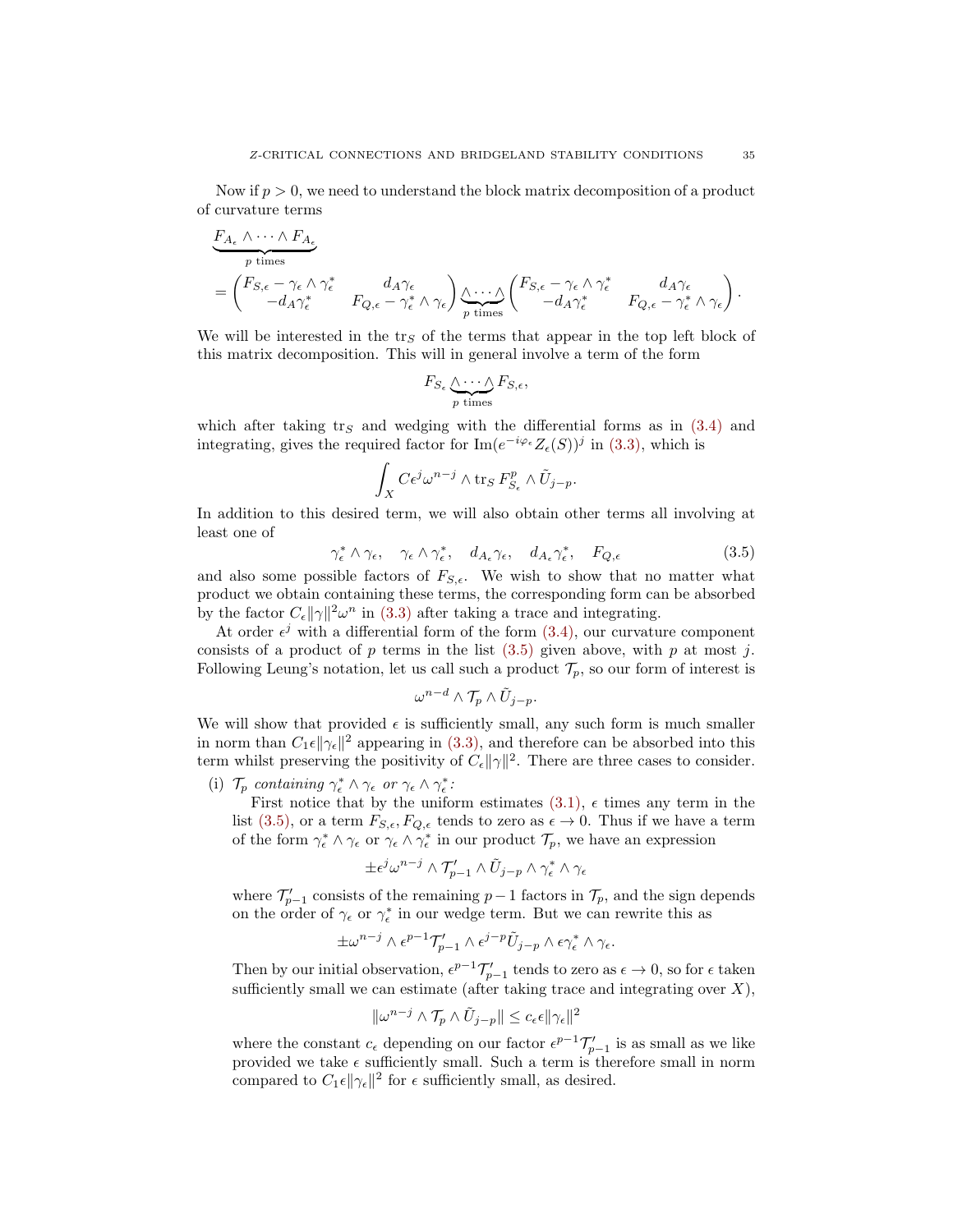<span id="page-35-0"></span>(ii)  $\mathcal{T}_p$  containing  $d_{A_{\epsilon}} \gamma_{\epsilon}$  or  $d_{A_{\epsilon}} \gamma_{\epsilon}^{*}$ :

If there is no  $\gamma_{\epsilon}^* \wedge \gamma_{\epsilon}$  or  $\gamma_{\epsilon} \wedge \gamma_{\epsilon}^*$  term in the product  $\mathcal{T}_p$ , but there is a term of the form  $d_{A_{\epsilon}}\gamma_{\epsilon}$  or  $d_{A_{\epsilon}}\gamma_{\epsilon}^{*}$ , then we may integrate by parts when computing [\(3.3\).](#page-33-1) This shifts  $d_{A_{\epsilon}}$  on to the other terms appearing in the differential form

 $\omega^{n-j} \wedge \mathcal{T}_p \wedge \tilde{U}_{j-p}.$ 

Using the Leibniz rule for the exterior covariant derivative  $d_{A_{\epsilon}}$ , we can deal with each possibility in cases. If  $d_{A_{\epsilon}}$  is applied to a term of the form  $F_S$  or  $F_Q$  after integrating parts, or a form  $\tilde{U}_{j-p}$  or  $\omega^{n-j}$ , then this will vanish by the Bianchi identity  $d_{A_{\epsilon}}F_{\epsilon}=0$  or closedness of  $\omega$  and  $\tilde{U}$ .

Thus the only non-vanishing possibilities occur if, after integrating by parts, the  $d_{A_{\epsilon}}$  is applied to a term of the form  $d_{A_{\epsilon}}\gamma_{\epsilon}$  or  $d_{A_{\epsilon}}\gamma_{\epsilon}^{*}$ . Now we recall that in fact  $d_{A_{\epsilon}} \gamma = \partial_{A_{\epsilon}} \gamma$  and similarly  $d_{A_{\epsilon}} \gamma^* = \partial_{A_{\epsilon}} \gamma^*$ . Thus, for example, if we started with  $\partial_{A_{\epsilon}} \gamma$  and our product  $\mathcal{T}_p$  contains another term  $\partial_{A_{\epsilon}} \gamma$ , after integrating by parts we would obtain  $\gamma \wedge \partial_{A_{\epsilon}}^2 \gamma = 0$ , and similarly for when we have  $\partial_{A_{\epsilon}} \gamma^*$ . Thus we reduce just to the case where we have a factor  $\gamma \wedge \partial_{A_{\epsilon}} \partial_{A_{\epsilon}} \gamma^*$  or  $\gamma^* \wedge \partial_{A_{\epsilon}} \partial_{A_{\epsilon}} \gamma$  in our product after integrating by parts.

Using the fact that  $\overline{\partial}_{A_{\epsilon}}\gamma_{\epsilon} = \partial_{A_{\epsilon}}\gamma_{\epsilon}^{*} = 0$ , and that  $F_{A_{\epsilon}} \wedge \gamma_{\epsilon} = d_{A}^{2}\gamma_{\epsilon} =$  $(\partial_{A_\epsilon}\partial_{A_\epsilon}+\partial_{A_\epsilon}\partial_{A_\epsilon})\gamma_\epsilon$ , we will therefore obtain more curvature terms times terms involving  $\gamma_{\epsilon}^* \wedge \gamma_{\epsilon}$  or  $\gamma_{\epsilon} \wedge \gamma_{\epsilon}^*$ . This lands us in the previous situation above, which we have already dealt with, so we are done in this case.

- (iii)  $\mathcal{T}_p$  not containing a term with a  $\gamma_{\epsilon}$ :
	- When there is no  $\gamma_{\epsilon}$  term appearing, the block matrix decomposition of the curvature form shows that the differences between  $F_{S,\epsilon}, F_{Q,\epsilon}$  and  $F_{\epsilon}$  restricted to S or Q equal  $\gamma_{\epsilon}^* \wedge \gamma_{\epsilon}$  or  $\gamma_{\epsilon} \wedge \gamma_{\epsilon}^*$ . Thus we can replace  $F_{S,\epsilon}$ ,  $F_Q$  by  $F_{A_{\epsilon}}$  restricted to these subbundles, but precisely because of [\(3.2\),](#page-33-0) any terms involving  $F_{A_{\epsilon}}$ but not  $\gamma^* \wedge \gamma$  or  $\gamma \wedge \gamma^*$  will vanish after taking a trace. The remaining nonzero terms contain  $\gamma^* \wedge \gamma$  or  $\gamma \wedge \gamma^*$ , and are again covered by the first situation above, so we are done.

This shows that every form with curvature part given by a product  $\mathcal{T}_p$  is very small in norm relative to  $C_1 \epsilon ||\gamma||^2$  provided we choose  $\epsilon > 0$  small enough. Thus [\(3.3\)](#page-33-1) holds and since the left hand side is zero, for such small  $\epsilon$  we have

$$
\operatorname{Im}(e^{-i\varphi_{\epsilon}(E)}Z_{\epsilon}(S)) < 0
$$

so E is asymptotically Z-stable with respect to the subbundle S.  $\Box$ 

Remark 3.4. Our proof is a variant of a result of Leung, where he shows that the existence of "almost Hermite–Einstein metrics" implies Gieseker stability with respect to subbundles [\[Leu97,](#page-69-4) Proposition 3.1]. Much like asymptotic  $Z$ -stability, Gieseker stability requires an inequality of topological quantities associated to subbundles and subsheaves. Leung further states that the existence of almost Hermite– Einstein metrics actually implies Gieseker stability in general, with respect to not only subbundles but also subsheaves. Leung's proof of this statement relies on the claim that if

$$
f: S \to Q_0
$$

is a morphism between coherent sheaves such that  $S$  is Gieseker stable,  $Q_0$  is slope stable and  $S, Q_0$  have the same slope, then f must be zero or an isomorphism [\[Leu97,](#page-69-4) page 530]. It follows from general theory that such an f must be zero or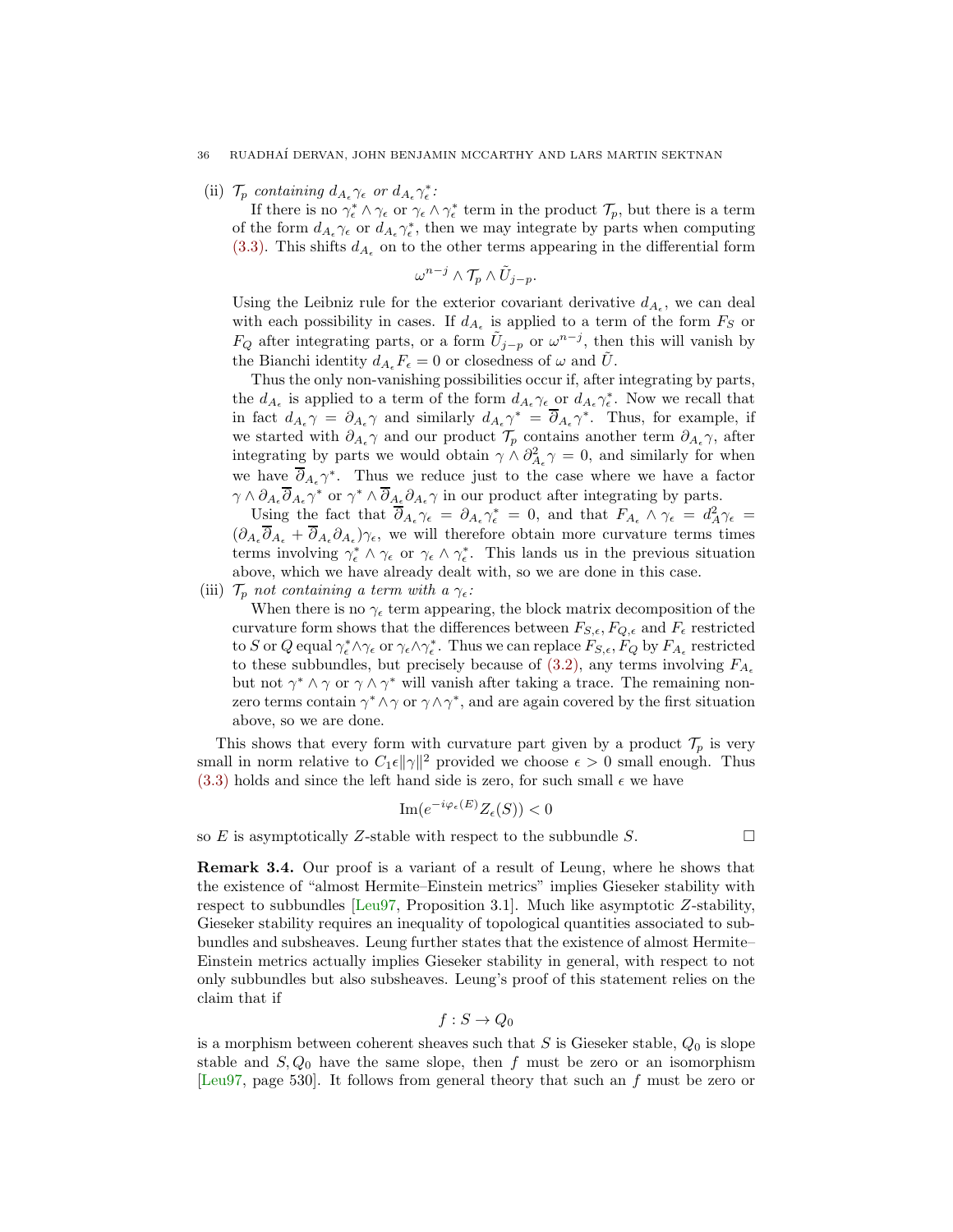<span id="page-36-5"></span>surjective, but it seems likely to the authors that it could happen that  $f$  is surjective but not injective. In any case, there is no analogous property for asymptotic Zstability, leading us to restrict ourselves to stability with respect to subbundles, which is the situation relevant to sufficiently smooth vector bundles.

<span id="page-36-0"></span>4. Existence of Z-critical connections on Z-stable bundles

We consider a holomorphic vector bundle  $E$  over a compact Kähler manifold  $(X, \omega)$ , together with a polynomial central charge Z. We are now in a position to prove our main result.

<span id="page-36-2"></span>**Theorem 4.1.** A simple, sufficiently smooth holomorphic vector bundle E admits uniformly bounded  $Z_k$ -critical connections for all  $k \gg 0$  if and only if it is asymptotically Z-stable.

It is equivalent to solve the Z-critical equation viewed as a partial differential equation on the space of Hermitian metrics, or as a partial differential equation on the space of connections inducing the fixed holomorphic structure. With this in mind, as in [Lemma 3.2,](#page-31-0) uniform boundedness means that the Hermitian metrics  $h_{\varepsilon}$  providing solutions of the  $Z_k$ -critical equation, with  $\varepsilon = 1/k$ , are uniformly bounded in  $\mathbb{C}^2$ . In [Section 3](#page-30-0) we showed that existence of such solutions implies asymptotic Z-stability, so what remains is to prove the following:

<span id="page-36-3"></span>**Theorem 4.2.** Suppose E is a is asymptotically Z-stable and sufficiently smooth. Then for all  $k \gg 0$ , E admits a  $Z_k$ -critical connection.

The uniform boundedness will be an obvious consequence of the proof. The strategy is as follows. By [Corollary 2.12,](#page-11-2) our asymptotically  $Z$ -stable bundle  $E$ admits a slope polystable degeneration to  $\text{Gr}(E)$ , its associated graded object, which is a vector bundle by our assumption of sufficient smoothness. Since  $\text{Gr}(E)$  is a direct sum of stable bundles of the same slope, it admits a Hermite–Einstein metric [\[Don85,](#page-68-1) [UY86\]](#page-69-0). Using this metric, we will first construct approximate solutions to the  $Z_k$ -critical equation for  $k \gg 0$ , and will then employ perturbation techniques which will allow us to produce a genuine solution to the  $Z_k$ -critical equation. We follow an analogous strategy to work of the third author and Tipler [\[ST20\]](#page-69-8), where solutions to the Hermite–Einstein equation are constructed on the total space of holomorphic submersions, provided the bundle is the pullback of a Hermite–Einstein bundle from the base of the submersion; we emphasise that in that situation the manifold is changing, but the equation is fixed. In our situation we are fixing the manifold and varying the equation; this leads to the numerous differences in the geometry and analysis involved in proving the two results.

The cases when E is slope stable, or when  $Gr(E)$  has only two components, are considerably simpler and involve far fewer of the main technical issues. We thus explain in [Section 4.1](#page-36-1) how to prove [Theorem 4.2](#page-36-3) in the slope stable case, while in [Section 4.4](#page-66-0) we outline how the argument simplifies in the two component case.

<span id="page-36-1"></span>4.1. The case when E is slope stable. We begin by proving the result in the considerably simpler situation that  $E$  is actually slope stable. This will be the base case in an inductive argument we will employ in the general case.

<span id="page-36-4"></span>**Theorem 4.3.** Suppose  $E \to (X, [\omega])$  is slope stable. Then for all  $k \gg 0$ , E admits  $Z_k$ -critical connections with respect to the metric  $k\omega$ .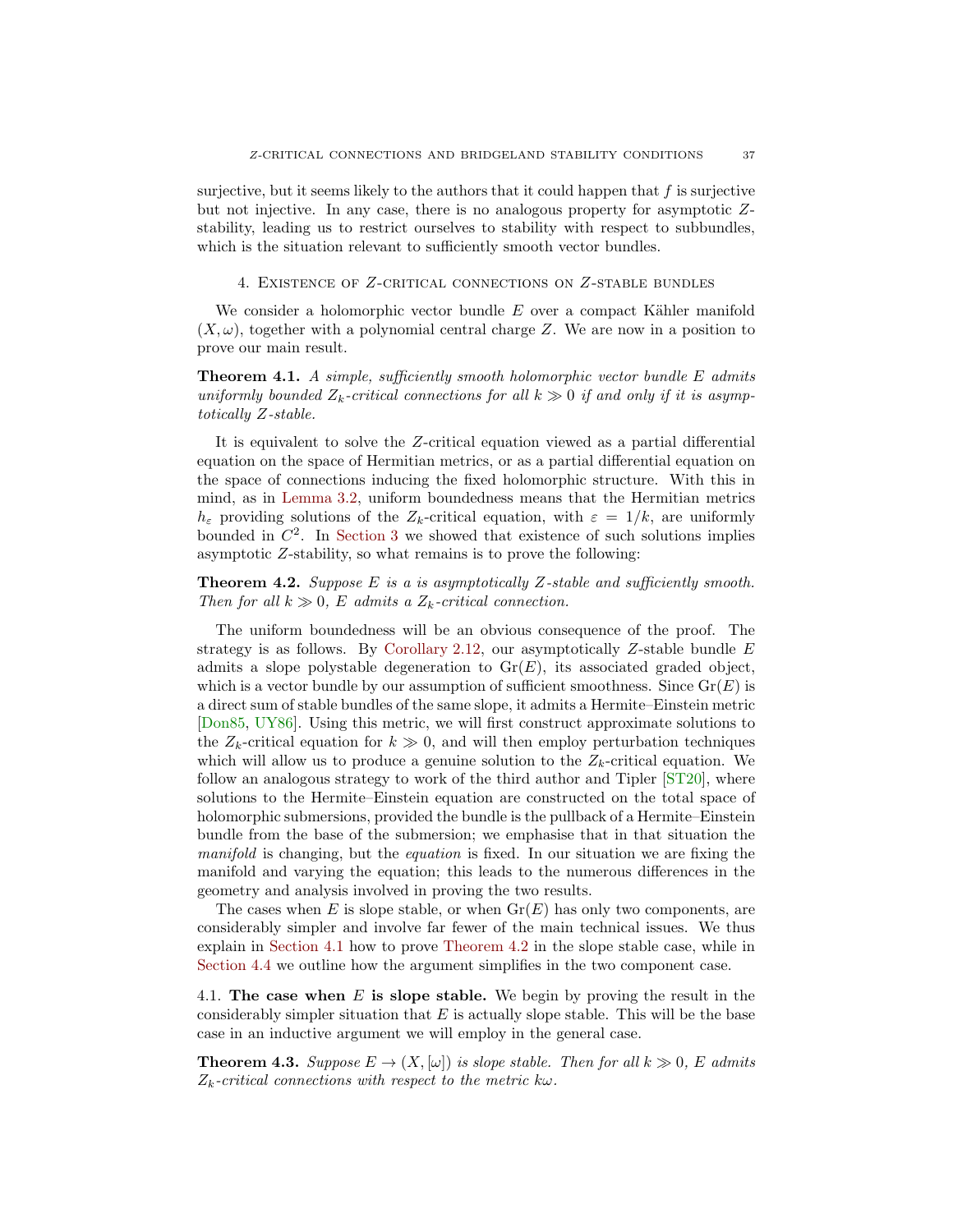<span id="page-37-0"></span>First we observe that by [Lemma 2.26,](#page-17-0) the leading order term in the Z-critical equation is the weak Hermite–Einstein condition. It is a standard result that the existence of a weak Hermite–Einstein metric is equivalent to the existence of a Hermite–Einstein metric [\[Kob14,](#page-69-21) §4.2], requiring only a conformal change of the Hermitian metric. Thus when a bundle is stable, the Hitchin–Kobayashi correspondence affords us a solution to the weak Hermite–Einstein equation for any function f having the appropriate integral  $[Don85, UV86]$ . In the case of Z-critical connections, we will apply the Hitchin–Kobayashi correspondence to obtain a solution to the weak Hermite–Einstein equation

$$
\Lambda_{\omega} F_{h_0} = i f \operatorname{Id}_E,
$$

with the function  $f \in C^{\infty}(X,\mathbb{R})$  defined by

$$
f = -2\pi \left( \frac{\deg_U(E)}{(n-1)![\omega]^n \operatorname{rk}(E)} - \Lambda_\omega \tilde{U}_2 \right),\,
$$

arising through [Lemma 2.26.](#page-17-0) The function  $f$  will be fixed throughout, so we will refer to a connection solving this equation as simply a weak Hermite–Einstein connection.

Remark 4.4. Throughout this section, for notational convenience we rescale the Z-critical operator  $D_{\varepsilon}$  by a factor of  $\varepsilon^{2n-1}$ , so that by [Lemma 2.26](#page-17-0) satisfies

$$
D_{\varepsilon}=D_0+O(\varepsilon^2),
$$

where  $D_0$  is the weak Hermite–Einstein operator.

It will be convenient to consider powers  $\epsilon = 1/k$ , so that we are interested in the range  $0 < \varepsilon \ll 1$ . We recall then that our notation for the Z-critical operator is  $D_{\epsilon}$ , so that the equation of interest is

$$
D_{\epsilon}(h)=0
$$

with argument  $h$  a Hermitian metric, or equivalently the associated Chern connection A when this is more convenient. The linearisation of the operator  $D_{\epsilon}$  is denoted  $P_{\epsilon}$ .

*Proof of [Theorem 4.3.](#page-36-4)* Since E is slope stable, it admits a weak Hermite–Einstein metric  $h_0$  through the Hitchin–Kobayashi correspondence. By [Lemma 2.26](#page-17-0) the leading order term of the Z-critical equation is the weak Hermite–Einstein equation, so we immediately have

$$
D_0(h_0) = 0, \qquad ||D_{\epsilon}(h_0)|| \leq C\epsilon^2
$$

for some constant  $C$ , where  $D_0$  denotes the weak Hermite–Einstein operator. As used in [Lemma 2.30,](#page-19-0) when taking the point of view of changing the  $\overline{\partial}$ -operator on  $E$  through the action of the gauge group, the linearisation of the weak Hermite– Einstein operator  $D_0$  at  $h_0$  is given by

$$
P_0=\Delta_{\overline{\partial}_{h_0}},
$$

the bundle Laplacian on End E with respect to  $h_0$ . Since E is stable, it is simple, and so the kernel of  $P_0$  consists only of the constant endomorphisms, and  $P_0$  is invertible orthogonal to this kernel.

We pass to Banach spaces, and view our linearisation is an invertible operator

$$
P_{\epsilon}: L^2_{d+2,0}(\text{End}\,E) \to L^2_d(\text{End}\,E)
$$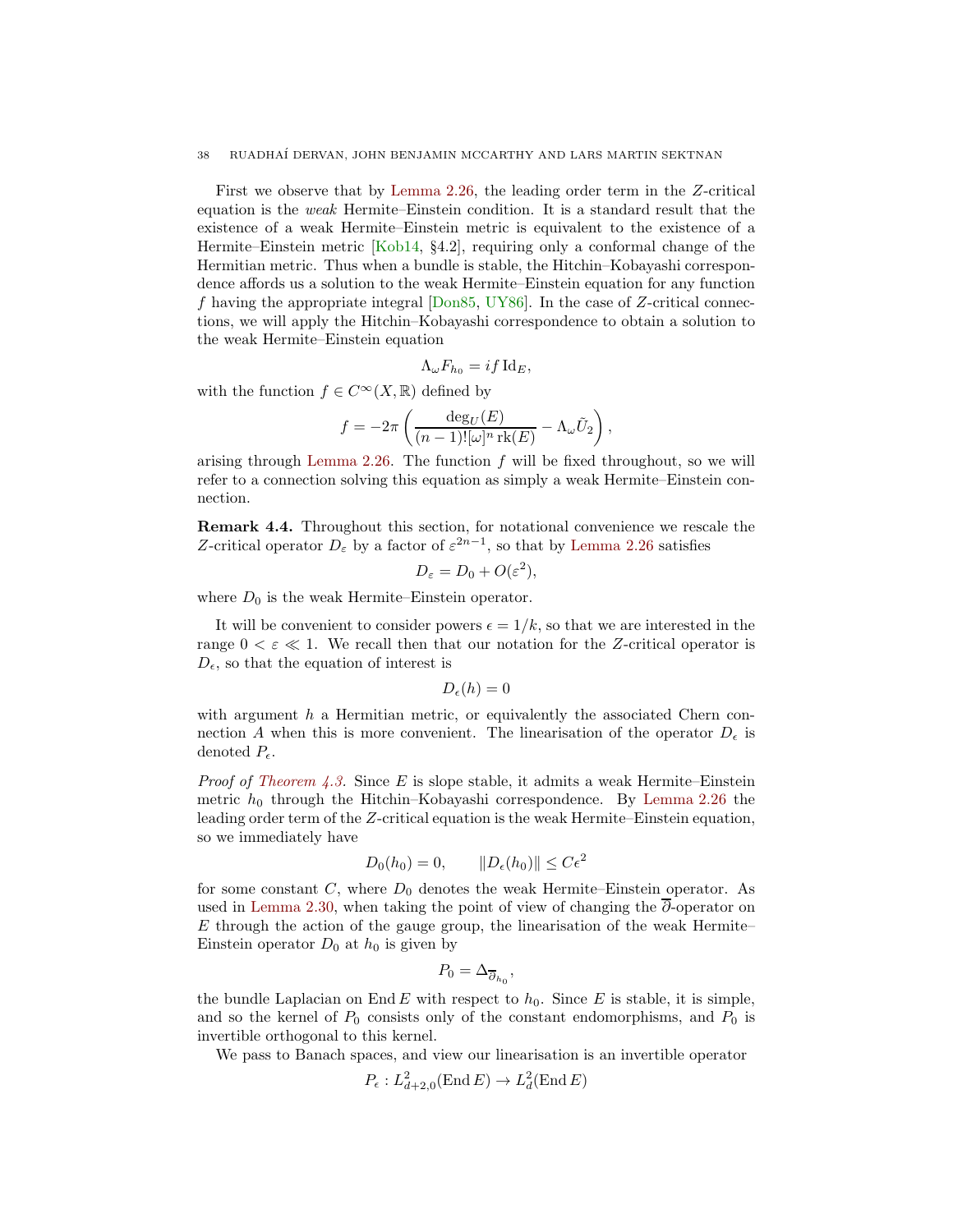where  $d \in \mathbb{Z}_{\geq 0}$  is some non-negative integer and  $L^2_{d,0}$  denotes the Sobolev of space trace-integral zero endomorphisms of E. Our previous discussion produces the estimate

$$
||P_{\epsilon} - P_0|| \le C\epsilon^2
$$

for some C independent of  $\epsilon$ , and since  $P_0 = \Delta_{\overline{\partial}_{h_0}}$  is invertible modulo constant endomorphisms and invertibility is an open condition, for  $\epsilon$  sufficiently small,  $P_{\epsilon}$ is also invertible on this space. If G denotes the inverse of  $P_0$  and  $Q_\epsilon$  denotes the inverse of  $P_{\epsilon}$ , then we also obtain a bound

$$
\frac{1}{C'}\|G\| \le \|Q_{\epsilon}\| \le C'\|G\|
$$

for some constant C'. By the inverse function theorem for Banach spaces applied to the point  $h_0$ , there exists a neighbourhood of  $D_{\epsilon}(h_0)$  with size independent of  $\varepsilon$ which is in the image of the operator  $D_{\epsilon}$ . In particular, since  $D_{\epsilon}(h_0) \to 0$  as  $\epsilon \to 0$ , there exists some  $\varepsilon_0 > 0$  such that for all  $0 < \epsilon < \epsilon_0$ , there exists a solution

$$
D_{\varepsilon}(h_{\epsilon})=0
$$

for  $h_{\epsilon} = \exp(V_{\epsilon})h_0$  for some  $V_{\epsilon}$  in the Sobolev space  $L^2_{d+2,0}(\text{End }E)$ . But as was proven in [Lemma 2.30,](#page-19-0) the Z-critical equation is elliptic for all  $\epsilon$  sufficiently small, so by elliptic regularity this  $h_{\epsilon}$  is actually smooth and hence is a genuine solution of the  $Z_{\epsilon}$ -equation.

# <span id="page-38-1"></span><span id="page-38-0"></span>4.2. The general case: technical results.

4.2.1. Deformations of complex structures. In order to construct solutions of the Zcritical equation in general, we will need to prove various technical results. We begin by collecting some results about deformations of complex structures on holomorphic vector bundles that will later be used to construct approximate solutions to the Zcritical equation. We thus return to an asymptotically  $Z$ -stable vector bundle  $E$ .

Recall from [Lemma 2.9](#page-10-2) that since  $E$  is asymptotically Z-stable, it must also be slope semistable, and hence must admit a Jordan–Hölder filtration. While a Jordan–Hölder filtration is not unique, the associated graded object  $\text{Gr}(E)$  is unique. Our hypothesis that  $E$  is sufficiently smooth by definition ensures that  $Gr(E)$  is a holomorphic vector bundle. We can thus view E as a deformation of

$$
\operatorname{Gr}(E) = \bigoplus_{i=1}^{l} V_i.
$$

As complex vector bundles,  $E$  and  $Gr(E)$  are the same, but their holomorphic structures differ. If we let  $\overline{\partial}_E$  and  $\overline{\partial}_0$  denote the holomorphic structures of E and  $Gr(E)$ , respectively, then they are related by

$$
\overline{\partial}_E = \overline{\partial}_0 + \gamma
$$

for some  $\gamma \in \Omega^{0,1}(\text{End } E)$ . This is upper-triangular in matrix form, using the ordering of the  $V_i$  induced from an increasing filtration of  $E$ . In other words, we can write

$$
\gamma = \sum_{i < j} \gamma_{ij}
$$

where  $\gamma_{ij} \in \Omega^{0,1}(V_j^* \otimes V_i)$ .

The Maurer-Cartan equations resulting from the integrability requirement  $\overline{\partial}_{E}^{2} =$ 0 are

$$
\partial_0 \gamma + \gamma \wedge \gamma = 0,
$$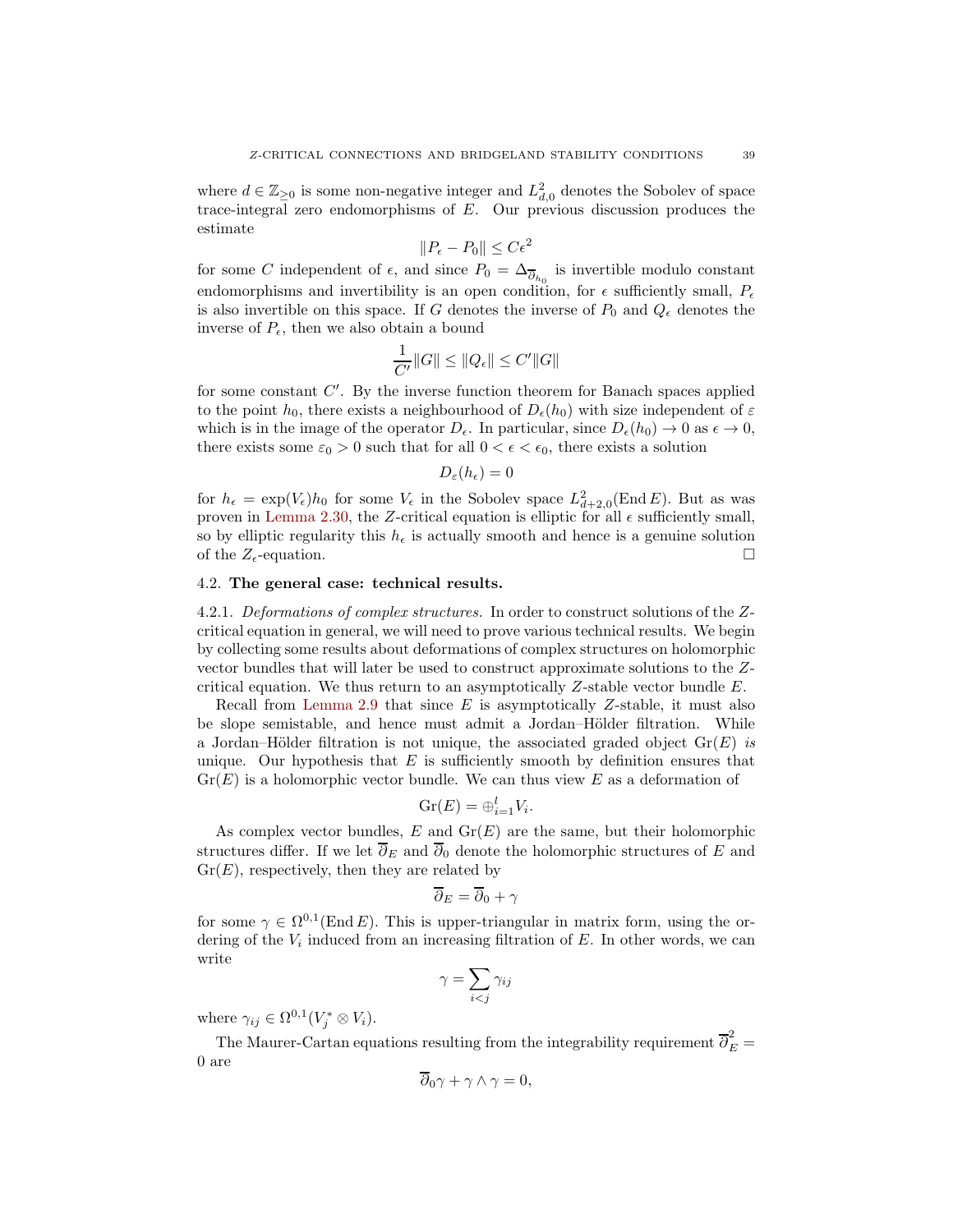<span id="page-39-1"></span>which is equivalent to

$$
\overline{\partial}_0 \gamma_{ij} + \sum_{i < k < j} \gamma_{ik} \wedge \gamma_{kj} = 0
$$

for all  $i < j$ . The complex gauge group  $\mathcal{G}^{\mathbb{C}} = \Gamma(X, GL(E, \mathbb{C}))$  acts on the space holomorphic structures via conjugation, similarly to Equation [\(2.3\).](#page-19-1) After fixing a Hermitian metric,  $\mathcal{G}^{\mathbb{C}}$  hence acts on the space of induced Chern connections. As each component  $V_i$  of  $Gr(E)$  is slope stable, it admits a Hermitian metric  $h_i$  solving the weak Hermite–Einstein equation

$$
\Lambda_{\omega} F_{h_i} = i f \operatorname{Id}_{V_i},
$$

with the function  $f \in C^{\infty}(X,\mathbb{R})$  defined by

$$
f = -2\pi \left( \frac{\deg_U(E)}{(n-1)! [\omega]^n \operatorname{rk}(E)} - \Lambda_\omega \tilde{U}_2 \right),
$$

which is the same function used in [Lemma 2.26](#page-17-0) and [Theorem 4.3.](#page-36-4) Here we have used that the slope of  $V_i$  equals that of E to ensure that both sides of the equation have the same integral. Thus we obtain a Hermitian metric on  $Gr(E)$ , and hence on  $E$ .

In comparison with [Theorem 4.3,](#page-36-4) the difficulty in proving the existence of  $Z$ critical connections on asymptotically Z-stable vector bundles is caused entirely by the Lie algebra of the automorphism group of the graded object  $\mathfrak{aut}(Gr(E))$ . Indeed, what was used in [Theorem 4.3](#page-36-4) was that on a simple vector bundle, the linearised operator of interest, namely the Laplacian, was invertible modulo constants. In general, the Lie algebra of the automorphism group of the graded object corresponds to the kernel of the Laplacian on the graded object. The fact that this operator is not invertible modulo constants in the general case leads to significant additional technical considerations in the course of the proof. Hence we next discuss this Lie algebra in some detail.

Certainly, for each  $c \in \mathbb{C}$ , the endomorphism  $c \, \text{Id}_{V_i}$  lies in  $\mathfrak{aut}(\text{Gr}(E))$ . However, if some of the  $V_i$  are biholomorphic, there will be additional symmetries of the graded object. Any isomorphic  $V_i$  and  $V_j$  are gauge equivalent, hence after a gauge transformation we may assume they are equal. The following result, which only concerns the geometry of the slope polystable holomorphic vector bundle  $Gr(E)$  and hence applies to our situation, completely characterises the Lie algebra in question.

<span id="page-39-0"></span>**Lemma 4.5.** [\[ST20,](#page-69-8) Lemma 5.8] Let

$$
\psi_i^j : \operatorname{Gr}(E) \to \operatorname{Gr}(E)
$$

be the identity isomorphism between  $V_i$  and  $V_j$  if  $V_i$  and  $V_j$  are equal, and zero otherwise. Then the Lie algebra  $\mathfrak{aut}(\mathrm{Gr}(E))$  is given by

$$
\mathfrak{aut}(\mathrm{Gr}(E)) = \oplus_{i,j=1}^l \langle \psi_i^j \rangle.
$$

We will use the action of  $\mathfrak{aut}(Gr(E))$  on the space of holomorphic structures to remedy the non-invertibility of the Laplacian of  $Gr(E)$ . This action can be described as follows. For any  $\kappa_i \in \mathbb{R}_{>0}^{l-1}$ , we denote the induced element of  $\text{Aut}(\text{Gr}(E))$  by

$$
\kappa = \bigoplus_i \kappa_i \operatorname{Id}_{V_i} = \exp \left( \sum_i (\log(\kappa_i) \operatorname{Id}_{V_i}) \right).
$$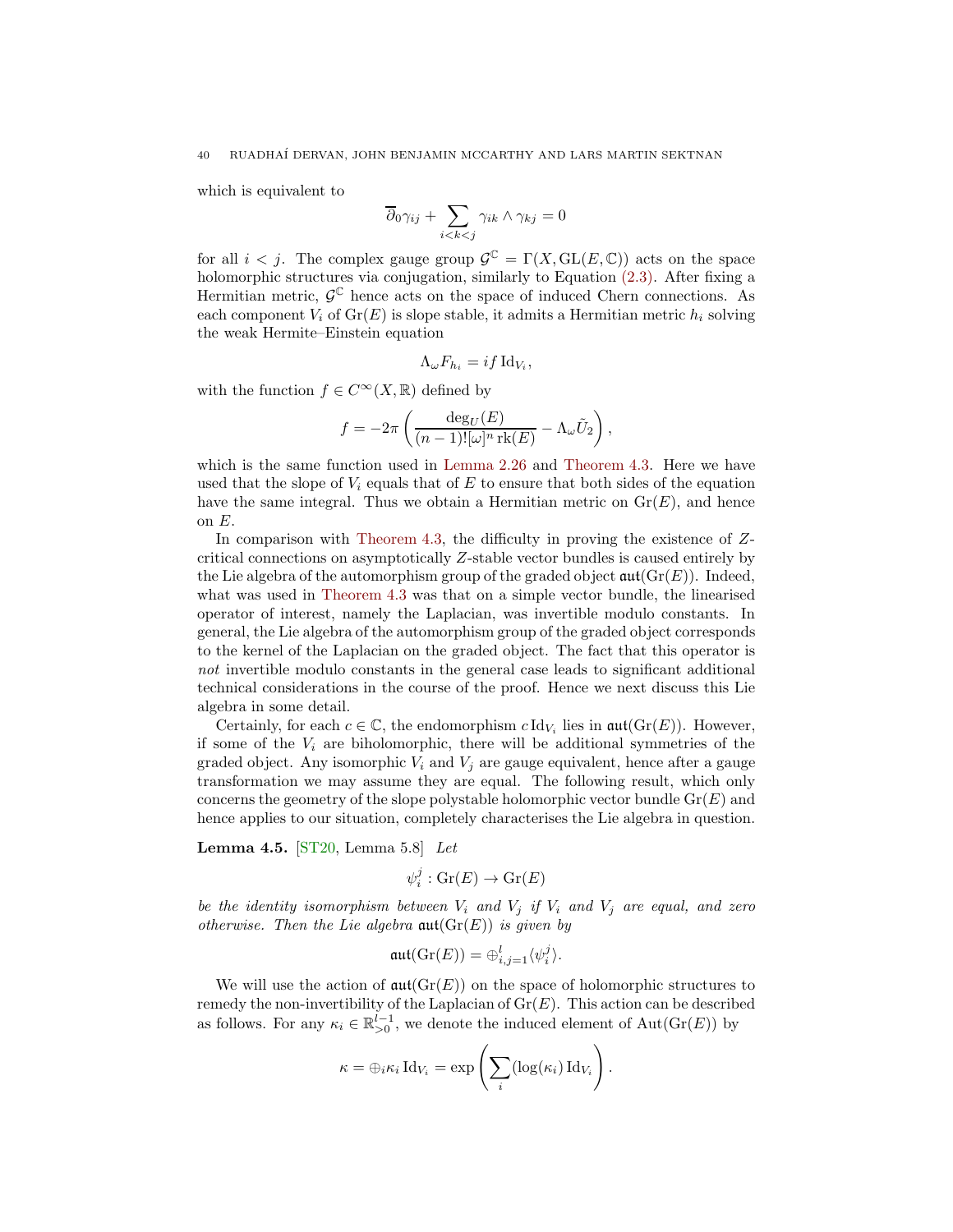<span id="page-40-2"></span>Here  $\exp : \mathfrak{aut}(\mathrm{Gr}(E)) \to \mathrm{Aut}(\mathrm{Gr}(E))$  is the exponential, and the notation  $\oplus \kappa_i \mathrm{Id}_{V_i}$ in matrix notation denotes the diagonal endomorphism with entries  $\kappa_i$  along the diagonal; this is invertible as  $\kappa_i > 0$  for all i. Then  $\kappa \in \text{Aut}(\text{Gr}(E))$  acts on  $\gamma$  via

$$
\gamma_{\kappa} := \kappa \cdot \gamma = \sum_{i < j} \frac{\kappa_j}{\kappa_i} \gamma_{i,j}.
$$

Each choice of parameter  $\kappa$  thus produces a holomorphic structure taking the form

<span id="page-40-1"></span>
$$
\overline{\partial}_{\kappa} = \overline{\partial}_0 + \gamma_{\kappa} \tag{4.1}
$$

on E; these holomorphic structures are all isomorphic. Letting

$$
a_{\kappa} = \gamma_{\kappa} - \gamma_{\kappa}^*,
$$

the corresponding Chern connection takes the form

$$
\nabla_0 + a_{\kappa},
$$

where  $\nabla_0$  is the Chern connection of  $\overline{\partial}_0$ , and the induced curvature is

$$
F_{\kappa} = F_{\overline{\partial}_0} + d_{\nabla_0}(a_{\kappa}) + a_{\kappa} \wedge a_{\kappa}.
$$

<span id="page-40-0"></span>The final result we will need concerns the effect these extensions have on the curvature.

**Lemma 4.6.** [\[ST20,](#page-69-8) Lemma 5.5] For any choice of parameters  $\kappa_i$ ,

(i)  $d_{\nabla_0}(a_{\kappa})$  is off-diagonal; (ii)  $tr(a_{\kappa} \wedge a_{\kappa}) = 0;$ (iii) and if  $\gamma_{ii} \neq 0$ , then

$$
u_j
$$
 and 
$$
u_j \gamma_{ij} \neq 0
$$
, then

$$
\int_X \Lambda_\omega \left( \operatorname{tr}_{V_j} (i \gamma_{ij}^* \wedge \gamma_{ij}) \right) \omega^n > 0.
$$

Here off-diagonal is meant through the matrix block decomposition induced by the description  $\mathrm{Gr}(E) = \bigoplus_{i=1}^{l} V_i$ .

4.2.2. Analytic consequences of stability. We now the describe the fundamental, and rather basic, analytic consequence of our algebro-geometric hypothesis of asymptotic Z-stability that will be used in our construction of Z-critical connections. This will involve the *discrepancy order*, which will be used throughout the remaining sections. Rather than expanding in  $\epsilon$  or k, to avoid the appearance of square roots in various parts of our arguments it will be convenient to use the parameter ε defined by

$$
\varepsilon^2 = \epsilon = 1/k,
$$

essentially doubling our powers; of course, this makes no difference to the equation we are solving, but simplifies the notation considerably.

**Definition 4.7.** Let  $S \subset E$  be a coherent subsheaf. We define the *order of discrep*ancy of F, denoted  $q \in \mathbb{N}$ , to be *half* the order of the leading term of the difference of phases

$$
\varphi_{\varepsilon}(E)-\varphi_{\varepsilon}(S).
$$

That is, if this difference has leading order term of order  $\varepsilon^j$ , with j always even as we have taken  $\varepsilon^2 = 1/k$ , then  $q = j/2$ .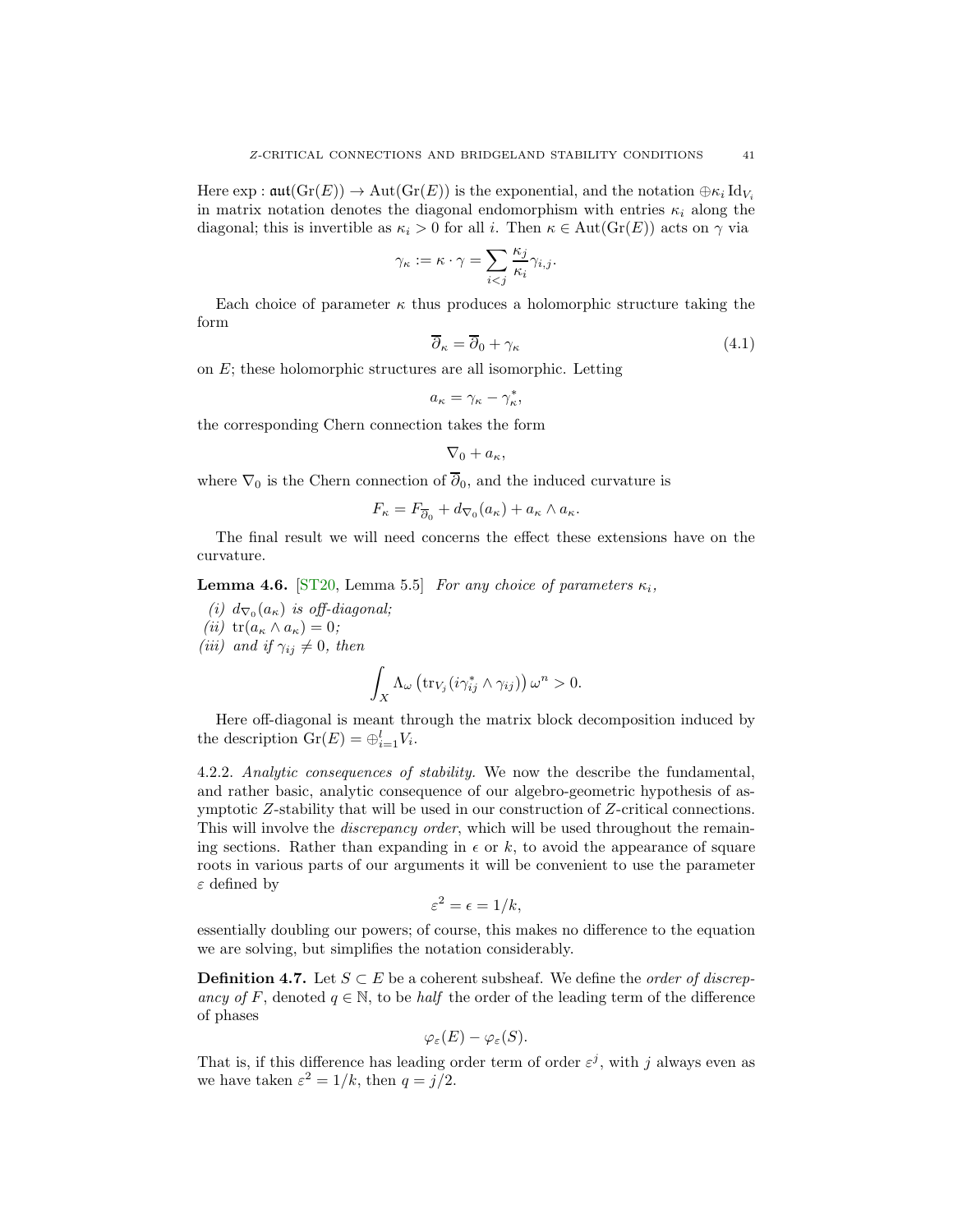We note that that if we had used the convention k instead of  $\varepsilon$ , then  $-q$  is precisely the leading order of

$$
\varphi_k(E)-\varphi_k(S).
$$

This is the true order at which we observe a discrepancy in the slopes of  $E$  and  $S$ , but in our convention it will occur at order  $\varepsilon^{2q}$ .

<span id="page-41-0"></span>The crucial algebro-geometric input is then as follows.

**Proposition 4.8.** Suppose E is asymptotically Z-stable and  $S \subset E$  is a subbundle having discrepancy order q. Denote the resulting short exact sequence by

$$
0 \to S \to E \to Q \to 0.
$$

Then the order  $\varepsilon^{2q}$  term of the expansion of  $\text{Im}(e^{-i\varphi_{\varepsilon}(E)}Z_{\varepsilon}(Q))$  is strictly positive, while the lower order terms in  $\varepsilon$  vanish.

Proof. Let us write

$$
a_{\varepsilon} >_j b_{\varepsilon}
$$

if the first j – 1-terms in the expansion of a power series  $a_{\varepsilon}$  are equal to that of  $b_{\varepsilon}$ , with strict inequality at the  $j^{th}$ -step. Thus we wish to show that

$$
\operatorname{Im}(e^{-i\varphi_{\varepsilon}(E)}Z_{\varepsilon}(Q)))>_{2q} 0.
$$

Recall by definition

$$
e^{-i\varphi_{\varepsilon}(E)} = \frac{r_{\varepsilon}(E)}{Z_{\varepsilon}(E)},
$$

meaning we wish to show

$$
\mathrm{Im}\left(\frac{r_{\varepsilon}(E)}{Z_{\varepsilon}(E)}Z_{\varepsilon}(Q)\right)>_{2q} 0,
$$

which, since  $r_{\varepsilon}(E)$  is a positive real number, is equivalent to asking

$$
\operatorname{Im}\left(\frac{Z_{\varepsilon}(Q)}{Z_{\varepsilon}(E)}\right) >_{2q} 0.
$$

Our hypothesis of asymptotic Z-stability can be restated as

$$
\arg(Z_{\varepsilon}(S)) <_{2q} \arg(Z_{\varepsilon}(E)).
$$

The see-saw property described in [Lemma 2.15](#page-11-1) implies

$$
\arg(Z_{\varepsilon}(S)) < \arg(Z_{\varepsilon}(E)) \Leftrightarrow \arg(Z_{\varepsilon}(E)) < \arg(Z_{\varepsilon}(Q)),
$$

hence

$$
\arg(Z_{\varepsilon}(E)) <_{2q} \arg(Z_{\varepsilon}(Q)).
$$

Translating this into a statement about the imaginary part of a quotient of complex numbers, it follows that

$$
\operatorname{Im}\left(\frac{Z_{\varepsilon}(Q)}{Z_{\varepsilon}(E)}\right) >_{2q} 0,
$$

which is exactly what we wished to show.  $\Box$ 

Another more straightforward property we will require, which follows simply from additivity of the central charge in short exact sequence

$$
0 \to S \to E \to Q \to 0,
$$

<span id="page-41-1"></span>is the following.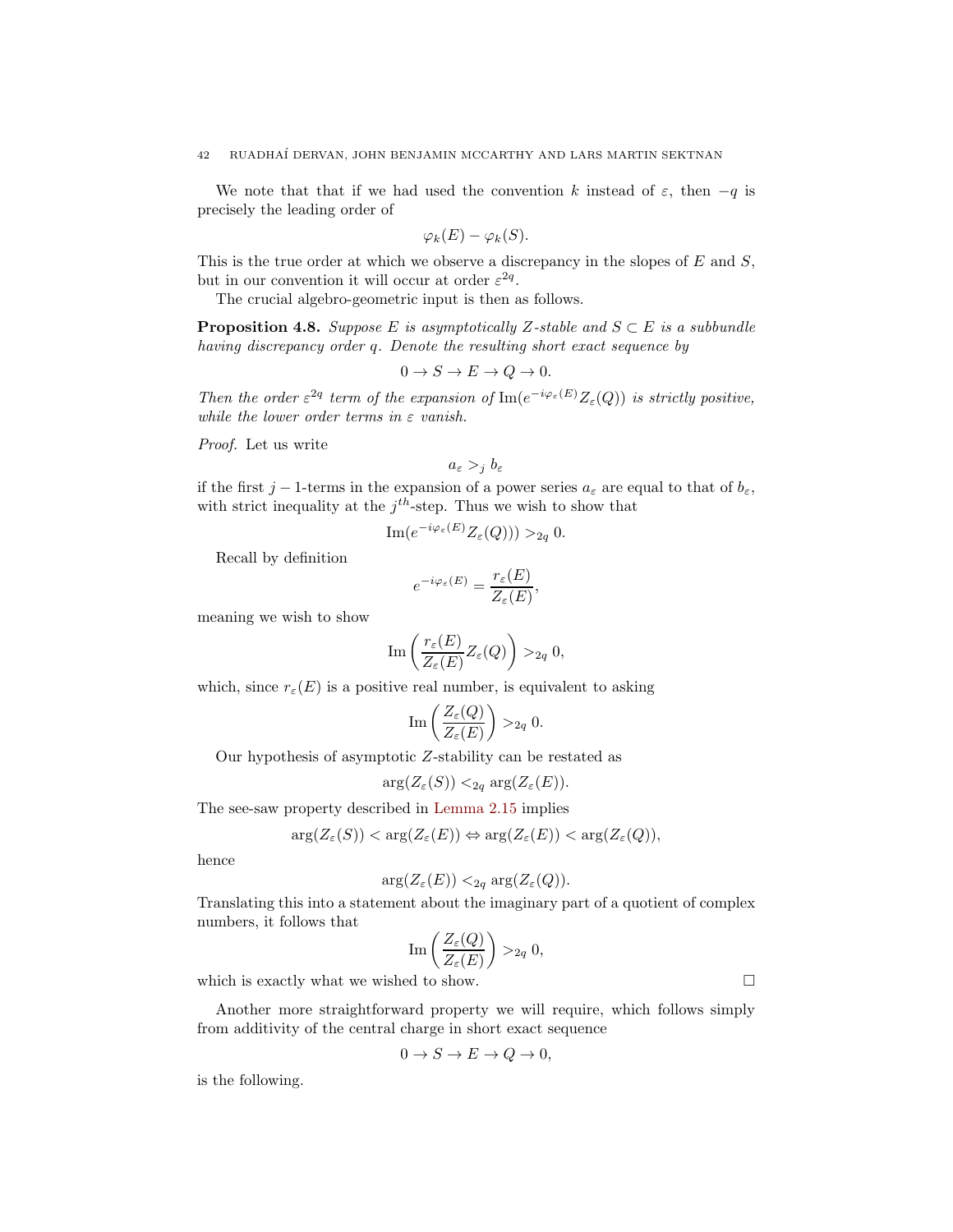Lemma 4.9. We have

$$
\operatorname{Im} (e^{-i\varphi_{\varepsilon}(E)}Z_{\varepsilon}(S)) + \operatorname{Im} (e^{-i\varphi_{\varepsilon}(E)}Z_{\varepsilon}(Q)) = 0,
$$

hence the same equality holds for all terms in the induced expansion in powers of  $\varepsilon$ . *Proof.* By definition of  $\varphi_{\varepsilon}(E)$ , we have

$$
\operatorname{Im}(e^{-i\varphi_{\varepsilon}(E)}Z_{\varepsilon}(E)) = \operatorname{Im}\left(\frac{r_{\varepsilon}(E)}{Z_{\varepsilon}(E)}Z_{\varepsilon}(E)\right) = \operatorname{Im}(r_{\varepsilon}(E)) = 0,
$$

since  $r_{\varepsilon}(E)$  is real. Additivity of the central charge in short exact sequences

$$
Z_{\varepsilon}(E) = Z_{\varepsilon}(S) + Z_{\varepsilon}(Q)
$$

thus implies that for all  $\varepsilon$ 

$$
\operatorname{Im}(e^{-i\varphi_{\varepsilon}(E)}(Z_{\varepsilon}(S) + Z_{\varepsilon}(Q))) = 0.
$$

4.2.3. A well-suited filtration of E. Our argument for an arbitrary simple and sufficiently smooth vector bundle  $E$  will involve induction. While the semistable bundle  $E$  admits one natural sort of filtration by subbundles, namely a Jordan–Hölder filtration, we will require a different filtration which is more closely suited to the geometry of our situation. We begin by discussing the class of filtrations we consider, before proving the existence of the special filtration which will be suitable for our arguments.

The graded object of E

$$
Gr(E) = \bigoplus_{i=1}^{l} V_i
$$
\n(4.2)

admits many natural filtrations by holomorphic subbundles, induced by any ordering of the numbers  $\{1, \ldots, l\}$ . Since we are considering a *fixed* complex vector bundle with varying holomorphic structure, this induces many filtrations of E by complex, but not necessarily holomorphic, subbundles. More explicitly, suppose that we have a filtration of  $E$  by complex subbundles

$$
0 \subset E_1 \subset E_2 \subset \ldots \subset E_j \subset E
$$

such that for each for each  $m = 1, \ldots j$  the bundle  $E_m$  is defined by

$$
E_m=V_{i_0}\oplus\ldots\oplus V_{i_m}.
$$

We view this filtration as being induced by the sequence

$$
I_j = \{i_1, \ldots, i_j\}.
$$

**Definition 4.10.** We define the set  $\mathbb{I}(E)$  to be the collection of ordered subsets

 $I = \{i_1, \ldots, i_j\} \subsetneq \{1, \ldots, l\}$ 

such that the induced filtration

$$
0 \subset E_1 \subset E_2 \subset \ldots \subset E_j \subset E
$$

is actually a *holomorphic* filtration of  $E$ . We will typically denote

$$
E_I:=E_j
$$

the largest non-trivial piece of the filtration.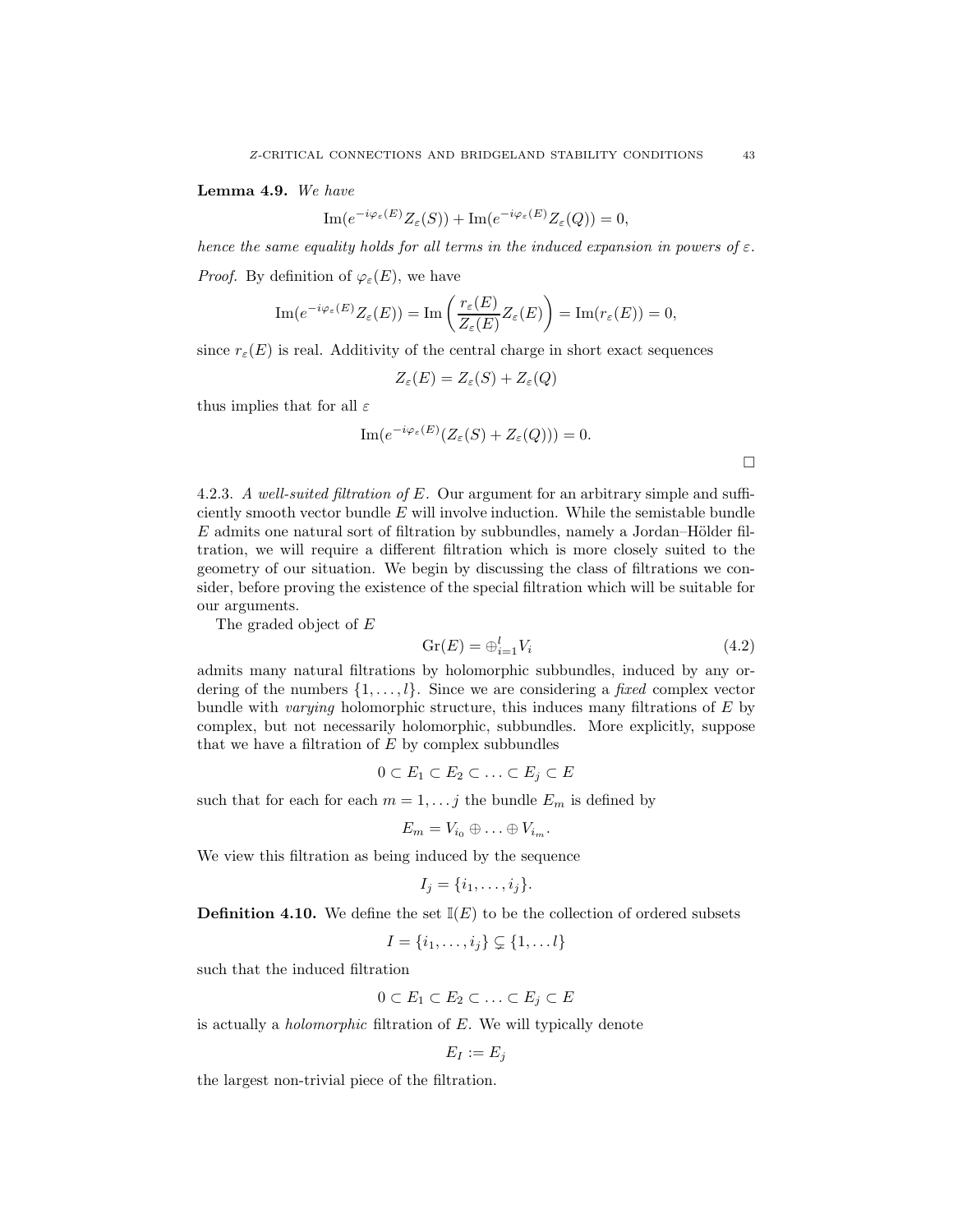<span id="page-43-2"></span>**Remark 4.11.**  $\mathbb{I}(E)$  is non-empty, due to the existence of the Jordan–Hölder filtration of E. On the other hand, not all subsets of  $\{1, \ldots l\}$  are contained in  $\mathbb{I}(E)$ : for example, if both  $I \subset \{1, \ldots l\}$  and its set-theoretic complement  $I^c$  are contained in  $\mathbb{I}(E)$ , then E would split as a direct sum

$$
E\cong E_I\oplus E_{I^c},
$$

where  $E_I$  and  $E_{I^c}$  denote the largest subbundles in the filtrations of E induced by I and  $I^c$ , violating simplicity of E.

<span id="page-43-1"></span>A key invariant of such filtrations is the maximal discrepancy order, which is defined by analogy with a quantity used in prior work [\[ST20\]](#page-69-8).

**Definition 4.12.** Let  $E$  be a sufficiently smooth vector bundle. We define the *maximal discrepancy order q* = discrep(E) to be the maximum of the discrepancy orders of  $E_I \subset E$  for all  $I \in \mathbb{I}(E)$ .

We will also use the following notation.

**Definition 4.13.** We say that E is asymptotically Z-stable with respect to  $\mathbb{I}(E)$  if for all  $I \in \mathbb{I}(E)$  we have

 $\varphi_{\varepsilon}(E_I) < \varphi_{\varepsilon}(E)$ 

for all  $0 < \varepsilon \ll 1$ .

The point of the definition is that this will be the only stability hypothesis needed in the inductive procedure. All that we will use is that, since  $E$  is asymptotically Z-stable, it is certainly asymptotically Z-stable with respect to  $\mathbb{I}(E)$ .

Our inductive strategy to produce Z-critical connections on asymptotically Zstable bundles will induct on the maximal discrepancy order of the bundle, with the base case being that of slope stable bundles, which have maximal discrepancy order one. Thus our next goal is to construct a sequence of quotients

$$
0 \to E \to Q_j \to Q_{j-1} \to \dots
$$

of E in such a way that the maximal discrepancy order strictly decreases along the sequence, and crucially that the  $Q_i$  remain simple and asymptotically  $Z$ -stable with respect to  $\mathbb{I}(Q_i)$ . The following, which is an analogue of  $\mathbb{I}(ST20)$ , provides a strategy to construct quotients which remain simple and asymptotically Z-stable; this will be used several times along the inductive process. The quotient constructed may not have strictly lower maximal discrepancy order than  $E$ , hence is not the  $Q_i$  we wish to construct, so as a following step we will then need to refine Q by taking further quotients to finally produce our first quotient  $Q_i$ .

<span id="page-43-0"></span>**Lemma 4.14.** Suppose  $E$  is a simple, sufficiently smooth vector bundle which is asymptotically Z-stable with respect to  $\mathbb{I}(E)$ . Fix  $I \in \mathbb{I}(E)$  such that

(a) for all  $J \in \mathbb{I}(E)$  and  $0 < \varepsilon \ll 1$ , we have

$$
\varphi_{\varepsilon}(E_J) \leq \varphi_{\varepsilon}(E_I),
$$
  
(b) for all  $I \in \mathbb{I}(E)$  with  $\varphi_{\varepsilon}(E_J) = \varphi_{\varepsilon}(E_I)$ , we have  
 $\text{rk}(E_I) \leq \text{rk}(E_J).$ 

Set

$$
S = E_I, \qquad Q = E/S = E/E_I.
$$

Then S and Q are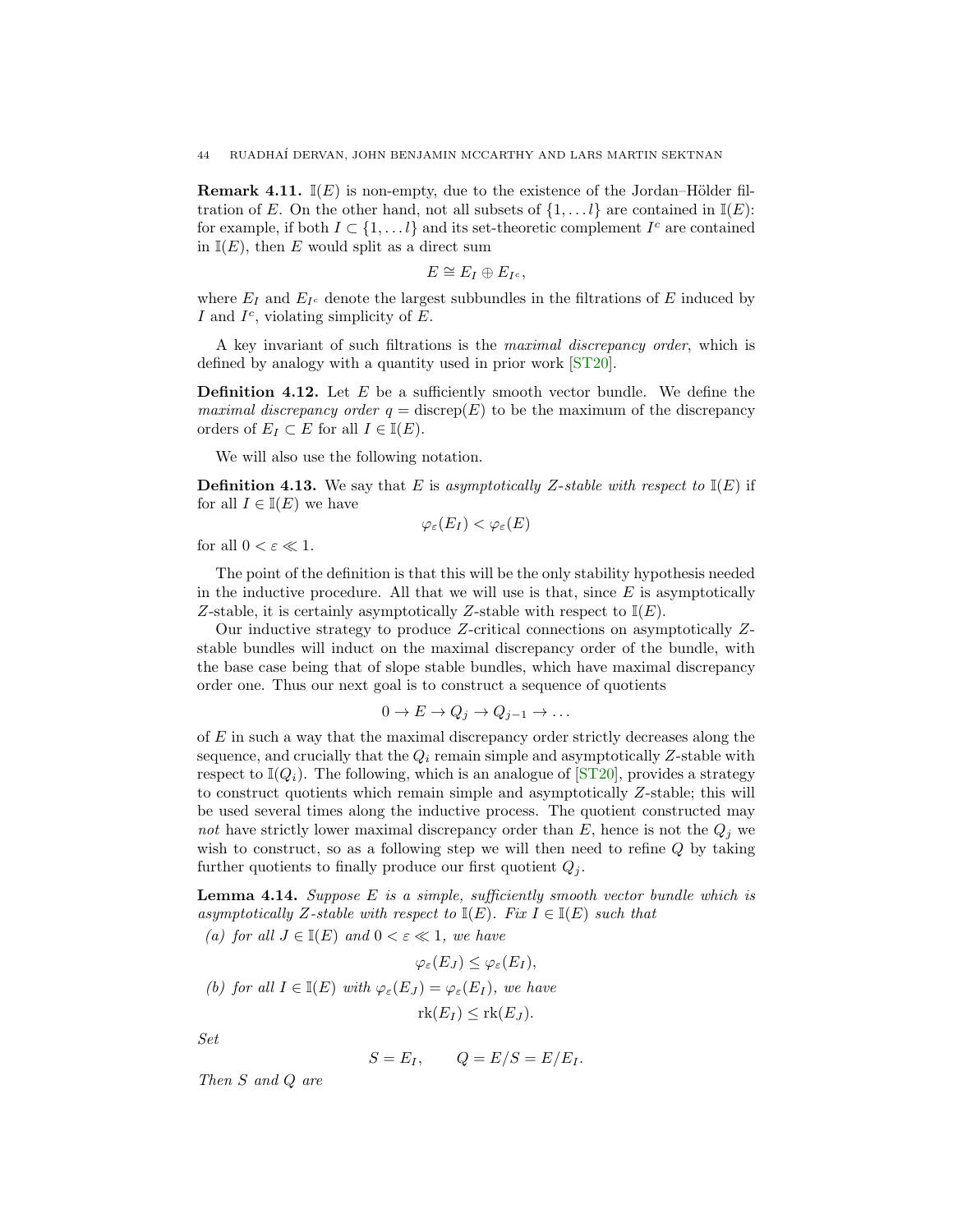- (i) sufficiently smooth with the same slope as  $E$ ,
- (ii) asymptotically Z-stable with respect to  $\mathbb{I}(S)$  and  $\mathbb{I}(Q)$  respectively, and

(iii) simple.

Note that the existence of such an  $I \in \mathbb{I}(E)$  is an immediate consequence of the fact that  $\mathbb{I}(E)$  is both finite and crucially non-empty.

*Proof.* (i) By construction the graded object of  $S$  has the form

$$
\mathrm{Gr}(S)=\oplus_{i\in I_1}V_i,
$$

for components  $V_i$  of  $Gr(E)$ . Thus S is semistable and sufficiently smooth, of the same slope as  $E$ . Since the Jordan–Hölder filtrations of  $S$  and  $Q$  are induced by subbundles and quotients of that of  $E$  by construction, both  $S$  and  $Q$  have the same slope as  $E$ . Similarly by construction, the graded object of  $Q$  is given as

$$
\mathrm{Gr}(Q)=\oplus_{i\in J_1}V_i,
$$

defined in such a way that

$$
\operatorname{Gr}(E) = \operatorname{Gr}(S) \oplus \operatorname{Gr}(Q).
$$

 $(ii)$  We next prove the stability claim. For S, the statement of the claim requires us to show that for all  $I' \in \mathbb{I}(S)$  we have

$$
\varphi_\varepsilon(E_{I'}) < \varphi_\varepsilon(S)
$$

for all  $\varepsilon$  sufficiently small. But this follows by our definition of S.

The argument for Q is more involved. Recall that Q fits into a short exact sequence

<span id="page-44-0"></span>
$$
0 \to S \to E \to Q \to 0,\tag{4.3}
$$

since by definition  $Q = E/S$ . To show that for all  $I' \in \mathbb{I}(Q)$  we have

$$
\varphi_\varepsilon(E_{I'}) < \varphi_\varepsilon(Q)
$$

for all  $\varepsilon$  sufficiently small, it is equivalent to show that

$$
\varphi_{\varepsilon}(Q) < \varphi_{\varepsilon}(Q/E_{I'}),
$$

by the see-saw property of [Lemma 2.15.](#page-11-1) For any such  $I' \in \mathbb{I}(Q)$ , there is a unique  $I'' \in \mathbb{I}(E)$  such that

$$
E_I/E_{I''}=Q/E_{I'}=E/E_{I''};
$$

by construction  $S \subsetneq E_{I''}$ , producing an exact sequence

$$
0 \to S \to E_{I''} \to E_{I''}/S \to 0.
$$

By minimality of  $S$  we have

$$
\varphi_{\varepsilon}(E_{I^{\prime\prime}})\leq \varphi_{\varepsilon}(S),
$$

which implies

$$
\varphi_{\varepsilon}(E_{I''}/S) \leq \varphi_{\varepsilon}(E_{I''})
$$

again by the see-saw property. It follows from the exact sequence defining Q of Equation [\(4.3\)](#page-44-0) that

$$
\varphi_{\varepsilon}(E) < \varphi_{\varepsilon}(Q),
$$

since  $E$  itself is asymptotically  $Z$ -stable. Thus we have a chain of inequalities

$$
\varphi_{\varepsilon}(E_{I''}/S) \leq \varphi_{\varepsilon}(E_{I''}) \leq \varphi_{\varepsilon}(S) < \varphi_{\varepsilon}(E) < \varphi_{\varepsilon}(Q);
$$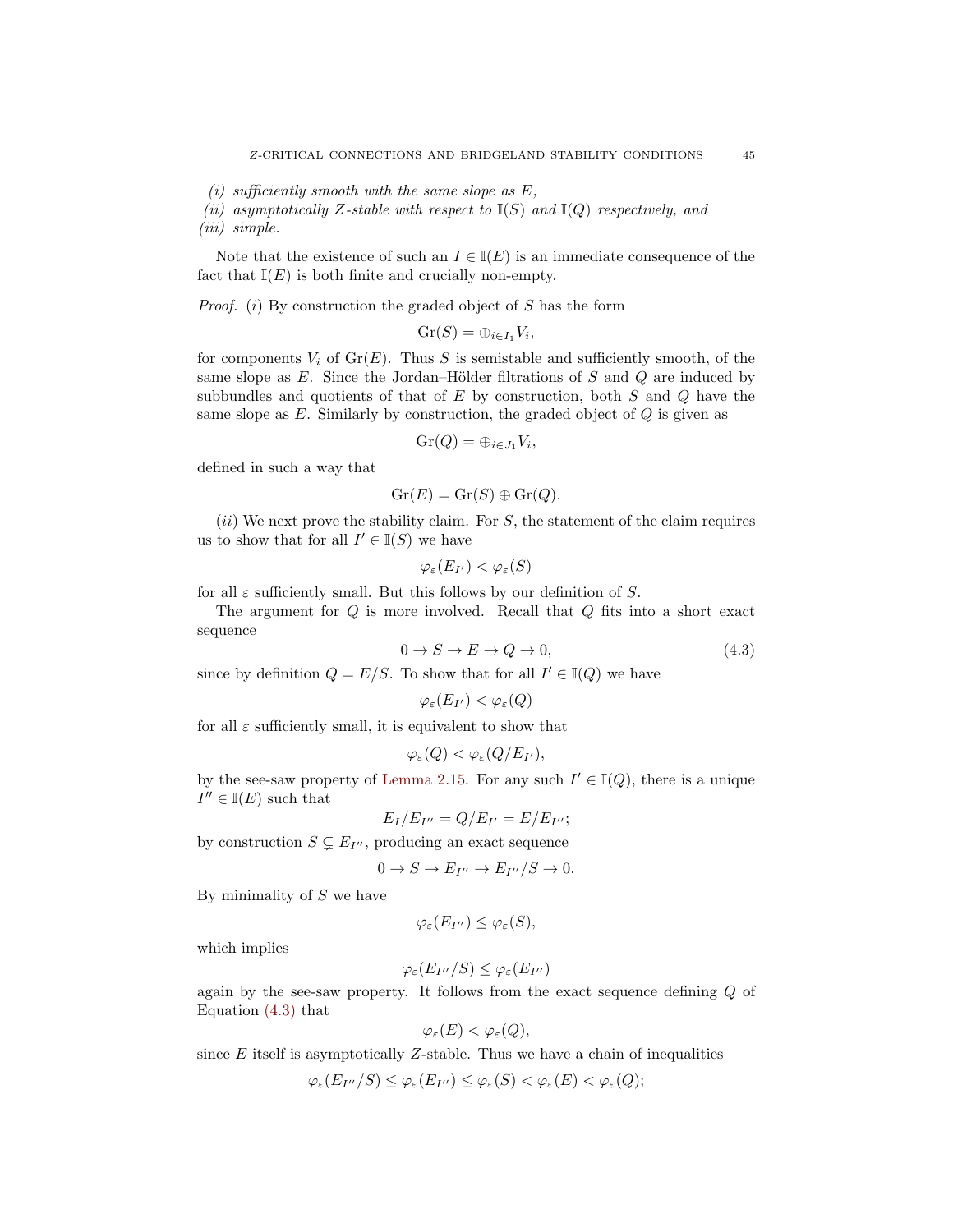<span id="page-45-1"></span>what we need from this is that

$$
\varphi_{\varepsilon}(E_{I''}/S) < \varphi_{\varepsilon}(Q).
$$

Next, the short exact sequence

$$
0 \to E_{I''} \to E \to E/E_{I''} \to 0
$$

and the inclusion  $S \subset E_{I''}$  induce a short exact sequence

$$
0 \to E_{I''}/S \to E/S \to E/E_{I''} \to 0,
$$

which since  $E/S = Q$  implies

$$
\varphi_{\varepsilon}(Q) < \varphi_{\varepsilon}(E/E_{I^{\prime\prime}})
$$

again by the see-saw property. Since  $E/E_{I''}=E_I/E_{I''}$ , it finally follows that

$$
\varphi_{\varepsilon}(Q) < \varphi_{\varepsilon}(Q/E_{I'}),
$$

which is what we wanted to show.

(*iii*) We now prove simplicity, beginning with  $S$ . Suppose  $S$  is not simple, and let  $\sigma \in H^0(X, \text{End } S)$ . Suppose for some  $x \in X$ ,  $\eta \in \mathbb{C}$  is an eigenvalue of the induced linear map  $\sigma_x : S_x \to S_x$ . Thus  $\sigma - \eta \operatorname{Id}_{\text{End }S} \in H^0(X, \text{End }S)$  is also an endomorphism of S. We aim to show that  $\sigma - \eta \mathrm{Id}_{\mathrm{End} S} = 0$ , so suppose not. Thus we may assume

$$
0 \subsetneq \ker(\sigma - \eta \operatorname{Id}_{\operatorname{End} S}) \subsetneq E,
$$

and hence from [Proposition 4.15](#page-45-0) (*i*) below there are complementary  $I', I'' \in \mathbb{I}(E)$ such that

$$
\ker(\sigma - \eta \operatorname{Id}_{\operatorname{End} S}) = E_{I'}, \qquad \operatorname{im}(\sigma - \eta \operatorname{Id}_{\operatorname{End} S}) = E_{I''}.
$$

Since these are *both* subbundles of  $S$ , by our hypothesis on  $S$  having minimal argument we must have

$$
\varphi_{\varepsilon}(E) = \varphi_{\varepsilon}(E_{I'}) = \varphi_{\varepsilon}(E_{I'}).
$$

But this contradicts our assumption that  $S$  has minimal rank, and thus  $E$  must be simple.

We finally show that Q is simple. Following the argument for S, suppose  $\eta$  and eigenvalue at some point  $x \in X$ . By [Proposition 4.15](#page-45-0) (*ii*), we have

$$
\ker(\sigma - \eta \operatorname{Id}_Q) = E/E_{I'}, \qquad \operatorname{im}(\sigma - \eta \operatorname{Id}_Q) = E/E_{I''}
$$

for some  $I', I'' \in \mathbb{I}(E)$  such that  $E_{I'}$  and  $E_{I''}$  contain  $E_1$ . By  $(ii)$ , we have

$$
\mu_{\infty}(Q) < \mu_{\infty}(E/E_{I'}),
$$
\n $\mu_{\infty}(Q) < \mu_{\infty}(E/E_{I''}),$ 

contradicting the see-saw property for the short exact sequence

$$
0 \to \ker(\sigma - \eta \operatorname{Id}_Q) \to Q \to \operatorname{im}(\sigma - \eta \operatorname{Id}_Q) \to 0.
$$

 $\Box$ 

<span id="page-45-0"></span>The proof of simplicity of S and Q used the following analogue of part of the Luna slice theorem in geometric invariant theory, proven using some of the techniques of Buchdahl–Schumacher [\[BS20\]](#page-68-17). The result applies to a fixed sufficiently smooth vector bundle.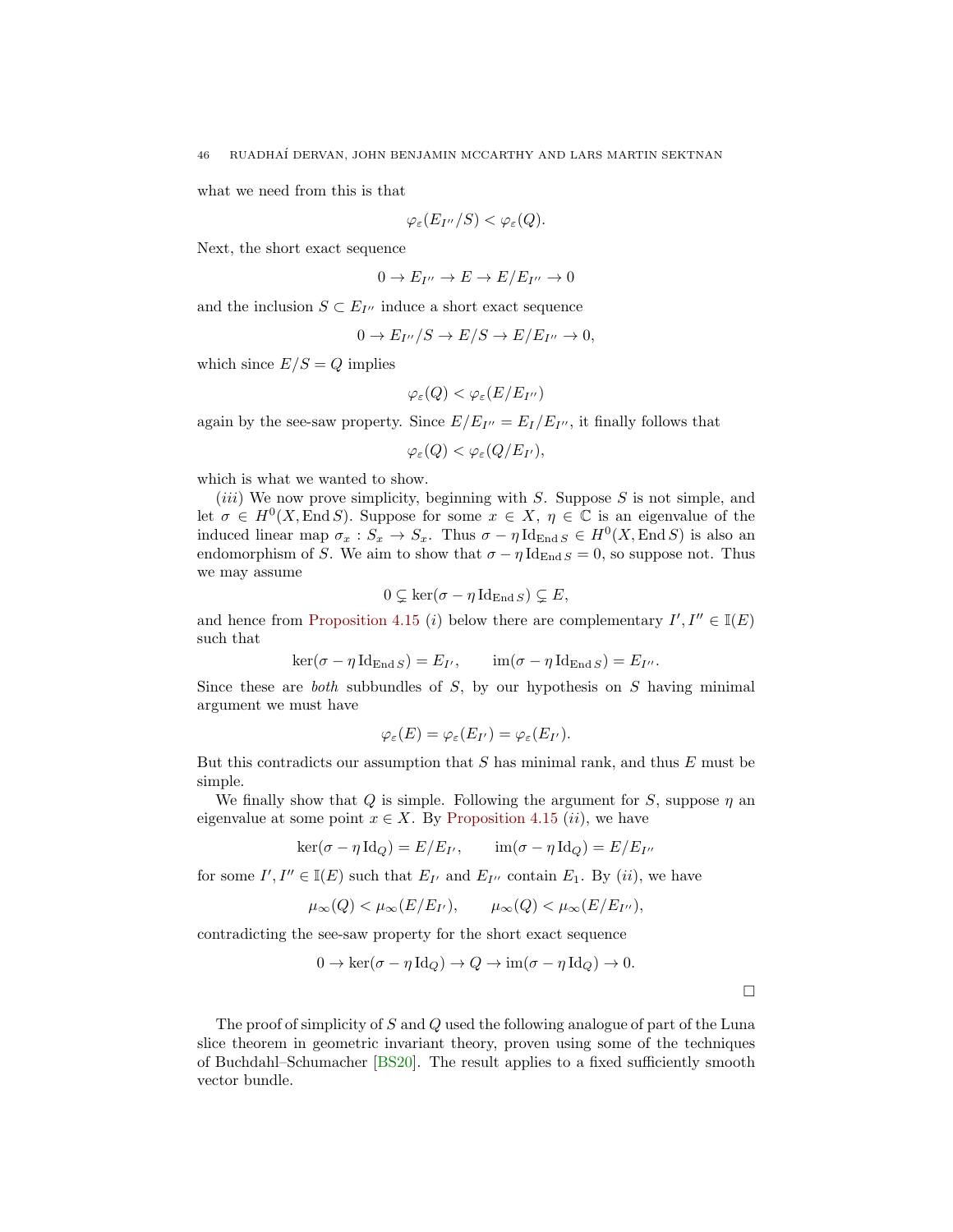<span id="page-46-1"></span>**Proposition 4.15.** [\[ST20\]](#page-69-8) Let S be an arbitrary subbundle of E with quotient  $Q = E/S$ . Denote by  $\bar{\partial}_{\text{Gr}(E)}$  the Dolbeault operator on  $\text{Gr}(E)$  and  $\bar{\partial}_S, \bar{\partial}_Q$  the Dolbeault operators on S and Q respectively. Set

$$
\bar{\partial}_S = (\bar{\partial}_{\text{Gr}(E)}) |_{S} + \gamma_S, \qquad \bar{\partial}_2 = (\bar{\partial}_{\text{Gr}(E)}) |_{Q} + \gamma_Q.
$$

There exists an  $\varepsilon > 0$  such that if  $\|\gamma_S\| < \varepsilon$  and  $\|\gamma_Q\| < \varepsilon$ , then

$$
\mathfrak{aut}(S\oplus Q)\subset \mathfrak{aut}(\mathrm{Gr}(E)).
$$

Furthermore:

(i) if  $\sigma \in \mathfrak{aut}(S)$  satisfies ker( $\sigma$ )  $\neq S$ , {0}, then there are complementary I, I'  $\mathbb{I}(S) \subset \mathbb{I}(E)$  such that

$$
\ker(\sigma) = E_I, \qquad \mathrm{im}(\sigma) = E_{I'}.
$$

(ii) if  $\sigma \in \text{aut}(Q)$  satisfies ker( $\sigma$ )  $\neq Q$ , {0}, then there are complementary  $I, I' \in$  $\mathbb{I}(Q)$  such that

$$
\ker(\sigma) = E/E_I, \qquad \text{im}(\sigma) = E/E_{I'}.
$$

We can now construct the filtration of interest to us. We reiterate that the quotient Q constructed in [Lemma 4.14](#page-43-0) may not have maximal discrepancy order smaller than that of  $E$ , so what we must do is take smaller quotients of  $Q$  which will satisfy this property, and hence will produce the first quotient  $Q_j$  of E that we wish to construct. We will then repeat this contruction to produce the further quotients of E.

<span id="page-46-0"></span>**Lemma 4.16.** There exists a filtration of  $E$ 

$$
0 \subset S_1 \subset \ldots \subset S_j \subset E
$$

by subbundles  $S_j \subset E$ , with quotients

$$
Q_i = S_{i-1}/S_i,
$$

such that:

- (i) each  $S_i$  is slope semistable and sufficiently smooth;
- (ii) the slope of each  $S_i$  is equal to that of E;
- (iii) the graded object of each  $S_{i-1}$  is a direct sum of components of the components of  $Gr(S_i)$ ;
- (iv) each  $S_i$  has discrepancy order  $q = \text{discrep}(E)$  with respect to E;
- (v) each  $Q_i$  is simple, slope semistable and asymptotically Z-stable with respect to  $\mathbb{I}(Q_i)$ ;
- (*vi*) each  $Q_i$  has maximal discrepancy order strictly smaller than q.

We emphasise that in item  $(vi)$ , as  $Q_j$  is a sufficiently smooth vector bundle, it has a maximal discrepancy order defined via [4.12;](#page-43-1) this is what is meant in the statement. In contrast to the subbundle  $S \subset E$  produced by [Lemma 4.14,](#page-43-0) we claim very little about the subbundles  $S_i$  produced here: in general they may be neither simple nor asymptotically Z-stable. The proof presented below is a variant of [\[ST20\]](#page-69-8) adapted to our situation.

*Proof.* We begin by constructing the first terms  $S_j$  and  $Q_j$ . We firstly choose I as in the statement of [Lemma 4.14,](#page-43-0) producing  $S$  and  $Q$  of the form

$$
0 \to S \to E \to Q \to 0,
$$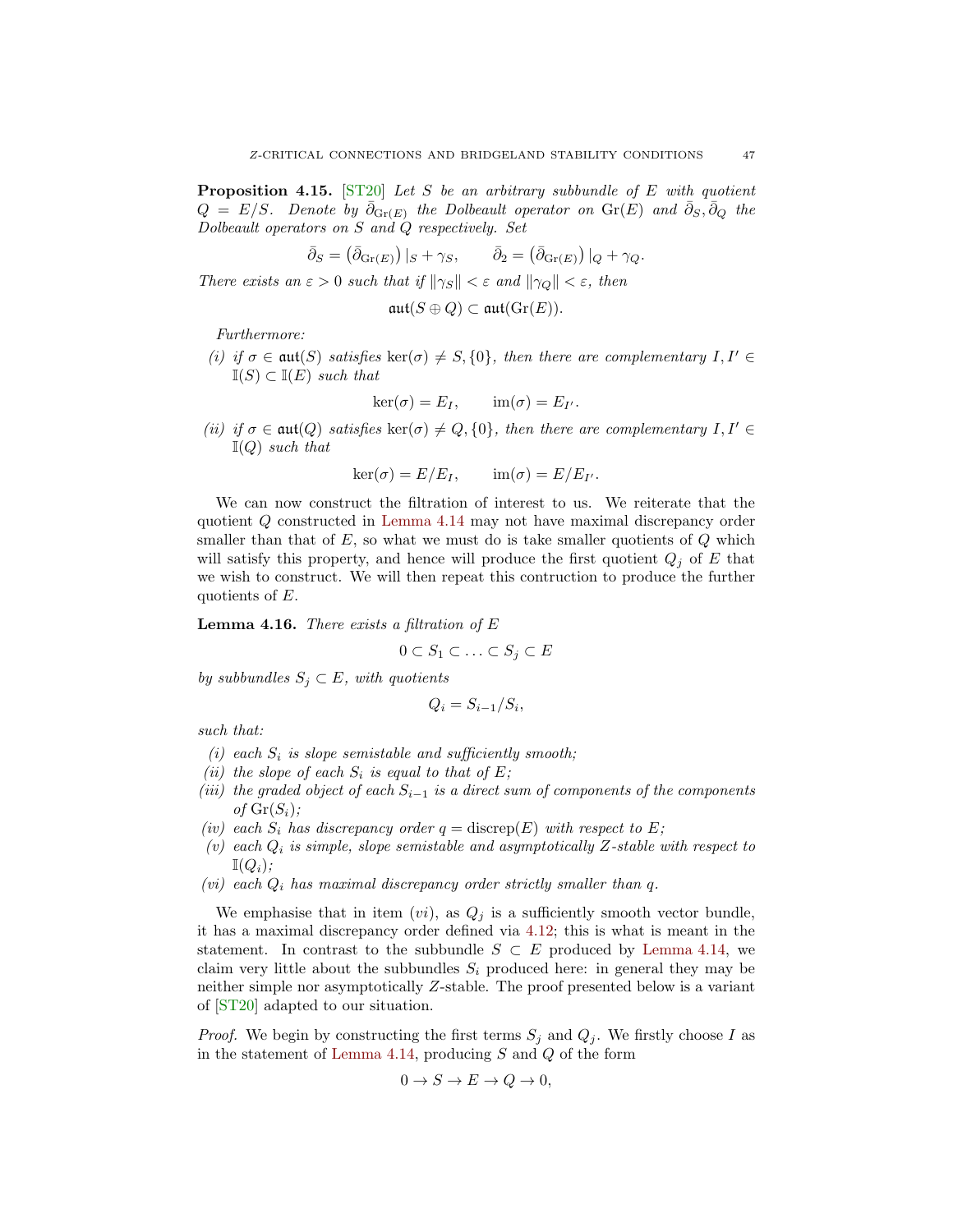which can also be written

$$
0 \to E_I \to E \to E/E_I \to 0.
$$

Their construction implies that  $S$  and  $Q$  are both simple, and asymptotically  $Z$ stable with respect to  $\mathbb{I}(S)$  and  $\mathbb{I}(Q)$  respectively. Then claims  $(i), (ii), (iii), (v)$  are satisfied, however the claims on the maximal discrepancy orders of S and Q may fail.

There are thus two cases. The first is that  $Q$  has maximal discrepancy order strictly smaller than  $q$ . We note in general that due to property  $(a)$  involved in the choice of I defining S, the discrepancy order of  $S \subset E$  is equal to  $q = \text{discrep}(E)$ . Then we set

$$
Q_j = Q_1, \qquad S_j = S,
$$

which define the first steps of our filtration of  $E$ . We then apply the same result to  $Q_i$ , which itself satisfies the hypothes of [Lemma 4.14.](#page-43-0) Eventually this process either terminates, as the ranks are decreasing, or one reaches a quotient whose maximal discrepancy order was *not* strictly smaller than the previous step.

Thus what remains is to consider the case that the maximal discrepancy order was not strictly smaller than the previous step. We explain how to proceed at the first step, with the remaining steps being identical. Hence we assume that the bundle  $Q \subset E$  produced by [Lemma 4.14](#page-43-0) has maximal discrepancy order at least q. By definition there is thus a subbundle  $\check{S} \subset S$  defining a short exact sequence

<span id="page-47-0"></span>
$$
0 \to \check{S} \to Q \to \check{Q} \to 0. \tag{4.4}
$$

As Q itself satisfies the hypotheses of [Lemma 4.14,](#page-43-0) both  $\check{S}$  and  $\check{Q}$  are simple and asymptotically Z-stable with respect to  $\mathbb{I}(\check{S})$  and  $\mathbb{I}(\check{Q})$  respectively. Furthermore, since  $\check{Q}$  is a quotient of  $Q$ , it follows that there is a  $I' \in \mathbb{I}(E)$  with  $I \subset I'$  and a short exact sequence of the form

$$
0 \to E_{I'} \to E \to \check{Q} \to 0,
$$

which is simply to say  $\check{Q} = E/E_{I'}$ . We aim to show that we can replace Q with  $\check{Q}$ in our argument, and will then show that this replacement process terminates.

We next show that the discrepancy order of  $E_{I'}$  with respect to E equals q. For this, we note that Equation [\(4.4\)](#page-47-0) can be rewritten

$$
0 \to \check{S} \to E/E_I \to E/E_{I'} \to 0,
$$

which demonstrates that  $\check{S} = E_{I'}/E_{I}$ . The short exact sequence constructed using  $I \subset I'$  of the form

$$
0 \to E_I \to E_{I'} \to E_{I'}/E_I \to 0,
$$

can be rewritten

<span id="page-47-1"></span>
$$
0 \to S \to E_{I'} \to \check{S} \to 0, \tag{4.5}
$$

which is the short exact sequence that will allow us to understand the discrepancy order of  $E_{I'}$ . Indeed, by construction, the discrepancy order of  $S = E_I$  with respect to E equals q, while the discrepancy order of  $\check{S}$  with respect to Q is at least q. It thus follows from Equation [\(4.5\)](#page-47-1) and the see-saw property for Z-stability of [Lemma 2.15](#page-11-1) that the discrepancy order of  $E_{I'}$  with respect to E also equals q.

We now consider the maximal discrepancy order of  $\check{Q}$ . If the maximal discrepancy order of  $\check{Q}$  is not smaller than q, then we can continue the process, giving a sequence of quotients

$$
E \to Q \to \check{Q} \to \ldots,
$$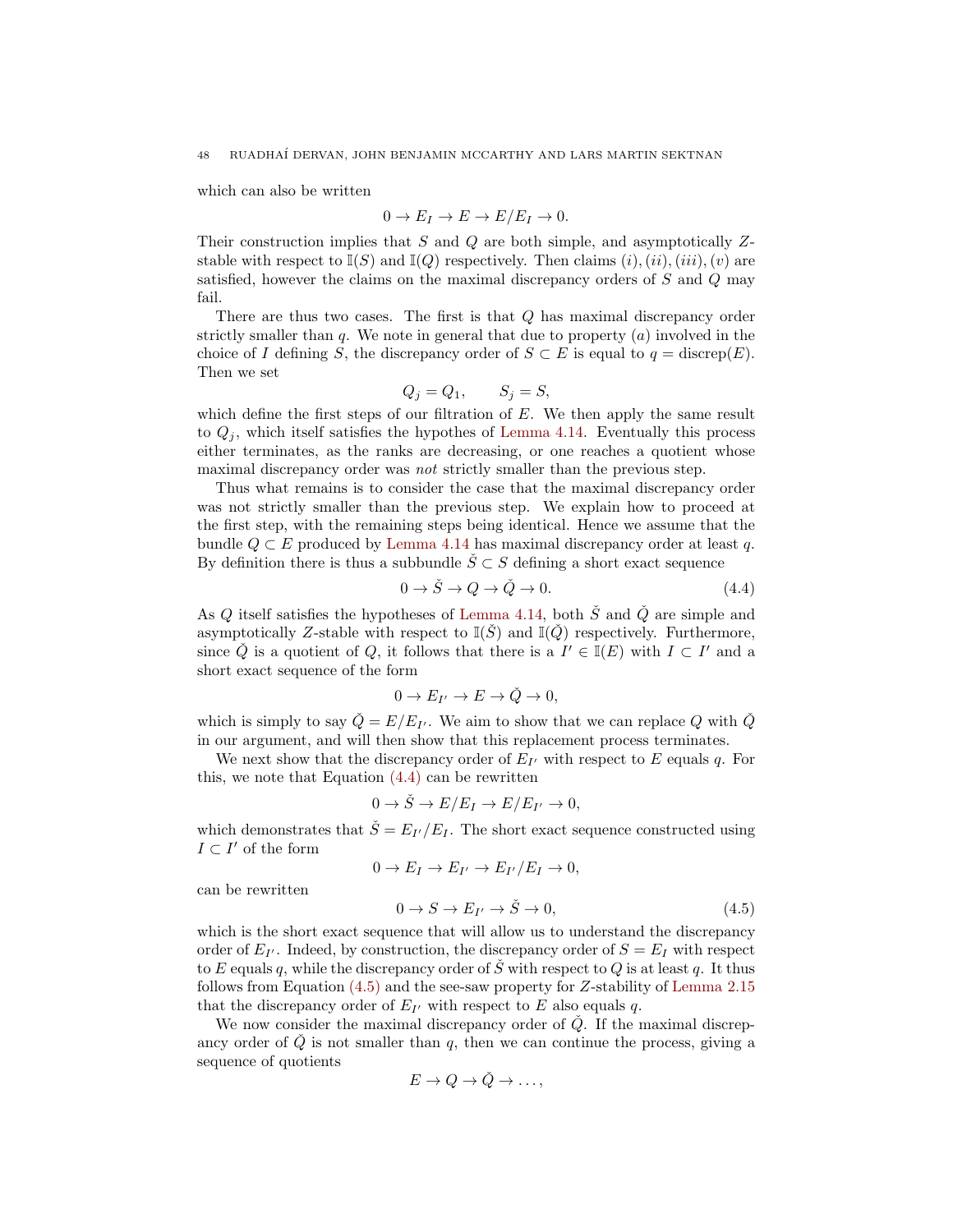defined by a sequence

$$
I\subset I'\subset\ldots.
$$

Eventually this process must terminate, as the limiting case is that the quotient is induced by a single component of the Jordan–Hölder filtration of  $E$ , which is hence slope stable and has maximal discrepancy order  $1 < q$  by a combination of [Theorem 3.3](#page-32-1) and [Theorem 4.3.](#page-36-4) Thus the process terminates and we produce some quotient, which we denote  $Q_j$ , whose maximal discrepancy order is strictly smaller than that of E, corresponding to a subbundle  $S_j \subset E$  with discrepancy order q with respect to E.

In summary, this constructs the first terms  $S_j$  and  $Q_j$ , and one iterates the procedure to produce the remaining terms, again noting that the  $Q_j$  produced satisfy the same hypotheses as E itself does.  $\square$ 

Thus we can construct quotients  $Q_i$  that are simple and asymptotically Z-stable with respect to the appropriate subbundles, and crucially with *strictly decreasing* maximal discrepancy order; this is will allow us to run our inductive argument.

4.2.4. Behaviour of the linearised operator under extensions. As we wish to apply a version of the inverse function theorem, it is crucial to the analysis to understand the properties of the linearisation  $P_{\varepsilon}$  of the Z-critical operator  $D_{\varepsilon}$ . The main result of this Section is [Proposition 4.23,](#page-53-0) which provides a bound of the form

$$
||P_{\varepsilon}(s)|| \ge C\varepsilon^{2q}||s||,
$$

where  $C > 0$  is constant,  $\varepsilon$  is taken sufficiently small and q is the discrepancy order; this is precisely the kind of bound that will allow us to construct solutions of the Z-critical equation, after forming appropriate approximate solutions.

Our argument will be inductive, with the inductive argument using the filtration of E constructed in [Lemma 4.16.](#page-46-0) We begin by considering properties of the Laplacian in a quite general situation. We suppose  $E$  is holomorphic vector bundle which is an extension of S by Q defined via  $\gamma \in \Omega^{0,1}(Q^* \otimes S)$ . Denote by  $A_t$  the Chern connection with respect to the holomorphic structure  $\bar{\partial}_t$ .

<span id="page-48-0"></span>**Lemma 4.17.** The bundle Laplacian with respect to  $A_t$  admits an expansion

$$
\Delta_t = \Delta_0 + tL_1 + t^2L_2 + O(t^3),
$$

where

$$
L_1(u) = i\Lambda_{\omega} \left( \partial_0([\gamma, u]) - [\gamma^*, \overline{\partial}_0(u)] + \overline{\partial}_0([\gamma^*, u]) - [\gamma, \partial_0(u)] \right),
$$
  
\n
$$
L_2(u) = i\Lambda_{\omega} ([\gamma, [\gamma^*, u]] - [\gamma^*, [\gamma, u]]).
$$

Proof. Recall that on the endomorphism bundle we have

$$
\nabla_t = \nabla_0 + t[\gamma - \gamma^*, -]
$$

where  $\gamma$  has type  $(0, 1)$ . Then

$$
\Delta_t(u) = i\Lambda_\omega(\partial_t \overline{\partial}_t - \overline{\partial}_t \partial_t)(u)
$$
  
=  $i\Lambda_\omega((\partial_0 - t[\gamma^*, -])(\overline{\partial}_0 + t[\gamma, -]) - (\overline{\partial}_0 + t[\gamma, -])(\partial_0 - t[\gamma^*, -]))(u)$   
=  $\Delta_0(u) + ti\Lambda_\omega(\partial_0([\gamma, u]) - [\gamma^*, \overline{\partial}_0(u)] + \overline{\partial}_0([\gamma^*, u]) - [\gamma, \partial_0(u)])$   
+  $t^2i\Lambda_\omega([\gamma, [\gamma^*, u]] - [\gamma^*, [\gamma, u]]),$ 

<span id="page-48-1"></span>which proves the result.  $\square$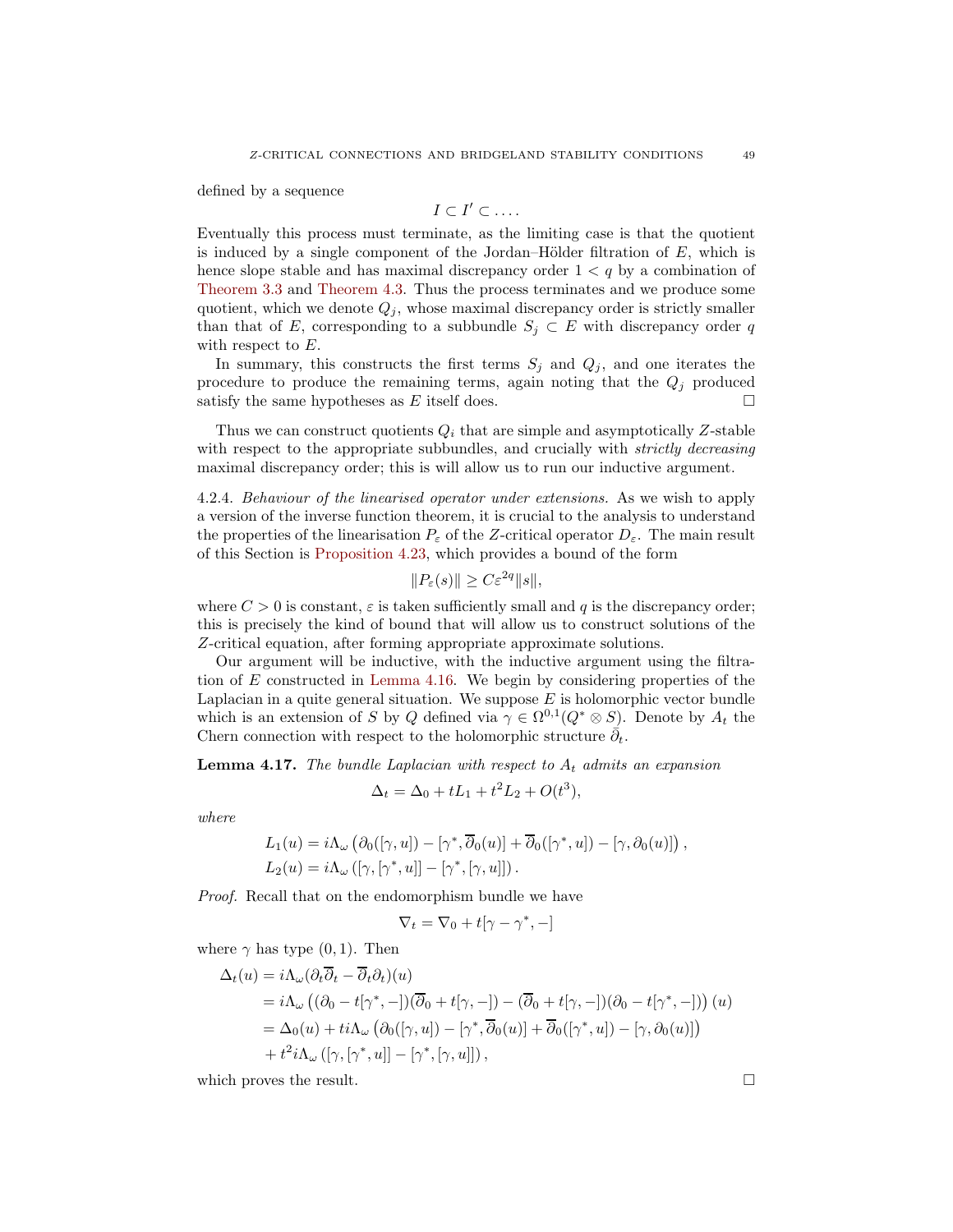**Corollary 4.18.** Let  $P_{\varepsilon}$  :  $L^2_{d+2,0}$   $\rightarrow$   $L^2_{d,0}$  be the linearisation of the Z-critical operator  $D_{\varepsilon}$  at a connection  $\overline{\partial}_{\varepsilon}$  as above. Then for all  $\varepsilon \ll 1$ ,

$$
P_{\varepsilon} = \Delta_{\mathrm{Gr}(E)} + O(\varepsilon).
$$

Proof. By an identical proof to [Lemma 2.30,](#page-19-0) we see that

$$
P_{\varepsilon} = \Delta_{\mathrm{Gr}(E), \varepsilon} + O(\varepsilon).
$$

The result then follows from [Lemma 4.17.](#page-48-0)

This explains analytically the main difference between the stable case, in which case the leading order term of  $P_{\varepsilon}$  was *invertible* modulo constants, and the general case, where the operator  $\Delta_{\mathrm{Gr}(E),\varepsilon}$  has non-trivial kernel.

Our strategy will reduce to the case built from some, but not all of the  $Q_k$ ; the proof simplifies considerably when the  $S_k$  themselves are simple. The base inductive step will be the case of a single slope stable bundle, which was covered in [Theorem 4.3.](#page-36-4)

We recall some of the salient details of [Lemma 4.16.](#page-46-0) Recall that  $E$  is a deformation of  $\bigoplus_i Q_i$ , where the  $Q_i$  are the quotients produced from [Lemma 4.16.](#page-46-0) In particular, through their construction the maximal discrepancy order of the  $Q_i$  is strictly smaller than that of  $E$ , and each of the  $Q_i$  is simple and asymptotically Z-stable. Since we are inducting on the maximal discrepancy order, we can assume that the  $Q_i$  have  $\varepsilon$ -dependent complex structures inducing Z-critical connections, that together gives a product structure  $\partial_{0,\varepsilon}$  on  $\bigoplus_i Q_i$ . We emphasise that this is in general not a Z-critical connection on the product. By induction, we will thus be able to assume the relevant estimates and mapping properties on each of the  $Q_i$ with the complex structure  $\overline{\partial}_{0,\varepsilon}$ .

We will be constructing complex structures  $\overline{\partial}_{\varepsilon}$  on E from  $\overline{\partial}_{0,\varepsilon}$  using the process outlined in [Section 4.2.1.](#page-38-1) More precisely, we fix

$$
\kappa = \bigoplus_i \kappa_i \operatorname{Id}_{V_i} = \exp \left( \sum_i (\log(\kappa_i) \operatorname{Id}_{V_i}) \right),
$$

and set  $\overline{\partial}_{\varepsilon}$  to be the complex structure obtained by acting on  $\overline{\partial}_{0,\varepsilon}$  by  $\kappa$  in the manner described in [Section 4.2.1.](#page-38-1) Thus we have

$$
\overline{\partial}_{\varepsilon} = \overline{\partial}_{0,\varepsilon} + \gamma_{\varepsilon},
$$

where  $\gamma_{\varepsilon} \in \Omega^{0,1}(\text{End } E)$  is upper-diagonal in terms of the decomposition of End E coming from the decomposition  $\bigoplus_i Q_i$  of E as a *complex* vector bundle.

**Definition 4.19.** For  $i < l$ , we define  $q(i, l)$  to be the minimal order of  $\varepsilon$  appearing in the expansion of  $(\gamma_{\varepsilon})_{il}$ , and for  $l < i$  define  $q(i, l) = q(l, i)$ .

If  $(\gamma_{\varepsilon})_{il} = 0$ ,  $q(i, l)$  is undefined. Rewriting the definition, the  $q(i, l)$  are defined such that

$$
(\gamma_{\varepsilon})_{il} = \varepsilon^{q(i,l)} \varsigma_{il} + O(\varepsilon^{q(i,l)+1})
$$

for some  $\varsigma_{il} \in \Omega^{0,1}(Q_l^* \otimes Q_i)$ . Note that from the way we perform the deformation,  $q(i, l)$  is an integer – this is the essential reason why we introduced the variable  $\varepsilon = \frac{1}{\sqrt{2}}$  $\frac{1}{k}$ . If we had used  $\frac{1}{k}$  instead, the  $q(i, l)$  and other parameters would be fractional. It follows from the definition that whenever it is defined,  $q(i, l) \geq q$ , with q the discrepancy order of E, and for all i there exists an l such that  $q(i, l) = q$ .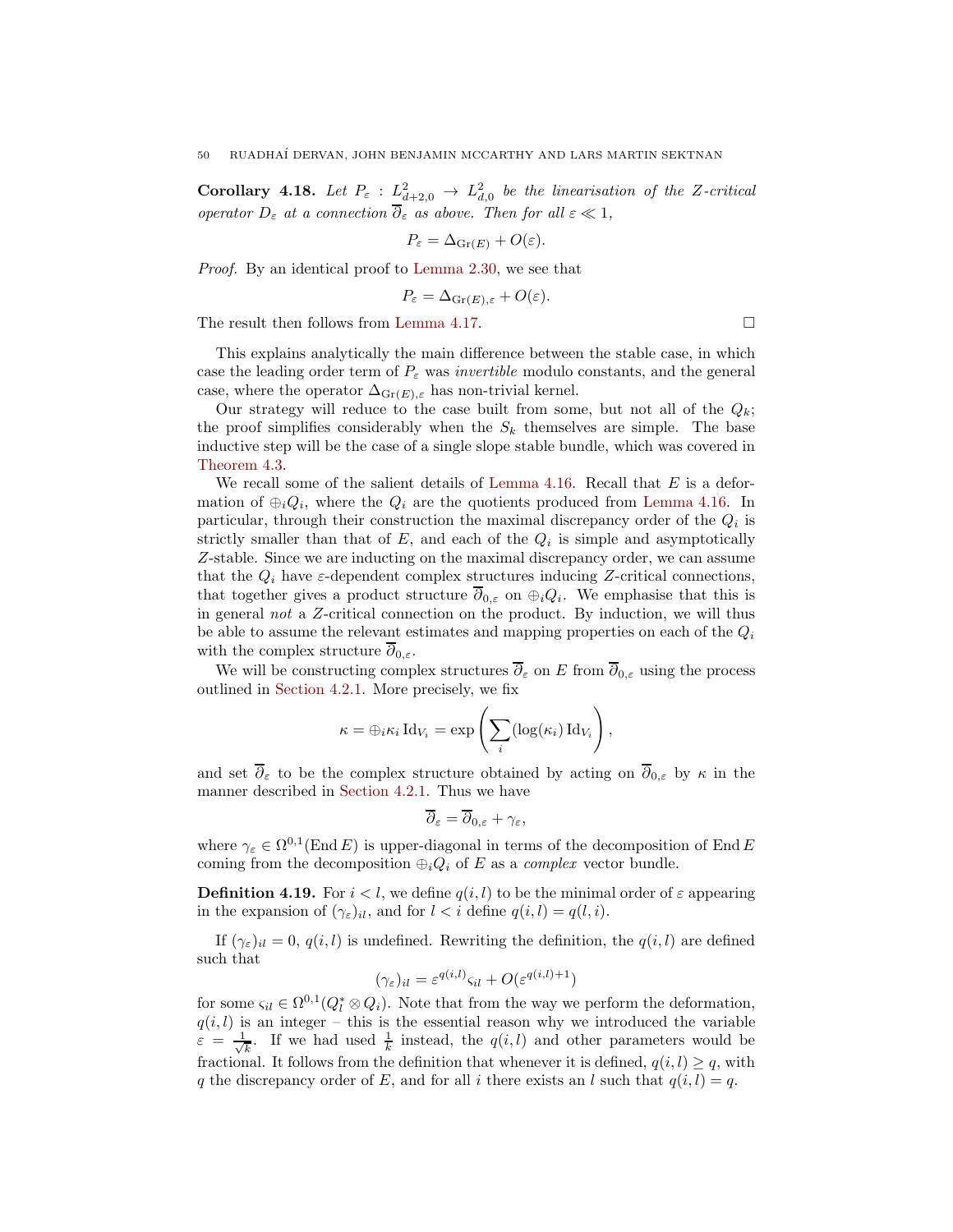The following will enable us to understand the mapping properties of the linearised operator; we follow the notation introduced above, with  $P_{\varepsilon}$  the linearisation of the Z-critical operator at  $\overline{\partial}_{\varepsilon}$ . We use in the statement the  $L^2$ -inner product on End E defined using the volume form  $\omega^n$  and the Hermitian metric induced by h.

<span id="page-50-0"></span>**Lemma 4.20.** Let  $\Pi_{\oplus_l\langle \mathrm{Id}_{Q_l}\rangle}$  denote the orthogonal projection to  $\oplus_l\langle \mathrm{Id}_{Q_l}\rangle$ . For each i and l such that  $q(i, l) = q$ , there exists a constants  $c_l^i > 0$  such that

$$
\Pi_{\oplus_l \langle \mathrm{Id}_{Q_l} \rangle} (P_{\varepsilon}(\mathrm{Id}_{Q_i})) = \varepsilon^{2q} \sum_{l \mid q(i,l)=q} c_l^i \left( \frac{1}{\mathrm{rk}(Q_i)} \mathrm{Id}_{Q_i} - \frac{1}{\mathrm{rk}(Q_l)} \mathrm{Id}_{Q_l} \right) + O(\varepsilon^{2q+1}).
$$

Moreover, the  $c_l^i$  are symmetric:  $c_l^i = c_l^l$ .

Proof. As in [Lemma 2.30,](#page-19-0) each term of the expansion of the linearisation will be wedge products of three types of terms:

(i)  $\partial_{\varepsilon}\overline{\partial}_{\varepsilon} - \overline{\partial}_{\varepsilon}\partial_{\varepsilon};$ (ii)  $\omega$ ; (iii)  $\tilde{U}$ .

The former arises from linearising the curvature operator, while the latter two terms are not bundle-valued, and so do not change upon varying the connection.

We will compare the first term with the same type of term obtained from  $\partial_{0,\varepsilon}$ . On endomorphisms, the differentials are related by

$$
d_{\varepsilon}=d_{0,\varepsilon}+[\gamma_{\varepsilon}-\gamma_{\varepsilon}^*,-].
$$

It follows that

$$
\begin{split} \partial_\varepsilon \overline{\partial}_\varepsilon - \overline{\partial}_\varepsilon \partial_\varepsilon = & (\partial_{0,\varepsilon} \overline{\partial}_{0,\varepsilon} - \overline{\partial}_{0,\varepsilon} \partial_{0,\varepsilon}) + (\overline{\partial}_{0,\varepsilon}([\gamma^*_{\varepsilon},\_]) - [\gamma^*_{\varepsilon}, \overline{\partial}_{0,\varepsilon}]) \\ & + (\partial_{0,\varepsilon}([\gamma_{\varepsilon},\_]) - [\gamma_{\varepsilon}, \partial_{0,\varepsilon}]) + [\gamma_{\varepsilon}, [\gamma^*_{\varepsilon},\_]] - [\gamma^*_{\varepsilon}, [\gamma_{\varepsilon},\_]]. \end{split}
$$

When we apply this to  $\mathrm{Id}_{Q_i}$  for some i, which is in the kernel of  $\partial_{0,\varepsilon}\partial_{0,\varepsilon}-\partial_{0,\varepsilon}\partial_{0,\varepsilon}$ , the contribution from the two middle pairs of components is off-diagonal in the sense that it lies in  $\Omega^2(\oplus_{l\neq k}Q^*_k\otimes Q_l)$ . This remains true upon wedging with powers of  $\omega$  and  $\tilde{U}$ . Thus after projecting to  $\oplus_l \langle \mathrm{Id}_{Q_l} \rangle$ , these terms vanish and hence play no role.

This implies that the leading order contribution of  $P_{\varepsilon}(\mathrm{Id}_{Q_i})$ , in the direction of  $\Omega^{2n}(\oplus_{l} \langle \mathrm{Id}_{Q_{l}} \rangle)$  of interest to us, comes from a constant multiple of

$$
\Lambda_{\omega}i\left([\gamma_{\varepsilon},[\gamma_{\varepsilon}^*,\mathrm{Id}_{Q_i}]\right]-[\gamma_{\varepsilon}^*,[\gamma_{\varepsilon},\mathrm{Id}_{Q_i}]]\right)\otimes\omega^n.
$$

For ease of notation in what follows, we will identify top degree forms with degree zero forms via the volume form  $\omega^n$ , allowing us to drop  $\omega^n$  in the notation.

The projection to  $\langle \mathrm{Id}_{Q_l} \rangle$  of  $[\gamma_{\varepsilon}, [\gamma_{\varepsilon}^*, \mathrm{Id}_{Q_i}]] - [\gamma_{\varepsilon}^*, [\gamma_{\varepsilon}, \mathrm{Id}_{Q_i}]]$  is  $\frac{1}{\mathrm{rk}(Q_l)}$  times a universal positive constant multiple of its trace with respect to  $Q_l$ . While they differ in their off-diagonal contributions, the diagonal contribution of  $[\gamma_{\varepsilon}, [\gamma_{\varepsilon}^*, \text{Id}_{Q_i}]]$  is

$$
\sum_{l < i} \left( (\gamma_{\varepsilon}^*)_{il} \wedge (\gamma_{\varepsilon})_{li} - (\gamma_{\varepsilon})_{li} \wedge (\gamma_{\varepsilon}^*)_{il} \right) + \sum_{l > i} \left( (\gamma_{\varepsilon})_{li}^* \wedge (\gamma_{\varepsilon})_{il} - (\gamma_{\varepsilon})_{il} \wedge (\gamma_{\varepsilon}^*)_{li} \right).
$$

and the diagonal contribution of  $[\gamma_{\varepsilon}^*, [\gamma_{\varepsilon}, \text{Id}_{Q_i}]]$  is the negative of this.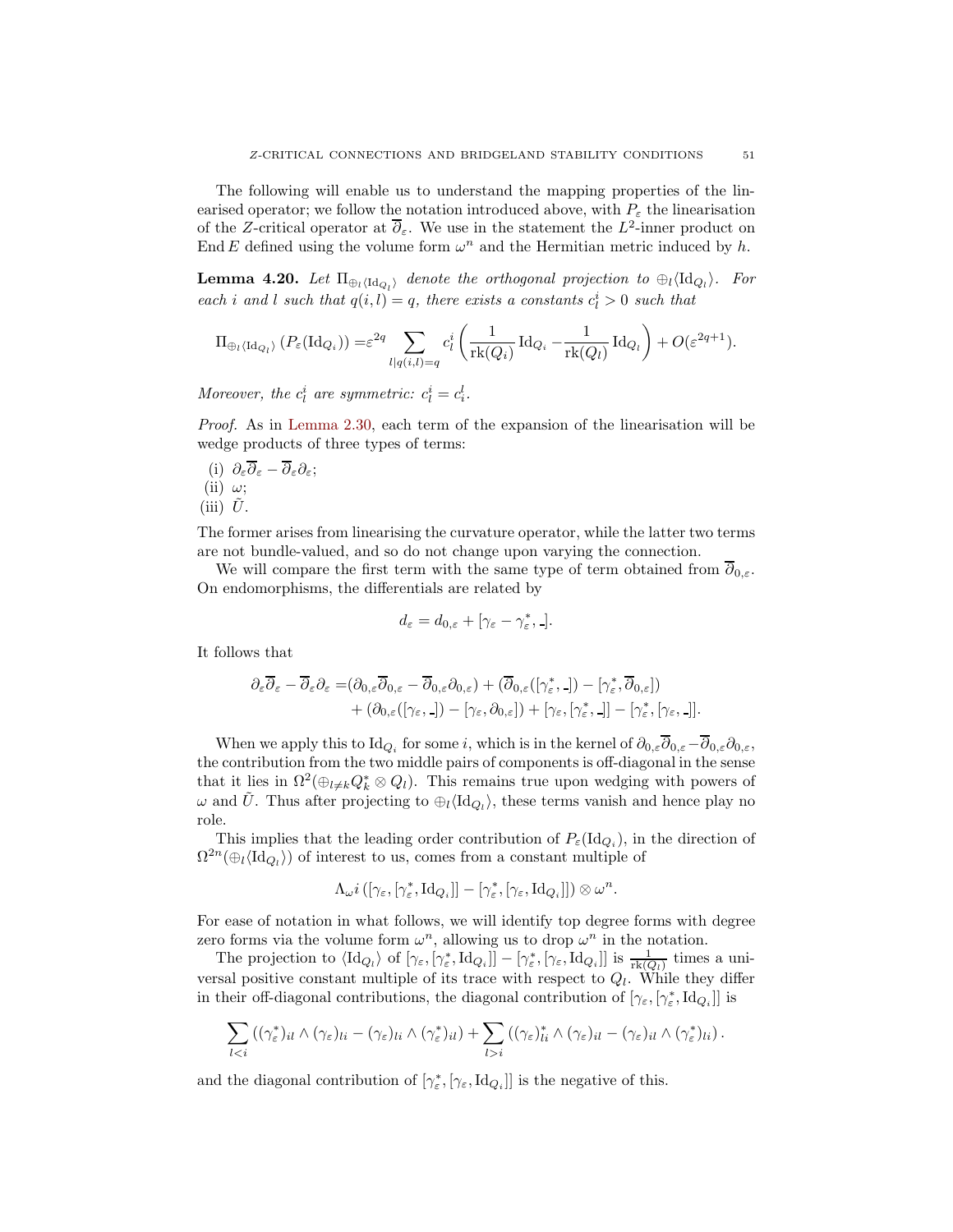It follows that

$$
\text{tr}_{Q_i}([\gamma_{\varepsilon}, [\gamma_{\varepsilon}^*, \text{Id}_{Q_i}]]) = \varepsilon^{2q} \left( \sum_{l < i | q(i,l) = q} \text{tr}_{Q_i} \varsigma_{il}^* \wedge \varsigma_{li} - \sum_{l > i | q(i,l) = q} \text{tr}_{Q_i} \varsigma_{il} \wedge \varsigma_{li}^* \right) \\
+ O(\varepsilon^{2q+1}),
$$

and, for  $l \neq i$ ,

$$
\text{tr}_{Q_l}([\gamma_{\varepsilon},[\gamma_{\varepsilon}^*,\text{Id}_{Q_i}]]) = \begin{cases} 0 & \text{if } (\gamma_{\varepsilon})_{il} = 0 \\ O(\varepsilon^{2q+1}) & \text{if } q(i,l) > q \\ -\varepsilon^{2q} \text{tr}_{Q_l} \, \varsigma_{li} \wedge \varsigma_{il}^* + O(\varepsilon^{2q+1}) & \text{if } q(i,l) = q \text{ and } i > l \\ \varepsilon^{2q} \text{tr}_{Q_l} \, \varsigma_{li}^* \wedge \varsigma_{il} + O(\varepsilon^{2q+1}) & \text{if } q(i,l) = q \text{ and } i < l. \end{cases}
$$

The same then also holds for the term  $[\gamma_{\varepsilon}, [\gamma_{\varepsilon}^*, \mathrm{Id}_{Q_i}]].$ 

We now invoke [Lemma 4.6.](#page-40-0) This implies that if  $i < l$ , then  $\int_X tr_{Q_i} \zeta_{li}^* \wedge \zeta_{il} \omega^n > 0$ , and that  $\int_X tr_{Q_l} \zeta_{il} \wedge \zeta_{li}^* \omega^n = -\int_X tr_{Q_i} \zeta_{il}^* \wedge \zeta_{il} \omega^n$ . Combining this with the fact that we are computing the expansion of a negative constant multiple of

$$
\Lambda_{\omega}\left([\gamma_{\varepsilon},[\gamma_{\varepsilon}^*,\mathrm{Id}_{Q_i}]]+[\gamma_{\varepsilon}^*,[\gamma_{\varepsilon},\mathrm{Id}_{Q_i}]]\right)\otimes \omega^n,
$$

we obtain the result.  $\Box$ 

<span id="page-51-0"></span>Next, we consider the off-diagonal elements of  $\mathfrak{aut}(\oplus_iQ_i)$ .

**Lemma 4.21.** Suppose that  $\Phi$  is an isomorphism between two of the components  $Q_i$  and  $Q_k$ , i.e. one of the off-diagonal elements of [Lemma 4.5.](#page-39-0) Then  $\Phi$  satisfies

$$
\langle P_{\varepsilon}(\Phi), \Phi \rangle \ge C \varepsilon^{2q} ||\Phi||^2.
$$

Proof. Our argument is similar to the above, but specialised to the case of offdiagonal isomorphisms. Thus suppose we have one such  $\Psi: Q_k \to Q_i$ . Note that  $\Psi$  in fact depends on ε, as the holomorphic structures on the  $Q_l$  depend on ε. But if  $Q_i$  and  $Q_k$  are isomorphic, they have to same graded object, and so to leading order we can think of  $\Phi$  as a fixed map. Thus we will drop the subscript  $\varepsilon$  from the notation. We will assume  $i < k$ , as the bound for the inverse is similar. Again, the crucial point is to consider  $[\gamma_{\varepsilon}, [\gamma_{\varepsilon}^*, \Psi]]$  and  $[\gamma_{\varepsilon}^*, [\gamma_{\varepsilon}, \Psi]]$ .

We thus calculate  $[\gamma_{\varepsilon}, [\gamma_{\varepsilon}^*, \Psi]]$  and  $[\gamma_{\varepsilon}^*, [\gamma_{\varepsilon}, \Psi]]$ . First,

$$
[\gamma_{\varepsilon}, \Psi] = \sum_{a,b|a  
= 
$$
\sum_{a|ak} \Psi \circ (\gamma_{\varepsilon})_{k,b},
$$
$$

therefore

$$
[\gamma_{\varepsilon}^*,[\gamma_{\varepsilon},\Psi]] = \sum_{u,v|u>v} \left[ (\gamma_{\varepsilon}^*)_{u,v}, \left( \sum_{a|ak} \Psi \circ (\gamma_{\varepsilon})_{k,b} \right) \right].
$$

We deal with each term separately.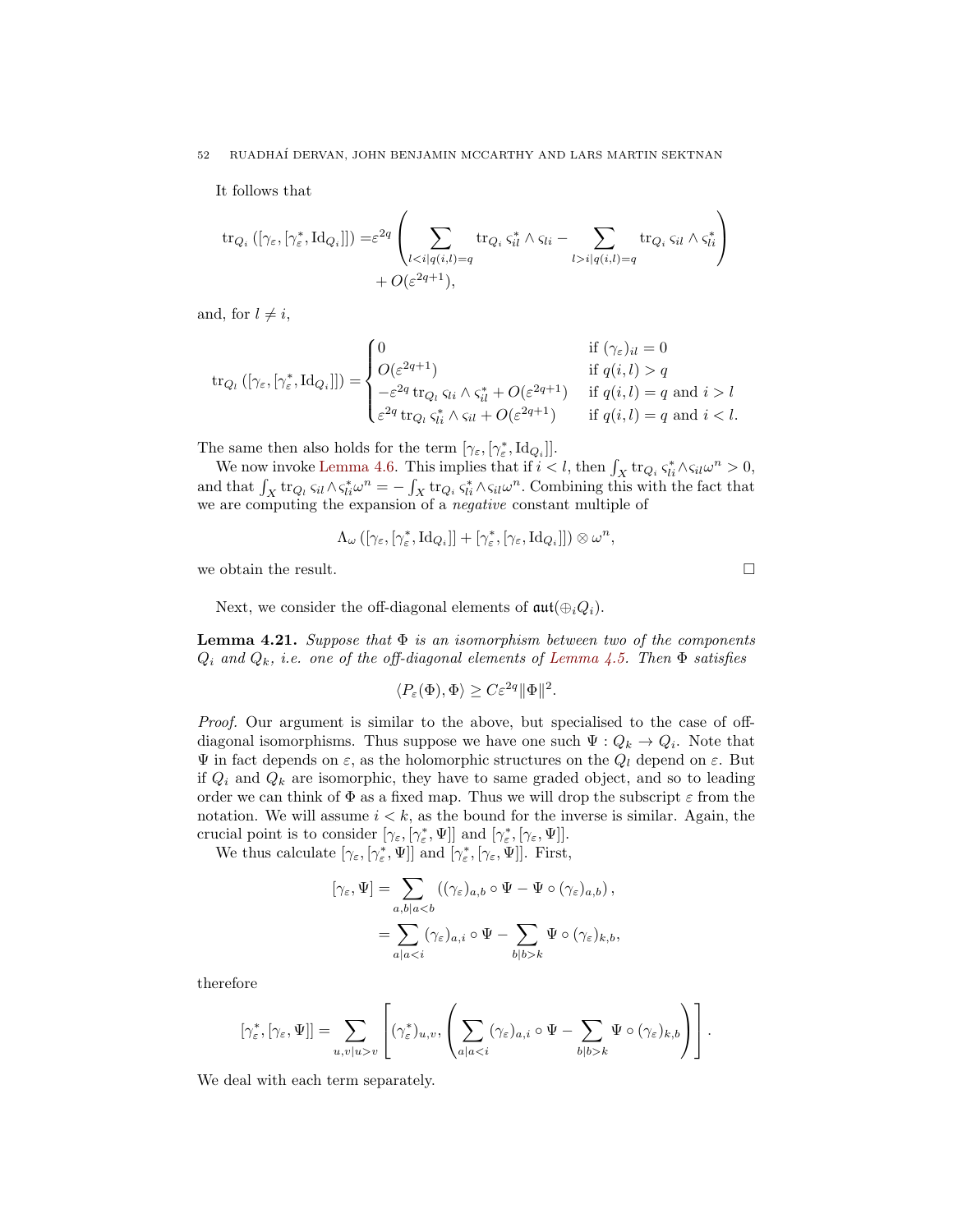Note

$$
\sum_{u,v|u>v} \left[ (\gamma_{\varepsilon}^*)_{u,v}, \sum_{a|a  
= 
$$
\sum_{a|aa} (\gamma_{\varepsilon}^*)_{u,a} \wedge (\gamma_{\varepsilon})_{a,i} \circ \Psi + \sum_{a|a
$$
$$

The former term can contribute with  $Q_k^* \otimes Q_i$ -components (which is where  $\Psi$  lives), while the latter cannot. In fact, the contribution in the direction of  $Q_k^* \otimes Q_i$  of the above is

$$
\sum_{a|a
$$

On the other hand,

$$
\sum_{u,v|u>v} \left[ (\gamma_{\varepsilon}^*)_{u,v}, \sum_{b|b>k} \Psi \circ (\gamma_{\varepsilon})_{k,b} \right]
$$
  
= 
$$
\sum_{u|u>i} \sum_{b|b>k} (\gamma_{\varepsilon}^*)_{u,v} \wedge \Psi \circ (\gamma_{\varepsilon})_{k,b} + \sum_{b|b>k} \sum_{v|v
$$

Thus, here the contribution in the direction of  $Q_k^* \otimes Q_i$  is

$$
\sum_{b|b>k}\Psi\circ(\gamma_{\varepsilon})_{k,b}\wedge(\gamma_{\varepsilon}^*)_{b,k}.
$$

It follows that the overall contribution of  $[\gamma_{\varepsilon}^*, [\gamma_{\varepsilon}, \Psi]]$  to the  $Q_k^* \otimes Q_i$  direction is

$$
\sum_{a|ak} \Psi \circ (\gamma_{\varepsilon})_{k,b} \wedge (\gamma_{\varepsilon}^*)_{b,k}.
$$

We now repeat the above procedure for  $[\gamma_{\varepsilon}, [\gamma_{\varepsilon}^*, \Psi]]$ . We have

$$
[\gamma_{\varepsilon}^*, \Psi] = \sum_{a, b \mid a < b} ((\gamma_{\varepsilon}^*)_{b,a} \circ \Psi - \Psi \circ (\gamma_{\varepsilon}^*)_{b,a})
$$

$$
= \sum_{b \mid b > i} (\gamma_{\varepsilon}^*)_{b,i} \circ \Psi - \sum_{a \mid a < k} \Psi \circ (\gamma_{\varepsilon}^*)_{k,a}
$$

and so

$$
[\gamma_{\varepsilon},[\gamma_{\varepsilon}^*,\Psi]]=\sum_{u,v|ui}(\gamma_{\varepsilon}^*)_{b,i}\circ\Psi-\sum_{a|a
$$

Similarly to the first calculation,

$$
\sum_{u,v|ui} (\gamma_{\varepsilon}^{*})_{b,i} \circ \Psi \right]
$$
  
= 
$$
\sum_{b|b>i} \sum_{u|ui} \sum_{v|v>k} (\gamma_{\varepsilon}^{*})_{b,i} \circ \Psi \wedge (\gamma_{\varepsilon})_{k,v}
$$

whose contribution in the direction of  $Q_k^* \otimes Q_i$  is

$$
\sum_{b|b>i} (\gamma_{\varepsilon})_{i,b} \wedge (\gamma_{\varepsilon}^*)_{b,i} \circ \Psi,
$$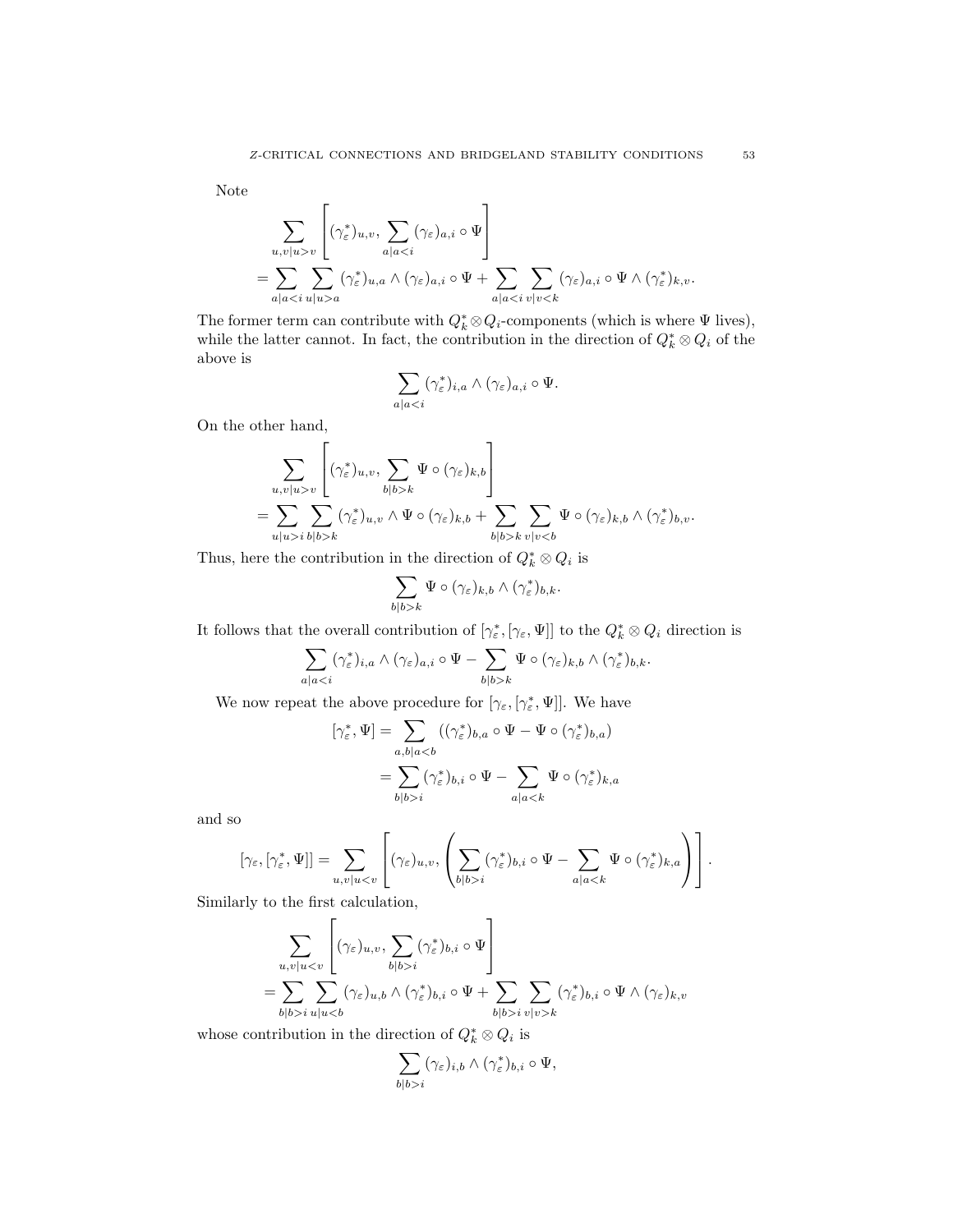and

$$
\sum_{u,v|u  
= 
$$
\sum_{u|ua}="" \wedge="" math="">
$$
$$

whose contribution in the direction of  $Q_k^* \otimes Q_i$  is

$$
\sum_{a|a
$$

The upshot is that leading order contribution in the direction of  $Q_k^* \otimes Q_i$  when applying  $\Psi$  comes from

$$
\sum_{a|ak} \Psi \circ (\gamma_{\varepsilon})_{k,b} \wedge (\gamma_{\varepsilon}^*)_{b,k} -\Lambda_{\omega} \sum_{b|b>i} (\gamma_{\varepsilon})_{i,b} \wedge (\gamma_{\varepsilon}^*)_{b,i} \circ \Psi + \sum_{a|a
$$

It follows that  $\langle P_{\varepsilon}(\Psi), \Psi \rangle$  is a positive multiple of the integral over X of

$$
\Lambda_{\omega} \operatorname{tr}_{Q_i} \left( \sum_{a|ai} (\gamma_{\varepsilon})_{i,b} \wedge (\gamma_{\varepsilon}^*)_{b,i} \right) \n+ \Lambda_{\omega} \operatorname{tr}_{Q_k} \left( \sum_{a|ak} (\gamma_{\varepsilon})_{k,b} \wedge (\gamma_{\varepsilon}^*)_{b,k} \right).
$$

By [Lemma 4.6,](#page-40-0) these terms are all positive. Moreover, there exists at least one index which occurs at order  $\varepsilon^q$ , since  $q(i, l) = q$  for some l, and similarly for k.  $\Box$ 

<span id="page-53-1"></span>**Lemma 4.22.** If  $\Psi$  is an off-diagonal and  $\Phi$  is a diagonal element of  $\text{aut}(\bigoplus_i Q_i)$ , then

$$
\langle P_{\varepsilon}(\Psi + \Phi), \Psi + \Phi \rangle = \langle P_{\varepsilon}(\Psi), \Psi \rangle + \langle P_{\varepsilon}(\Phi), \Phi \rangle + O(\varepsilon^{2q+1}).
$$

Proof. We continue with the notation from [Lemma 4.21,](#page-51-0) and first consider the terms  $\sum_{a|a \lt i} \sum_{u|u>a} (\gamma^*_{\varepsilon})_{u,a} \wedge (\gamma_{\varepsilon})_{a,i} \circ \Psi$ . If one of these terms is diagonal, then since  $\Phi: Q_k \to Q_i$ , we need  $u = k$ . So if this is an  $O(\varepsilon^{2q})$ -term, there exists some  $a < i$  such that  $q(a, i) = q(a, k) = q$ .

We are interested in the pairing  $\langle P_{\varepsilon}(\Psi + a \, \text{Id}_{Q_k}), \Psi + a \, \text{Id}_{Q_k} \rangle$ . If we then look at the contribution in this direction for  $\mathrm{Id}_{Q_k}$ , there is a corresponding component  $(\gamma_{\varepsilon}^*)_{i,a} \wedge (\gamma_{\varepsilon})_{ak}$  coming from  $[\gamma_{\varepsilon}^*, [\gamma_{\varepsilon}, \mathrm{Id}_{Q_k}]]$ . This also has a positive sign, hence when computing the mixed terms  $\langle P_{\varepsilon}(\mathrm{Id}_{Q_k}), \mathrm{Id}_{Q_k} \rangle + \langle P_{\varepsilon}(\mathrm{Id}_{Q_k}), \Psi \rangle$ , we obtain a positive constant multiple of

$$
\int_X \Lambda_\omega i \left( \operatorname{tr}_{Q_k}((\gamma^*_\varepsilon)_{k,a} \wedge (\gamma_\varepsilon)_{a,i} \circ \Psi) + \operatorname{tr}_{Q_i}((\gamma^*_\varepsilon)_{i,a} \wedge (\gamma_\varepsilon)_{ak}) \circ \Psi^{-1} \right) \omega^n.
$$

By [Lemma 4.6,](#page-40-0) these terms cancel. The argument for the potentially remaining terms arising at order  $\varepsilon^{2q}$  is similar.

<span id="page-53-0"></span>We can now prove the main result of this section, which gives a lower bound on the operator norm of the linearised operator  $P_{\varepsilon}$ .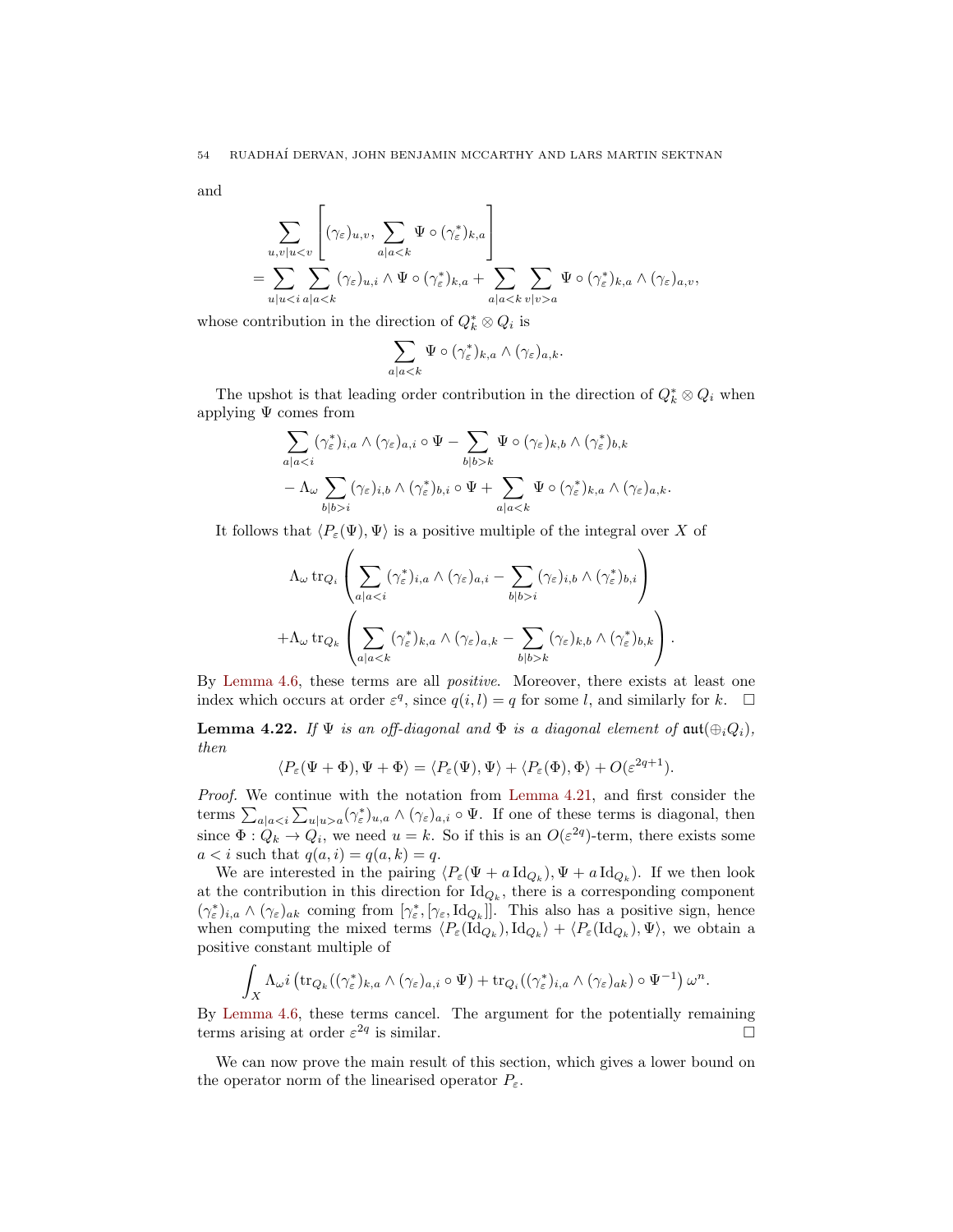**Proposition 4.23.** Let  $\partial_{\varepsilon}$  be a deformation of  $(\oplus_i Q_i, \partial_{0,\varepsilon})$  as above. Let  $P_{\varepsilon}$  be the linearisation of the Z-critical operator at  $\overline{\partial}_{\varepsilon}$ . Then there exists a constant  $C > 0$ such that for all  $0 < \varepsilon \ll 1$ ,

$$
||P_{\varepsilon}(s)|| \geq C \varepsilon^{2q} ||s||
$$

for all s orthogonal to  $\langle \mathrm{Id}_E \rangle$ .

*Proof.* We recall that  $\kappa$  is fixed, and  $\overline{\partial}_{\varepsilon}$  is related to  $\overline{\partial}_{0,\varepsilon}$  through the action of  $\kappa$  described in [Section 4.2.1.](#page-38-1) Asymptotic Z-stability of E will be irrelevant to the proof, and all that will enter is the assumption that  $E$  can be viewed as a deformation of  $\bigoplus_k Q_k$  (of course, the construction of the  $Q_k$  used the asymptotic Zstability hypothesis). From [Corollary 4.18,](#page-48-1) [Lemma 4.21](#page-51-0) and [Lemma 4.22,](#page-53-1) it suffices to check the bound on  $\oplus_i \langle \mathrm{Id}_{Q_i} \rangle$ . By induction, with the base case being that of a slope stable bundle, we may thus assume the desired bound for all bundles of strictly smaller discrepancy order and all irreducible subbundles which are deformations of any smaller amount of direct sums of the  $Q_k$ .

Note first that if i is an index such that  $(\gamma_{\varepsilon})_{ik} = 0$  for all k, then  $Q_k$  is a holomorphic quotient of E; we temporarily denote by  $S_k$  the bundle for which  $E/\mathcal{S}_k = Q_k$ . By intersecting a given filtration with  $\mathcal{S}_k$ , we can then reorder the  $Q_i$ so that  $Q_k$  is the final quotient. In particular, we can without loss of generality assume that the maximal i such that  $(\gamma_{\varepsilon})_{i,j+1} \neq 0$  is maximal among all columns in the matrix representation of  $\gamma_{\varepsilon}$ , i.e.  $(\gamma_{\varepsilon})_{kp} = 0$  for all  $k > i$  and for all p.

Let  $s = \sum_{i=1}^{j+1} \frac{t_i}{\text{rk}(Q_i)} \text{Id}_{Q_i}$  be orthogonal to  $\text{Id}_E$ , i.e.  $\sum_{i=1}^{j+1} t_i = 0$ . Note that by self-adjointness, the estimate is equivalent to the estimate

$$
\langle P_{\varepsilon}(s), s \rangle \ge C \varepsilon^{2q} ||s||^2.
$$

The goal is to reduce the estimate to a simple subbundle of E, also formed out of the  $Q_i$ . By induction on the number of components involved, we will then obtain the result. The argument is divided in three steps, depending on the shape of the deformation in the final column.

Step 1:  $S_i$  is not irreducible.

In this case, from the way we perform the deformation, there are multiple  $i$  with  $q(i, l) = q$ . Let I be the collection of i such that  $q(i, j + 1) = q$ .  $S_j$  then splits as  $\oplus_i \check{S}_i$ , where each of the  $\check{S}_i$  is deformed from a direct sum of some of the  $Q_i$ . For each  $i \in I$ , let  $J_i$  denote the set of indices l such that  $Q_l$  is a component of  $\check{S}_i$ .

We have  $s = \sum_{i=1}^{j+1} \frac{t_i}{\text{rk}(Q_i)} \text{Id}_{Q_i}$  orthogonal to  $\text{Id}_E$ . Put  $s_i = \sum_{l \in J_i} \frac{t_i}{\text{rk}(Q_i)} \text{Id}_{Q_i}$ . Let  $r_i = \sum_{l \in J_i} t_l$ . Then  $\text{tr}_{\tilde{S}_i} s_i = r_i$ . Note also that as  $\sum_{i=1}^j t_i = -t_{j+1}$ , we have  $t_{j+1} = -\sum_{i \in I} r_i$ .

Note that  $\check{S}_i \oplus Q_{j+1}$  deforms to a irreducible bundle  $E_i$ . On  $\check{S}_i$ , the holomorphic structure is obtained by restricting the  $\overline{\partial}_{\varepsilon}$  to  $(\bigoplus_{k\in J_i}Q_k)$ . We can then construct the holomorphic structure of  $E_i$  by using only the  $(\gamma_{\varepsilon})_{k,j+1}$  with  $j \in R_i$ . This still satisfies the Maurer–Cartan equations, because of the splitting of  $S_i$ . The only term involving  $Q_{j+1}$  at the order  $\varepsilon^{2q}$  is that coming from  $(\gamma_{\varepsilon})_{i,j+1}$ . Moreover, the linearised operator  $P_{\varepsilon}$  decomposes into a sum  $P_{\varepsilon} = \sum_{i \in I} P_{E_i, \varepsilon}$  of the linearised operators of each of these bundles. Since these operators only involve  $Q_{j+1}$  and the  $Q_l$  with  $l \in J_i$ , it follows that

$$
P_{E_i,\varepsilon}(s) = P_{E_i,\varepsilon}(s_i + \frac{t_{j+1}}{\mathrm{rk}(Q_{j+1})} \mathrm{Id}_{Q_{j+1}}).
$$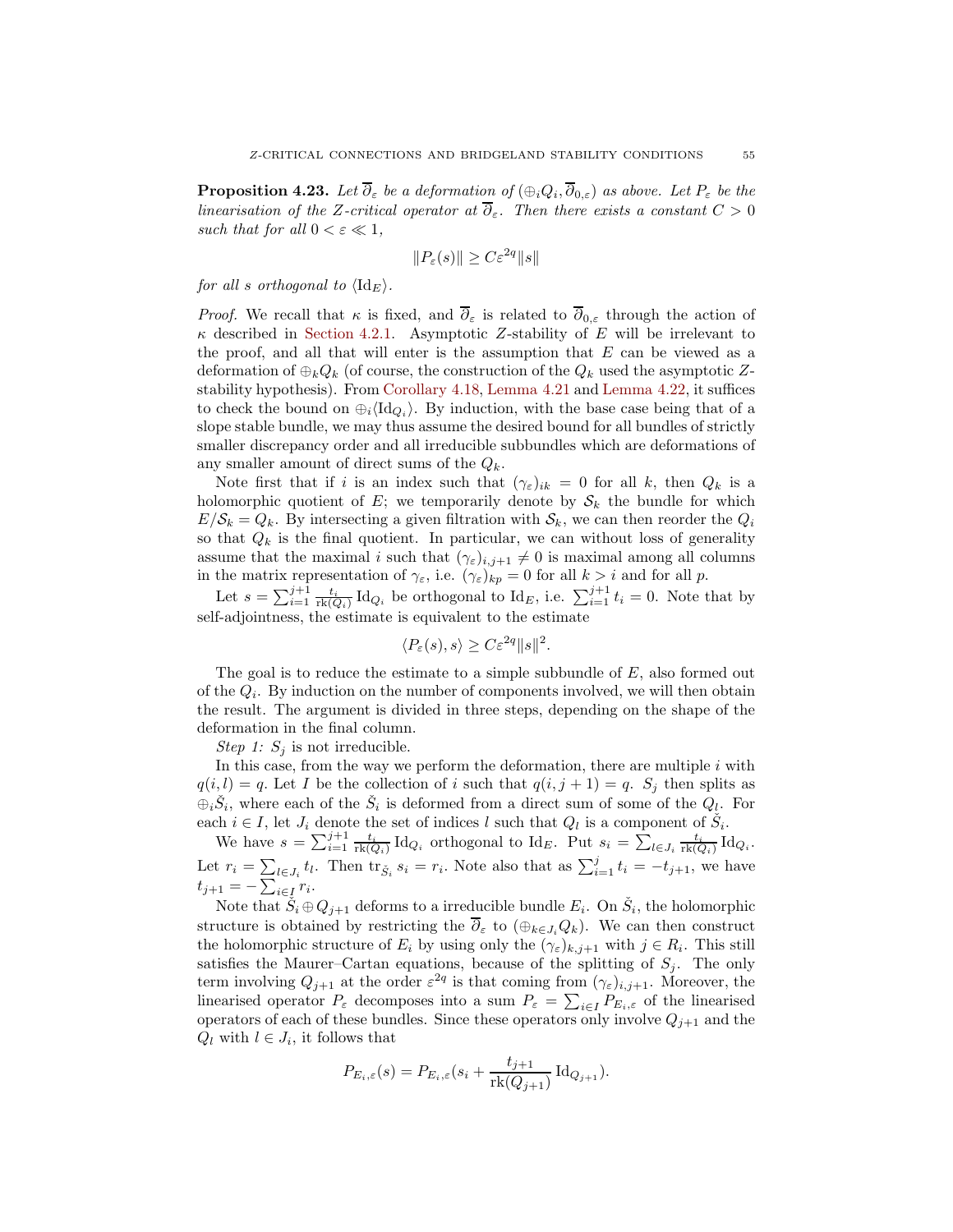Therefore we want to estimate

$$
\langle P_{\varepsilon}(s), s \rangle = \sum_{i \in I} \langle P_{E_i, \varepsilon}(s_i + \frac{t_{j+1}}{\mathrm{rk}(Q_{j+1})} \mathrm{Id}_{Q_{j+1}}), s_i + \frac{t_{j+1}}{\mathrm{rk}(Q_{j+1})} \mathrm{Id}_{Q_{j+1}} \rangle.
$$

We use induction on the number of components, and we want to use the assumed bound on the  $E_i$ . For this to apply, we need to use a traceless endomorphism on  $E_i$ . We have

$$
\text{tr}_{E_i}(s_i + \frac{t_{j+1}}{\text{rk}(Q_{j+1})}) = r_i + t_{j+1}.
$$

Thus

$$
\check{s}_i = s_i + \frac{t_{j+1}}{\mathrm{rk}(Q_{j+1})} \operatorname{Id}_{Q_{j+1}} - \frac{r_i + t_{j+1}}{\mathrm{rk}(E_i)} \operatorname{Id}_{E_i}
$$

is traceless, and we obtain

$$
\langle P_{E_i,\varepsilon}(s_i + \frac{t_{j+1}}{\mathrm{rk}(Q_{j+1})} \mathrm{Id}_{Q_{j+1}}), s_i + \frac{t_{j+1}}{\mathrm{rk}(Q_{j+1})} \mathrm{Id}_{Q_{j+1}} \rangle
$$
  
= $\langle P_{E_i,\varepsilon}(\check{s}_i, \check{s}_i) \rangle$   
 $\geq C\varepsilon^{2q} ||\check{s}_i||^2$   
 $\geq C\varepsilon^{2q} \left( \left( t_{j+1} - \frac{\mathrm{rk}(Q_{j+1})(r_i + t_{j+1})}{\mathrm{rk}(E_i)} \right)^2 + \sum_{l \in J_i} \left( t_l - \frac{\mathrm{rk}(Q_l)}{\mathrm{rk}(E_i)} (r_i + t_{j+1}) \right)^2 \right).$ 

Note that

$$
\left(t_{j+1} - \frac{\mathrm{rk}(Q_{j+1})(r_i + t_{j+1})}{\mathrm{rk}(E_i)}\right)^2
$$
  
=  $t_{j+1}^2 - 2\frac{\mathrm{rk}(Q_{j+1})(r_i + t_{j+1})}{\mathrm{rk}(E_i)}t_{j+1} + \left(\frac{\mathrm{rk}(Q_{j+1})(r_i + t_{j+1})}{\mathrm{rk}(E_i)}\right)^2$ .

Since  $\frac{\text{rk}(Q_{j+1})}{\text{rk}(E_i)} < 1$ , we can find  $\delta_1, \delta_2, \delta_3 > 0$  with  $\delta_1 > \delta_2$ , such that this bounded below by

$$
\delta_1 t_{j+1}^2 - \delta_2 t_{j+1} (r_i + t_{j+1}) + \delta_3 (r_i + t_{j+1})^2,
$$

i.e. we have a lower bound

$$
\delta_4 t_{j+1}^2 - \delta_2 t_{j+1} r_i + \delta_3 (r_i + t_{j+1})^2,
$$

Where  $\delta_4 = \delta_1 - \delta_2 > 0$ . The  $\delta_i$  we can make depend on the ratio  $\frac{\text{rk}(Q_{j+1})}{\text{rk}(E_i)}$ , but we can choose  $\delta_2 - \delta_1$  sufficiently close that we can obtain the lower bound for all i, with the same  $\delta_2$ , since there are only finitely many values fractions  $\frac{\text{rk}(Q_{j+1})}{\text{rk}(E_i)}$ . The upshot is that we have a lower bound

$$
\langle P_{\varepsilon}(s), s \rangle
$$
  
\n
$$
\geq C \varepsilon^{2q} \left( t_{j+1}^{2} + \sum_{i \in I} \sum_{l \in J_{i}} \left( (r_{i} + t_{j+1})^{2} + \left( t_{l} - \frac{\mathrm{rk}(Q_{l})}{\mathrm{rk}(E_{i})} (r_{i} + t_{j+1}) \right)^{2} \right) - \sum_{i \in I} r_{i} t_{j+1} \right).
$$

Since  $\sum_{i \in I} r_i = -t_{j+1}$ , this means that we have a lower bound

$$
\langle P_{\varepsilon}(s),s\rangle \geq C\varepsilon^{2q} \left(t_{j+1}^2 + \sum_{i\in I}\sum_{l\in J_i}\left((r_i+t_{j+1})^2 + \left(t_l - \frac{\mathrm{rk}(Q_l)}{\mathrm{rk}(E_i)}(r_i+t_{j+1})\right)^2\right)\right).
$$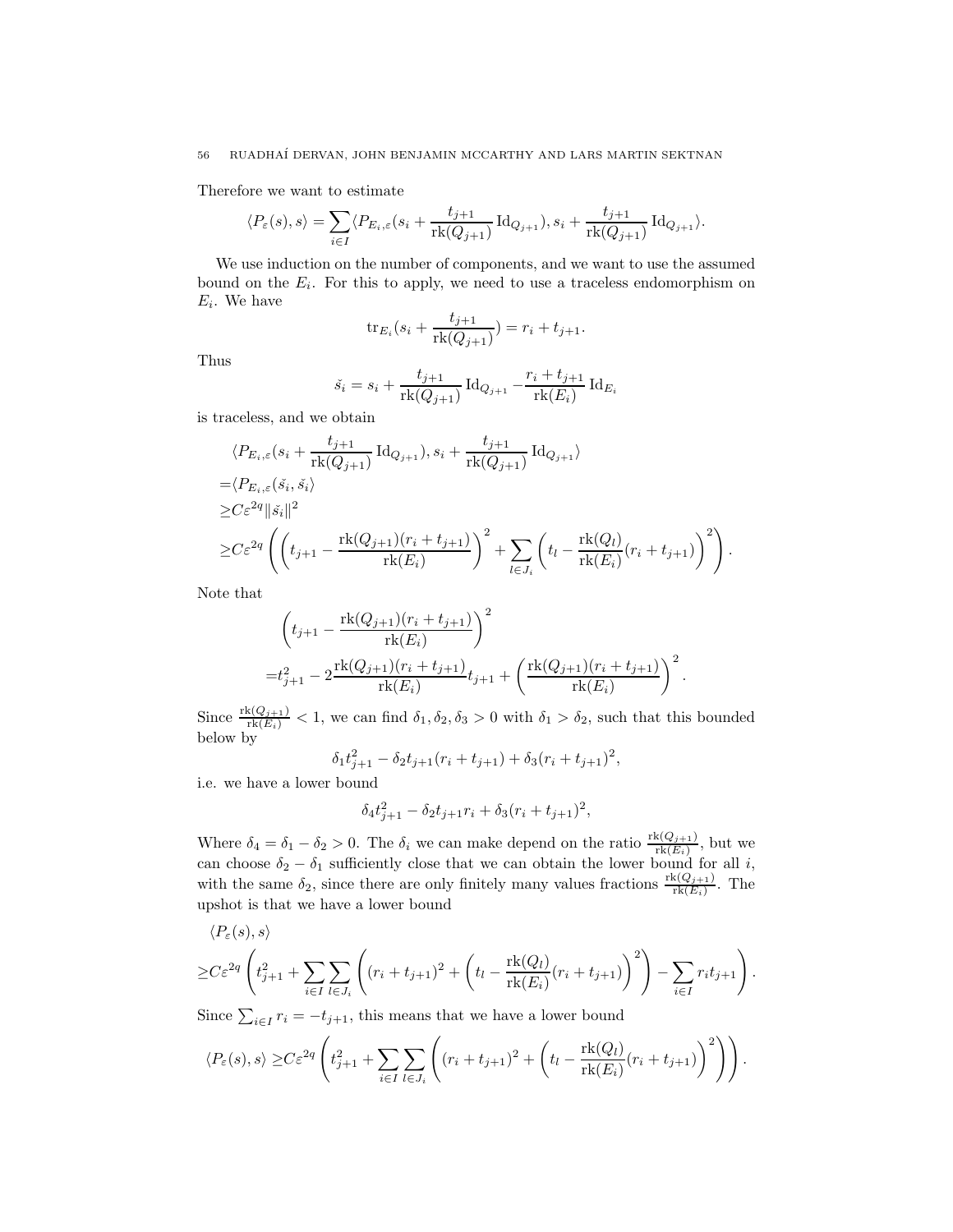Moreover,

$$
(r_i + t_{j+1})^2 + \left(t_l - \frac{\mathrm{rk}(Q_l)}{\mathrm{rk}(E_i)}(r_i + t_{j+1})\right)^2
$$

can be bounded below by a small positive multiple of  $t_l^2$ . Hence, we have a lower bound

$$
\langle P_{\varepsilon}(s), s \rangle \geq C \varepsilon^{2q} \left( t_{j+1}^2 + \sum_{i \in I} \sum_{l \in J_i} t_l^2 \right),
$$
  

$$
= C \varepsilon^{2q} \sum_{i=1}^{l+1} t_i^2,
$$
  

$$
\geq C \varepsilon^{2q} ||s||^2,
$$

which is what we wanted to show.

Step 2:  $S_j$  is irreducible, and  $q(j, j + 1) = j + 1$ .

This time, the goal is to reduce to an estimate on  $S_j$ . Again, we are starting with an s such that  $s = \sum_{i=1}^{j+1} \frac{t_i}{\mathrm{rk}(Q_i)} \mathrm{Id}_{Q_i}$  with  $\sum_{i=1}^{j+1} t_i = 0$ . If  $t_{j+1} = 0$ , the estimate is implied by the one on  $S_j$ , so let us now assume  $t_{j+1} \neq 0$ . Let  $P_{S_j, \varepsilon}$  be the linearised operator of the restriction of  $\overline{\partial}_{\varepsilon}$  to  $S_j$ . We then have that

$$
\langle P_{\varepsilon}(s), s \rangle = \langle P_{S_j, \varepsilon}(s), s \rangle + \langle (P_{\varepsilon} - P_{S_j, \varepsilon})(s), s \rangle
$$

and we will analyse the two terms separately.

The operator  $P_{\varepsilon} - P_{S_j, \varepsilon}$  contains only the terms coming from the  $(\gamma_{\varepsilon})_{i,j+1}$ . By assumption, the only term that will appear to order  $\varepsilon^{2q}$  from these is the one corresponding to  $i = j$ . Using the expansions from the proof of [Lemma 4.20,](#page-50-0) we then see

$$
\langle (P_{\varepsilon} - P_{S_j, \varepsilon})(s), s \rangle = \frac{t_{j+1}}{\mathrm{rk}(Q_{j+1})} \langle (P_{\varepsilon} - P_{S_j, \varepsilon})(\mathrm{Id}_{Q_{j+1}}), s \rangle, \n+ \frac{t_j}{\mathrm{rk}(Q_j)} \langle (P_{\varepsilon} - P_{S_j, \varepsilon})(\mathrm{Id}_{Q_j}), s \rangle + O(\varepsilon^{2q+1}), \n= \varepsilon^{2q} \frac{t_{j+1} c_j^{j+1}}{\mathrm{rk}(Q_{j+1})} \langle \frac{1}{\mathrm{rk}(Q_{j+1})} \mathrm{Id}_{Q_{j+1}} - \frac{1}{\mathrm{rk}(Q_j)} \mathrm{Id}_{Q_j}, s \rangle, \n+ \varepsilon^{2q} \frac{t_j c_{j+1}^j}{\mathrm{rk}(Q_j)} \langle \frac{1}{\mathrm{rk}(Q_j)} \mathrm{Id}_{Q_j} - \frac{1}{\mathrm{rk}(Q_{j+1})} \mathrm{Id}_{Q_{j+1}}, s \rangle + O(\varepsilon^{2q+1}), \n= \varepsilon^{2q} \frac{t_{j+1} c_j^{j+1}}{\mathrm{rk}(Q_{j+1})} \left( \frac{t_{j+1}}{\mathrm{rk}(Q_{j+1})} - \frac{t_j}{\mathrm{rk}(Q_j)} \right), \n+ \varepsilon^{2q} \frac{t_j c_{j+1}^j}{\mathrm{rk}(Q_j)} \left( \frac{t_j}{\mathrm{rk}(Q_j)} - \frac{t_{j+1}}{\mathrm{rk}(Q_{j+1})} \right) + O(\varepsilon^{2q+1}), \n= \varepsilon^{2q} c_{j+1}^j \left( \frac{t_{j+1}}{\mathrm{rk}(Q_{j+1})} - \frac{t_j}{\mathrm{rk}(Q_j)} \right)^2 + O(\varepsilon^{2q+1}),
$$

where we recall that  $c_{j+1}^j = c_j^{j+1}$ .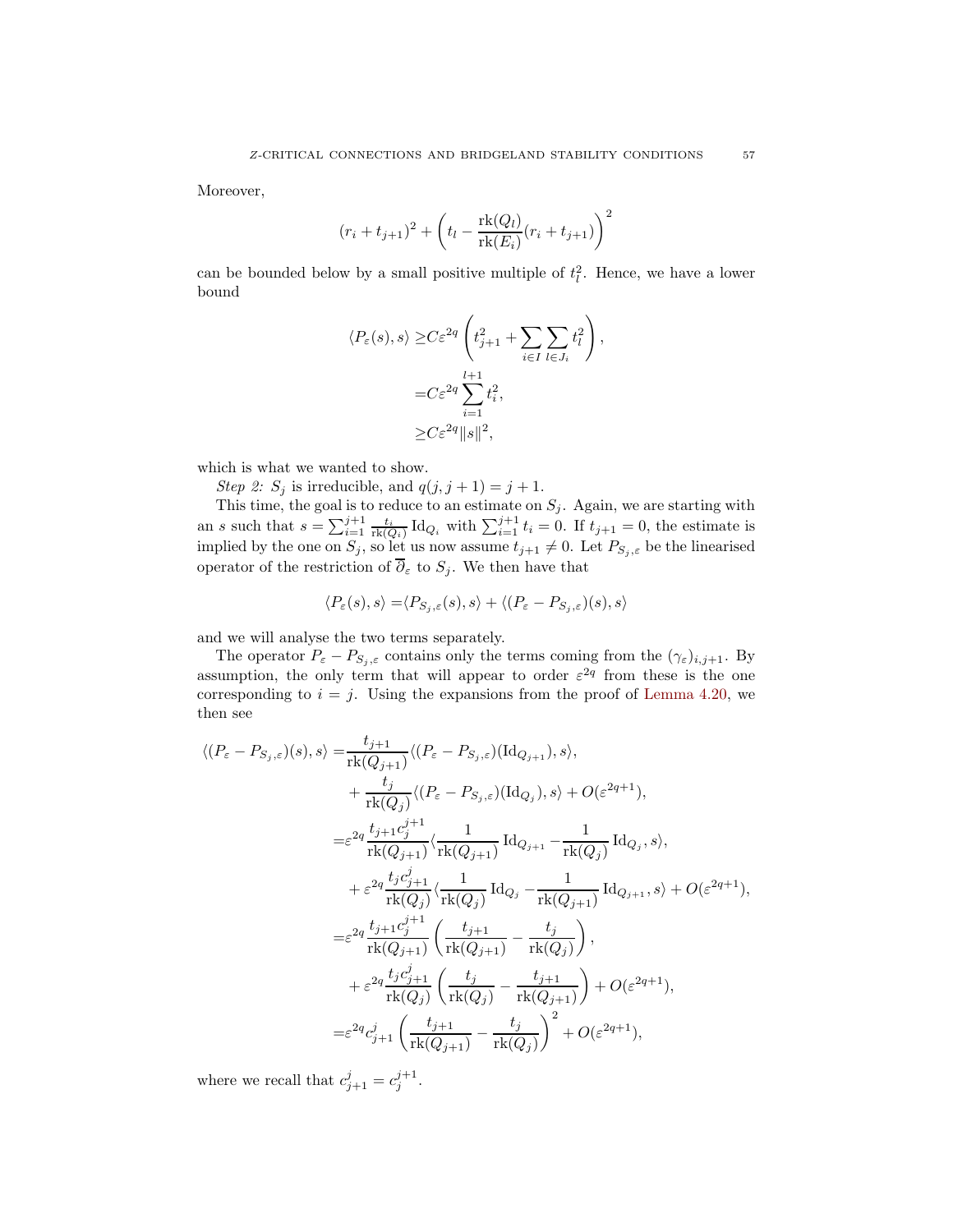We next consider the term  $\langle P_{S_j, \varepsilon}(s), s \rangle$ . First note that since it does not involve any  $Q_{j+1}$ -components at all, we have

$$
\langle P_{S_j,\varepsilon}(s),s\rangle = \langle P_{S_j,\varepsilon}\left(\sum_{i=1}^j \frac{t_i}{\text{rk}(Q_i)}\operatorname{Id}_{Q_i}\right), \sum_{i=1}^j \frac{t_i}{\text{rk}(Q_i)}\operatorname{Id}_{Q_i}\rangle.
$$

This is what we will apply our inductive estimate to, but note that  $\sum_{i=1}^{j} \frac{t_i}{\text{rk}(Q_i)} \text{Id}_{Q_i}$ is not traceless. Indeed,

$$
\text{tr}_{S_{l-1}}\left(\sum_{i=1}^j \frac{t_i}{\text{rk}(Q_i)} \,\text{Id}_{Q_i}\right) = \sum_{i=1}^j t_i = -t_{j+1} \neq 0.
$$

Since  $\mathrm{Id}_{S_{l-1}}$  is in the kernel (and cokernel) of  $P_{S_j,\varepsilon}$  we can add multiples of this term to  $\langle P_{S_i,\varepsilon}(s), s \rangle$  without changing the value. In particular, we obtain the same value when we replace s by

$$
\check{s} = \sum_{i=1}^{j} \frac{t_i}{\text{rk}(Q_i)} \operatorname{Id}_{Q_i} + \frac{t_{j+1}}{\text{rk}(S_j)} \operatorname{Id}_{S_j},
$$

and  $\check{s}$  is traceless, which implies that we can apply our inductive estimate to  $\check{s}$ .

Putting  $\check{t}_i = t_i + \frac{\text{rk}(Q_i)t_{j+1}}{\text{rk}(S_i)}$  $\frac{(Q_i)t_{j+1}}{\text{rk}(S_j)}$ , we then have that  $\check{s} = \sum_{i=1}^j \frac{\check{t}_i}{\text{rk}(Q_i)} \text{Id}_{Q_i}$ . Using the estimate assumed to exist on the irreducible bundle  $S_j$  by induction, we obtain

$$
\langle P_{S_j, \varepsilon}(s), s \rangle = \langle P_{S_j, \varepsilon}(\check{s}), \check{s} \rangle
$$
  
\n
$$
\geq C \varepsilon^{2q} \|\check{s}\|^2
$$
  
\n
$$
\geq C \varepsilon^{2q} \sum_{i=1}^j |\check{t}_i|^2
$$

where the constant  $C > 0$  may have changed from the second to the third line.

Bringing the two estimates together, for all  $0 < \varepsilon \ll 1$  we have

$$
\langle P_{\varepsilon}(s), s \rangle \geq C \varepsilon^{2q} \left( \sum_{i=1}^{j} |\check{t}_i|^2 + \left( \frac{t_{j+1}}{\mathrm{rk}(Q_{j+1})} - \frac{t_j}{\mathrm{rk}(Q_j)} \right)^2 \right).
$$

We will now use the following elementary fact. Suppose that  $a, b, c, d$  are positive constants. Then there exists a constant  $e > 0$  depending only on a, b, c, d such that

$$
(ax + by)2 + (cx - dy)2 \ge e(x2 + y2),
$$
\n(4.6)

<span id="page-57-0"></span>,

for any  $x, y$ .

Applying the inequality [\(4.6\)](#page-57-0) to  $x = t_{j+1}$  and  $y = t_j$ , we obtain that

$$
\check{t_j}^2 + \left(\frac{t_{j+1}}{\text{rk}(Q_{j+1})} - \frac{t_j}{\text{rk}(Q_j)}\right)^2 = (t_j + \frac{\text{rk}(Q_j)}{\text{rk}(S_j)}t_{j+1})^2 + \left(\frac{t_{j+1}}{\text{rk}(Q_{j+1})} - \frac{t_j}{\text{rk}(Q_j)}\right)^2
$$

is bounded below by a constant multiple of

$$
t_j^2 + t_{j+1}^2.
$$

At this point we have that, for all  $0 < \varepsilon \ll 1$ ,

$$
\langle P_{\varepsilon}(s), s \rangle \geq C \varepsilon^{2q} \left( \sum_{i=1}^{j-1} |\check{t}_i|^2 + t_j^2 + t_{j+1}^2 \right).
$$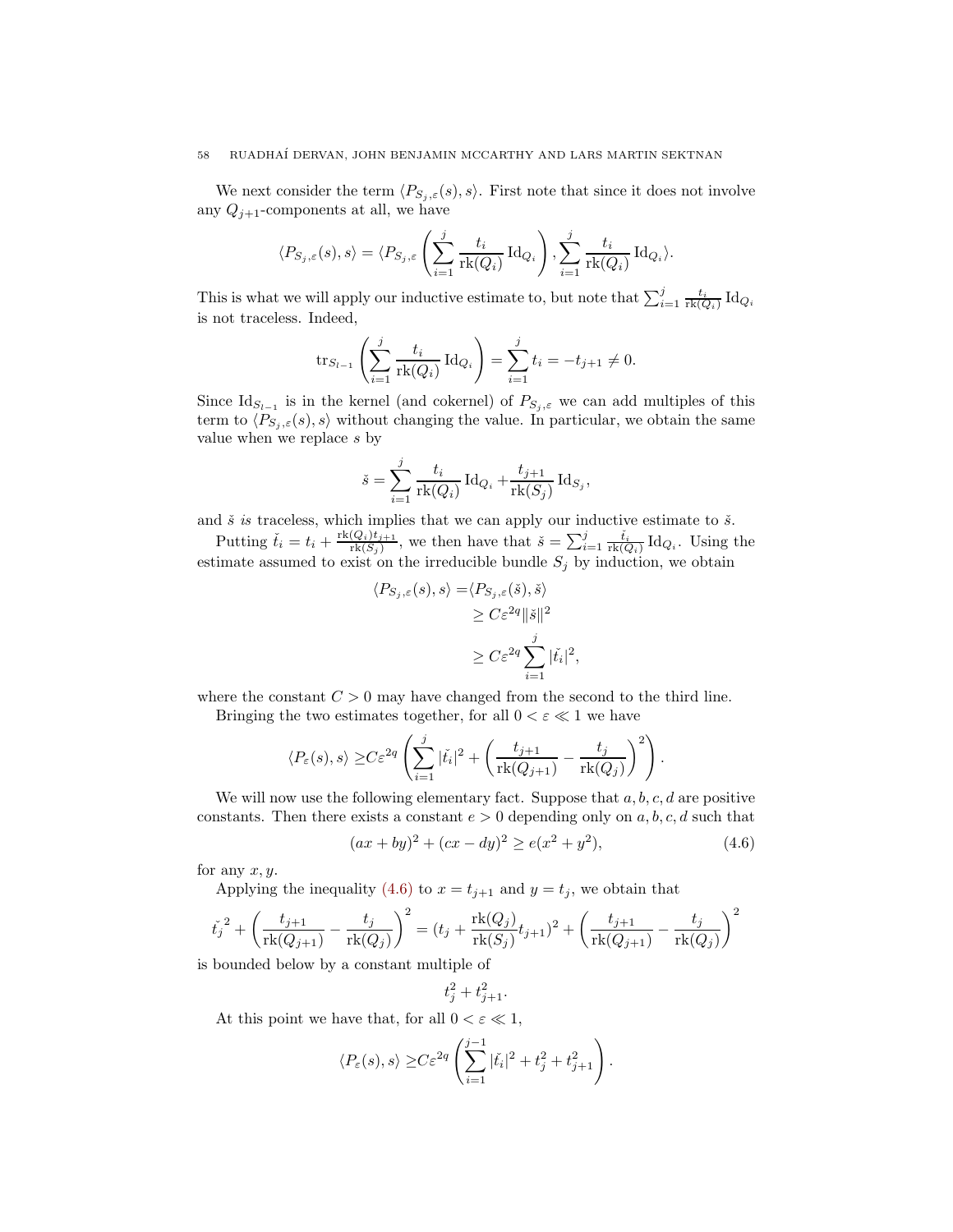Using that a similar inequality to  $(4.6)$  with  $d = 0$ , we see that each

$$
|\check{t_i}|^2+t_{j+1}^2
$$

is bounded below by a small constant multiple of

$$
t_i^2 + t_{j+1}^2,
$$

for each  $i = 1, \ldots, j - 1$ . Using this successively, we finally obtain that

$$
\langle P_{\varepsilon}(s), s \rangle \geq C \varepsilon^{2q} \left( \sum_{i=1}^{j+1} t_i^2 \right),
$$
  

$$
\geq C \varepsilon^{2q} \|s\|^2,
$$

which is what we wanted to show.

Step 3:  $S_j$  is irreducible, and  $(\gamma_{\varepsilon})_{j,j+1} = 0$ .

Pick the largest p such that  $(\gamma_{\varepsilon})_{p,j+1} \neq 0$ . Note that since we assumed  $(\gamma_{\varepsilon})_{ki} = 0$ for all  $k > p$  and all i, we have that  $Q_{p+1}, \ldots, Q_{j+1}$  are holomorphic quotients of E. In particular, we can go to another filtration that reorders the quotients after  $Q_p$  so that  $Q_k$  becomes  $Q_{j+1}$ . If we can apply Step 1 to any such  $Q_k$ , we have made the reduction to a smaller bundle as we wanted.

We may therefore assume that this is not possible, which means that for each  $k > p$ , there is exactly one i (which is necessarily at most p) such that  $q(i, k) = q$ . Again, after reordering we may assume that all the k with  $(\gamma_{\varepsilon})_{pk} \neq 0$  are last. That is, we may assume that there is an l such that  $(\gamma_{\varepsilon})_{p,p+1}, \ldots, (\gamma_{\varepsilon})_{p,l}$  are all zero and  $(\gamma_{\varepsilon})_{p,l+1},\ldots,(\gamma_{\varepsilon})_{p,j+1}$  are  $O(\varepsilon^{q})$ . Note that l may equal p, in which case there are none of these terms vanishing, and also that  $l \leq j$ , since  $(\gamma_{\varepsilon})_{p,j+1} \neq 0$ . Note that all of the bundles  $S_{p+1}, \ldots, S_j$  are irreducible.

We will follow the strategy of Step 2, but instead reduce to an estimate on  $S_l$ . For  $i > l$ , when calculating  $(P_{\varepsilon} - P_{S_l, \varepsilon})(\mathrm{Id}_{Q_i})$ , there will be two contributions to leading order. This is because there is only one  $O(\varepsilon^q)$  contribution in each  $Q_i$  direction with  $i > l$ . The contributions correspond to the terms  $\varsigma_{i,p}^* \wedge \varsigma_{p,i}$  and  $\varsigma_{p,i} \wedge \varsigma_{i,p}^*$ . The first term contributes to  $\mathrm{Id}_{Q_i}$ , and the second contributes to a multiple of  $\mathrm{Id}_{Q_p}$ . In other words, for  $i > l$ ,

$$
(P_{\varepsilon} - P_{S_l, \varepsilon})(\mathrm{Id}_{Q_i}) = \varepsilon^{2q} c_p^i \left( \frac{1}{\mathrm{rk}(Q_i)} \mathrm{Id}_{Q_i} - \frac{1}{\mathrm{rk}(Q_p)} \mathrm{Id}_{Q_p} \right) + O(\varepsilon^{2q+1}).
$$

If  $i > p$  and  $i \leq l$ ,

$$
(P_{\varepsilon} - P_{S_l, \varepsilon})(\mathrm{Id}_{Q_i}) = O(\varepsilon^{2q+1}),
$$

and the same holds when  $i < p$ . Finally, when considering  $i = p$ , that is  $(P_{\varepsilon} P_{S_l,\varepsilon}$  (Id<sub>Q<sub>p</sub></sub>), only terms coming from  $Q_i$  mapping to  $Q_p$  will contribute. These are precisely the  $Q_i$  with  $i > l$ , and so

$$
(P_{\varepsilon} - P_{S_l, \varepsilon})(\mathrm{Id}_{Q_p}) = \varepsilon^{2q} \sum_{i=l+1}^{j+1} c_i^p \left( \frac{1}{\mathrm{rk}(Q_p)} \mathrm{Id}_{Q_p} - \frac{1}{\mathrm{rk}(Q_i)} \mathrm{Id}_{Q_i} \right) + O(\varepsilon^{2q+1}).
$$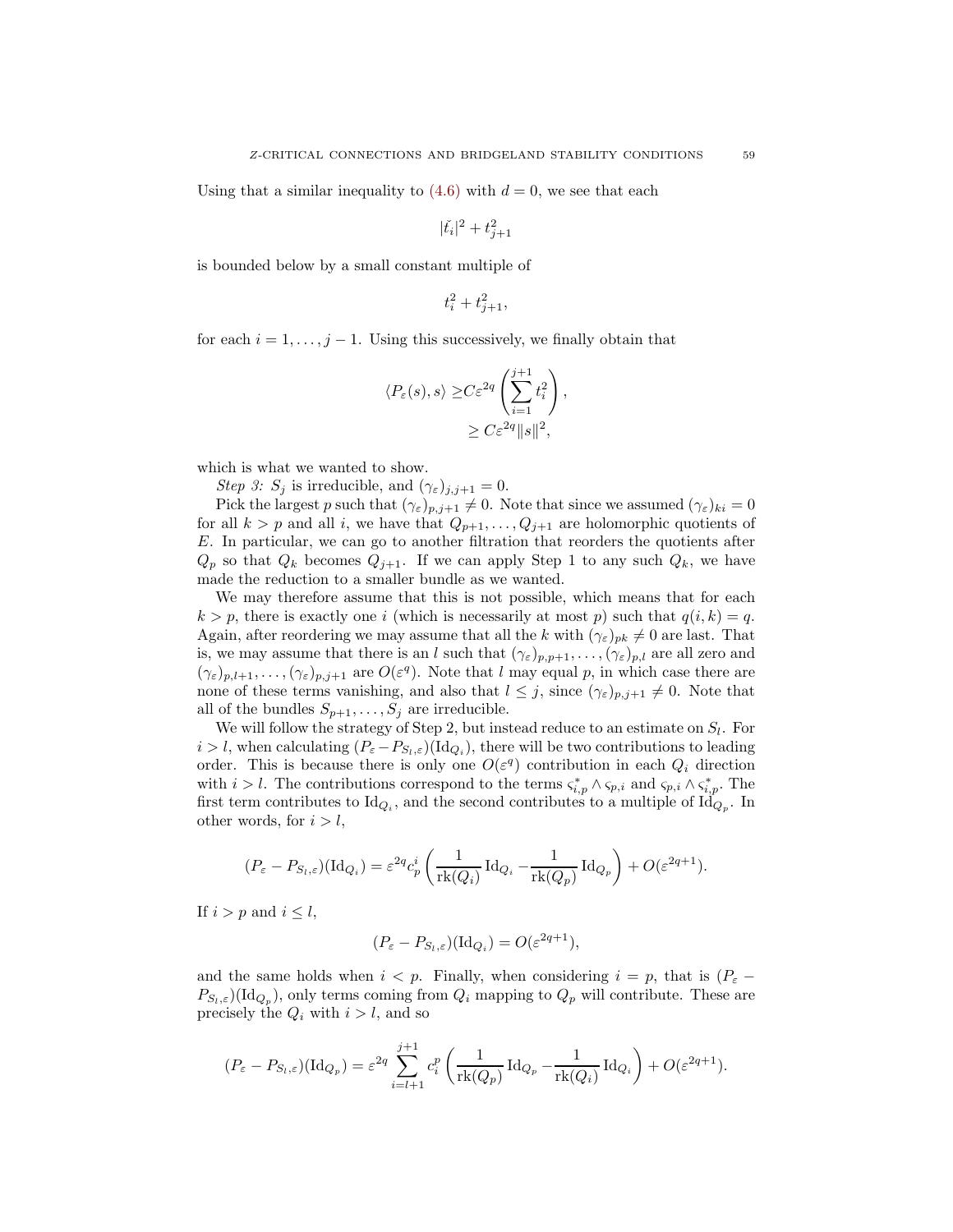Thus, when applying  $P_{\varepsilon} - P_{S_l, \varepsilon}$  to  $s = \sum_{i=1}^{j+1} \frac{t_i}{\text{rk}(Q_i)} \text{Id}_{Q_i}$ , we have

$$
\langle (P_{\varepsilon} - P_{S_l, \varepsilon})(s), s \rangle
$$
\n
$$
= \sum_{i=l+1}^{j+1} \frac{t_i}{\text{rk}(Q_i)} \langle (P_{\varepsilon} - P_{S_l, \varepsilon})(\text{Id}_{Q_i}), s \rangle
$$
\n
$$
+ \frac{t_p}{\text{rk}(Q_p)} \langle (P_{\varepsilon} - P_{S_l, \varepsilon})(\text{Id}_{Q_p}), s \rangle + O(\varepsilon^{2q+1}),
$$
\n
$$
= \varepsilon^{2q} \sum_{i=l+1}^{j+1} \frac{t_i}{\text{rk}(Q_i)} \langle c_p^i \left( \frac{1}{\text{rk}(Q_i)} \text{Id}_{Q_i} - \frac{1}{\text{rk}(Q_p)} \text{Id}_{Q_p} \right), s \rangle
$$
\n
$$
+ \varepsilon^{2q} \frac{t_p}{\text{rk}(Q_p)} \sum_{i=l+1}^{j+1} \langle c_i^p \left( \frac{1}{\text{rk}(Q_p)} \text{Id}_{Q_p} - \frac{1}{\text{rk}(Q_i)} \text{Id}_{Q_i} \right), s \rangle + O(\varepsilon^{2q+1}),
$$
\n
$$
= \varepsilon^{2q} \sum_{i=l+1}^{j+1} \frac{t_i}{\text{rk}(Q_i)} \left( c_p^i \left( \frac{t_i}{\text{rk}(Q_i)} - \frac{t_p}{\text{rk}(Q_p)} \right) \right)
$$
\n
$$
+ \varepsilon^{2q} \frac{t_p}{\text{rk}(Q_p)} \sum_{i=l+1}^{j+1} \left( c_i^p \left( \frac{t_p}{\text{rk}(Q_p)} - \frac{t_i}{\text{rk}(Q_i)} \right) \right) + O(\varepsilon^{2q+1}),
$$
\n
$$
= \varepsilon^{2q} \sum_{i=l+1}^{j+1} c_p^i \left( \frac{t_i}{\text{rk}(Q_i)} - \frac{t_p}{\text{rk}(Q_p)} \right)^2 + O(\varepsilon^{2q+1}).
$$

We also need to consider  $P_{S_l,\varepsilon}(s)$ . This time, we can replace s by

$$
\check{s} = \sum_{i=1}^{l} \frac{t_i}{\text{rk}(Q_i)} \operatorname{Id}_{Q_i} + \frac{\tau}{\text{rk}(S_l)} \operatorname{Id}_{S_l},
$$

where  $\tau = -\sum_{i=1}^{l} t_i = \sum_{i=l+1}^{j+1} t_i$ . Following the same line of argument as in Step 2, we end up with the estimate

$$
\langle P_{\varepsilon}(s), s \rangle \ge C \varepsilon^{2q} \left( \sum_{i=1}^{l} \left( t_i + \tau \frac{\mathrm{rk}(Q_i)}{\mathrm{rk}(S_l)} \right)^2 + \sum_{i=l+1}^{j+1} c_i^p \left( \frac{t_i}{\mathrm{rk}(Q_i)} - \frac{t_p}{\mathrm{rk}(Q_p)} \right)^2 \right),
$$

when we consider the contributions of both the  $P_{S_l,\varepsilon}$  and  $P_{\varepsilon}-P_{S_l,\varepsilon}$  terms. Arguing in a similar way to the Step 2, one obtains that this can be bounded below by  $C\varepsilon^{2q} \sum_{i=1}^{j+1} t_i^2$ , which implies the bound we seek.

Since the deformation to  $E$  has to take the form of one of the three assumptions in Step 1, 2 or 3, this completes the proof.  $\Box$ 

<span id="page-59-0"></span>4.3. Construction of Z-critical connections. We now construct Z-critical connections for asymptotically Z-stable sufficiently smooth bundles. The proof is via induction on the maximal discrepancy order, the base case being slope stable bundles (which we declare to have maximal discrepancy order zero). This was done in [Theorem 4.3.](#page-36-4)

Recall the setup that  $E$  is an asymptotically  $Z$ -stable, sufficiently smooth vector bundle. Denote by

$$
\operatorname{Gr}(E) = \bigoplus_{j=1}^{l} V_i
$$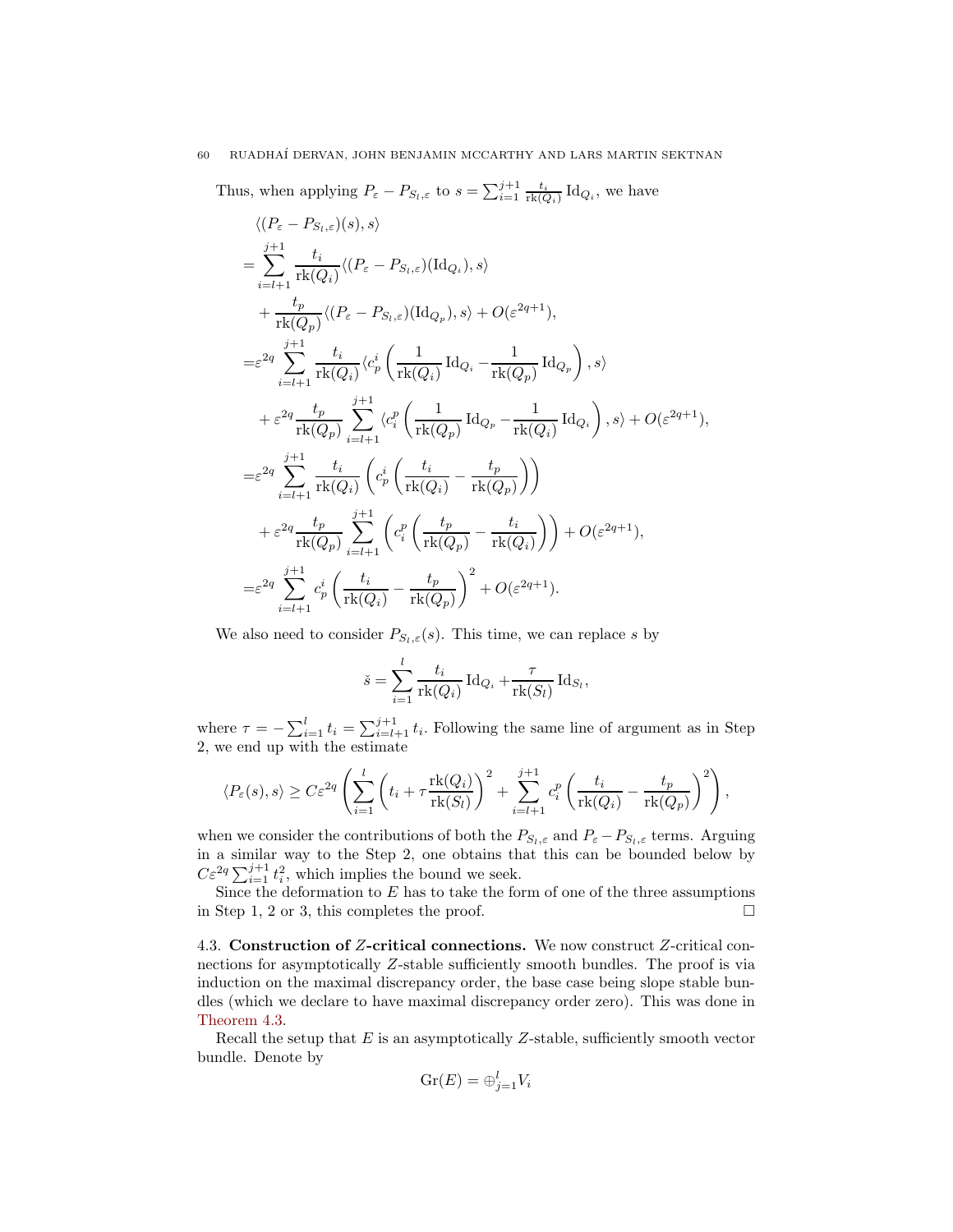a Jordan–Hölder filtration for the semistable vector bundle E, and let  $\mathfrak k$  denote the Lie algebra of Aut $(\text{Gr}(E))$ . Similarly, let  $E_i$  be pieces of the filtration of E given by [Lemma 4.16,](#page-46-0) such that in particular the quotients  $Q_i = E_{i-1}/E_i$  are simple and asymptotically stable with maximal discrepancy order strictly smaller than that of E. By the induction assumption, we can assume the  $Q_i$  admit Z-critical connections that are the Chern connections of  $f_k^i \cdot \overline{\partial}_0$ , where  $\overline{\partial}_0$  is some initial complex structure on each of the  $Q_i$ .

4.3.1. Construction of approximate generalised solutions. We begin by constructing a family of solutions to a more general equation than the Z-critical equation. The potentially non-zero terms will all gather at order  $\varepsilon^{2q}$ , where q is the maximal discrepancy order of  $E$ . We then show that there is a unique choice of the parameters in this construction giving a Z-critical connection.

We will now take as our initial connection the connection  $\check{\nabla}_{\varepsilon}$  defined the procedure outlined in [Section 4.2.1,](#page-38-1) starting from the product Z-critical connections  $\nabla_{0,\varepsilon}$  on  $\bigoplus_i Q_i$ . We will construct one such connection for each choice of parameters κ.

<span id="page-60-0"></span>**Proposition 4.24.** For each choice of deformation parameter  $\kappa$ , there exists constants  $c_i$  together with Hermitian endomorphisms  $f_1, \ldots, f_{2q}$  such that if we define  $f_{2q,\varepsilon}$  by

$$
f_{2q,\varepsilon} = \prod_{i=1}^{2q} \exp(f_i \varepsilon^i),
$$

then

$$
D_{\varepsilon}(f_{q,\varepsilon} \cdot \check{\nabla}_{\varepsilon}) = \sum_{i=1}^{j+1} c_i \operatorname{Id}_{Q_i} \varepsilon^{2q} + O(\varepsilon^{2q+1}).
$$

The constants  $c_j$  are determined by the choice of parameters in the extension of E from the  $Q_i$ . The precise description of how the constants  $c_j$  depend on the parameters of the extension will be given through the course of the proof. We will need this when we later show that we can choose the parameters so that the  $c_j$  are all zero.

Proof. Recall that

$$
\check{\nabla}_{\varepsilon} = \nabla_{0,\varepsilon} + a_{\varepsilon},
$$

where

$$
a_{\varepsilon}=\gamma_{\varepsilon}-\gamma_{\varepsilon}^*.
$$

The curvature of this connection satisfies

$$
F_{\overline{\partial}_{\varepsilon}} = F_{\overline{\partial}_{0,\varepsilon}} + d_{\nabla_{0,\varepsilon}}(a_{\varepsilon}) + a_{\varepsilon} \wedge a_{\varepsilon}.
$$

We will now show that we can perturb  $\check{\nabla}_{\varepsilon}$  to a connection with the required properties.

We begin by describing the contributions these terms make to  $D_{\varepsilon}(\check{\nabla}_{\varepsilon})$ . First note that as the  $S_j$  have discrepancy order q with respect to E, [Proposition 4.8](#page-41-0) implies that the contribution to  $D_\varepsilon(\check{\nabla}_\varepsilon)$  of  $F_{\overline{\partial}_{0,\varepsilon}}$  can be non-zero only from order  $\varepsilon^{2q}$  onwards. Secondly,  $d_{\nabla_{0,\varepsilon}}(a_{\varepsilon})$  is an off-diagonal term at  $O(\varepsilon^{q})$ . Note also that since  $\nabla_{0,\varepsilon}$  is an  $O(\varepsilon)$ -perturbation of the connection  $\nabla_0$  on the graded object  $Gr(E)$ of E, the leading order contribution is  $d_{\nabla_0}(a_{\varepsilon})$ . Finally,  $a_{\varepsilon} \wedge a_{\varepsilon}$  has both diagonal and off-diagonal components, but is  $O(\varepsilon^{2q})$ .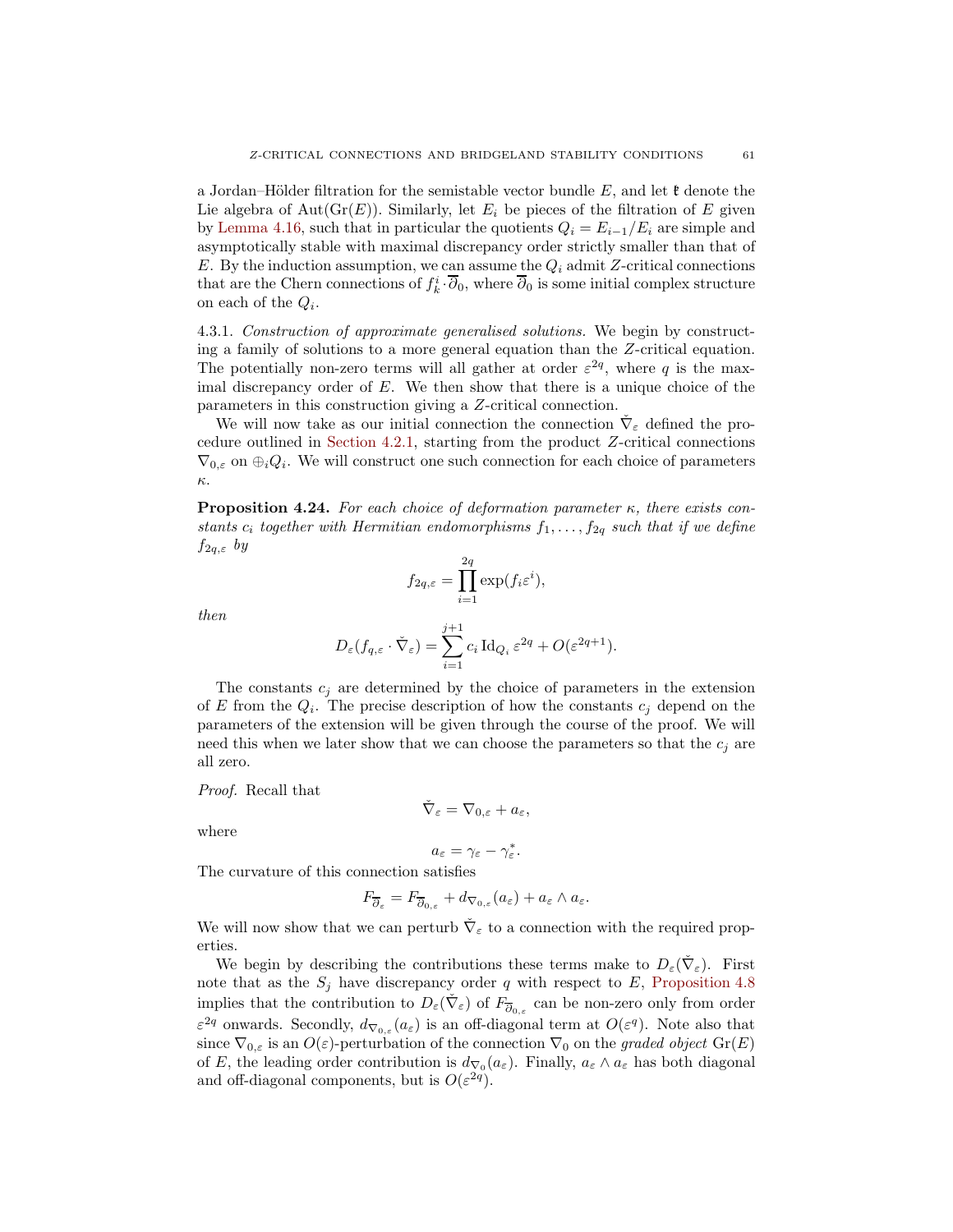We will now remove the errors, up to an element of  $\oplus_i \langle \mathrm{Id}_{Q_i} \rangle$ . We first remove the leading order off-diagonal term. Under the changes we are making, this term is coming from  $d_{\nabla_{0,\varepsilon}}(a_{\varepsilon})$  which we remarked above is

$$
d_{\nabla_0}(a_{\varepsilon}) = -\varepsilon^q d_{\nabla_0} \left( \sum_{i < k: q(i,k) = q} (s_{ik} - s_{ki}^*) \right) + O(\varepsilon^{q+1})
$$

to leading order. The actual term is a constant multiple  $c \neq 0$  of the contraction of the above with respect to  $\omega$ , times  $\omega^n$ .

Now, this term is in the image of the linearised operator on the graded object. To see this, we need to make sure the term is orthogonal to any off-diagonal element of the Lie algebra of the automorphism group of  $E$ . This follows by pulling back the connection via the automorphism produced from any such element of the Lie algebra. This pulls back the curvature term to a diagonal term, the action coming through the adjoint action. If this had non-zero contribution to any of the identity terms on the diagonal, this would give a term at a rate smaller than the discrepancy order. Since the topological data corresponding to these new subbundles produced from the automorphism are the same as before the automorphism was applied, that means that the discrepancy order of one of the original subbundles coming from the chosen filtration was smaller than  $q$ , using [Proposition 4.8.](#page-41-0) Thus this cannot happen, and we cannot see any off-diagonal automorphisms until order  $\varepsilon^{2q}$ .

The upshot is that, by [Corollary 4.18,](#page-48-1) there exists  $\sigma_q$  such that

$$
P_{\varepsilon}(\sigma_q) = c\Lambda_{\omega} \left( d_{\nabla_0} \left( \sum_{i < k: q(i,k) = q} (s_{ik} - s_{ki}^*) \right) \right). \tag{4.7}
$$

It follows that

<span id="page-61-0"></span>
$$
D_{\varepsilon}\left(\exp(\varepsilon^q\sigma_q)\cdot\check{\nabla}_{\varepsilon}\right)
$$

is  $O(\varepsilon^{q+1})$ .

This introduces a diagonal contribution at order  $\varepsilon^{2q}$ . It will be important later that we understand what this contribution is. By decomposing  $\sigma_q$  into the various components of the graded object, it suffices to consider the contributions from only one term  $\varsigma_{ik} - \varsigma_{ik}^*$  where  $\varsigma \in \Omega^{0,1}(V_k^* \otimes V_i)$ . Here we are slightly abusing notation, in the following way. The  $\varsigma_{ik}$  above lie in  $\Omega^{0,1}(Q_k^* \otimes Q_i)$ , but we can further decompose into the components on the full graded object of E. Further, we can write  $\sigma_q = \beta - \beta^*$ , where  $\beta$  hits the contribution from  $\varsigma_{ik}$ . The relevant term from [Lemma 4.17](#page-48-0) is then

$$
\partial_0(-[\gamma_{ik},\beta^*]) - [\gamma_{ki}^*,\overline{\partial}_0(\beta)] + \overline{\partial}_0([\gamma_{ki}^*,\beta]) + [\gamma_{ik},\partial_0(\beta^*)],
$$

i.e. the diagonal contribution at order  $\varepsilon^{2q}$  coming from this term is a real constant multiple of the above. Further,

$$
\partial_0(-[\gamma_{ik},\beta^*]) + [\gamma_{ik},\partial_0(\beta^*)] = (\overline{\partial}_0([\gamma^*_{ki},\beta]) - [\gamma^*_{ki},\overline{\partial}_0(\beta)]^*.
$$

These terms are purely imaginary, so in particular

$$
\operatorname{tr}_{V_i}(\partial_0(-[\gamma_{ik},\beta^*]) + [\gamma_{ik},\partial_0(\beta^*)]) = - \operatorname{tr}_{V_i}(\overline{\partial}_0([\gamma^*_{ki},\beta]) - [\gamma^*_{ki},\overline{\partial}_0(\beta)])
$$

and similarly for  $\text{tr}_{V_k}$ . Hence the projection to  $\bigoplus_l \langle V_l \rangle$  of the term introduced at order  $\varepsilon^{2q}$  is zero, and hence also the contribution to  $\oplus_l \langle \mathrm{Id}_{Q_l} \rangle$ .

Next, we remove the diagonal components, which then purely lie at order  $\varepsilon^{2q}$ . We can only do this orthogonally to  $\mathfrak{aut}(\oplus_iQ_i)$ , because from [Lemma 4.20](#page-50-0) we know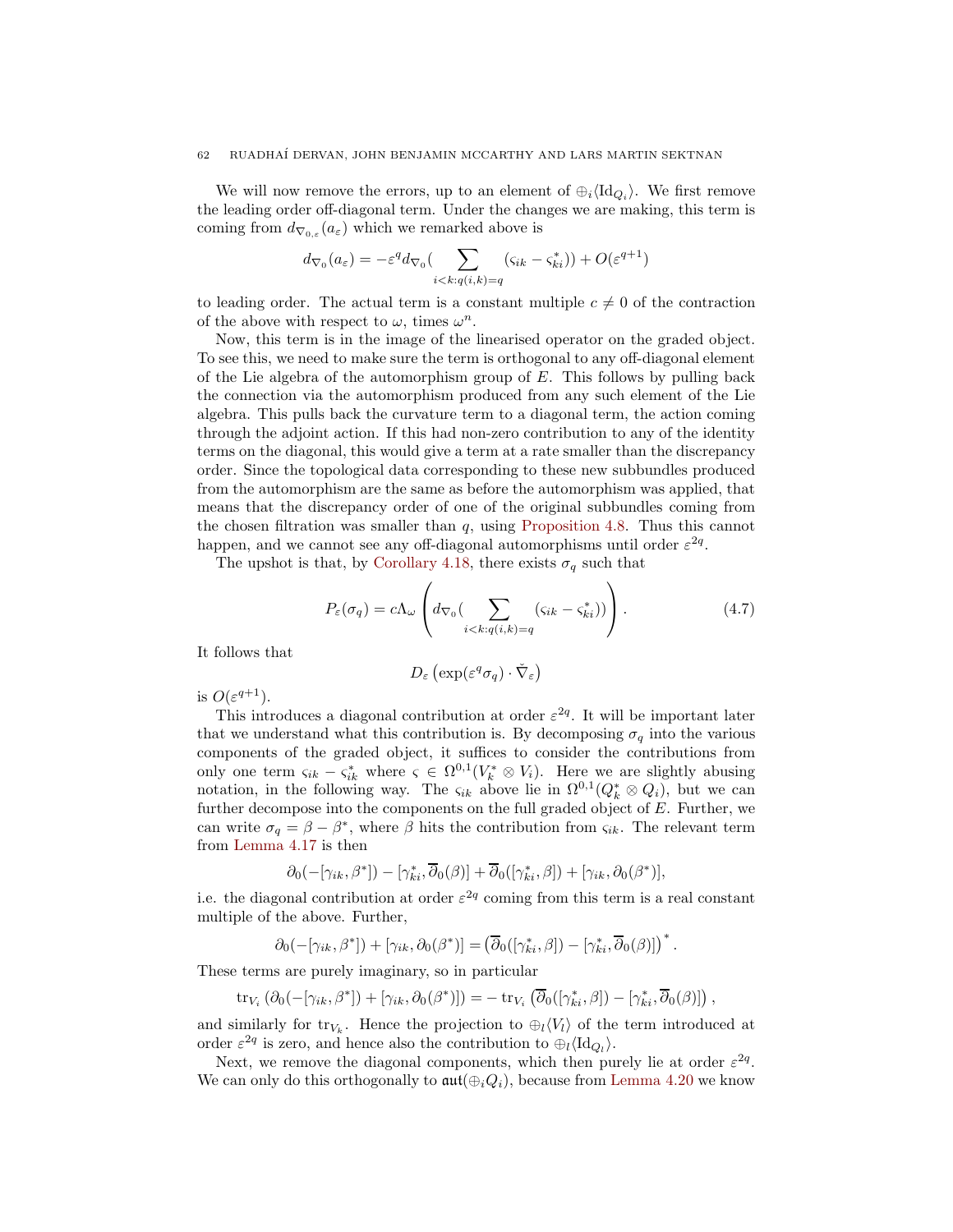that the linearised operator  $P_{\varepsilon}$  stays orthogonal to this subspace until order  $\varepsilon^{2q}$ . Note by the above that this projection equals the projection of  $D_{\varepsilon}(\check{\nabla}_{\varepsilon})$  to the same subspace, because the additional diagonal contributions in  $D_{\varepsilon}(\exp(\varepsilon^q \sigma_q) \cdot \check{\nabla}_{\varepsilon})$  at order  $\varepsilon^{2q}$  stay orthogonal to  $\mathfrak{aut}(\oplus_i Q_i)$ .

From the inductive description of the mapping properties of this linearised oper-ator that [Proposition 4.23](#page-53-0) gives, we know that if  $s \in \text{aut}(\bigoplus_i Q_i)^\perp$ , then then there exists  $s_0, \ldots, s_{2q-2}$  such that  $P_{\varepsilon}(\sum_i s_i \varepsilon^i) = s$ . It follows that we can find a sequence of gauge transformations  $s_2, \ldots, s_{2q}$  such that

$$
D_{\varepsilon}\left(\prod_{i=2}^{2q} \exp(s_i \varepsilon^i) \cdot \check{\nabla}_{\varepsilon}\right)
$$

is off-diagonal, up to a term which equals the orthogonal projection to  $\oplus_i \langle \mathrm{Id}_{Q_i} \rangle$  of  $D_{\varepsilon}(\check{\nabla}_{\varepsilon}).$ 

The final step is to correct the remaining off-diagonal errors, which now all lie at order  $\varepsilon^{q+1}$  or greater. Removing these errors follows the procedure from when we removed the first such error above. The terms are successively removed starting from the lowest order term. Crucially, these now do not introduce new diagonal terms at order  $\varepsilon^{2q}$ , but rather at order  $\varepsilon^{2q+1}$  or higher. Hence we can proceed until we have removed the off-diagonal errors up to order  $\varepsilon^{2q}$ . The order  $\varepsilon^{2q}$ -term now lies in  $\mathfrak{aut}(\oplus_iQ_i)$ . As remarked above, the Lie algebra of the automorphism acts through the adjoint action, and so we can diagonalise the  $\varepsilon^{2q}$  by applying a suitable gauge transformation. This completes the proof of the result.

<span id="page-62-0"></span>**Lemma 4.25.** The linearised operator  $\tilde{P}_{\varepsilon}$  at the connection constructed in [Proposition 4.24](#page-60-0) satisfies

$$
\|\tilde{P}_{\varepsilon}(s)\| \ge C\varepsilon^{2q} \|s\|,
$$

for some  $C > 0$ .

Proof. The only additional term that could interfere with the bound in the kernel of  $P_{0,\varepsilon}$  is the term  $\sigma_q = \beta - \beta^*$  coming from removing the off-diagonal term at order  $\varepsilon^q$  in the proof of [Proposition 4.24,](#page-60-0) which satisfies Equation [\(4.7\).](#page-61-0) We will continue to use the notation from this proof.

The change of the linearised operator (which, to leading order, is the change in the Laplacian), that this brings about is a constant multiple of

$$
u\mapsto \varepsilon^q\Lambda_\omega\left(id_{\nabla_0}([[\gamma_\varepsilon-\gamma^*_\varepsilon,\beta-\beta^*],u])\right),
$$

which is  $O(\varepsilon^{2q})$ , since  $\gamma_{\varepsilon}$  is. The  $O(\varepsilon)$  order term of  $\gamma_{\varepsilon} - \gamma_{\varepsilon}^*$  may be a sum over several different components in the block decomposition of  $End E$ , but as in the proof of [Proposition 4.24,](#page-60-0) it suffices to consider the terms  $\varepsilon^q(\varsigma_{ik} - \varsigma_{ik}^*)$  separately. Thus the relevant change in the linearised operator is

$$
u \mapsto \varepsilon^{2q} \Lambda_{\omega} (id_{\nabla_0}([[s_{ik} - s_{ik}^*, \beta - \beta^*], u])) .
$$

The contribution of this to the EndQ<sub>i</sub>-direction is  $\varsigma_{ik} \circ \beta^* - \beta \circ \varsigma_{ik}^*$ , which is traceless. Similarly for the End $Q_k$ -contribution. Thus the required bound holds.

<span id="page-62-1"></span>Next, we show that we can remove any higher order terms, using the linearisation.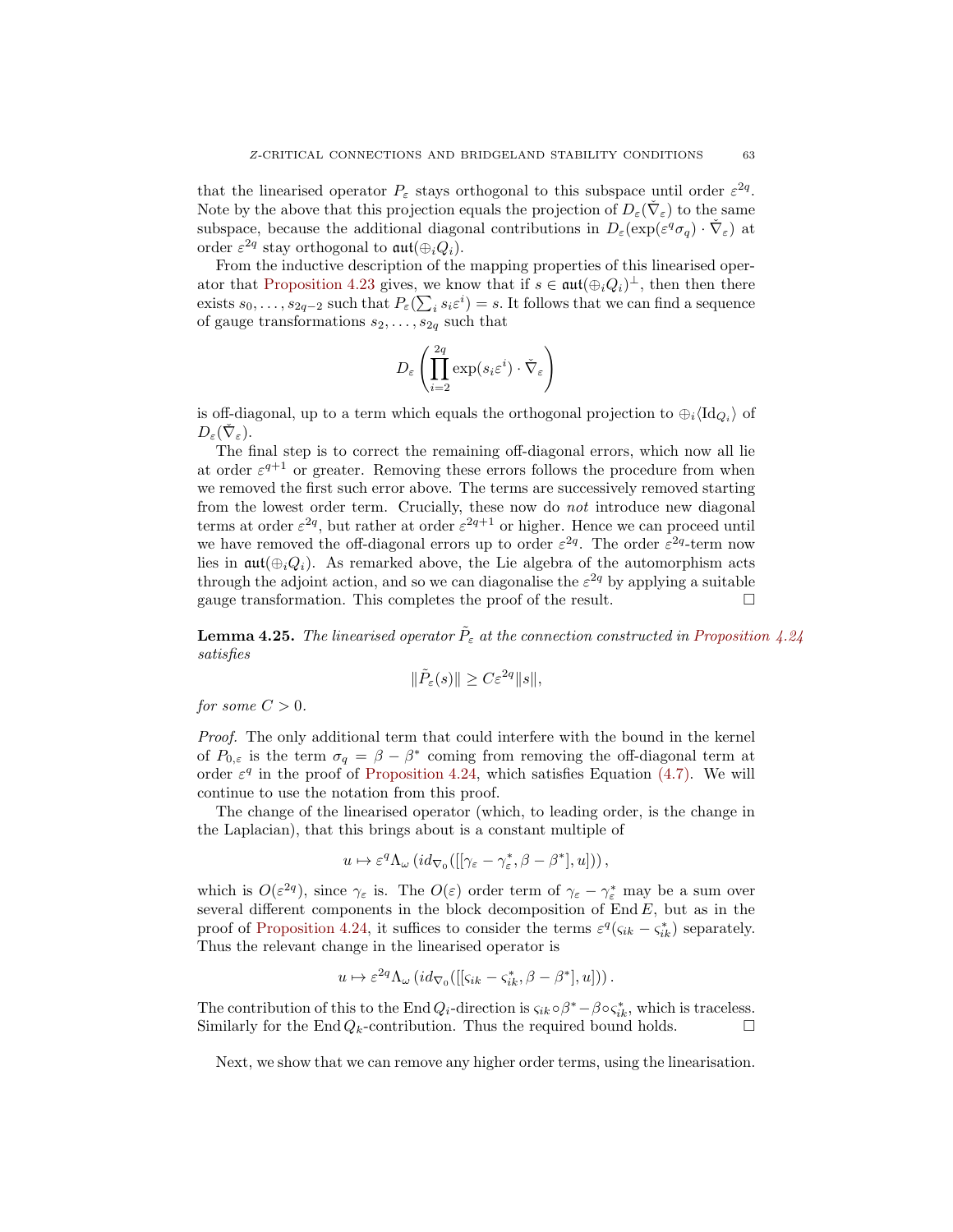<span id="page-63-4"></span>**Proposition 4.26.** For each choice of deformation parameter  $\kappa$ , we have that for any  $r > 2q$ , there exists Hermitian endomorphisms  $f_1, \ldots, f_r$  such that if we define  $f_{r,\varepsilon}$  by

$$
f_{r,\varepsilon} = \prod_{i=1}^r \exp(f_i \varepsilon^i),
$$

then

$$
D_{\varepsilon}(f_{r,\varepsilon} \cdot \check{\nabla}_{\varepsilon}) = \sum_{i=1}^{j+1} c_i \operatorname{Id}_{Q_i} \varepsilon^{2q} + O(\varepsilon^{r+1}),
$$

where the constants  $c_i$  are the same as those determined by  $\kappa$  in [Proposition 4.24.](#page-60-0) Moreover, the linearised operator  $P_{\varepsilon,r}$  of  $f_{r,\varepsilon} \cdot \tilde{\nabla}_{\varepsilon}$  satisfies

<span id="page-63-2"></span>
$$
||P_{\varepsilon,r}(s)|| \ge C\varepsilon^{2q}||s||,\tag{4.8}
$$

for some  $C > 0$ .

Proof. This follows from exactly the same strategy as in [Proposition 4.24.](#page-60-0) The difference is that now the error is  $O(\varepsilon^r)$  for  $r > 2q$ , and so we can deal with any error orthogonal to  $Id_E$ , using the mapping properties established in [Proposition 4.23.](#page-53-0) [Lemma 4.25](#page-62-0) guarantees that we retain the mapping properties that we had for  $P_{\varepsilon}$ when  $r = 2q + 1$ . But repeating the proof of [Lemma 4.25](#page-62-0) for this new connection, there are now no terms interfering in the directions of the kernel of the linearisation  $P_{0\varepsilon}$  of the product of the  $Q_i$ , at order  $\varepsilon^{2q}$ . Therefore the mapping properties and the bound still holds for the new connections every time we perform the changes that we are now performing.

<span id="page-63-0"></span>We now show that we can remove all other errors apart from the  $\varepsilon^{2q}$  term to produce generalised solutions to the Z-critical connection equation.

**Proposition 4.27.** Let  $\sum_{i=1}^{j+1} c_i \, \text{Id}_{Q_i} \, \varepsilon^{2q}$  be the order  $\varepsilon^{2q}$  term of the expansion of the Z-critical operator applied to the connection constructed in Proposition  $4.24$ , for a fixed choice of parameters  $\kappa$ . Then for  $\varepsilon \ll 1$ , there are connections  $\nabla_{\kappa,\varepsilon}^{E}$  on E such that

$$
D_{E,\varepsilon}(\nabla^E_{\kappa,\varepsilon}) = \sum_{j=1}^m c_j \operatorname{Id}_{Q_j} \varepsilon^{2q}.
$$

We will use the following consequence of the mean value theorem. Let  $\mathcal{M}_{\varepsilon,r}$ denote the non-linear part  $D_{\varepsilon,r} - P_{\varepsilon,r}$  of the Z-critical operator at the connection  $f_{r,\varepsilon} \cdot \check{\nabla}_{\varepsilon}$  of [Proposition 4.26.](#page-62-1)

<span id="page-63-1"></span>**Lemma 4.28.** There are constants  $c, C > 0$  such that for all  $\varepsilon > 0$  sufficiently small, we have that for  $s_0, s_1 \in L^2_{d+2,0}$  such that  $||s_i|| \leq c$ ,

$$
\|\mathcal{M}_{\varepsilon,r}(s_0) - \mathcal{M}_{\varepsilon,r}(s_1)\| \le C(\|s_0\| + \|s_1\|) \|s_0 - s_1\|.
$$

We will use the above bound in the following version of the quantitative version of the inverse function theorem to prove [Proposition 4.27;](#page-63-0) see, for example, [\[Fin04,](#page-68-18) Theorem 4.1].

<span id="page-63-3"></span>**Theorem 4.29.** Let  $\Phi: V \to W$  be a differentiable map of Banach spaces V, W, whose linearisation  $P = D\Phi$  at 0 is invertible with inverse Q. Let

•  $\delta'$  be the radius of the closed ball in V such that  $\Phi - P$  is Lipschitz of constant  $\frac{1}{2\|Q\|}$ ;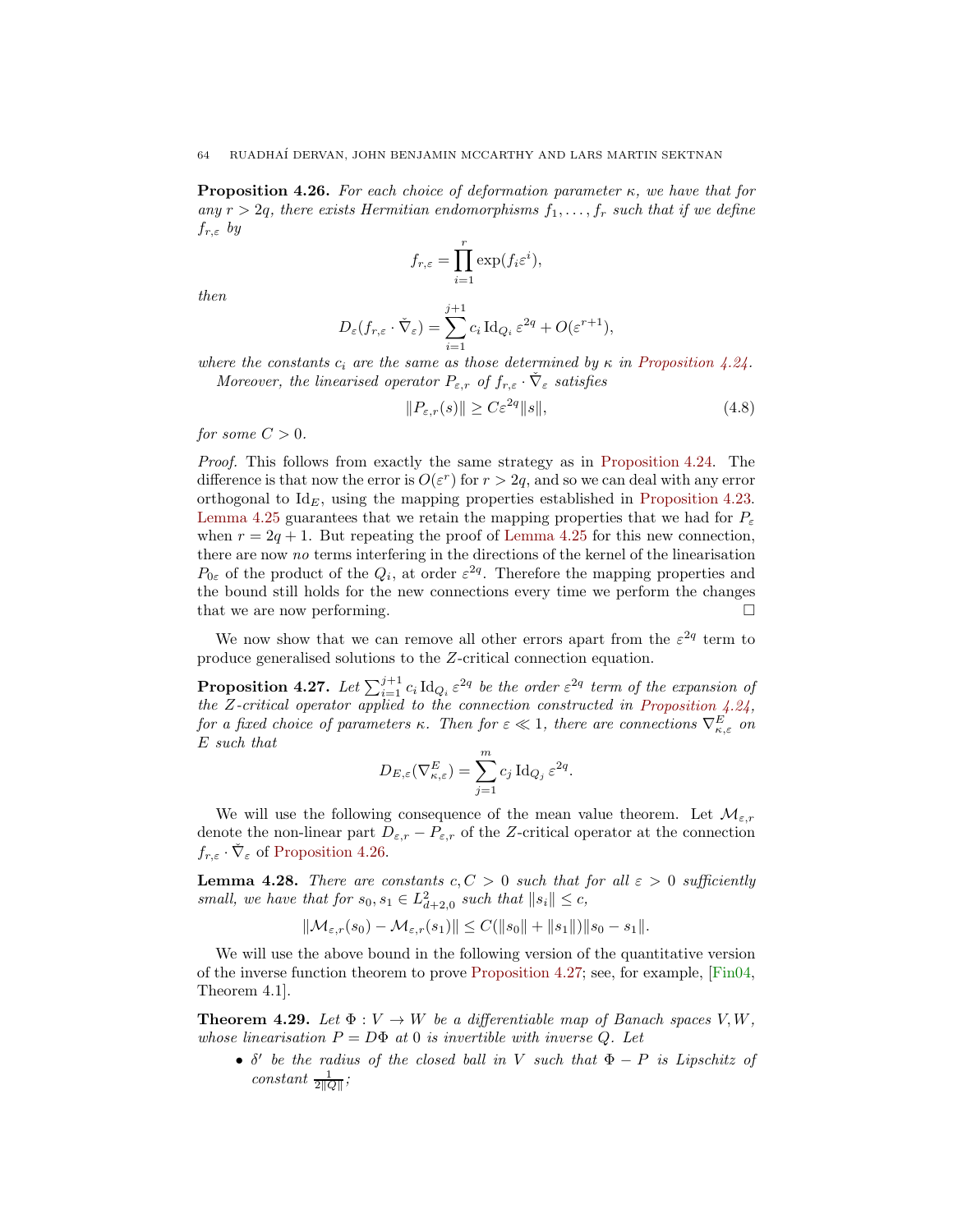• 
$$
\delta = \frac{\delta'}{2\|Q\|}.
$$

Then for all  $w \in W$  with  $\|w - \Phi(0)\| < \delta$ , there exists  $v \in V$  such that  $\Phi(v) = w$ .

We can now prove [Proposition 4.27.](#page-63-0)

*Proof.* We seek to find a root of  $D_{\varepsilon,r} - \sum_{i=1}^{j+1} c_i \, \mathrm{Id}_{Q_i} \, \varepsilon^{2q}$  for all  $\varepsilon > 0$  sufficiently small, for some r, where  $D_{\varepsilon,r}$  is the Z-critical operator at the connection  $f_{r,\varepsilon} \cdot \check{\nabla}_{\varepsilon}$ of [Proposition 4.26.](#page-62-1) [Lemma 4.28](#page-63-1) produces a constant  $c > 0$  such that for all  $\rho >$ 0 sufficiently small, the non-linear part  $\mathcal{M}_{\varepsilon,r}$  of  $D_{\varepsilon,r}$  is Lipschitz with Lipschitz constant c<sub>*Q*</sub> on the ball of radius  $\varrho$ . Moreover,  $\frac{1}{2||Q_{\varepsilon,r}||}$  is bounded below by  $C_r \varepsilon^{2q}$ for some constant  $C_r > 0$ , by the bound in Equation [\(4.8\).](#page-63-2) Thus there is a constant  $C'_r$  such that the radius  $\delta'$  of the ball on which  $D_{\varepsilon,r}-P_{\varepsilon,r}$  is Lipschitz with Lipschitz constant  $\frac{1}{2\|\mathcal{Q}_{\varepsilon,r}\|}$  is bounded below by

$$
\delta' \ge C'_r \varepsilon^{2q}.
$$

In turn, using the same bound for  $||Q_{\varepsilon,r}||$ , this implies that  $\delta = \frac{\delta'}{2||Q_{\varepsilon}||}$  $\frac{\delta}{2\|Q_{\varepsilon,r}\|}$  satisfies

$$
\delta \ge C''_r \varepsilon^{4q},
$$

for a constant  $C_r'' > 0$ .

We next take  $r = 4q$ . Then  $||D_{\varepsilon,r}(0)|| \leq C''_r \varepsilon^{4q+1}$  for some  $C''_r$ , and so in particular, when  $\varepsilon > 0$  is sufficently small,  $D_{\varepsilon,r}(0)$  is in the ball of radius  $C''_r \varepsilon^{4q}$ , and hence in the ball of radius  $\delta$ . By [Theorem 4.29](#page-63-3) applied to  $\Phi = D_{\varepsilon,r}$ , we can therefore find a root of  $D_{\varepsilon,r}$  in  $L^2_{d+2,0}$  when  $\varepsilon$  is sufficiently small. Elliptic regularity theory then implies that the solution is smooth if  $d$  was chosen large enough at the beginning. This completes the proof.

4.3.2. Finding a genuine solution. At this point, we have a j-parameter family of connections such that the only potentially non-zero terms when applying the Zcritical operator to them appears at order  $\varepsilon^{2q}$ . In this section we explain how to choose the parameters  $\kappa$  so that also the  $\varepsilon^{2q}$ -term vanishes, under the assumption that  $E$  is asymptotically  $Z$ -stable.

The constants  $c_i$  are determined in [Proposition 4.24](#page-60-0) and come from two contributions. The first is the projection of the terms coming from the product connection  $\check{\nabla}_{\varepsilon}$  on  $\oplus_{l}Q_{l}$  to  $\langle \mathrm{Id}_{Q_{i}} \rangle$ . This is simply given by a positive constant multiple of  $\frac{1}{\text{rk}(Q_i)}[\text{Im}(e^{-i\varphi_{\varepsilon}})Z_{\varepsilon}(Q_i)]^{2q}$ . The constant only depends on X and  $[\omega]$ , not  $Q_i$ . The second is the projection of the  $\varepsilon^{2q}$ -term of the contraction with respect to  $\omega$  of  $a_{\varepsilon} \wedge a_{\varepsilon}$  to  $\langle \mathrm{Id}_{Q_i} \rangle$ . This contribution comes precisely from the l with  $q(i, l) = q$ . Note that for any i, there is at least one such l. If  $l < i$ , this contribution is a positive constant multiple (not depending on  $i$  or  $l$ ) of

$$
\frac{1}{\text{rk}(Q_i)} \int_X \text{tr}_{Q_i} \Lambda_\omega \left( (\gamma_\varepsilon)_{li}^* \wedge (\gamma_\varepsilon)_{li} \right) \omega^n,
$$

and if  $l > i$ , it is

$$
\frac{1}{\mathrm{rk}(Q_i)} \int_X \mathrm{tr}_{Q_i} \Lambda_\omega \left( (\gamma_\varepsilon)_{il} \wedge (\gamma_\varepsilon)^*_{il} \right) \omega^n.
$$

By [Lemma 4.6,](#page-40-0) the former is positive and the latter is negative. In fact, when looking at the full projection to  $\oplus_i \langle \mathrm{Id}_{Q_i} \rangle$ , since the pairs  $(i, l)$  with  $i < l$  and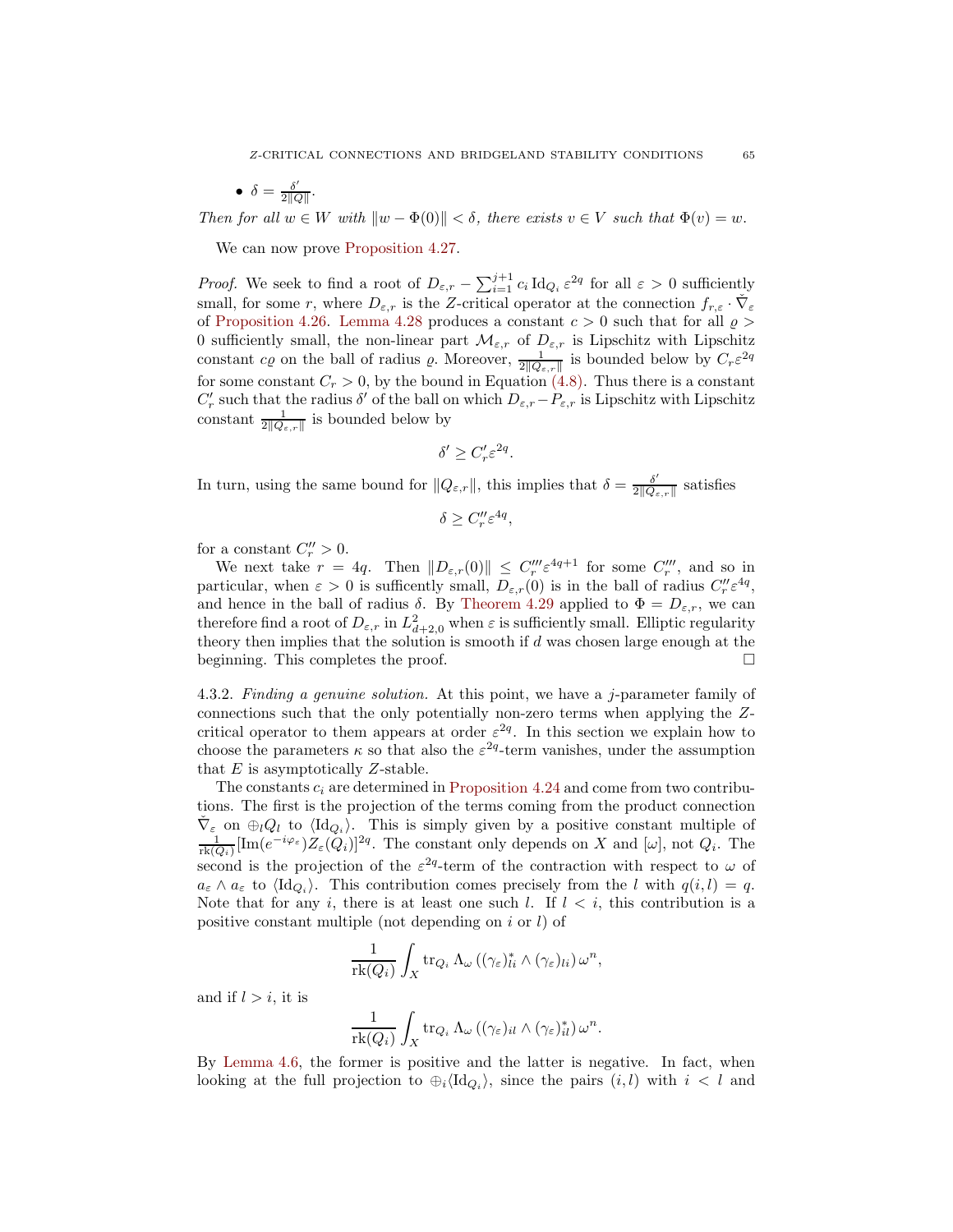$q(i, l) = q$  are exactly where the parameters  $\kappa_k$  enter, we see a contribution of a positive multiple of

<span id="page-65-0"></span>
$$
\kappa_k^2 \left( \frac{1}{\text{rk}(Q_i)} \operatorname{Id}_{Q_i} - \frac{1}{\text{rk}(Q_i)} \operatorname{Id}_{Q_i} \right) \tag{4.9}
$$

from each such  $(i, l)$ .

The equations  $c_i = 0$  therefore take the format

$$
[\text{Im}(e^{-i\varphi_{\varepsilon}})Z_{\varepsilon}(Q_i)]^{2q} + \sum_{l \in A_i} \tau_l - \sum_{l \in B_i} \tau_l = 0.
$$

The  $\tau_l$  are positive multiples of the *squares* of the  $\kappa_l$ , hence are positive. The  $A_i$ and  $B_i$  are parametrising sets, defined as follows. For each l, there is an associated pair of indices  $u(l)$  and  $v(l)$  such that  $(\gamma_{\varepsilon})_{u(l),v(l)} = \kappa_l \varepsilon^q \varsigma_{u(l),v(l)}$  for some non-zero  $\zeta_{u(l),v(l)} \in \Omega^{0,1}(Q_{v(l)}^* \otimes Q_{u(l)})$ . The set  $A_i$  parametrises the l with  $u(l) = i$  and  $B_i$ parametrises the l with  $v(l) = i$ . The goal is to show that we can solve this system for the  $\tau_l$ , with all of the  $\tau_l$  being positive.

There are certainly systems of the above type that have solutions that are *not* positive. The key property that will be used to ensure positivity is asymptotic Z-stability. The way this enters is that if we take a direct sum  $\sum_{i\in I} Q_i$  for some index set  $I$  which is the underlying complex vector bundle of a holomorphic vector subbundle  $E_I$  of  $E$ , then if we add all the equations for  $i \in I$ , we obtain  $\sum_{i\in I} [\text{Im}(e^{-i\varphi_{\varepsilon}})Z_{\varepsilon}(Q_i)].$  Using the see-saw property, this equals  $[\text{Im}(e^{-i\varphi_{\varepsilon}})Z_{\varepsilon}(E_I)],$ which is *negative*, by asymptotic Z-stability; see [Proposition 4.8.](#page-41-0)

In particular, as in [Lemma 4.9,](#page-41-1) additivity of the central charge in exact sequences implies for each i

$$
\sum_{l=1}^i [\text{Im}(e^{-i\varphi_{\varepsilon}})Z_{\varepsilon}(Q_l)]^{2q} = [\text{Im}(e^{-i\varphi_{\varepsilon}})Z_{\varepsilon}(S_i)]^{2q} < 0.
$$

On the other hand, when summing over all indices up to some index  $i$ , we obtain

$$
\sum_{l\in C_i}\tau_l,
$$

for another index set  $C_i$  which parametrises the  $\kappa_l$  with corresponding indices  $(u(l), v(l))$  such that  $u(l) \leq i$  and  $v(l) > i$ . This is because the variables corresponding to  $v(l) \leq i$  will all cancel, since  $u(l) < v(l)$ . This uses that the contributions are of the form in Equation [\(4.9\).](#page-65-0) Said differently, if  $l \in B_i$  then  $l \in A_k$  for some  $k < i$ , which causes the cancellation when we sum from 1 to i. The upshot is that we can rewrite the system as

$$
[\text{Im}(e^{-i\varphi_{\varepsilon}})Z_{\varepsilon}(S_i)]^{2q} + \sum_{l \in C_i} \tau_l = 0.
$$

Note that when we take  $i = j + 1$ , all the variables  $\tau_l$  have cancelled, and we simply end up with

$$
[\text{Im}(e^{-i\varphi_{\varepsilon}})Z_{\varepsilon}(E)]^{2q} = 0,
$$

<span id="page-65-1"></span>which automatically holds, by the choice of  $\varphi_{\varepsilon}$ .

**Remark 4.30.** If each  $S_i$  were irreducible and  $\gamma_{i-i,i} \neq 0$  for all i, then the system would become

$$
\tau_i = -[\text{Im}(e^{-i\varphi_{\varepsilon}})Z_{\varepsilon}(S_i)]^{2q} > 0
$$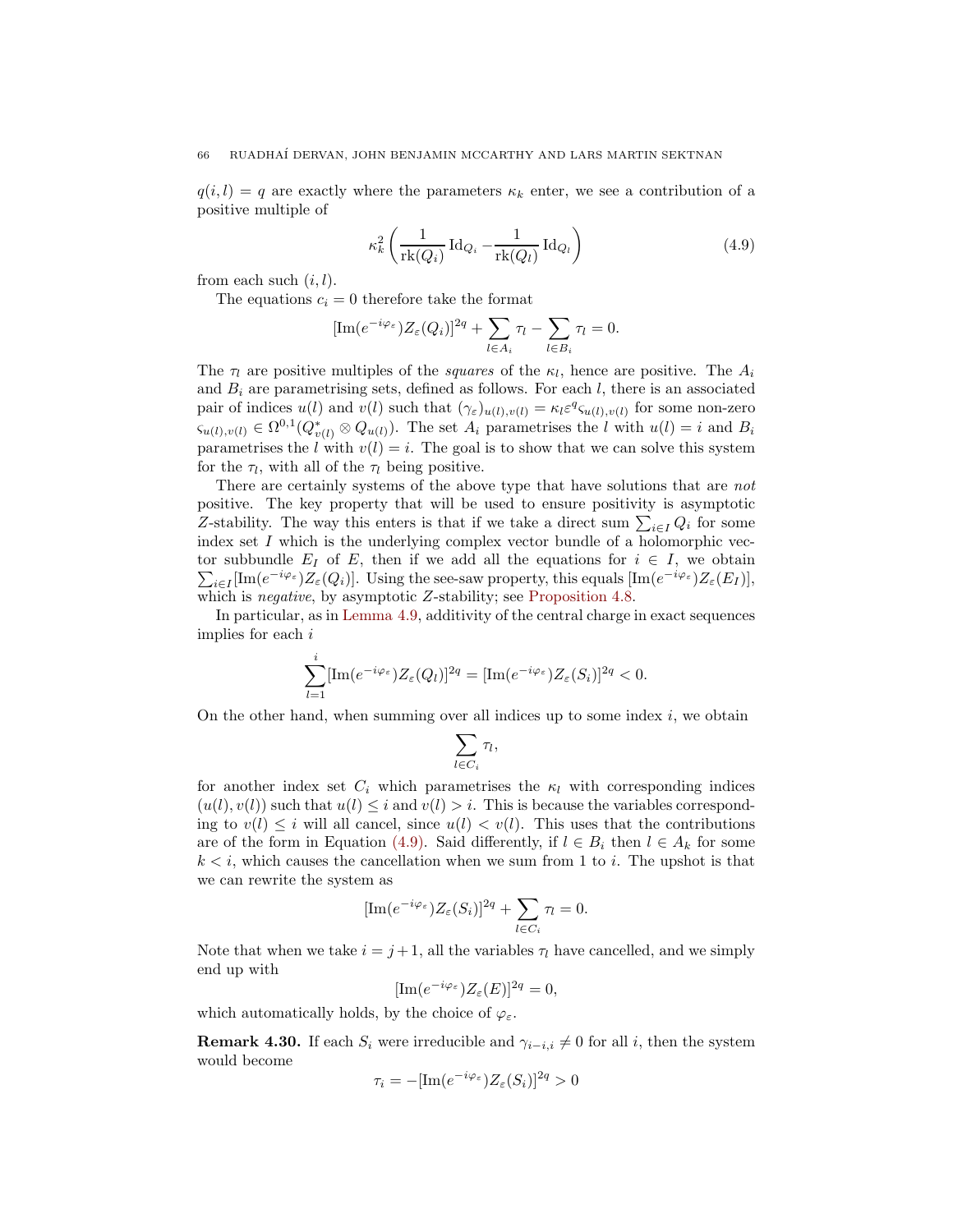for all *i*, which gives positive solutions for the  $\tau_i$ . The complicated form that the extension form  $\gamma \in \Omega^{0,1}(\text{End } E)$  can take is the essential reason why the argument gets more involved.

The goal is to reduce to a system with fewer variables. This follows the strategy in the proof of [Proposition 4.23](#page-53-0) of how to approach the shape of the deformation. We will take an approach essentially using the ideas of Step 1 and Step 3 in that argument, with Step 2 corresponding to [Remark 4.30](#page-65-1) above.

We can assume we have reordered the filtration in a way so that when we extend  $S_j$  by  $Q_{j+1}$  to obtain E, we hit the maximal  $Q_i$  with the extension parameter  $\gamma$ . In matrix representation, this states that the final column has the maximal possible largest row with non-zero entry.

The next step is to argue that if  $S_i$  were not irreducible, then the system decouples, and by induction on the number of parameters in the extension, one can then solve the system. In the notation of Step 1 of [Proposition 4.23,](#page-53-0) this means that the system decouples to a system corresponding to the simple bundles  $E_i$ . So, on induction on the number of variables involved, we can solve the system. Note that we do not need  $E_i$  to be asymptotically Z-stable, because we always see the phase  $\varphi_{\varepsilon}$  associated to E, not  $E_i$ .

Using this, one can assume that the final columns of the matrix representation of  $\gamma$  have exactly one associated extension parameter  $\kappa_i$ ; the number of columns associated to this depends on what the largest row with non-zero entry is in the final column of  $\gamma$ , as in Step 3 of [Proposition 4.23.](#page-53-0) This allows one to uniquely determine what some of the  $\tau_i$  are (and that they are positive), similar to the case when each  $S_j$  is irreducible discussed above in [Remark 4.30.](#page-65-1)

To be more precise, under the assumption we have made that the final column of  $\gamma_{\varepsilon}$  has the maximal possible largest row with non-zero entry, it follows that if  $(\gamma_{\varepsilon})_{i,j+1} = 0$  for  $i > p$ , then  $Q_i$  is a holomorphic quotient of E for  $i > p$ . The equation of the projection to  $Q_i$  then becomes

$$
[\text{Im}(e^{-i\varphi_{\varepsilon}})Z_{\varepsilon}(Q_i)]^{2q} - \tau_{i-1} = 0,
$$

since there is only one l with  $q(i, l) = q$  and  $l \leq p < i$ . Now,  $[\text{Im}(e^{-i\varphi_{\varepsilon}})Z_{\varepsilon}(Q_i)]^{2q} > 0$ for these *i*, since  $Q_i$  is a holomorphic quotient of E, and so we can solve for  $\tau_{i-1}$ for  $i = p + 1, \ldots, j + 1$ .

To complete the argument we need to find a subbundle of E that excludes precisely the appropriate selection of the variables  $\tau_i$  determined in the previous step. In the notation of [Proposition 4.23,](#page-53-0) this is given by the subbundle  $S_l$  of E, which excludes precisely the  $Q_i$  with  $i > p$  and  $(\gamma_{\varepsilon})_{pi} \neq 0$ . Thus we can always reduce to an irreducible subbundle with fewer associated variables, and by induction, we can then solve for the remaining variables, and hence solve the system.

<span id="page-66-0"></span>4.4. The two component case revisited. Several of the technicalities in proving that asymptotic Z-stability implies the existence of Z-critical connections disappear in the case that  $Gr(E)$  has two components, meaning that there is a short exact sequence

$$
0 \to S \to E \to Q \to 0
$$

with  $0 \subset S \subset E$  the Jordan–Hölder filtration of E. Since the manner in which stability enters the analysis is especially transparent in this simpler case, we briefly explain the argument in order to clarify some of the geometry of the situation.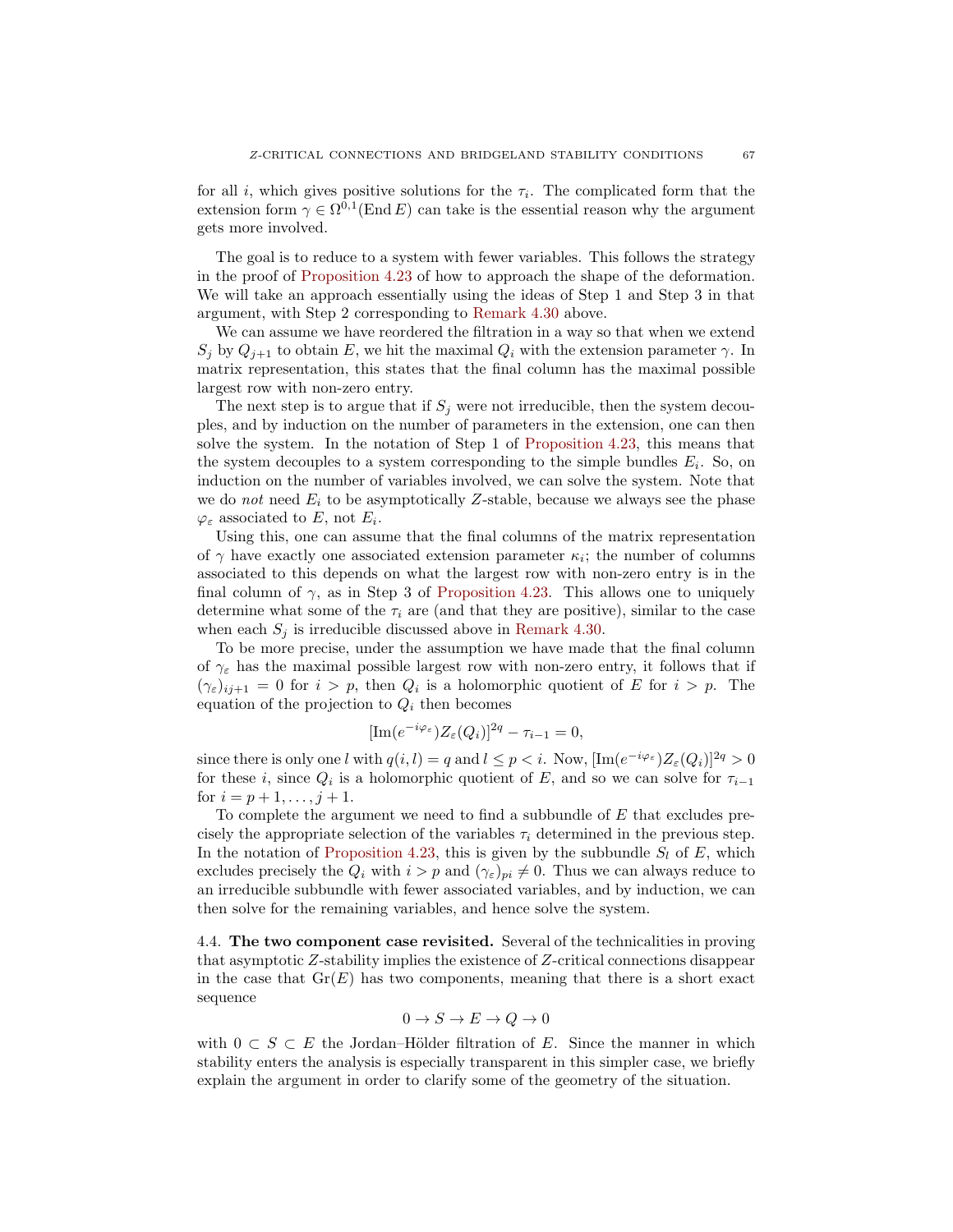Perhaps the main simplification is that in this case S and Q must both be stable, and non-isomorphic; this is a consequence of asymptotic Z-stability as in [Lemma 4.14.](#page-43-0) Following the same initial strategy as the general case and setting  $q = \text{discrep}(E)$ , one finds endomorphisms  $f_1, \ldots, f_{2q-1}$  such that if we let

$$
g = \exp\left(\sum_{j=1}^{2q-1} f_j \varepsilon^j\right)
$$

and set  $\tilde{A}_t = g \cdot A_t, t = \lambda \varepsilon^q$  then

$$
D_{\varepsilon}(\tilde{A}_t) = O(\varepsilon^{2q}).
$$

The connection  $A_0$  is chosen as the product Hermitian Yang–Mills connection, while  $A_t$  is the connection associated to  $\overline{\partial}_t$  as in Equation [\(4.1\).](#page-40-1)

As in the general case, the main point is then to remove the error at order  $\varepsilon^{2q}$ . The inclusion of the  $f_j$  adds a new term at order  $\varepsilon^{2q}$  not present in the expansion of  $D_{\varepsilon}(A_t)$ , but as in the general case this has projection onto the kernel ker  $\Delta_0$  of the Laplacian on the graded object which vanishes by a direct calculation. A technical advantage is that the kernel of this Laplacian is only one-dimensional, as  $S \not\cong Q$ . One then shows that the projection of the  $\varepsilon^{2q}$  term onto the relevant kernel equals

$$
\lambda^2 \pi (i \Lambda_\omega(a \wedge a)) + \pi(\sigma),
$$

where  $\sigma$  denotes the  $\varepsilon^{2q}$  term in the expansion of  $D_{\varepsilon}(A_0)$ . One calculates using [Lemma 4.6](#page-40-0) that

$$
\lambda^{2} \pi (i \Lambda_{\omega} (a \wedge a)) = C \lambda^{2} \left( \frac{1}{\text{rk } E_{1}} \operatorname{Id}_{E_{1}} - \frac{1}{\text{rk } E_{2}} \operatorname{Id}_{E_{2}} \right),
$$

where the constant is given by

$$
C = \int_X \Lambda_\omega \operatorname{tr}_{E_1}(ia \wedge a)\omega^n > 0.
$$

On the other hand,  $\pi(\sigma)$  is a positive multiple of the sum

$$
\left[\text{Im}(e^{-i\varphi_{\varepsilon}}Z_{\varepsilon}(S)\right]^{2q}\cdot\frac{\text{Id}_S}{\text{rk }S}+\left[\text{Im}(e^{-i\varphi_{\varepsilon}}Z_{\varepsilon}(Q)\right]^{2q}\cdot\frac{\text{Id}_Q}{\text{rk }Q},
$$

with the superscript denoting the appropriate term in the expansion in  $\varepsilon$ . Thus what is needed to remove the  $\varepsilon^{2q}$  term is to solve the equations

<span id="page-67-0"></span>
$$
\begin{cases}\n\left[\text{Im}(e^{-i\varphi_{\varepsilon}}Z_{\varepsilon}(S)\right]^{2q} + C\lambda^{2} = 0\\ \n\left[\text{Im}(e^{-i\varphi_{\varepsilon}}Z_{\varepsilon}(Q)\right]^{2q} - C\lambda^{2} = 0\n\end{cases}
$$
\n(4.10)

for  $\lambda$ .

To solve this for  $\lambda$  requires

$$
\lambda^{2} = \frac{1}{C} \left[ \text{Im} (e^{-i\varphi_{\varepsilon}} Z_{\varepsilon}(Q)) \right]^{2q} = -\frac{1}{C} \left[ \text{Im} (e^{-i\varphi_{\varepsilon}} Z_{\varepsilon}(S)) \right]^{2q},
$$

so we require the two conditions

$$
\left[\operatorname{Im} (e^{-i\varphi_{\varepsilon}} Z_{\varepsilon}(Q)\right]^{2q} = -\left[\operatorname{Im} (e^{-i\varphi_{\varepsilon}} Z_{\varepsilon}(S)\right]^{2q}
$$

and

$$
\left[\operatorname{Im} (e^{-i\varphi_{\varepsilon}} Z_{\varepsilon}(Q)\right]^{2q} > 0.
$$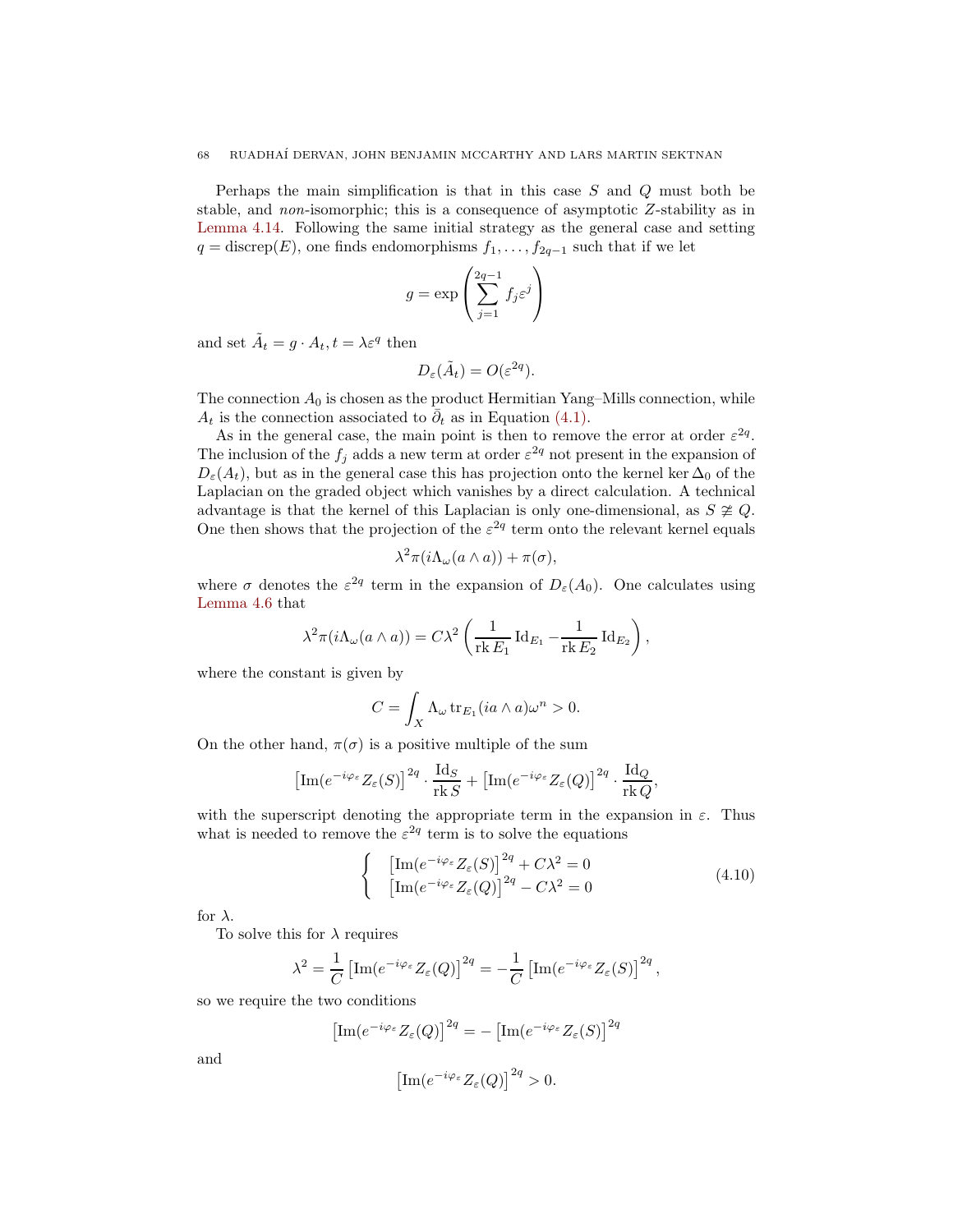The first follows from additivity of the central charge in short exact sequences, which implies

$$
\operatorname{Im}(e^{-i\varphi_{\varepsilon}(E)}Z_{\varepsilon}(Q)) + \operatorname{Im}(e^{-i\varphi_{\varepsilon}(E)}Z_{\varepsilon}(S)) = 0,
$$

while the second follows from the fact that asymptotic Z-stability with respect to S and with strict inequality happening at order  $\varepsilon^{2q}$  by [Proposition 4.8,](#page-41-0) which is seen to be equivalent to the desired inequality. It follows there exists  $\lambda > 0$ solving [\(4.10\).](#page-67-0) From there one proceeds inductively to obtain solutions to arbitrary order. The bound on the linearised operator follows from a similar argument to the general case, with simplifications again arising due to the assumption that the kernel of  $\Delta_0$  is only one-dimensional. Note that here we determined the parameter  $\lambda$ before removing errors at order higher than  $\varepsilon^{2q}$ . This avoids producing generalised solutions, and we can simply construct the solution we desire directly.

# <span id="page-68-0"></span>**REFERENCES**

- <span id="page-68-17"></span><span id="page-68-15"></span><span id="page-68-11"></span><span id="page-68-8"></span><span id="page-68-7"></span><span id="page-68-6"></span><span id="page-68-4"></span><span id="page-68-3"></span><span id="page-68-2"></span>[AD02] Paul S. Aspinwall and Michael R. Douglas. D-brane stability and monodromy. J. High Energy Phys., (5):no. 31, 35, 2002. [6](#page-5-2) [Bay09] Arend Bayer. Polynomial Bridgeland stability conditions and the large volume limit. Geom. Topol., 13(4):2389–2425, 2009. [2,](#page-1-0) [3,](#page-2-1) [8,](#page-7-3) [9,](#page-8-0) [10,](#page-9-2) [13](#page-12-0) [Bay18] Arend Bayer. Wall-crossing implies Brill-Noether: applications of stability conditions on surfaces. In Algebraic geometry: Salt Lake City 2015, volume 97 of Proc. Sympos. Pure Math., pages 3–27. Amer. Math. Soc., Providence, RI, 2018. [2](#page-1-0) [Bri07] Tom Bridgeland. Stability conditions on triangulated categories. Ann. of Math. (2), 166(2):317–345, 2007. [1,](#page-0-1) [8](#page-7-3) [BS20] Nicholas Buchdahl and Georg Schumacher. Polystability and the Hitchin-Kobayashi correspondence. arXiv e-prints arXiv:2002.03548, February 2020. [46](#page-45-1) [Che00] Xiuxiong Chen. On the lower bound of the Mabuchi energy and its application. Internat. Math. Res. Notices, (12):607–623, 2000. [30](#page-29-0) [Che19] Gao Chen. On J-equation.  $arXiv$  e-prints  $arXiv:1905.10222$ , May 2019. [3,](#page-2-1) [8](#page-7-3) [Che20] Gao Chen. Supercritical deformed Hermitian-Yang-Mills equation. arXiv e-prints arXiv:2005.12202, May 2020. [3,](#page-2-1) [8](#page-7-3) [CJY20] Tristan C. Collins, Adam Jacob, and Shing-Tung Yau. (1, 1) forms with specified Lagrangian phase: a priori estimates and algebraic obstructions. Camb. J. Math., 8(2):407–452, 2020. [3,](#page-2-1) [4,](#page-3-1) [24,](#page-23-1) [25](#page-24-1) [CY18] Tristan C. Collins and Shing-Tung Yau. Moment maps, nonlinear PDE, and stability in mirror symmetry. arXiv e-prints arXiv:1811.04824, November 2018. [3,](#page-2-1) [4,](#page-3-1) [17,](#page-16-0) [20,](#page-19-2) [21,](#page-20-1) [27](#page-26-0) [DFR05] Michael R. Douglas, Bartomeu Fiol, and Christian Römelsberger. Stability and BPS branes. J. High Energy Phys., (9):006, 15, 2005. [6](#page-5-2) [Don85] S. K. Donaldson. Anti self-dual Yang-Mills connections over complex algebraic surfaces and stable vector bundles. Proc. London Math. Soc.  $(3)$ ,  $50(1):1-26$ , 1985. [1,](#page-0-1) [5,](#page-4-0) [37,](#page-36-5) [38](#page-37-0) [Dou02] Michael R. Douglas. Dirichlet branes, homological mirror symmetry, and stability. In Proceedings of the International Congress of Mathematicians, Vol. III (Beijing, 2002), pages 395–408. Higher Ed. Press, Beijing, 2002. [8](#page-7-3) [DP04] Jean-Pierre Demailly and Mihai Paun. Numerical characterization of the Kähler cone of a compact Kähler manifold. Ann. of Math.  $(2)$ , 159 $(3)$ :1247–1274, 2004. [30](#page-29-0) [EL04] H. Enger and C. A. Lütken. Non-linear Yang-Mills instantons from strings are  $\pi$ stable D-branes. Nuclear Phys. B, 695(1-2):73–83, 2004. [6,](#page-5-2) [18](#page-17-2) [Fin04] Joel Fine. Constant scalar curvature Kähler metrics on fibred complex surfaces. J. Differential Geom., 68(3):397–432, 2004. [64](#page-63-4) [GH94] Phillip Griffiths and Joseph Harris. Principles of algebraic geometry. Wiley Classics Library. John Wiley & Sons, Inc., New York, 1994. Reprint of the 1978 original. [33](#page-32-2)
- <span id="page-68-18"></span><span id="page-68-16"></span><span id="page-68-14"></span><span id="page-68-13"></span><span id="page-68-12"></span><span id="page-68-10"></span><span id="page-68-9"></span><span id="page-68-5"></span><span id="page-68-1"></span>[Gua14] Bo Guan. Second-order estimates and regularity for fully nonlinear elliptic equations on Riemannian manifolds. Duke Math. J., 163(8):1491–1524, 2014. [4,](#page-3-1) [25](#page-24-1)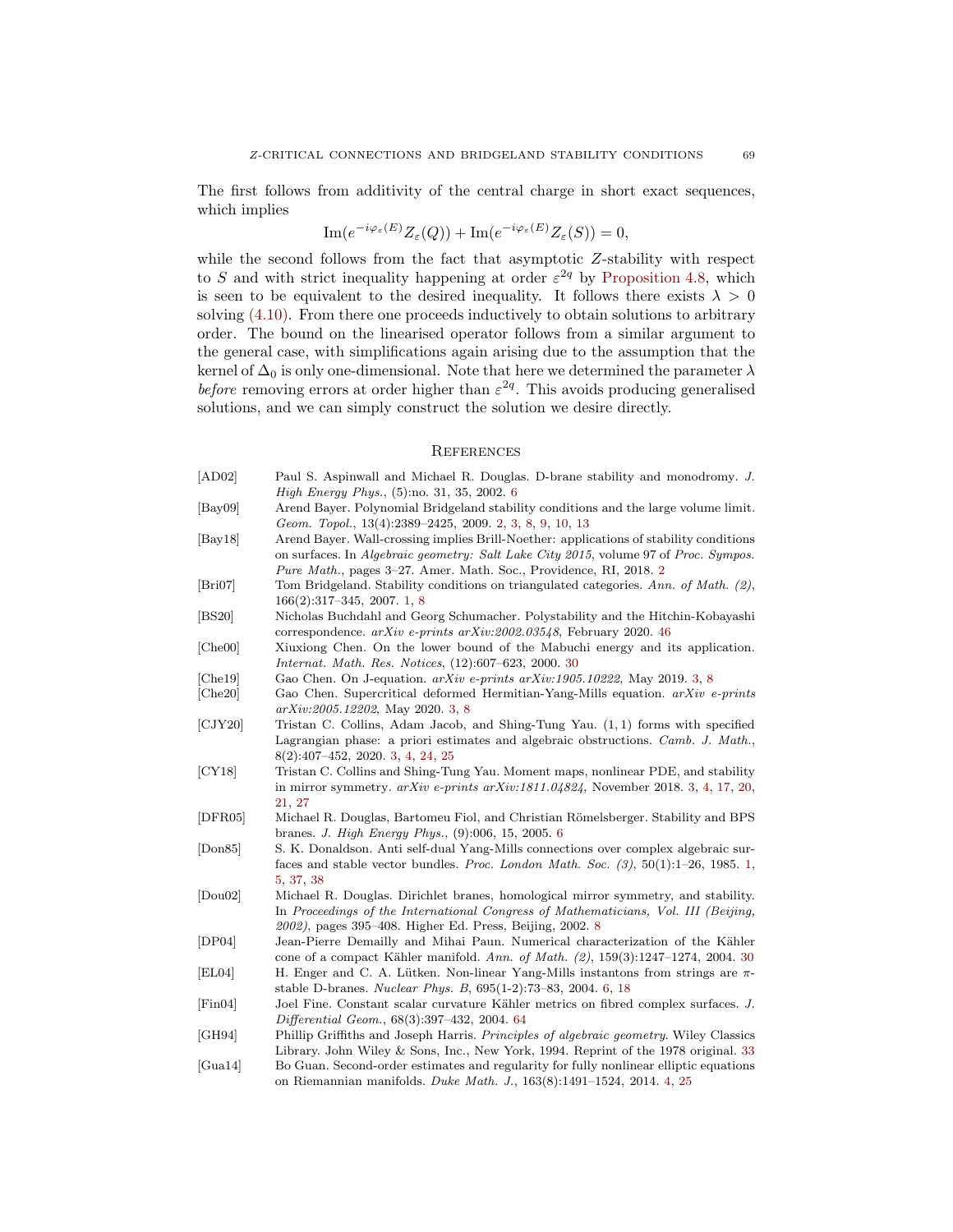- <span id="page-69-14"></span>[Hit03] Nigel Hitchin. Generalized Calabi-Yau manifolds. Q. J. Math., 54(3):281–308, 2003. [7](#page-6-1)
- <span id="page-69-5"></span>[HKK+03] Kentaro Hori, Sheldon Katz, Albrecht Klemm, Rahul Pandharipande, Richard Thomas, Cumrun Vafa, Ravi Vakil, and Eric Zaslow. Mirror symmetry, volume 1 of Clay Mathematics Monographs. American Mathematical Society, Providence, RI; Clay Mathematics Institute, Cambridge, MA, 2003. With a preface by Vafa. [4,](#page-3-1) [21](#page-20-1)
- <span id="page-69-17"></span>[HL10] Daniel Huybrechts and Manfred Lehn. The geometry of moduli spaces of sheaves. Cambridge Mathematical Library. Cambridge University Press, Cambridge, second edition, 2010. [12,](#page-11-3) [13](#page-12-0)
- <span id="page-69-13"></span>[Joy14] Dominic Joyce. Conjectures on Bridgeland stability for Fukaya categories of Calabi-Yau manifolds, special Lagrangians, and Lagrangian mean curvature flow. arXiv e-prints arXiv:1401.4949, January 2014. [6,](#page-5-2) [7](#page-6-1)
- <span id="page-69-3"></span>[JY17] Adam Jacob and Shing-Tung Yau. A special Lagrangian type equation for holomorphic line bundles. Math. Ann., 369(1-2):869–898, 2017. [3,](#page-2-1) [5,](#page-4-0) [18,](#page-17-2) [26,](#page-25-1) [30](#page-29-0)
- <span id="page-69-21"></span>[Kob14] Shoshichi Kobayashi. Differential geometry of complex vector bundles. Princeton Legacy Library. Princeton University Press, Princeton, NJ, [2014]. [38](#page-37-0)
- <span id="page-69-4"></span>[Leu97] Naichung Conan Leung. Einstein type metrics and stability on vector bundles. J. Differential Geom., 45(3):514–546, 1997. [3,](#page-2-1) [5,](#page-4-0) [6,](#page-5-2) [12,](#page-11-3) [33,](#page-32-2) [36](#page-35-0)
- <span id="page-69-9"></span>[Leu98] Nai-Chung Conan Leung. Symplectic structures on gauge theory. Comm. Math. Phys., 193(1):47–67, 1998. [6,](#page-5-2) [27](#page-26-0)
- <span id="page-69-20"></span>[LS15] Mehdi Lejmi and Gábor Székelyhidi. The J-flow and stability. Adv. Math., 274:404-431, 2015. [30](#page-29-0)
- <span id="page-69-1"></span>[LYZ00] Naichung Conan Leung, Shing-Tung Yau, and Eric Zaslow. From special Lagrangian to Hermitian-Yang-Mills via Fourier-Mukai transform. Adv. Theor. Math. Phys., 4(6):1319–1341, 2000. [3,](#page-2-1) [6](#page-5-2)
- <span id="page-69-2"></span>[MnMMS00] Marcos Mariño, Ruben Minasian, Gregory Moore, and Andrew Strominger. Nonlinear instantons from supersymmetric p-branes. J. High Energy Phys., (1):Paper 5, 32, 2000. [3](#page-2-1)
- <span id="page-69-18"></span>[OSS11] Christian Okonek, Michael Schneider, and Heinz Spindler. Vector bundles on complex projective spaces. Modern Birkhäuser Classics. Birkhäuser/Springer Basel AG, Basel, 2011. Corrected reprint of the 1988 edition, With an appendix by S. I. Gelfand. [13](#page-12-0)
- <span id="page-69-15"></span>[Smi18] Ivan Smith. Stability conditions in symplectic topology. In Proceedings of the International Congress of Mathematicians—Rio de Janeiro 2018. Vol. II. Invited lectures, pages 969–991. World Sci. Publ., Hackensack, NJ, 2018. [7](#page-6-1)
- <span id="page-69-8"></span>[ST20] Lars Martin Sektnan and Carl Tipler. Hermitian Yang-Mills connections on pullback bundles. arXiv e-prints arXiv:2006.06453, June 2020. [5,](#page-4-0) [6,](#page-5-2) [37,](#page-36-5) [40,](#page-39-1) [41,](#page-40-2) [44,](#page-43-2) [47](#page-46-1)
- <span id="page-69-6"></span>[SW08] Jian Song and Ben Weinkove. On the convergence and singularities of the J-flow with applications to the Mabuchi energy. Comm. Pure Appl. Math.,  $61(2):210-229$ , 2008. [4,](#page-3-1) [24](#page-23-1)
- <span id="page-69-10"></span>[SYZ96] Andrew Strominger, Shing-Tung Yau, and Eric Zaslow. Mirror symmetry is Tduality. Nuclear Phys. B, 479(1-2):243–259, 1996. [6](#page-5-2)
- <span id="page-69-7"></span>[Szé18] Gábor Székelyhidi. Fully non-linear elliptic equations on compact Hermitian manifolds. J. Differential Geom., 109(2):337–378, 2018. [4,](#page-3-1) [25](#page-24-1)
- <span id="page-69-19"></span>[Tak21] Ryosuke Takahashi. j-equation on holomorphic vector bundles. arXiv preprint arXiv:2112.00550, 2021. [23](#page-22-2)
- <span id="page-69-11"></span>[Tho01] R. P. Thomas. Moment maps, monodromy and mirror manifolds. In Symplectic geometry and mirror symmetry (Seoul, 2000), pages 467–498. World Sci. Publ., River Edge, NJ, 2001. [6](#page-5-2)
- <span id="page-69-16"></span>[Tod09] Yukinobu Toda. Limit stable objects on Calabi-Yau 3-folds. Duke Math. J., 149(1):157–208, 2009. [9,](#page-8-0) [13](#page-12-0)
- <span id="page-69-12"></span>[TY02] R. P. Thomas and S.-T. Yau. Special Lagrangians, stable bundles and mean curvature flow. Comm. Anal. Geom., 10(5):1075–1113, 2002. [6](#page-5-2)
- <span id="page-69-0"></span>[UY86] K. Uhlenbeck and S.-T. Yau. On the existence of Hermitian-Yang-Mills connections in stable vector bundles. volume 39, pages S257–S293. 1986. Frontiers of the mathematical sciences: 1985 (New York, 1985). [1,](#page-0-1) [5,](#page-4-0) [37,](#page-36-5) [38](#page-37-0)